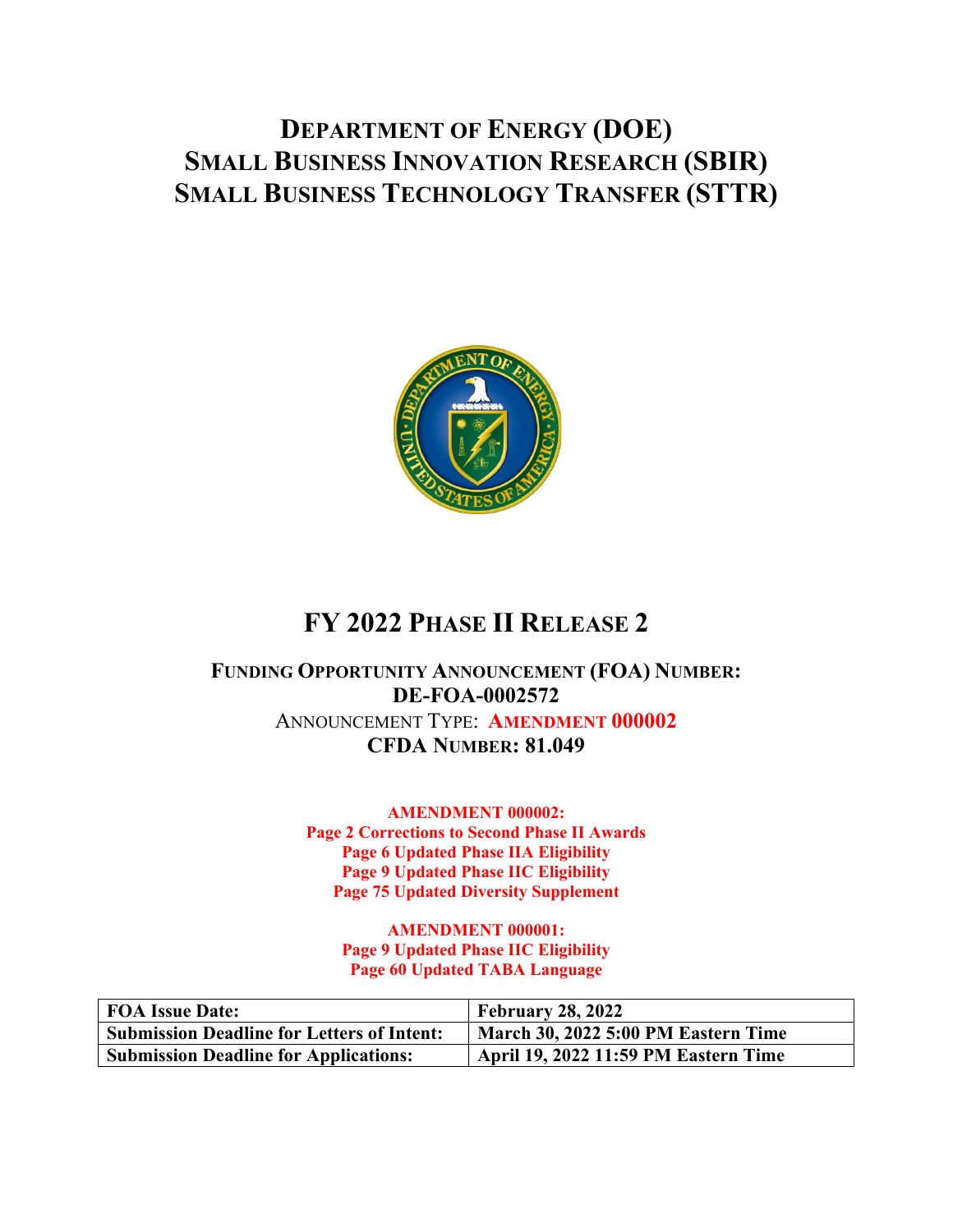### **UPDATES AND REMINDERS**

### RECOMMENDATIONS

The Department of Energy (DOE) encourages you to register in all systems as soon as possible. You are also encouraged to submit letters of intent and applications well before the deadline.

### TECHNICAL AND BUSINESS ASSISTANCE

DOE has changed the terminology associated with technical and business assistance to be consistent with statutory references and terminology at other agencies. In the FOA, the term technical and business assistance (TABA) is used in place of commercialization assistance that was used in past FOAs.

Phase II award recipients have only one option for receiving TABA services, which is to identify their own third-party commercialization assistance provider(s). If you wish to utilize TABA services, you are required to include this as one or more subcontracts or consultants.

COMMERCIALIZATION HISTORY REPORT

DOE has changed the reporting requirements for the commercialization history report.

COMMERCIALIZATION HISTORY SUBMISSION FOR STTR-ONLY APPLICATIONS

Review the instructions for how to submit the commercialization history for STTR-only applications.

CURRENT AND PENDING SUPPORT AND BIOGRAPHICAL SKETCHES

The instructions for the content of current and pending support and biographical sketches have changed. Please read the instructions carefully and follow them.

REPORTING AND ADMINISTRATIVE REQUIREMENTS

DOE is implementing enhanced reporting requirements for applications and awards. Reporting and administrative requirements, including but not limited to those pertaining to other sources of support and potential conflicts of interest or commitment, are subject to change before the Federal award date. The terms and conditions of award will specify changed requirements: Applicants have the right to reject any proposed awards. Terms and conditions may be modified at the time of an award modification: Recipients have the right to reject such modifications and allow an award to expire.

### DIVERSITY SUPPLEMENT

The diversity supplement maximum award has been increased.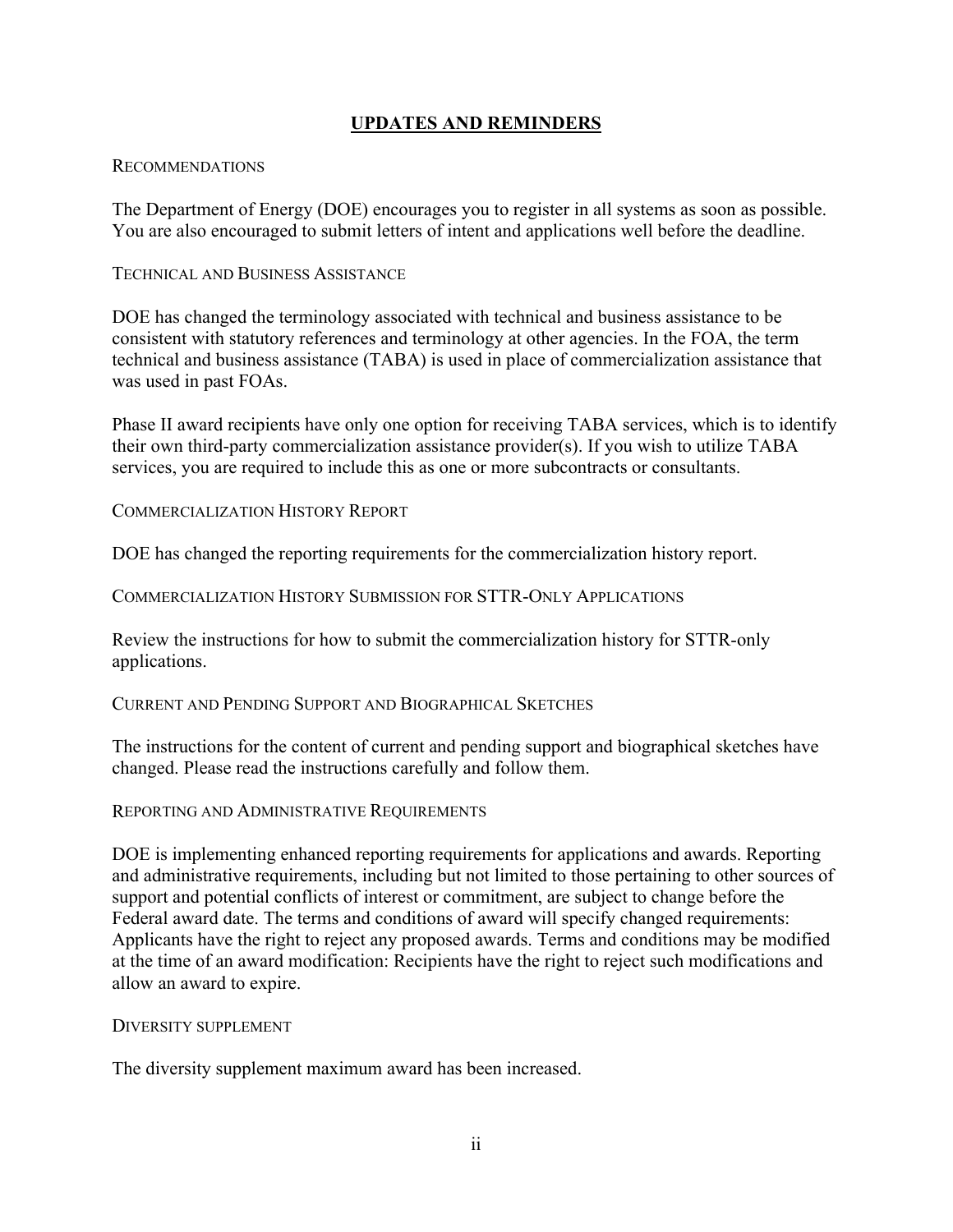### DIGITAL DATA MANAGEMENT

The DOE has applied a digital data management policy, applicable to applications submitted under this FOA, and detailed in Section IV of this FOA.

### PROPRIETARY NOTICE UPDATE

The procedure for identifying Proprietary Data contained in your application has recently changed. Please follow the instructions provided in Section IV.D. and Section VIII.C.16. of this FOA regarding the marking of the data considered proprietary.

INTERIM CONFLICT OF INTEREST (COI) POLICY

DOE's Interim COI Policy for Financial Assistance is in Section VI. The COI Policy is DOE's implementation of 2 CFR 200.112, Conflict of interest. The COI policy addresses both financial and organizational conflicts of interest, and it will be incorporated in and made enforceable through the Special Terms and Conditions. For employment-related COIs, see the COI policy.

COI AND A TECHNOLOGY TRANSFER OPPORTUNITY (TTO)

This paragraph has been narrowly tailored to address a potential conflict of interest and a TTO. For employment-related COIs, see the interim COI policy in Section VI.

### GRANTS.GOV WORKSPACE

Applications submitted through Grants.gov at https://www.Grants.gov must be submitted through a "Workspace" or the applicant's system-to-system service. Workspace permits members of a team to simultaneously work on their application in an online collaborative environment. Application forms may exist as both online webforms and downloadable forms. More information is available at https://www.Grants.gov/web/grants/applicants/workspaceoverview.html.

### UNIQUE ENTITY IDENTIFIER (UEI)

The Federal Government is transitioning from the Data Universal Numbering System (DUNS), assigned by Dun and Bradstreet at https://fedgov.dnb.com/ to the UEI, assigned by the System for Award Management at https://www.sam.gov. Information systems including SAM.gov, Grants.gov and PAMS (https://pamspublic.science.energy.gov) are being updated. Please follow the on-screen instructions or contact each system's Help Desk for additional information. Detailed information about the transition is available at https://www.gsa.gov/aboutus/organization/federal-acquisition-service/office-of-systems-management/integrated-awardenvironment-iae/iae-information-kit/unique-entity-identifier-update.

### UPDATING YOUR PAMS PROFILE

All applicants are encouraged to update their profiles in the PAMS website at https://pamspublic.science.energy.gov regularly, at least annually, to ensure SC has your most up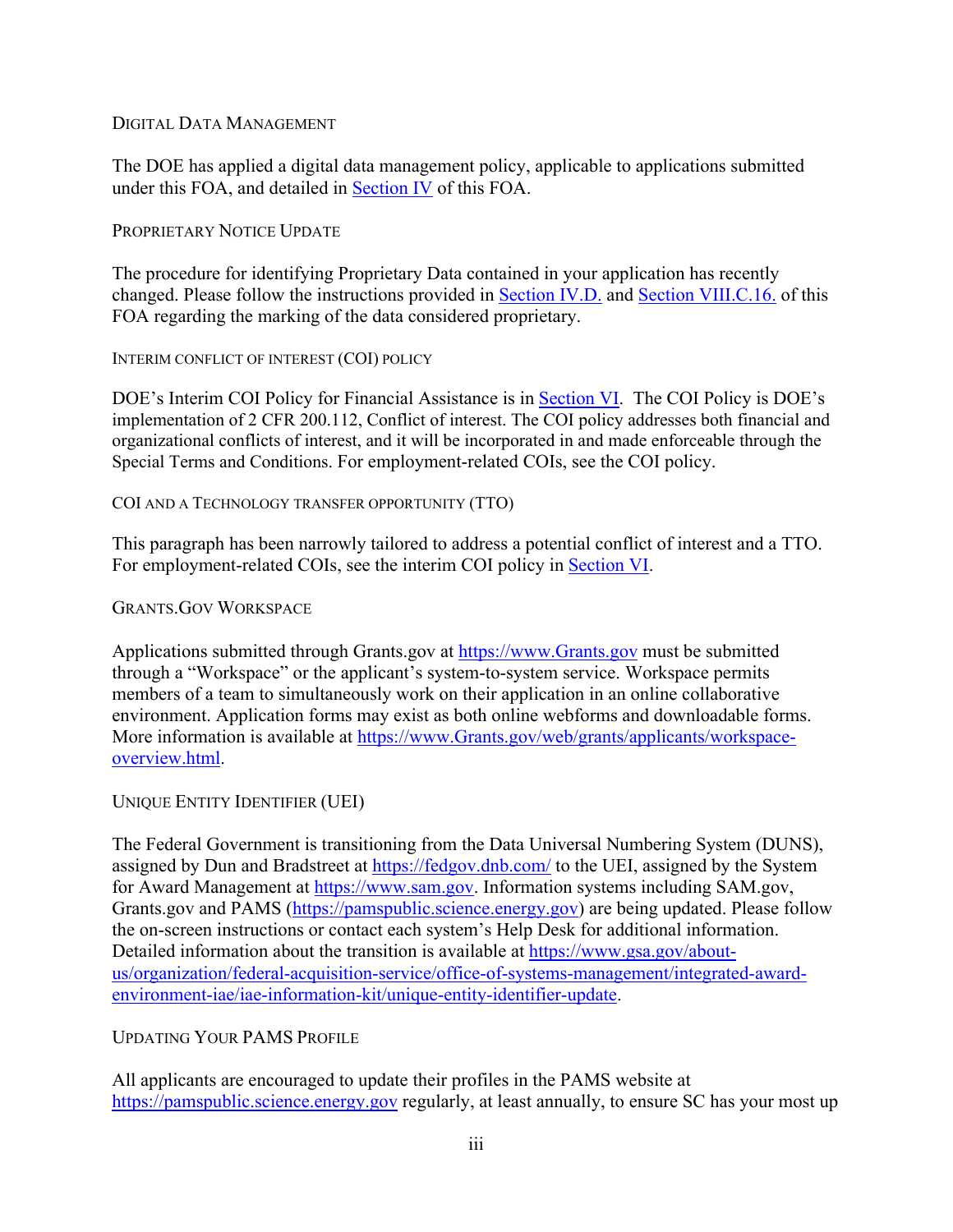to date information. The PAMS profile now requires that individuals provide responses to the demographic related fields. SC strongly encourages applicants and awardees, including Principal Investigators (PIs), and other Key Personnel, to provide their demographic information. By providing your demographic information, you are assisting with SC's continued commitment to advancing diversity, equity, and inclusion in its business practices. Alternatively, for information you wish not to disclose, please select, "Do not wish to provide." Your individual demographic information will not be shared with peer reviewers and the information in your PAMS profile is protected by the requirements established in the Federal Privacy Act of 1974. Aggregate anonymized demographic information may be shared with confidential review committees who are charged to evaluate the quality and efficacy of SC's business practices. For example, summary statistics of all applicants to or awardees selected from a particular SC FOA may be reviewed by a Committee of Visitors.

#### PDF GENERATION

The research narrative in an application must be one single machine-readable PDF file that contains the DOE Title Page, project narrative, biographical sketch, current and pending support, bibliography and references cited, facilities and other resources, and equipment. This single PDF file may not be scanned from a printed document and must be attached in Field 8 on the Grants.gov form. You are strongly encouraged to submit the combined research narrative file through a "Print to PDF" or equivalent process to ensure that all content is visible in one PDF file.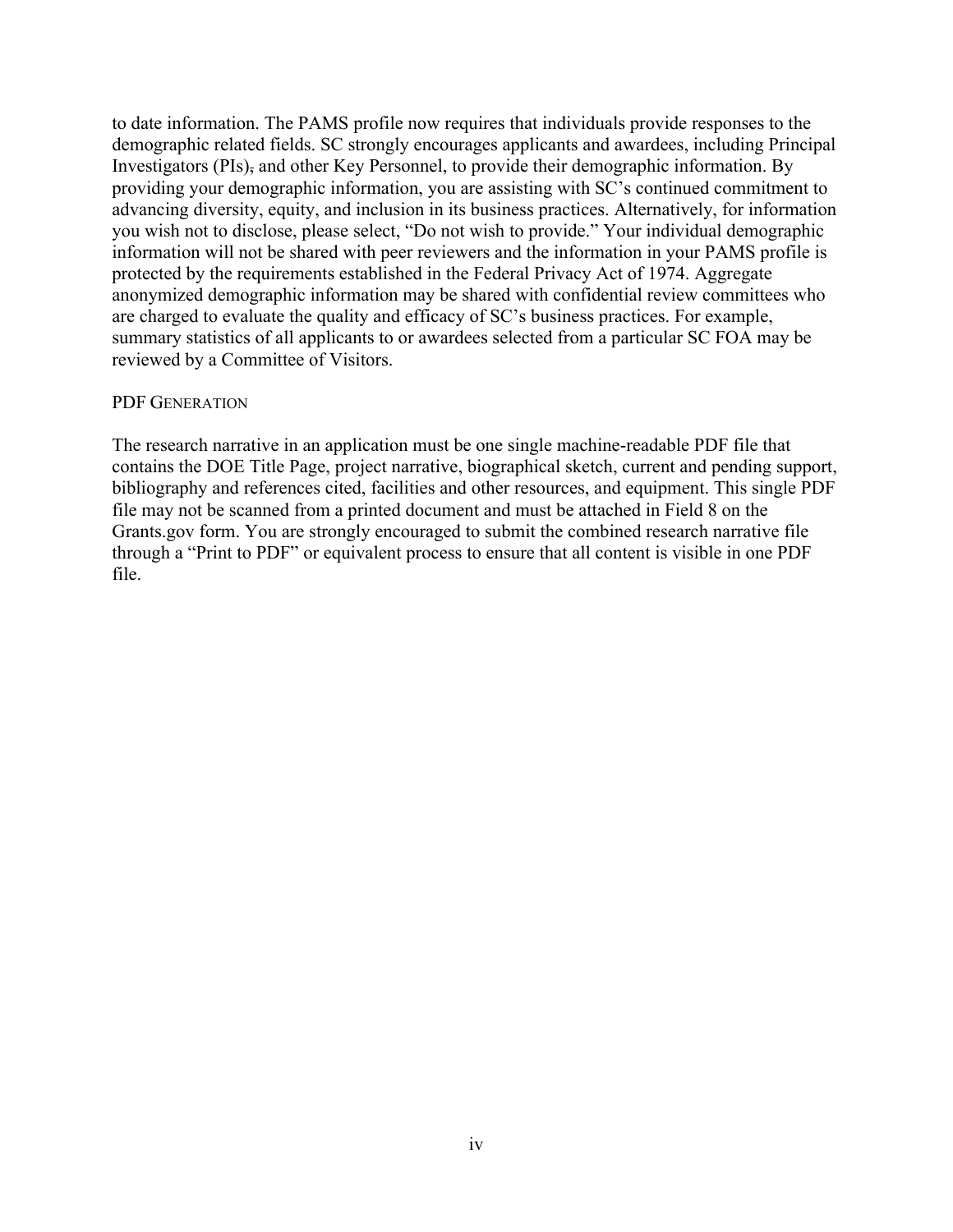# **TABLE OF CONTENTS**

| SECTION IV - APPLICATION AND SUBMISSION INFORMATION  19                                    |  |
|--------------------------------------------------------------------------------------------|--|
|                                                                                            |  |
|                                                                                            |  |
|                                                                                            |  |
|                                                                                            |  |
|                                                                                            |  |
|                                                                                            |  |
|                                                                                            |  |
|                                                                                            |  |
|                                                                                            |  |
|                                                                                            |  |
|                                                                                            |  |
|                                                                                            |  |
|                                                                                            |  |
|                                                                                            |  |
| D. Reporting of Matters Related to Recipient Integrity and Performance (December 2015)  44 |  |
|                                                                                            |  |
|                                                                                            |  |
|                                                                                            |  |
|                                                                                            |  |
|                                                                                            |  |
|                                                                                            |  |
|                                                                                            |  |
|                                                                                            |  |
|                                                                                            |  |
|                                                                                            |  |
|                                                                                            |  |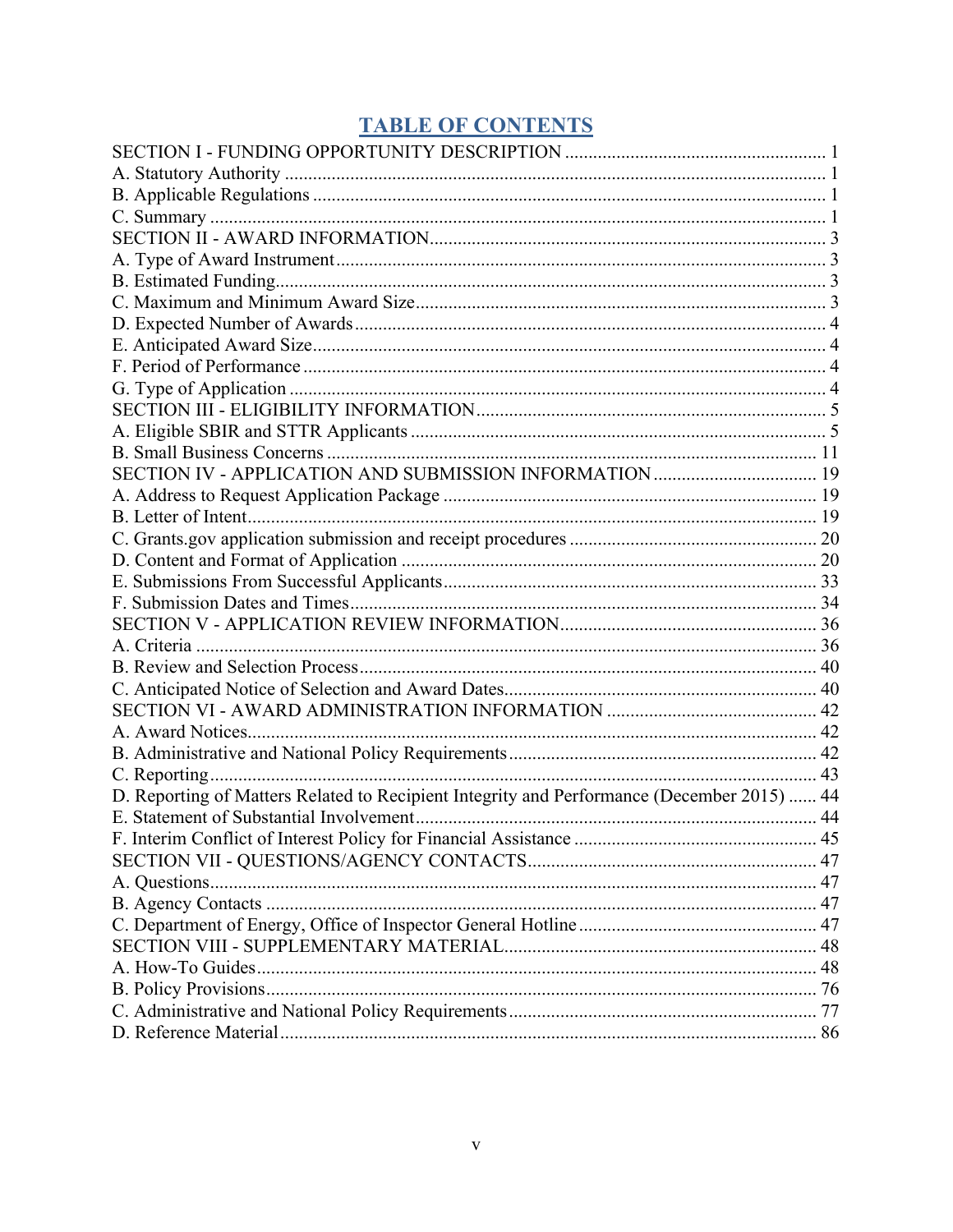Checklist for Avoiding Common Errors:

| <b>Item</b>                                   | <b>Issue</b>                                                      |
|-----------------------------------------------|-------------------------------------------------------------------|
| Page Limits                                   | Strictly followed throughout application,                         |
|                                               | including particular attention to:                                |
|                                               | <b>Research Narrative</b>                                         |
|                                               | Appendix 2 Narrative, if any                                      |
|                                               | <b>Biographical Sketches</b>                                      |
|                                               | Data Management Plan(s) (DMPs)                                    |
|                                               | Letter(s) of Recommendation, if any                               |
| Protected Personally Identifiable Information | None present in the application                                   |
| <b>Research Narrative</b>                     | Composed of one PDF file including all                            |
|                                               | appendices                                                        |
| Project Summary / Abstract                    | Name(s) of applicant, $PI(s)$ , $PI's$ institutional              |
|                                               | affiliation(s), Co-Investigator(s), Co-                           |
|                                               | Investigator's institutional affiliation(s)                       |
| DOE Title Page                                | Follow instructions closely                                       |
| <b>Budget</b>                                 | Use current negotiated indirect cost and fringe                   |
|                                               | benefit rates                                                     |
| Budget Justification (attached to budget)     | Justify all requested costs                                       |
| <b>Biographical Sketches</b>                  | Follow page limits strictly                                       |
| <b>Current and Pending Support</b>            | Ensure complete listing of all activities                         |
|                                               | including brief abstract of scope of work for                     |
|                                               | all items listed, regardless of source of                         |
|                                               | funding                                                           |
| Data Management Plans (DMP)                   | If referring to an experiment's DMP,<br>$\overline{\phantom{0}}$  |
|                                               | describe the relationship to the proposed                         |
|                                               | research                                                          |
|                                               | Include a DMP even if no experimental<br>$\overline{\phantom{0}}$ |
|                                               | data is expected                                                  |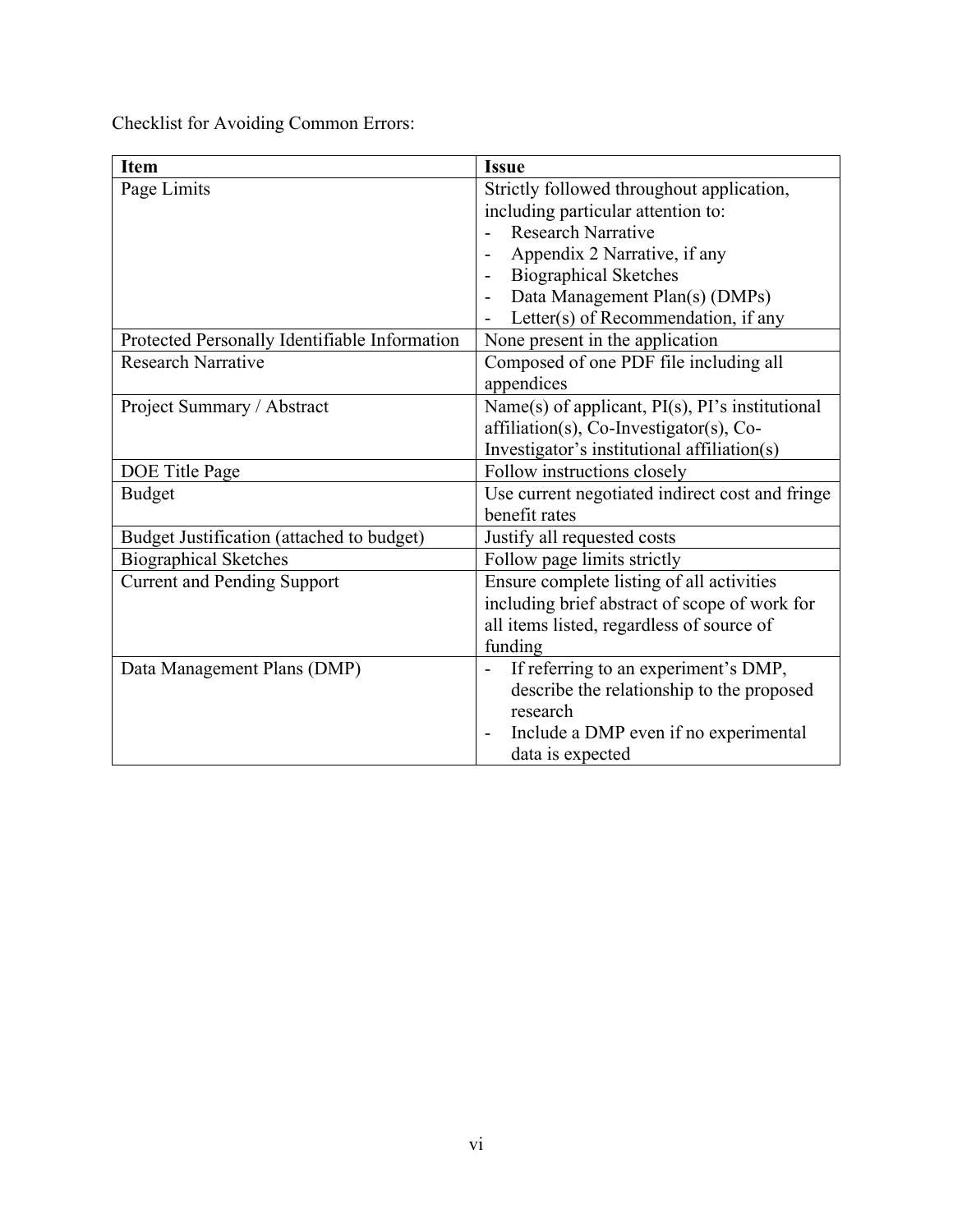# **SECTION I - FUNDING OPPORTUNITY DESCRIPTION**

### **A. Statutory Authority**

U.S. Department of Energy Organization Act, 42 U.S.C. Chapter 84, and § 9 of the Small Business Act, 15 U.S.C. § 638, as amended.

# **B. Applicable Regulations**

Uniform Administrative Requirements, Cost Principles, and Audit Requirements for Federal awards, codified at 2 CFR 200, as modified by DOE Financial Assistance Rules, codified at 2 CFR 910.

Size and Eligibility Requirements for the Small Business Innovation Research (SBIR) and Small Business Technology Transfer (STTR) Programs, codified at 13 CFR 121.701, et seq*.*

# **C. Summary**

The DOE invites eligible Phase I and Phase II awardees to apply for Phase II awards (grants and cooperative agreements) (initial, second, and third) under this Funding Opportunity Announcement (FOA). Topic descriptions for this FOA can be found on the DOE SBIR/STTR web site at https://science.osti.gov/sbir/Funding-Opportunities.

### **1. Initial Phase II Awards**

The purpose of an Initial Phase II award is to perform the research and development (R&D) required to meet the DOE objectives stated in the topic and subtopic of the Phase I FOA. In addition, it is intended that the small business awardee would be in a position to pursue commercial applications of the R&D at the end of Phase II. In many cases, Phase II results in a prototype, product, or a working process that can be demonstrated to a potential investor or customer (either in the private sector or in the Federal government, including the DOE).

This FOA is supplemental to the FY 2021 SBIR/STTR Phase I Release 2 FOA (DE-FOA-0002360); therefore, general information already provided in the Phase I FOA also applies to this Phase II process.

If a conflict arises between the Phase I FOA and this Phase II FOA, the Phase II FOA will govern.

### **2. Second Phase II Awards**

There are two types of DOE Second Phase II awards:

a. Phase IIA: A Phase II awardee may request additional financial support for new R&D tasks and activities that are aligned with the original scope of work for the Phase II award. The purpose of the Phase IIA award is to allow the awardee to complete the R&D associated with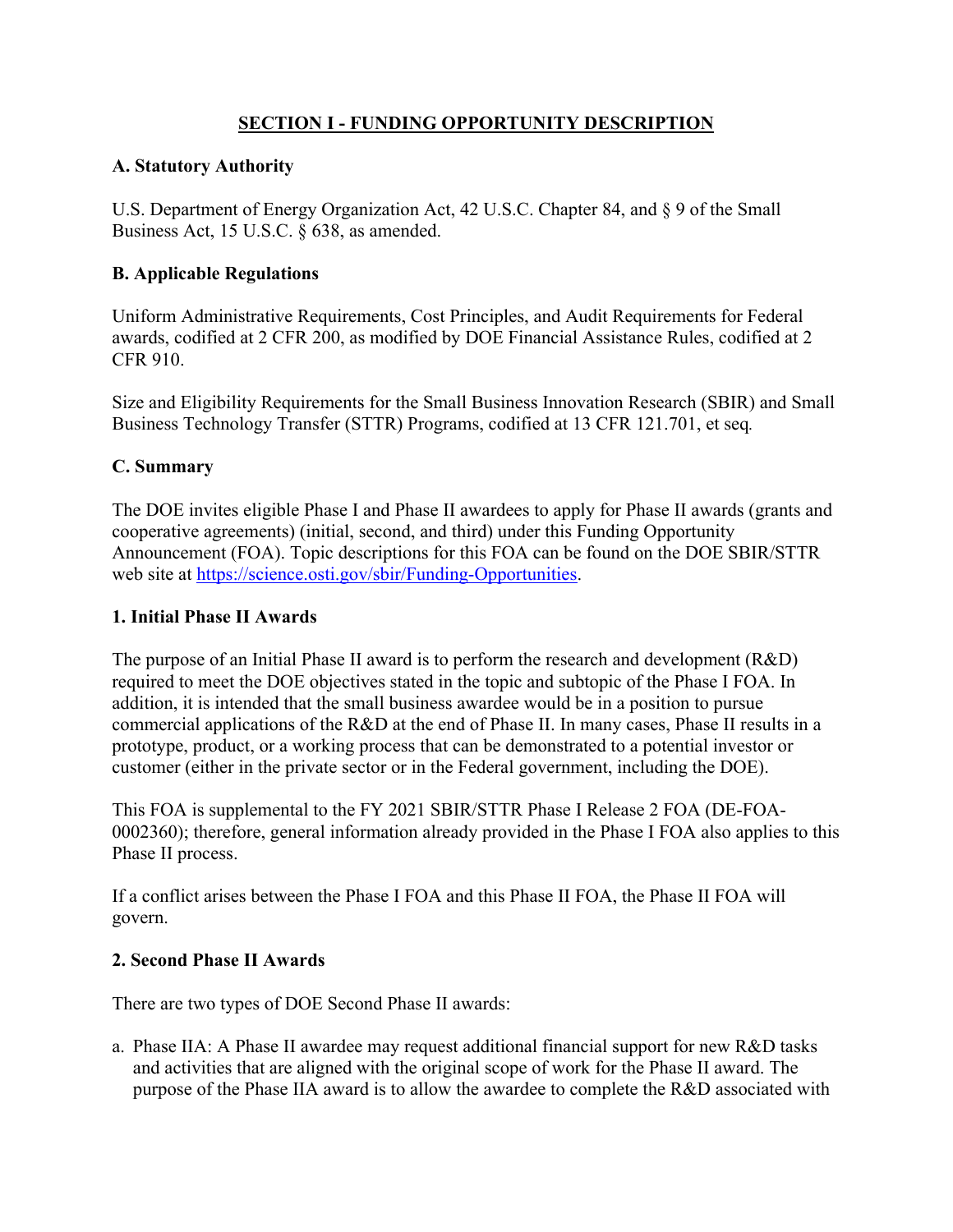initial prototype, product, or process development. The review criteria (see Section V.A.) for Phase IIA applications will be the same as for Initial Phase II awards submitted to this FOA.

Only award recipients resulting from the FY 2020 SBIR/STTR Phase II Release 2 FOA (DE-FOA-0002156) under the eligible topics detailed in Section III.A. of this FOA may apply for Phase IIA awards.

In addition, Phase IIA applications will only be accepted from Phase II awardees that have an active Phase II award at time of application. Applicants will not be able to resubmit at a later date, if a Phase IIA application is declined for award.

b. Phase IIB: A Phase II awardee may request additional financial support for new R&D tasks and activities that extend beyond the scope of the original Phase II award.

The purpose of the Phase IIB award is to assist the awardee in transitioning the innovation towards commercialization. The review criteria for Phase IIB awards (see Section V.A.) will be different from both Initial Phase II and Phase IIA applications submitted to this FOA. The review of Phase IIB applications will place greater emphasis on impact and applicants are expected to demonstrate a well-planned path to commercialization as evidenced in commercialization activities conducted in parallel with or after Phase IIB R&D.

Only awardees from the FY 2019 and FY 2020 SBIR/STTR Phase II Release 2 FOAs (DE-FOA-0001976 and DE-FOA-0002156) under the eligible topics detailed in Section III.A. may apply for Phase IIB awards.

A Phase II awardee may submit only one second Phase II application per eligible award as noted above to either Phase IIA or Phase IIB in response to this FOA. Phase IIA or Phase IIB awards may extend the Phase II award for up to two years and the combined Phase II and second Phase II should not exceed four years, unless an unforeseen delay is encountered.

### **3. Third Phase II Awards (SBIR only)**

Third SBIR Phase II awards (Phase IIC) continue research and development from a second SBIR Phase II award towards commercialization and require matching funds from a third-party investor. These matching funds can be used for either (1) research and development costs NOT requested in your budget or (2) other costs associated with commercialization of the proposed innovation.

In addition, Phase IIC applications will only be accepted from Phase IIA or IIB awardees that have an active Phase IIA or IIB award at time of application. Applicants will not be able to resubmit at a later date, if a Phase IIC application is declined for award.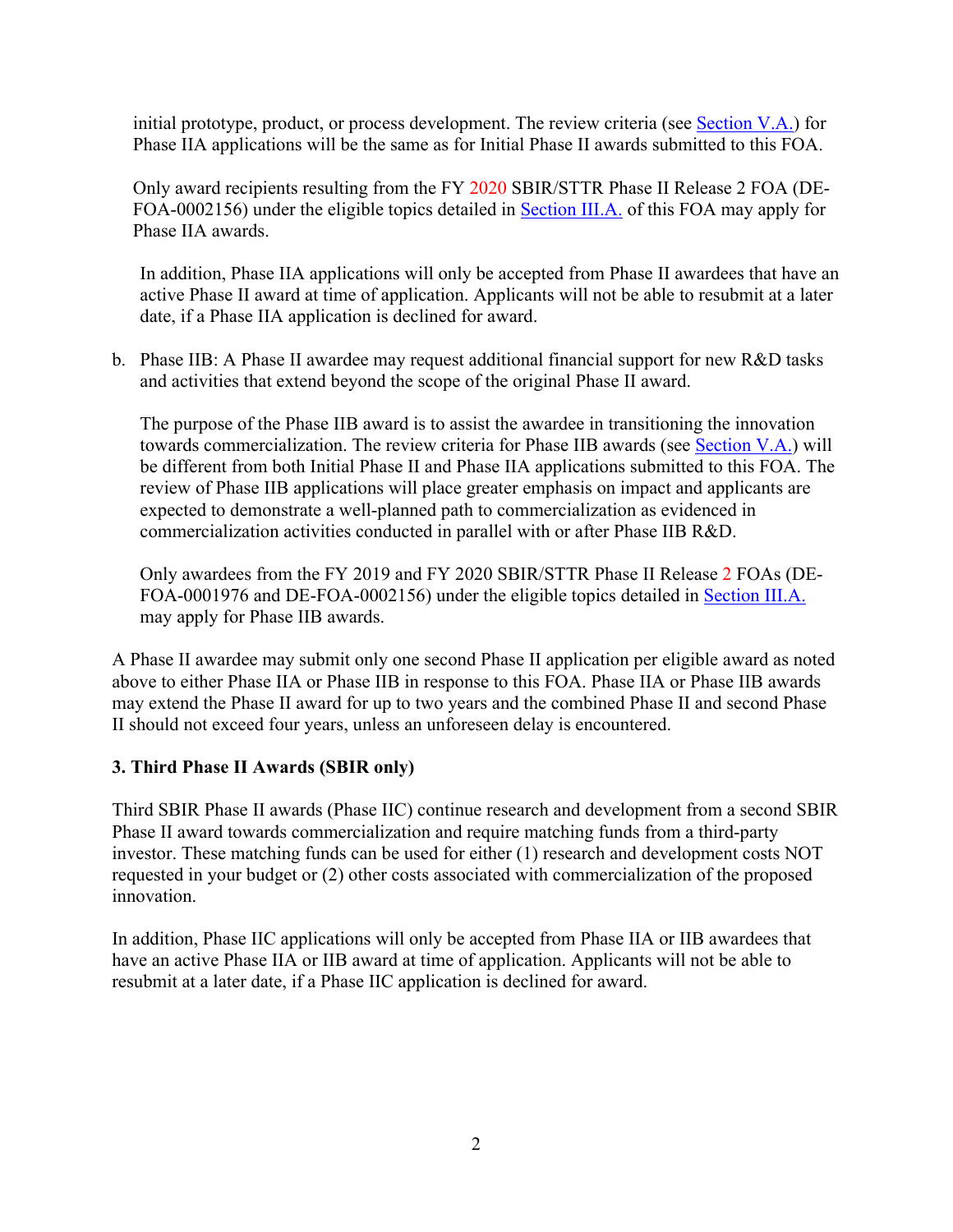# **SECTION II - AWARD INFORMATION**

### **A. Type of Award Instrument**

DOE anticipates awarding grants, cooperative agreements, and revisions ("diversity supplements") under this FOA. DOE SBIR and STTR awardees that receive an initial Phase II, IIA, IIB or IIC award under this FOA are eligible to apply for a diversity supplement to be effective only in the summer months of the second year of their Phase II project period. Instructions for requesting a diversity supplement are provided in Section VIII A.12., How to Request a Diversity Supplement, of this FOA.

# **B. Estimated Funding**

Approximately \$125,000,000 is expected to be available for awards under this FOA contingent on the availability of appropriated funds.

DOE is under no obligation to pay for any costs associated with preparation or submission of applications. DOE reserves the right to fund, in whole or in part, any, all, or none of the applications submitted in response to this FOA.

# **C. Maximum and Minimum Award Size**

Ceiling (i.e., the maximum amount for an individual award made under this FOA):

### **Initial Phase II**

FY 2021 Phase I Release 2 awardees: See the maximum Phase II award amount listed for each topic in the topics document associated with the FY 2021 Phase I Release 2 FOA (DE-FOA-0002360 - https://science.osti.gov/sbir/Funding-Opportunities/FY-2022). The maximum allowable Phase II award will be either \$1,100,000 or \$1,600,000.

### **Second & Third Phase II**

Phase IIA: \$1,100,000 Phase IIB: \$1,100,000 Phase IIC: \$1,100,000

Floor (i.e., the minimum amount for an individual award made under this FOA): \$1.

Applications in which the total Federal funds requested (SF-424, 15a) or the total project cost (budget, section K) exceeds the maximum award size (or the maximum award plus \$50,000 for those requesting Technical and Business Assistance (TABA) funds) will be administratively declined.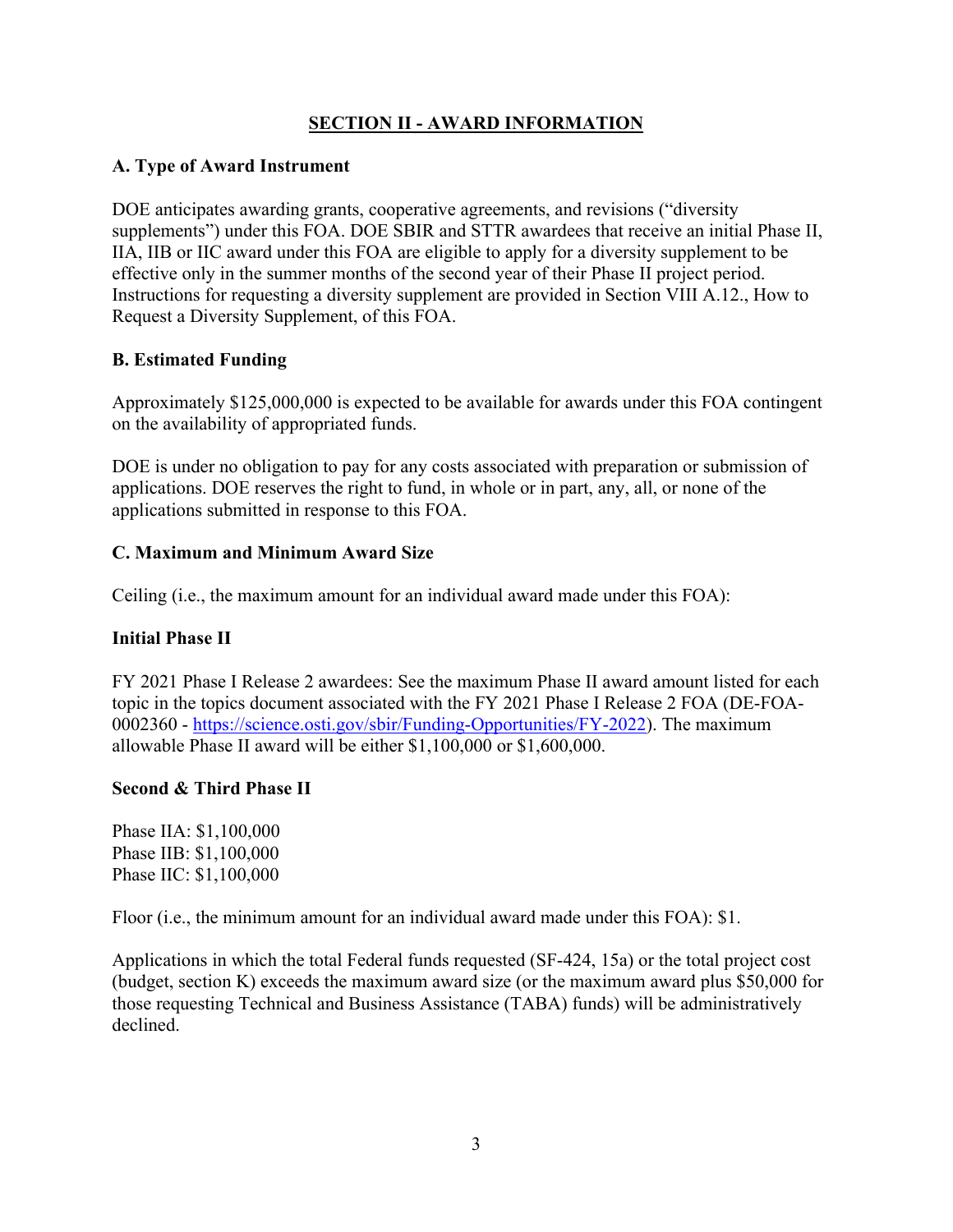### **D. Expected Number of Awards**

DOE anticipates making approximately 110 awards under this FOA depending on the size of the awards. All Phase II awards (Phase II, IIA, IIB, and IIC) will compete for funding. The majority of funding is anticipated to be used for initial Phase II awards.

### **E. Anticipated Award Size**

The anticipated median award will be approximately \$1,100,000.

### **F. Period of Performance**

DOE anticipates making awards that will run for up to 24 months over two budget periods.

For initial Phase II awards, the first budget period, which will cover 12 months, is anticipated to begin August 22, 2022.

Funding for the second budget period will be contingent on the demonstration of adequate progress, evaluation of programmatic priorities, availability of funds, and compliance with the terms and conditions of the award.

### **G. Type of Application**

DOE is accepting renewal (Phase II) applications under this FOA. Renewal (Phase II) applications are requests for additional funding for a period subsequent to that provided by a current award or Phase I award as noted under "Summary" within Section I.C. of the FOA. Renewal applications compete with all other applications and must be submitted by an established project due date/deadline. In preparing a renewal application, applicants should assume that reviewers will not have access to previous applications. The application should be developed fully, as though the applicant is applying for the first time. The application must include all the information required for a new project, plus the Project Narrative section should discuss the results from the applicable prior Phase I work (initial Phase II application) or prior Phase I and II work (Phase IIA, IIB or IIC applications).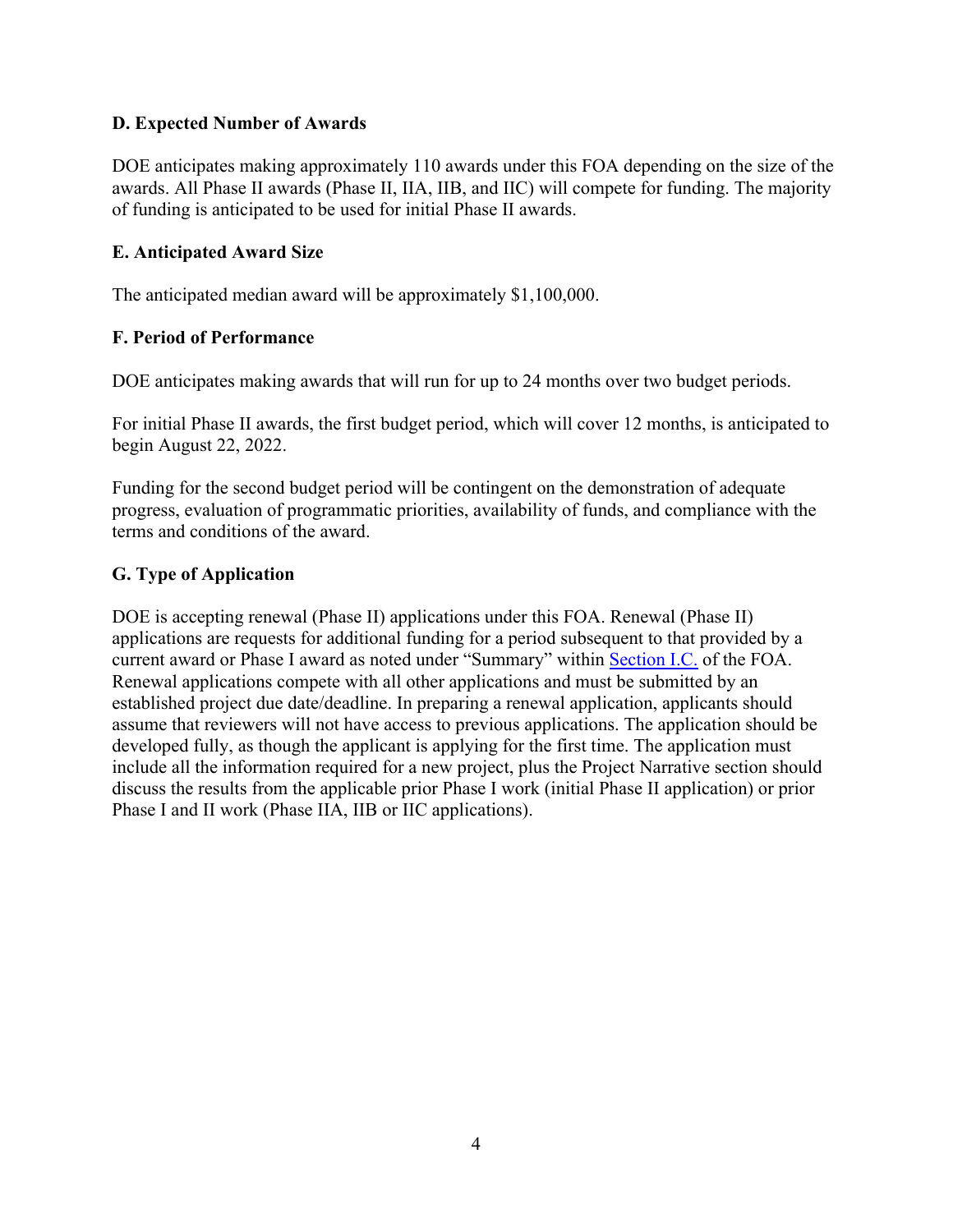# **SECTION III - ELIGIBILITY INFORMATION**

### **A. Eligible SBIR and STTR Applicants**

Only domestic small business concerns (SBCs) are eligible to submit applications and receive awards under this FOA. Additional eligibility requirements apply to the different Phase II mechanisms as described below.

### **Letters of Intent are required for all potential applicants. Details of how, where, and when to submit Letters of Intent may be found in Section IV. B below.**

All applicants must have an active System for Award Management (SAM) registration at the award start date to be eligible to receive a Phase II award. Good practice is to keep your SAM registration active in order to submit applications and receive awards from the Federal government.

### **1. Initial Phase II Applicants**:

Only the following two groups are eligible to apply for an Initial Phase II award under this FOA:

- 1. Currently active DOE SBIR or STTR Phase I awardees with awards resulting from FOA DE-FOA-0002360; or
- 2. Currently active non-DOE SBIR or STTR Phase I awardees that (a) received the Federal Phase I award in Federal FY 2021, (b) have received a written determination from the Director of the SBIR/STTR Programs Office that the topic under which they received funding is the same as the topic in FOA DE-FOA-0002360, and (c) are not submitting a Phase II application based on the award described in (a) to another Federal agency. \*

DOE plans to issue initial Phase II awards as either grants or cooperative agreements. It is anticipated that cooperative agreements will be awarded to applicants selected under the following topics with all other Initial Phase II selections being awarded as grants:

DOE SBIR or STTR Phase I grantees from FOA DE-FOA-0002360 for the following topics:

- Topics 2-6 (Office of Defense Nuclear Nonproliferation)
- Topic 12 Buildings (Office of Energy Efficiency and Renewable Energy)
- Topic 16 Solar (Office of Energy Efficiency and Renewable Energy)
- Topic 18 Water (Office of Energy Efficiency and Renewable Energy)
- Topic 21 (Office of Environmental Management)

To be eligible for an initial Phase II award, applicants must have completed their Phase I period of performance prior to the start date listed in this FOA. Phase I awardees are cautioned not to request no-cost extensions to their Phase I awards beyond this date.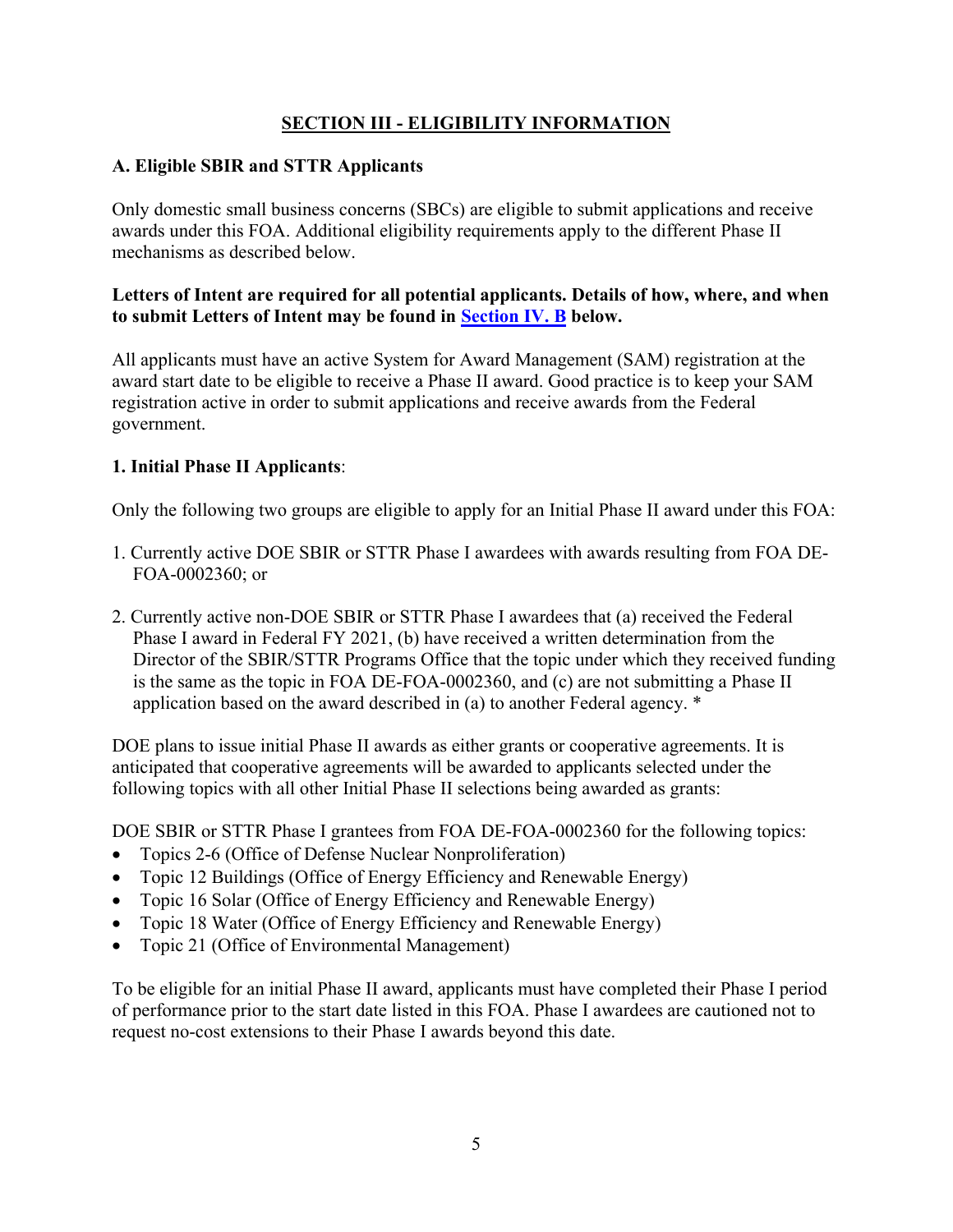Eligible awardees include SBCs that were eligible to submit an application under the FY 2021 Phase II FOA but requested and received permission to submit under the FY 2022 Phase II FOA due to COVID-19 impacts.

\*NOTE: Applicants that received their FY 2021 Phase I award from another Federal agency must request a written determination from the Director of the SBIR/STTR Programs Office that the topic under which they received funding is the same as the topic in FOA DE-FOA-0002360. Send requests to e-mail:  $\frac{\text{b} \text{b} \text{r} - \text{st} \text{tr}(\hat{\omega}) \text{c} \text{c} \text{i} \text{e} \text{e} \text{e} \text{e} \text{g} \text{e} \text{g} \text{e} \text{y}}{2}$ . Applicant must: 1) provide Phase I award number, contact information for the Phase I Contracting Officer (or Grants/Agreements Officer); 2) Phase I FOA number and topic; and 3) the DOE Phase II topic number. Applicant must complete all close-out activities for the Phase I prior to award of a Phase II from the DOE.

# **2. Phase IIA and IIB Applicants:**

DOE SBIR/STTR initial Phase II awardees are eligible to receive a second Phase II award from DOE if they have not already received a second Phase II award from another agency. There are two types of second Phase II awards: Phase IIA and Phase IIB.

Eligible awardees include SBCs that were eligible to submit an application under the FY 2021 Phase II FOA but requested and received permission to submit under the FY 2022 Phase II FOA due to COVID-19 impacts.

### PHASE IIA

Only award recipients resulting from the following FY 2020 SBIR/STTR Phase II FOAs AND from the following eligible topics may apply for second Phase IIA awards:

| <b>Eligible Phase II</b><br><b>FOA</b>           | <b>Eligible</b><br>Topic(s)                                                                         | <b>DOE SBIR/STTR</b><br><b>Funding Program</b>                      | <b>Anticipated Award</b><br><b>Type</b>                                                                                                                 |
|--------------------------------------------------|-----------------------------------------------------------------------------------------------------|---------------------------------------------------------------------|---------------------------------------------------------------------------------------------------------------------------------------------------------|
| DE-FOA-0002156<br>(refer to DOE-FOA-<br>0001941) | 01 <sub>b</sub>                                                                                     | Cybersecurity, Energy<br>Security, and<br><b>Emergency Response</b> | Grant                                                                                                                                                   |
| DE-FOA-0002156<br>(refer to DOE-FOA-<br>0001941) | 03a, 03b,<br>04c                                                                                    | Defense Nuclear<br>Nonproliferation                                 | Cooperative Agreement                                                                                                                                   |
| DE-FOA-0002156<br>(refer to DOE-FOA-<br>0001941) | 07d, 08a,<br>08b, 08c,<br>09a,09b,<br>09c, 09e,<br>10a, 10b,<br>10d, 14a,<br>14b, 14c,<br>15c, 18a, | Energy Efficiency and<br>Renewable Energy                           | Grant, or Cooperative<br>Agreement<br>(Cooperative)<br>Agreement topics<br>highlighted $-$<br>Buildings: 09a, 09b,<br>09c, 09e Water: 14a,<br>14b, 14c) |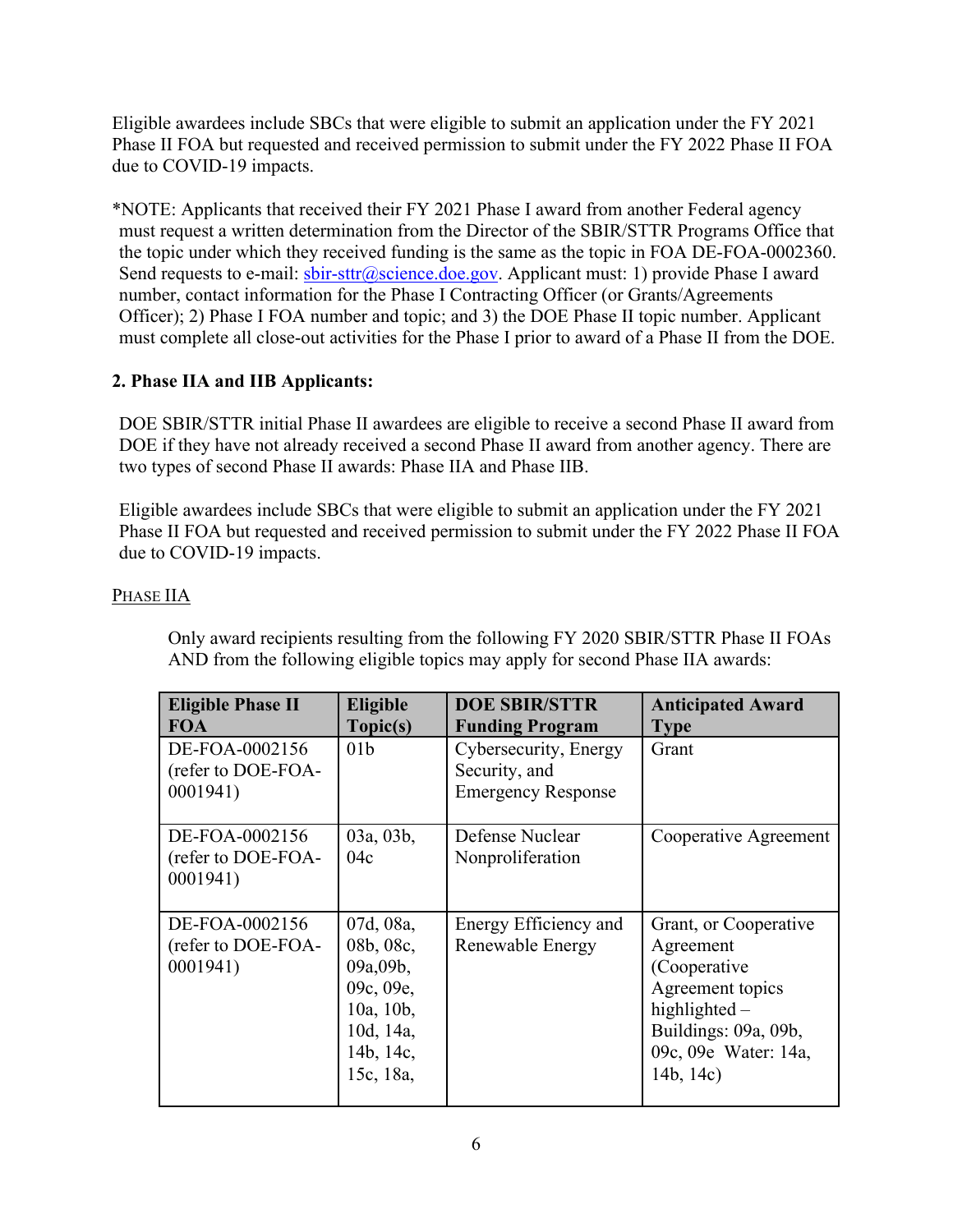| <b>Eligible Phase II</b><br><b>FOA</b>           | Eligible<br>Topic(s)                                    | <b>DOE SBIR/STTR</b><br><b>Funding Program</b> | <b>Anticipated Award</b><br><b>Type</b> |
|--------------------------------------------------|---------------------------------------------------------|------------------------------------------------|-----------------------------------------|
| DE-FOA-0002156<br>(refer to DOE-FOA-<br>0001941) | 20a, 20d,<br>22a                                        | <b>Fossil Energy</b>                           | Grant                                   |
| DE-FOA-0002156<br>(refer to DOE-FOA-<br>0001941) | 25c                                                     | <b>Fusion Energy</b><br>Sciences               | Grant                                   |
| DE-FOA-0002156<br>(refer to DOE-FOA-<br>0001941) | 26h, 27b,<br>28e, 29c,<br>29d                           | <b>High Energy Physics</b>                     | Grant                                   |
| DE-FOA-0002156<br>(refer to DOE-FOA-<br>0001941) | 33a, 33b,<br>33c, 33d,<br>33e, 33h,<br>33j, 34a,<br>34b | Nuclear Energy                                 | Grant                                   |

Eligible Phase II awardees must successfully complete their Phase II awards (including no fund extensions) prior to the award start date in this FOA to be eligible to receive a Phase IIA award.

### PHASE IIB

Only award recipients of awards from the following FY 2019 and FY 2020 SBIR/STTR Phase II FOAs AND eligible topics may apply for second Phase IIB awards:

| <b>Eligible FY 2019</b><br><b>Phase II FOA</b> | <b>Eligible</b><br>Topic(s) | <b>DOE SBIR/STTR</b><br><b>Funding Program</b> | <b>Anticipated Award</b><br><b>Type</b> |
|------------------------------------------------|-----------------------------|------------------------------------------------|-----------------------------------------|
| DE-FOA-0001976                                 | 01c, 01d                    | Defense Nuclear                                | Cooperative Agreement                   |
| (refer to DE-FOA-                              |                             | Nonproliferation                               |                                         |
| 0001771)                                       |                             |                                                |                                         |
| DE-FOA-0001976                                 | 05a, 05b                    | Electricity                                    | Grant                                   |
| (refer to DE-FOA-                              |                             |                                                |                                         |
| 0001771)                                       |                             |                                                |                                         |
| DE-FOA-0001976                                 | 06a, 06b,                   | Energy Efficiency and                          | Grant, or Cooperative                   |
| (refer to DE-FOA-                              | 06c, 08a,                   | Renewable Energy                               | Agreement                               |
| 0001771)                                       | 08c, 08d,                   |                                                |                                         |
|                                                | 09a, 09b,                   |                                                | (Cooperative)                           |
|                                                | 09c, $11b$ ,                |                                                | Agreement topics                        |
|                                                | 12b, 12c,                   |                                                | highlighted $-$                         |
|                                                | 12d, 13a,                   |                                                | Buildings: 09a, 09b,                    |
|                                                | 13c, 15a                    |                                                | 09c Solar: 12b, 12c,                    |
|                                                |                             |                                                | 12d Water: $15a$ )                      |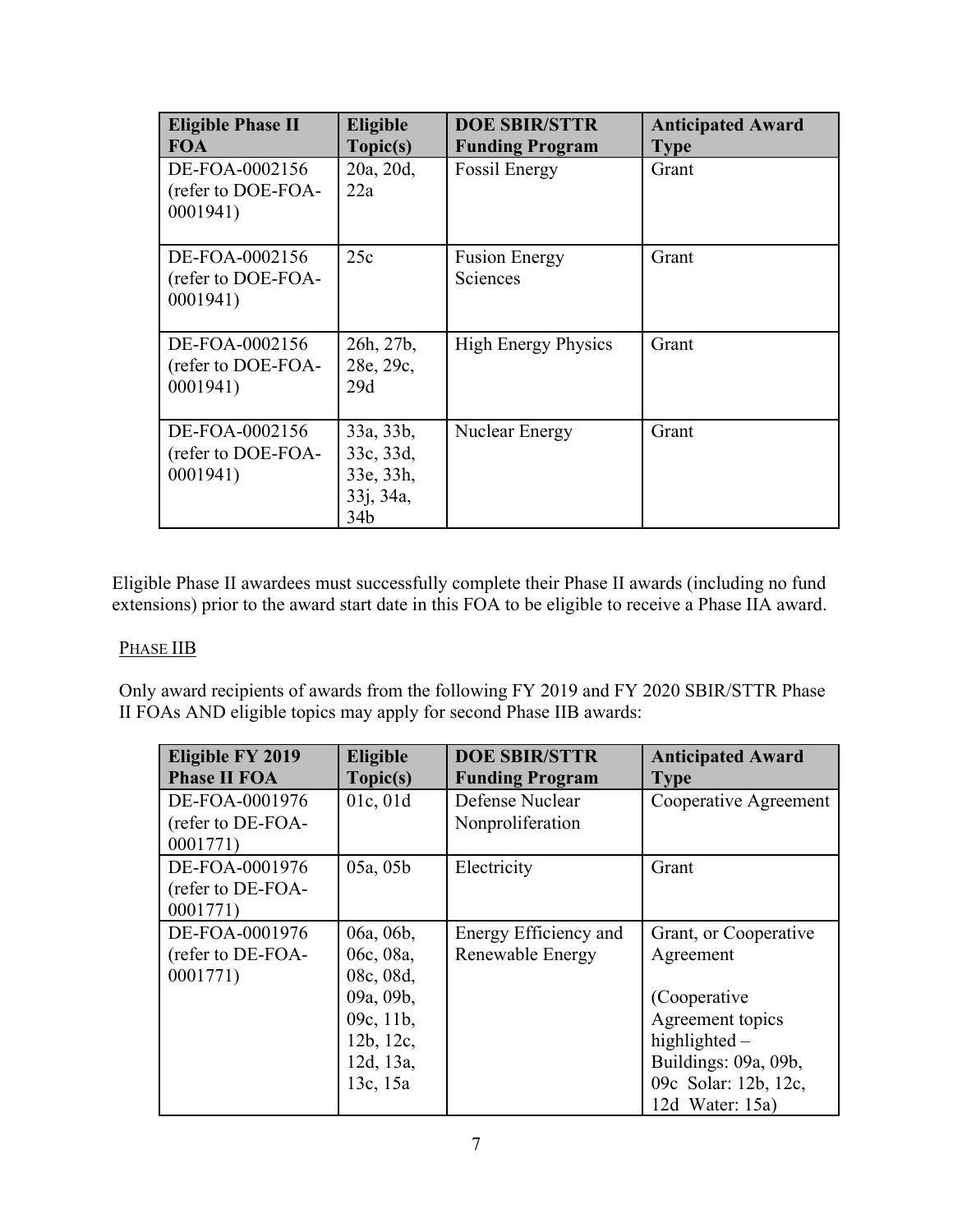| Eligible FY 2019<br><b>Phase II FOA</b>         | Eligible<br>Topic(s)                                                 | <b>DOE SBIR/STTR</b><br><b>Funding Program</b> | <b>Anticipated Award</b><br><b>Type</b> |  |
|-------------------------------------------------|----------------------------------------------------------------------|------------------------------------------------|-----------------------------------------|--|
|                                                 |                                                                      |                                                |                                         |  |
| DE-FOA-0001976<br>(refer to DE-FOA-<br>0001771) | 16a                                                                  | Environmental<br>Management                    | Cooperative Agreement                   |  |
| DE-FOA-0001976<br>(refer to DE-FOA-<br>0001771) | 17a, 18c,<br>18d, 19a,<br>19 <sub>b</sub>                            | <b>Fossil Energy</b>                           | Grant                                   |  |
| DE-FOA-0001976<br>(refer to DE-FOA-<br>0001771) | 20a, 21a,<br>21b, 21c,<br>21d                                        | <b>Fusion Energy</b><br>Sciences               | Grant                                   |  |
| DE-FOA-0001976<br>(refer to DE-FOA-<br>0001771) | 23b, 24a,<br>24b, 24c,<br>25c, 25d,<br>26d, 27f,<br>28a, 28d,<br>29a | <b>High Energy Physics</b>                     | Grant                                   |  |
| DE-FOA-0001976<br>(refer to DE-FOA-<br>0001771) | 30a, 30b,<br>30d, 30e,<br>30f, 30g,<br>30i, 31a                      | <b>Nuclear Energy</b>                          | Grant                                   |  |

| Eligible FY 2020<br><b>Phase II FOA</b>          | Eligible<br>Topic(s)                                                                                 | <b>DOE SBIR/STTR</b><br><b>Funding Program</b>                      | <b>Anticipated Award</b><br><b>Type</b>                                                                                                  |
|--------------------------------------------------|------------------------------------------------------------------------------------------------------|---------------------------------------------------------------------|------------------------------------------------------------------------------------------------------------------------------------------|
| DE-FOA-0002156<br>(refer to DOE-FOA-<br>0001941) | 01 <sub>b</sub>                                                                                      | Cybersecurity, Energy<br>Security, and<br><b>Emergency Response</b> | Grant                                                                                                                                    |
| DE-FOA-0002156<br>(refer to DOE-FOA-<br>0001941) | 02a, 03a,<br>03b, 04c,<br>04d                                                                        | Defense Nuclear<br>Nonproliferation                                 | Cooperative Agreement                                                                                                                    |
| DE-FOA-0002156<br>(refer to DOE-FOA-<br>0001941) | 05a, 05b,<br>06 <sub>b</sub>                                                                         | Electricity                                                         | Grant                                                                                                                                    |
| DE-FOA-0002156<br>(refer to DOE-FOA-<br>0001941) | 07d, 08a,<br>08b, 08c,<br>09a, 09b,<br>09c, 09e,<br>10a, 10b,<br>10d, 11a,<br>12b, 12d,<br>12e, 12f, | Energy Efficiency and<br>Renewable Energy                           | Grant, or Cooperative<br>Agreement<br>(Cooperative)<br>Agreement topics<br>highlighted -<br>Buildings: 09a, 09b,<br>09c, 09e Solar: 12b, |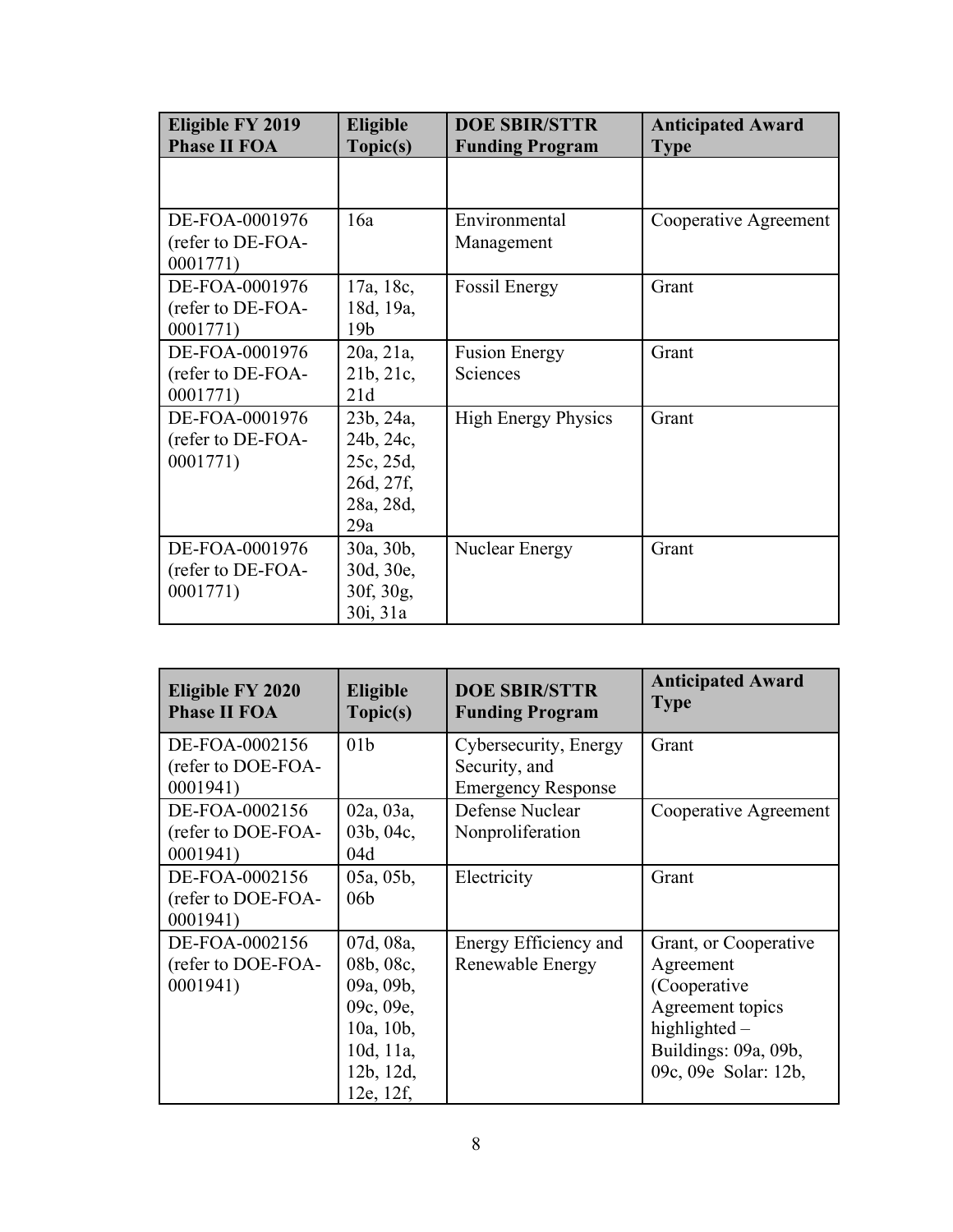| Eligible FY 2020<br><b>Phase II FOA</b>          | <b>Eligible</b><br>Topic(s)                                                      | <b>DOE SBIR/STTR</b><br><b>Funding Program</b> | <b>Anticipated Award</b><br><b>Type</b> |  |
|--------------------------------------------------|----------------------------------------------------------------------------------|------------------------------------------------|-----------------------------------------|--|
|                                                  | 13a, 13c,<br>13d, 13e,<br>13f, 14a,                                              |                                                | 12d, 12e, 12f Water:<br>14a, 14b, 14c)  |  |
|                                                  | 14b, 14c,<br>15c, 16a,<br>18a                                                    |                                                |                                         |  |
| DE-FOA-0002156<br>(refer to DOE-FOA-<br>0001941  | 20a, 20d,<br>22a                                                                 | <b>Fossil Energy</b>                           | Grant                                   |  |
| DE-FOA-0002156<br>(refer to DOE-FOA-<br>0001941) | 23a, 23c,<br>24a, 24b,<br>25b, 25c                                               | <b>Fusion Energy</b><br>Sciences               | Grant                                   |  |
| DE-FOA-0002156<br>(refer to DOE-FOA-<br>0001941) | 26c, 26f,<br>26h, 27b,<br>28e, 29c,<br>29d, 30b,<br>30c, 31a,<br>32 <sub>b</sub> | <b>High Energy Physics</b>                     | Grant                                   |  |
| DE-FOA-0002156<br>(refer to DOE-FOA-<br>0001941) | 33a, 33b,<br>33c, 33d,<br>33e, 33h,<br>33j, 34a,<br>34 <sub>b</sub>              | Nuclear Energy                                 | Grant                                   |  |

### **3. Phase IIC Applicants**

Some second Phase II awardees are eligible to receive a third SBIR Phase II award, referred to as Phase IIC, with this FOA. Third Phase II awards are restricted only to SBIR; no third Phase II awards will be made under the STTR program. In order to be eligible for a third SBIR Phase II award, a small business must meet the following criteria:

- o Have received both an initial SBIR Phase II award and a second SBIR Phase II award from DOE.
- o Both awards must be SBIR and have the same award number; neither award can be STTR.
- o The second SBIR Phase II award must have been awarded from the FY 2020 Phase II Release
	- 2 FOA (DE-FOA-0002156) from the following program offices:
		- **-** Defense Nuclear Nonproliferation
		- **Energy Efficiency and Renewable Energy**
		- **Fossil Energy**
		- **Fusion Energy Sciences**
		- **High Energy Physics**
		- Nuclear Energy

o Have secured an offer of matching funds, contingent on receipt of the DOE award, from an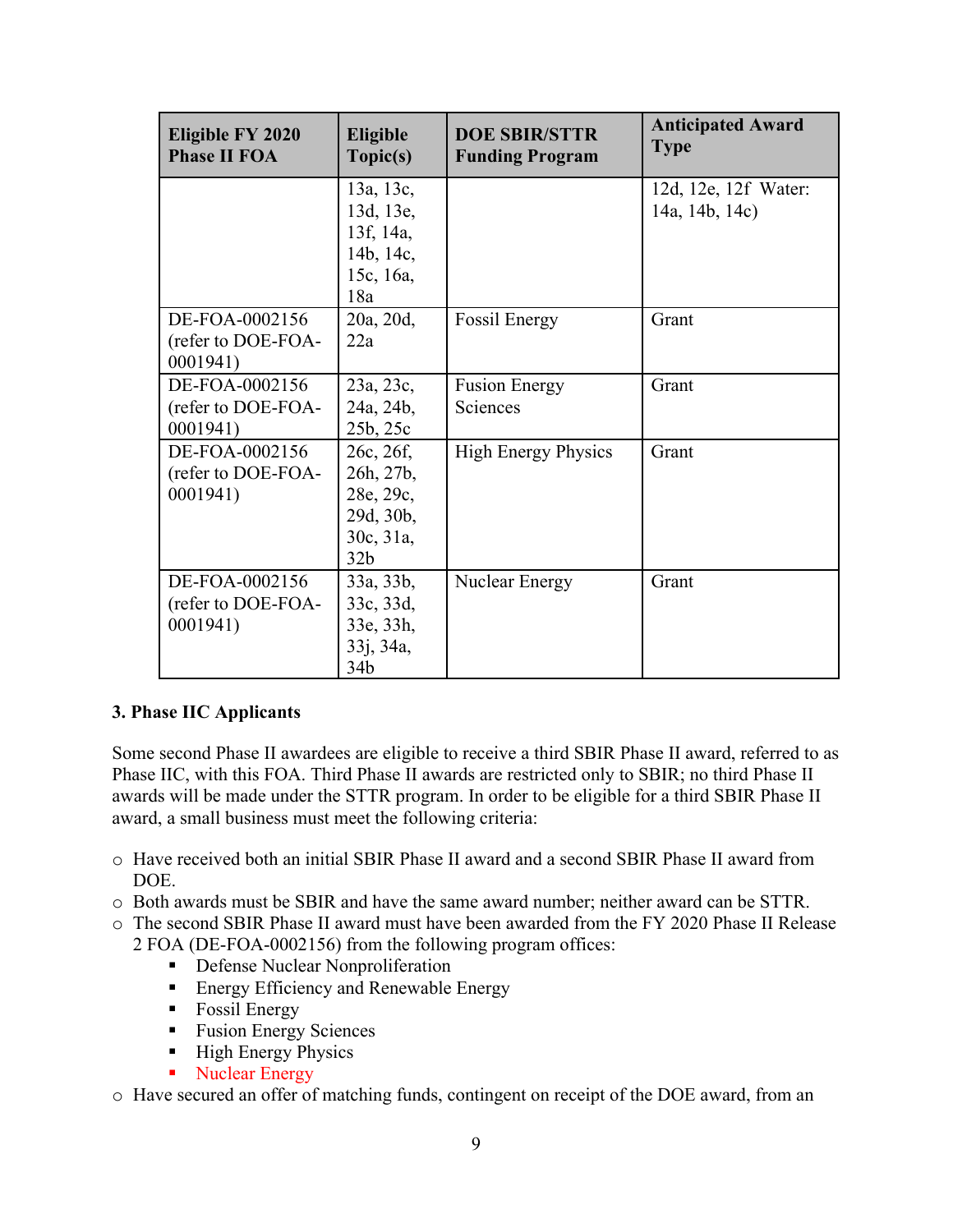eligible third-party investor prior to award as described below.

- o The term 'eligible third-party investor' means a small business concern (500 or fewer employees) other than the small business applicant, a venture capital firm, an individual investor, a non-SBIR Federal, State or local government of the United States, or any combination thereof. SBIR/STTR Phase I, II, or III funds from a Federal agency may not be used as matching funds.
- o The matching amount (excluding any fees collected by the SBC) must be equal to the amount of the award.
	- o The matching funds cannot come from the following ineligible sources:
		- The applicant's internal research and development funds,
		- Funding in forms other than cash, such as in-kind or other intangible assets.
		- **Funding from the owners of the eligible entity, or the family members or affiliates of** such owners.
		- **Funding attained through loans or other forms of debt obligations.**
	- o Applicants that have secured matching funds at time of application must include a letter of commitment from each eligible third-party investor. Applicants that have not secured matching funds at time of application must submit a letter of commitment from each eligible third-party investor prior to 11:59 pm ET, May 6, 2022, to sbir $str@$ science.doe.gov. Applicants that fail to provide a letter of commitment from each eligible third-party investor by this deadline will be ineligible for award.
	- o A letter of commitment, signed by a person with authority, from each investor must include the following information:
		- A statement that the investment is contingent on the receipt of an award from DOE;
		- $\blacksquare$  A statement that the investor was/is not a current owner of the small business prior to the investment, or a family member or affiliate of an owner;
		- The amount of the investment;
		- A statement that the amount of the investment will be available to the small business concern during the entire period of the award from DOE; and
		- The expectations of the investor.

Alternatively, if an investment agreement has been executed, you may submit a copy of the agreement (e.g., term sheet) and supplement the copy of the agreement with a statement of information, if the copy of the agreement does not contain all of the information listed above. If for reasons of confidentiality you do not wish to submit the agreement, you may submit a letter of commitment from each investor.

### **PLEASE NOTE: Failure to expend all matching funds by the period of performance end date may result in the DOE reducing the Phase IIC award amount accordingly. Also, DOE will not grant no fund extensions for the sole purpose of exhausting any unspent matching funds.**

To be eligible to receive a Phase IIC award, a Phase IIA or IIB awardee must complete its award (including no-fund extensions) prior to the award start date in this FOA.

Eligible awardees include SBCs that were eligible to submit an application under the FY 2021 Phase II FOA but requested and received permission to submit under the FY 2022 Phase II FOA due to COVID-19 impacts.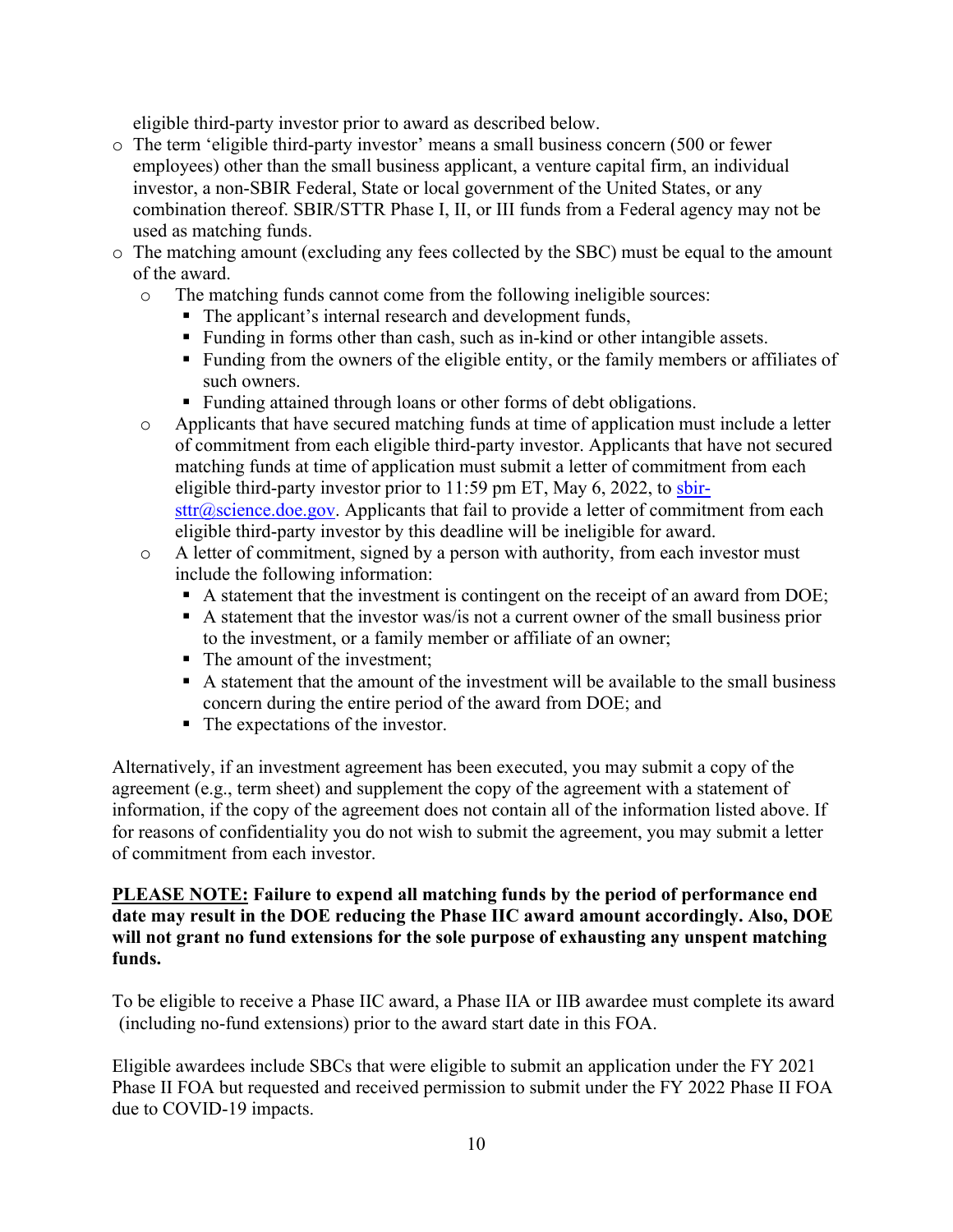In addition, SBCs applying under Phase IIC need to submit an updated Commercialization Plan per the legislative text for the commercialization assistance pilot program.

# **B. Small Business Concerns**

Applicants must meet the SBIR/STTR program eligibility requirements in 13 CFR 121, Small Business Size Regulations. The eligibility requirements are in place to ensure that the funds go only to small, independent U.S. businesses. The regulations include restrictions about (1) the type of firm, (2) its ownership structure, and (3) the firm's size in terms of the number of employees. An SBC is one that, at the time of award for both Phase I and Phase II SBIR/STTR awards and continuation of the Phase II SBIR/STTR award, meets the requirements of all three restrictions.

SBCs must meet these criteria at both time of submission and time of award.

# **1. TYPE OF BUSINESS**

 The purpose of the requirement regarding type of firm is to target the awards to firms with an economic interest in developing the idea or research into a commercial application. Joint ventures, as defined in "Appendices/Reference Material," may apply, provided the entity created also qualifies as a small business at the time of the award. An SBC is one that, at the time of award for both Phase I and Phase II SBIR/STTR awards and continuation of the Phase II SBIR/STTR award, is:

- Organized for profit, with a place of business located in the United States (U.S.), and which operates primarily within the U.S., or which makes a significant contribution to the U.S. economy through payment of taxes or use of American products, materials, or labor.
- May be in the legal form of an individual proprietorship, partnership, limited liability company, corporation, joint venture, association, trust or cooperative, except that where the form is a joint venture, each entity to the joint venture must meet the requirements set forth in paragraphs a-c under Ownership Structure below.

# **2**. **OWNERSHIP STRUCTURE**

The purpose of the ownership requirement is to limit the program to independent firms controlled by U.S. citizens or permanent resident aliens as a way of maximizing the likelihood that the funding will stimulate innovative activity within the U.S. economy. A majority (more than 50%) of your firm's equity (e.g., stock) must be directly owned and controlled by one of the following:

a. One or more individuals who are citizens or permanent resident aliens of the U.S. Each individual you include as part of the eligible ownership majority of your company must be either a citizen or permanent resident alien of the U.S. The term "individual" refers only to actual people—it does not refer to companies or other legal entities of any sort. "Permanent resident alien" refers to an alien admitted to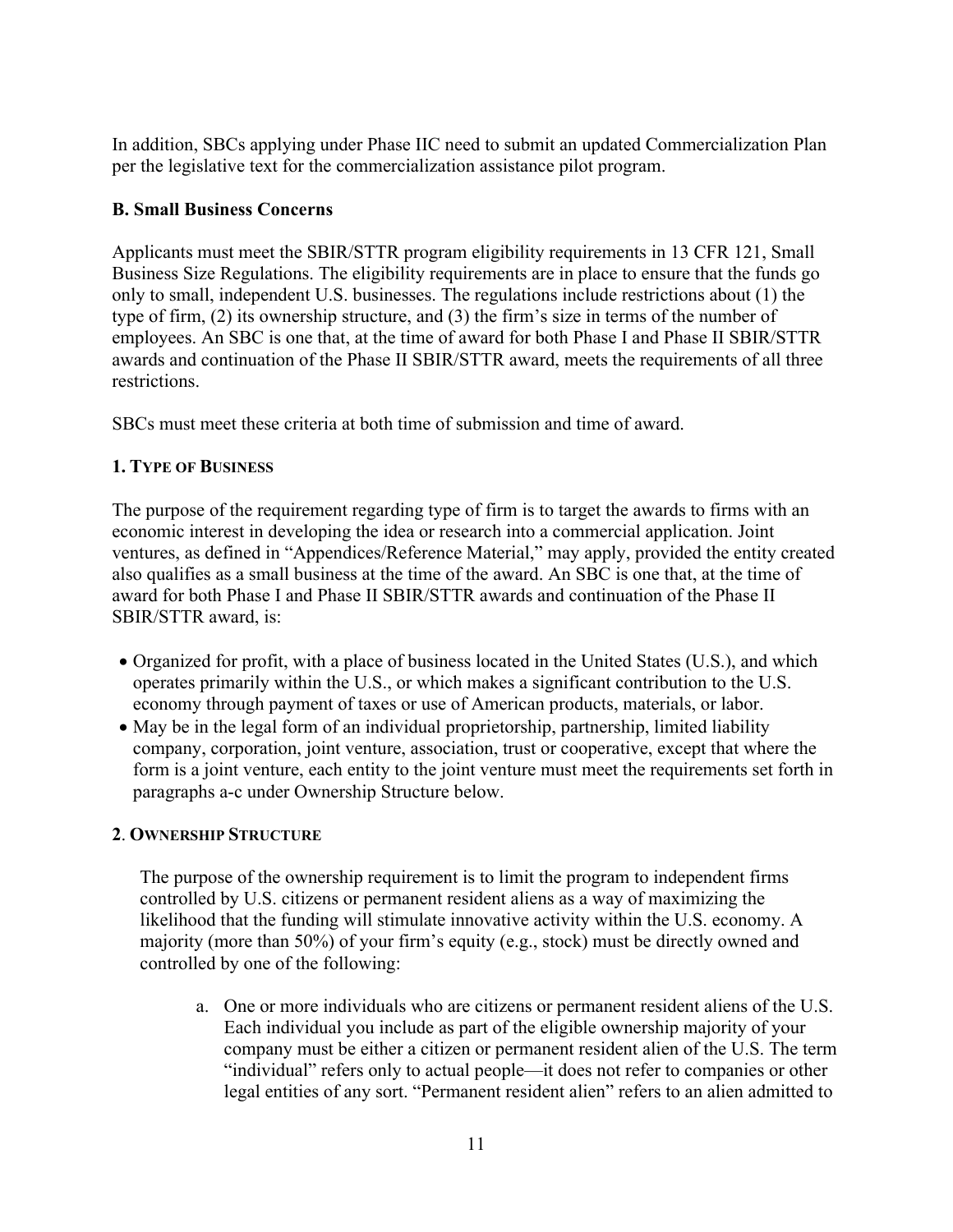the U.S. as a lawful permanent resident by the U.S. Citizenship and Immigration Services. If a size determination is conducted of your firm, you may be asked to show proof of this ownership;

- b. Other for-profit SBCs (each of which is more than 50% directly owned and controlled by individuals who are citizens or permanent resident aliens of the U.S.). If you include other for-profit SBCs as part of the eligible ownership majority of your firm, you must verify that each such concern is more than 50% owned and controlled by individuals who are U.S. citizens or permanent resident aliens of the U.S.;
- c. A combination of (a) and (b) above. Additional ownership structures are identified in 13 CFR 121.702.

SBCs that are majority-owned by multiple venture capital operating companies, hedge funds, private equity firms, or any combination of these, are not eligible for funding under this FOA.

### **3. BUSINESS SIZE**

An SBC must meet the following size requirements:

- Has, including its affiliates, not more than 500 employees and meets the other regulatory requirements found in 13 CFR 121. Business concerns, other than investment companies licensed, or development companies qualifying under the Small Business Investment Act of 1958, 15 U.S.C. 661, et seq*.*, are affiliates of one another when either directly or indirectly, (a) one concern controls or has the power to control the other; or (b) a thirdparty/parties controls or has the power to control both. Control can be exercised through common ownership, common management, and contractual relationships. The term "affiliates" is defined in greater detail in 13 CFR 121. The term "number of employees" is defined in 13 CFR 121.
- Further information may be obtained by contacting the Small Business Administration Size District Office at https://www.sba.gov/size.

# **C. Other Eligibility Requirements**

All funded research or R&D must be performed in the U.S. for both Phases I and II, except under exceptional circumstances, for which an explanation must be submitted to DOE and an approval, if made, has been conveyed in writing by DOE. "U.S." means the 50 states, the territories, and possessions of the U.S., the Commonwealth of Puerto Rico, the Republic of the Marshall Islands, the Federated States of Micronesia, the Republic of Palau, and the District of Columbia. Non-U.S. citizens are eligible to perform work on SBIR/STTR projects provided they are legally empowered to work in the U.S. at the time that an award is made and throughout the duration of the project. That is, a foreign national working on an SBIR/STTR project must NOT be an illegal alien and must be an immigrant alien or a foreign national visiting the U.S. on an approved visa.

In exceptional circumstances, where expertise or facilities do not exist in the U.S. to perform the R&D, applicants may propose to perform R&D outside the U.S. in their application. In these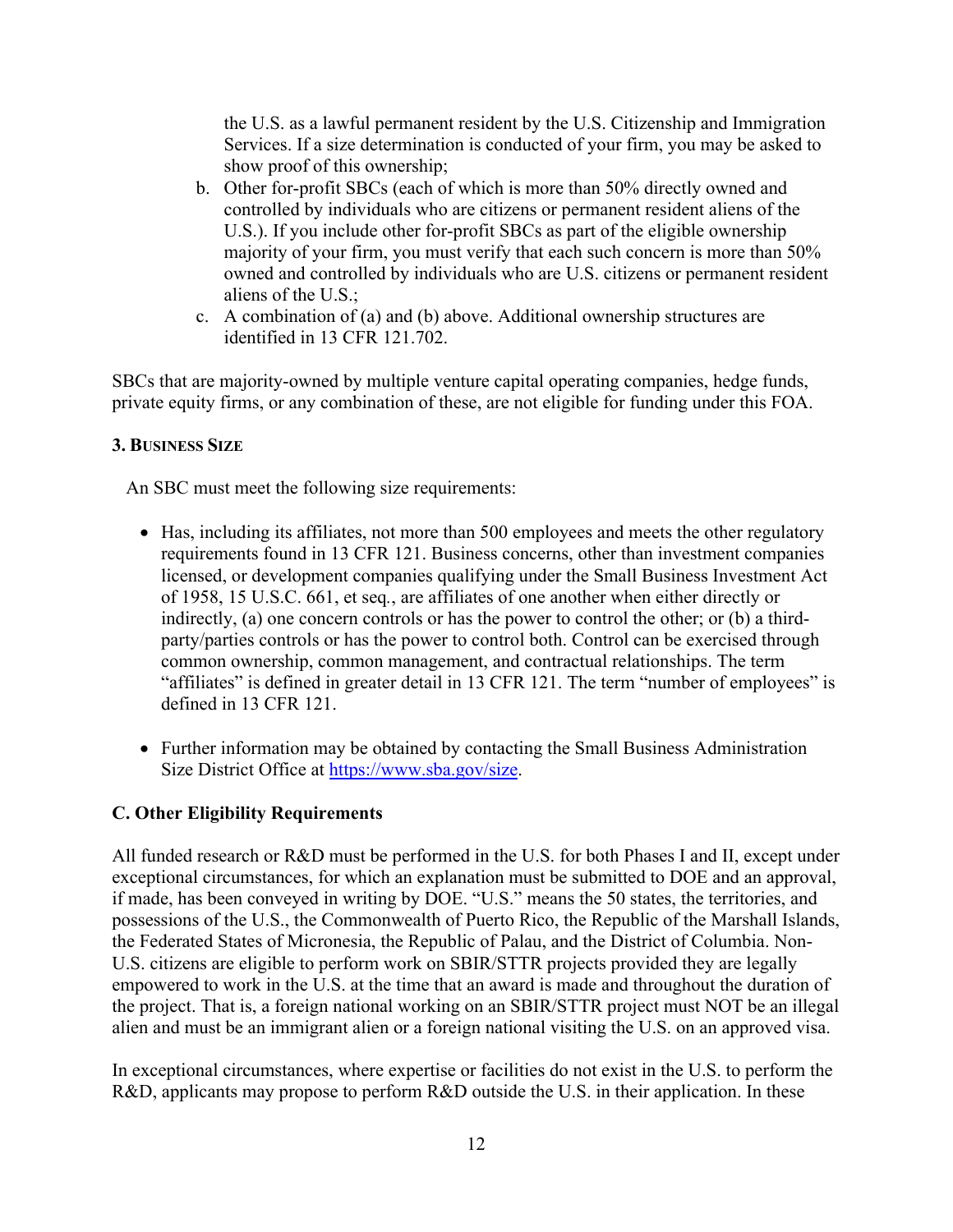situations, the applicant must clearly justify the need for foreign R&D including details of domestic experts and facilities that were contacted to make this determination. No pre-approval of foreign R&D will be granted in advance of the application. DOE will make a determination on whether performance of R&D outside the U.S. is justified as part of the application review process. Insufficient justification may result in declination of the application.

None of the employees or owners of the applicant small business may be paid as consultants. None of the employees or owners of the applicant small business may be employees of a subcontractor, except when the subcontractor is a research institution. Consultants must not be employees of any proposed subcontractor. Please note, a person listed on the budget form (Section A - Key/Senior Person or Section B - Other Personnel) as an employee of the SBC is required to be either (a) an owner of the business, (b) paid using a W-2 form, or (c) possess an Internal Revenue Service Form SS-8 determination that the person is an employee. Persons receiving a 1099 (and not possessing an employee determination using Form SS-8) are to be treated as independent contractors and should be listed on the budget form in Section F - Other Direct Costs.

### **1. RESTRICTIONS ON SUBMITTING APPLICATIONS**

Applications for Phase II, IIA, or IIB may be submitted to either the SBIR or STTR program, or both, regardless of which program (SBIR or STTR) your Phase I award was granted. However, the respective minimum level of effort requirements, i.e., small business participation, must be met. Please refer to "Restrictions on the Level of SBC participation" below. Please note that some topics only allow the submission of SBIR applications; awardees under those topics may only submit Phase II, IIA, or IIB SBIR applications.

### **2. MANDATORY APPLICATION DOCUMENTS**

Applicants must include all mandatory documents described in Section IV.D. Failure to include mandatory documents is grounds for administrative declination of the application.

### **3. CLASSIFIED APPLICATIONS**

Classified applications are not accepted under the DOE SBIR/STTR Programs and will be appropriately destroyed. Applications that have a probability of resulting in classified work will be administratively declined. Applicants are expected to comply with the following clause, which will be included in any award:

NATIONAL SECURITY: CLASSIFIABLE RESULTS ORIGINATING UNDER AN AWARD (DECEMBER 2014)

 a. This award is intended for unclassified, publicly releasable research. You will not be granted access to classified information. DOE/NNSA does not expect that the results of the research project will involve classified information. Under certain circumstances, however, a classification review of information originated under the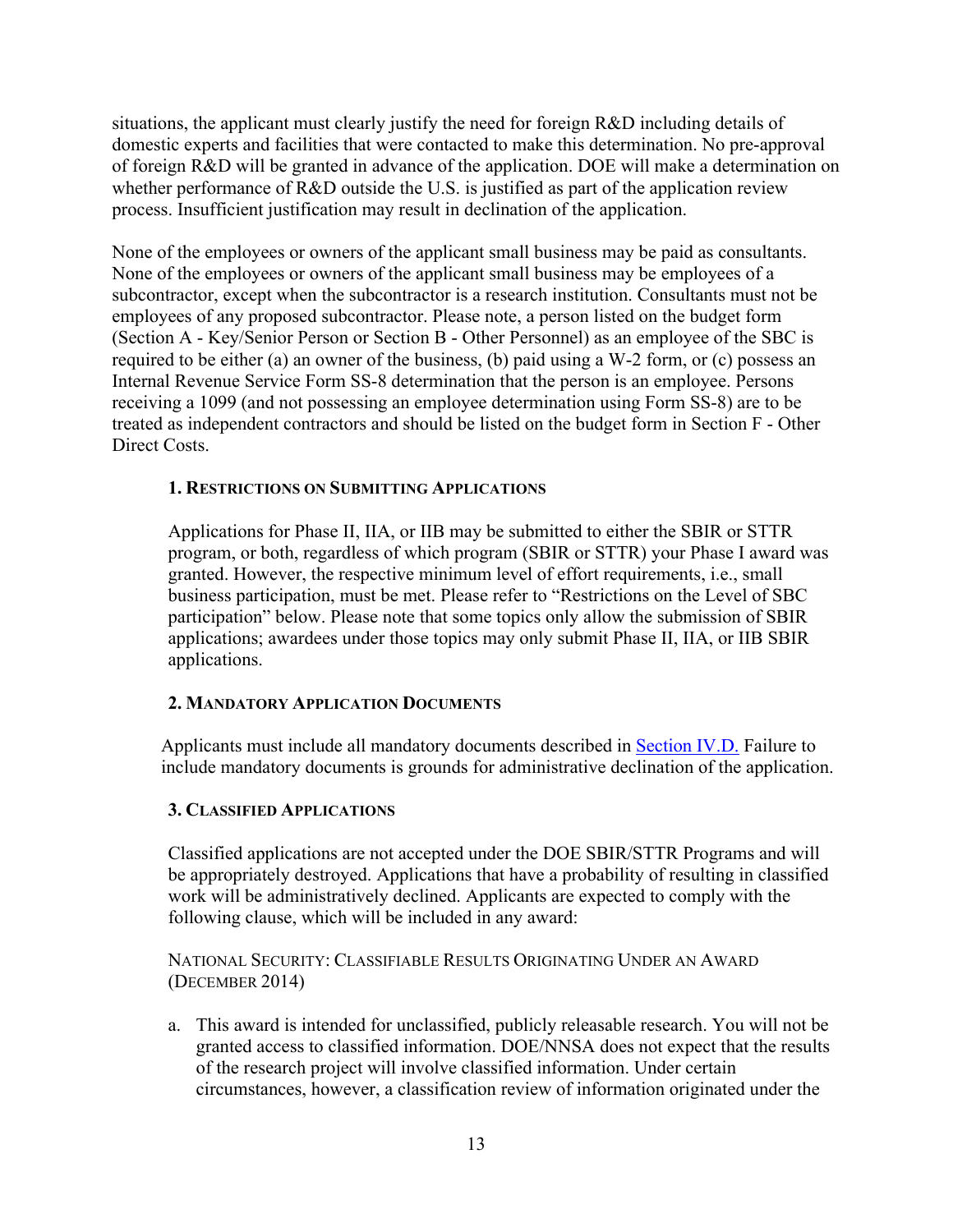award may be required. The Department may review research work generated under this award at any time to determine if it requires classification.

- b. Executive Order 13526 (75 Fed. Reg. 707 (January 5, 2010)) states that basic scientific research information not clearly related to the national security shall not be classified. Nevertheless, some information concerning (among other things) scientific, technological, or economic matters relating to national security or cryptology may require classification. If you originate information during the course of this award that you believe requires classification, you must promptly:
	- 1. Notify the DOE Project Manager and the DOE Award Administrator.
	- 2. Submit the information by registered mail directly to the Director, Office of Classification and Information Control, SO-10.2; U.S. Department of Energy; P.O. Box A; Germantown, MD 20875-0963, for classification review.
	- 3. Restrict access to the information to the maximum extent possible until you are informed that the information is not classified, but no longer than 30 days after receipt by the Director, Office of Classification and Information Regulator.
- c. If you originate information concerning the production or utilization of special nuclear material (i.e., plutonium, uranium enriched in the isotope 233 or 235, and any other material so determined under section 51 of the Atomic Energy Act) or nuclear energy, you must:
	- 1. Notify the DOE Project Manager and the DOE Award Administrator;
	- 2. Submit the information by registered mail directly to the Director, Office of Classification and Information Control, SO-10.2; U.S. Department of Energy; P. O. Box A; Germantown, MD 20875-0963 for classification review within 180 days of the date the recipient first discovers or first has reason to believe that the information is useful in such production or utilization; and
	- 3. Restrict access to the information to the maximum extent possible until you are informed that the information is not classified, but no longer than 90 days after receipt by the Director, Office of Classification and Information Control.
- d. If DOE determines any of the information requires classification, you agree that the Government may terminate the award with consent of the recipient in accordance with 2 CFR 200.340(a)(3). All material deemed to be classified must be forwarded to the DOE, in a manner specified by DOE.
- e. If DOE does not respond within the specified time periods, you are under no further obligation to restrict access to the information.

### **4. EXPORT CONTROL**

The SBIR/STTR programs support research with commercial potential. As such, research in fields subject to export control regulation is not within the scope of this FOA. Applications marked as containing material subject to export control regulation may be declined without merit review.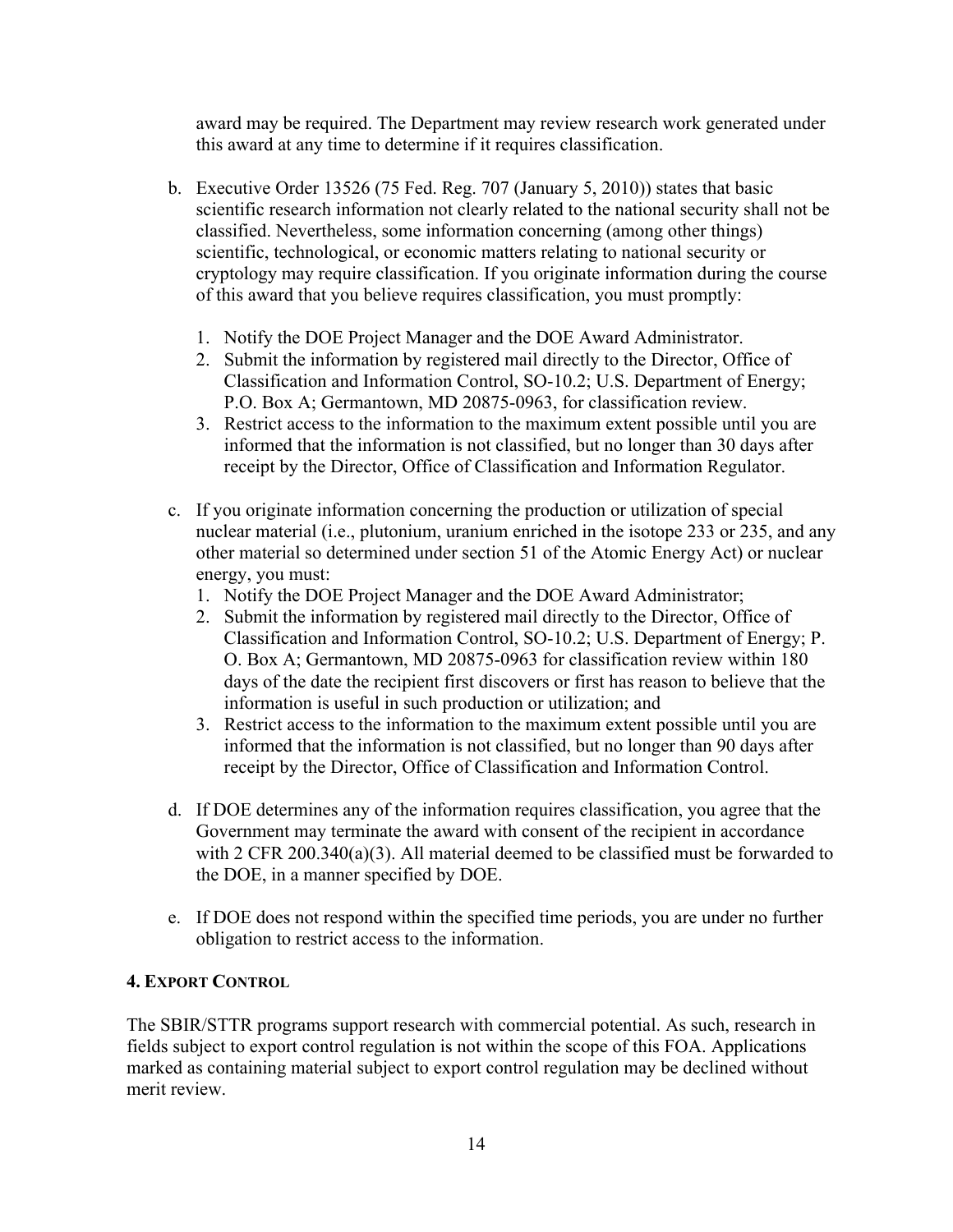### **5. RESTRICTIONS ON THE LEVEL OF SBC PARTICIPATION**

SBC's submitting to both the SBIR and STTR programs must meet eligibility requirements of both SBIR and STTR applicants. If an application is submitted to both programs but fails to meet the eligibility requirements for one of the programs, it will only be considered for the one program for which it does meet the eligibility requirements.

- SBIR At least 50 percent of the research or analytical effort must be performed by the SBC. Accordingly, at least 50 percent of the total funding requested on the budget form must be allocated to the SBC.
- STTR Awards will be made to SBCs for cooperative R&D to be conducted jointly with a research institution. At least 40 percent of the work must be performed by the SBC, and at least 30 percent of the work must be performed by a single research institution. Accordingly, at least 40 percent of the total funding requested on the budget form must be allocated to the SBC, and at least 30 percent must be allocated to a single research institution.

A Level-of-Effort worksheet in both PDF and Microsoft Excel versions is available to assist in calculating the analytical effort for the project at https://science.osti.gov/sbir/Applicant-Resources/Grant-Application.

### **6. RESTRICTIONS OF THE PRINCIPAL INVESTIGATOR (PI)**

### GENERAL PI REQUIREMENTS AND RESTRICTIONS

The PI is the individual designated by the applicant to direct the project. The PI must be knowledgeable in all technical aspects of the application and be capable of leading the research effort. Because DOE's evaluation of the application is critically dependent on the qualifications of the PI, changes in the PI that are made after award selection are strongly discouraged. Requests for PI changes will be closely scrutinized and may cause delays in award execution.

In addition, the PI must devote a minimum of 520 hours to the project or at least five hours per week if the project is less than 24 months in duration. If the project is less than 24 months in duration, applicants must state in the Performance Schedule of the Project Narrative the duration of the project in weeks, in order to make clear that this requirement is fully met. If the application is selected for funding, the PI may be required to sign a statement certifying adherence to all PI requirements.

In order to ensure appropriate technical guidance for the project, only one PI will be accepted per project. Processing of applications that include Co-PIs may be delayed while the error is corrected by the applicant. A non-U.S. citizen is eligible to perform work on SBIR/STTR projects provided he/she is legally empowered to work in the U.S. at the time that an award is made.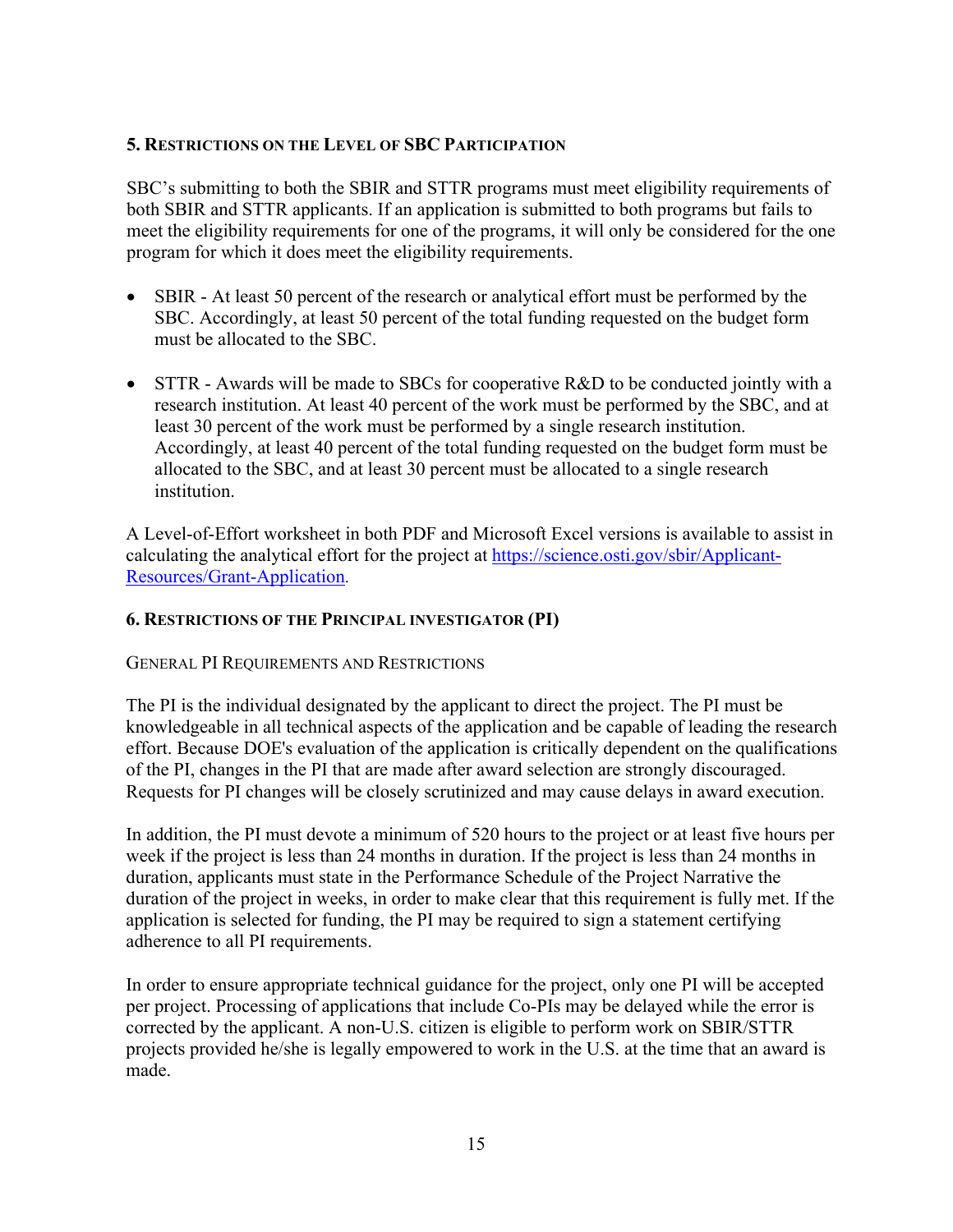#### ADDITIONAL PI RESTRICTIONS WHEN SUBMITTING TO SBIR ONLY

To receive an SBIR award, the applicant must meet the general requirements and the PI's primary employment must be with the SBC at the time of award and during the conduct of the proposed research. Primary employment means that no less than 20 hours per week is spent in the employment of the SBC during the conduct of the project and no more than 19 hours per week spent in the employment of another organization.

#### ADDITIONAL PI RESTRICTIONS WHEN SUBMITTING TO STTR ONLY

To receive an STTR award, the applicant must meet the general requirements and the PI's primary employment may be with the SBC or the research institution. However, the SBC must still provide technical control and oversight of the project. If the PI is employed by the research institution, his/her primary employment must be with the research institution in order to qualify under STTR. If the PI is employed by the SBC, his/her primary employment must be with the SBC. **The PI must be listed and funds must be requested on the budget submitted from the entity that is the primary employer of the PI.**

### **7. RESTRICTIONS ON THE MANAGEMENT OF SBIR/STTR PROJECTS**

All SBIR and STTR funding agreements are made with the SBC regardless of the proportion of the work or funding of each of the performers (SBC, research institution, subcontractor, etc.) under the award. As the primary awardee, the SBC has the overall responsibility of the project, including financial management and the direction and control of the performance. For STTR projects, even if the PI is from the research institution, the SBC must provide overall direction and supervision of the project while the PI will manage the research portion of the project.

It is recommended that all agreements between the SBC and any subcontractor (including the research institution collaborating in an STTR project) reflect the controlling management position of the SBC during the performance of the Phase I and/or Phase II. This includes, but is not limited to, any business plan concerning agreements and responsibilities between the parties or for the commercialization of the resulting technology.

#### **8. RESTRICTIONS ON SUBCONTRACTING AND CONSULTANTS**

None of the employees or owners of the applicant SBC may be consultants. None of the employees or owners of the applicant SBC may be employees of a Subcontractor except when the Subcontractor is a Research Institution. Consultants must not be employees of any proposed Subcontractor. SBC personnel cannot be reimbursed with DOE funding as a consultant under the project. SBC personnel cannot be reimbursed with DOE funding as an employee of a Subcontractor except when the Subcontractor is a Research Institution under the project. Non-U.S. citizens are eligible to perform work on SBIR/STTR projects provided they are legally empowered to work in the U.S. at the time the award is made.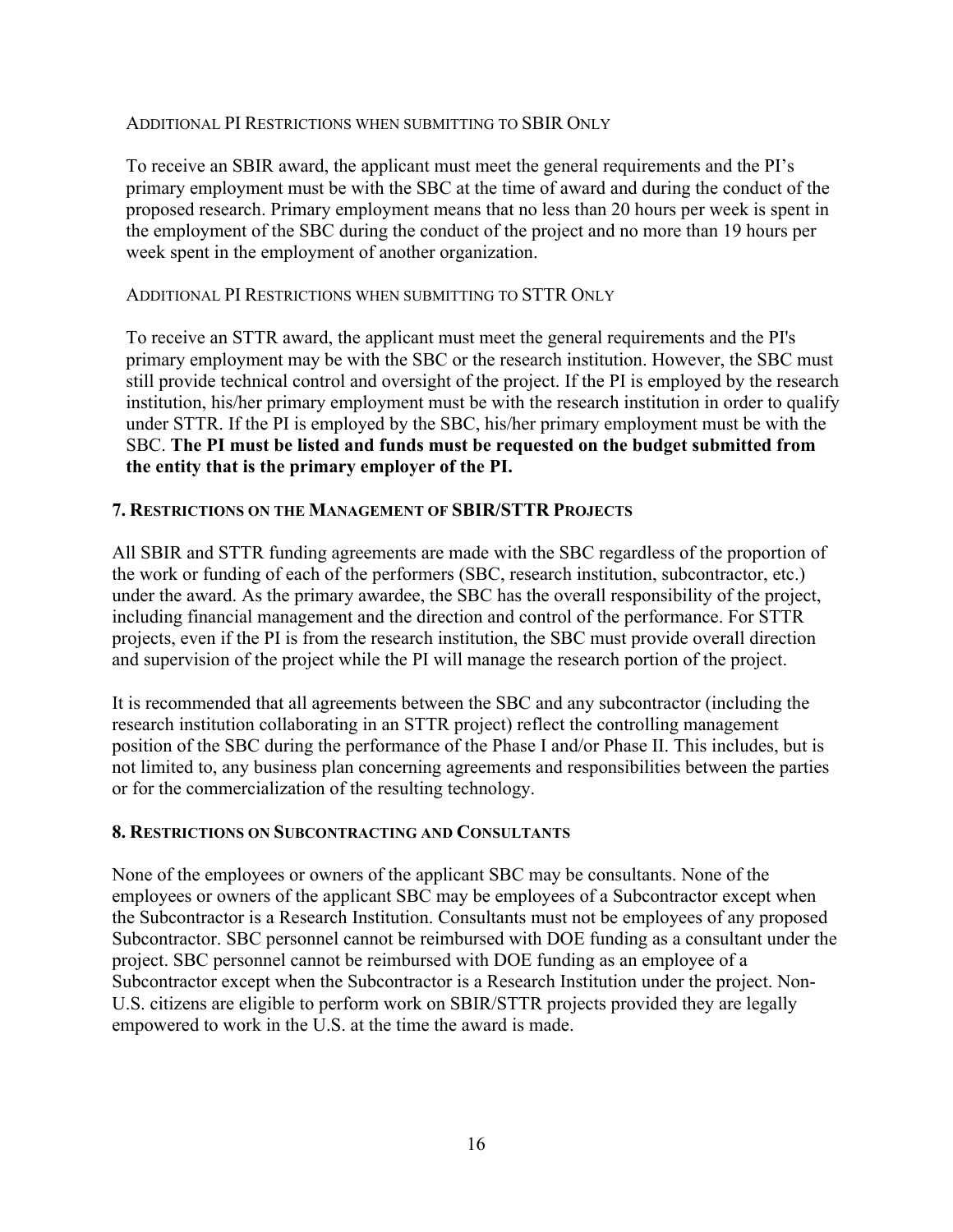### **9. TECHNOLOGY TRANSFER OPPORTUNITY REQUIREMENTS**

Each Phase II Technology Transfer Opportunity (TTO) requires a written statement certifying that the small business and Research Institution have executed at least an option to license any patents owned by the Research Institution related to the TTO topic. The written statement must affirm that the Research Institution provided the awardee, prior to the start of its Phase I award, with a no-cost, six-month option to license the technology. However, it is the responsibility of the small business to demonstrate adequate progress towards commercialization and to negotiate an extension to the option or convert the option to a license with the Research Institution. A small business' failure to maintain suitable commercialization rights (at least an option to a license) could result in delayed work, deferment or removal from the program. The small business should also ensure that it has secured any other intellectual property rights necessary to successfully commercialize the technology.

### **D. Participation by Federally Funded Research and Development Centers**

Federally Funded Research and Development Centers (FFRDC) are not eligible for an award under this FOA, but they may be proposed as a subcontractor or consultant subject to the following guidelines:

### **1. AUTHORIZATION FOR NON-DOE/NNSA FFRDCS**

The Federal agency sponsoring the FFRDC must authorize in writing the use of the FFRDC on the proposed project and this authorization must be submitted with the application. The use of a FFRDC must be consistent with the contractor's authority under its award and must not place the FFRDC in direct competition with the private sector.

### **2. AUTHORIZATION FOR DOE/NNSA FFRDCS**

The cognizant DOE Contracting Officer must authorize in writing the use of a DOE/NNSA FFRDC on the proposed project and this authorization should be submitted with the application, if available. The following wording is acceptable for this authorization.

"Authorization is granted for the Laboratory Contractor to participate in the proposed project. The work proposed for the Contractor is consistent with or complementary to the missions of the laboratory, will not adversely impact execution of the DOE/NNSA assigned programs at the laboratory, and will not place the laboratory in direct competition with the domestic private sector."

Failure to obtain such approval in a timely manner may delay the project if an award is made, as work may not be performed by the FFRDC until DOE Contracting Officer approval is provided.

### **3. RESPONSIBILITY**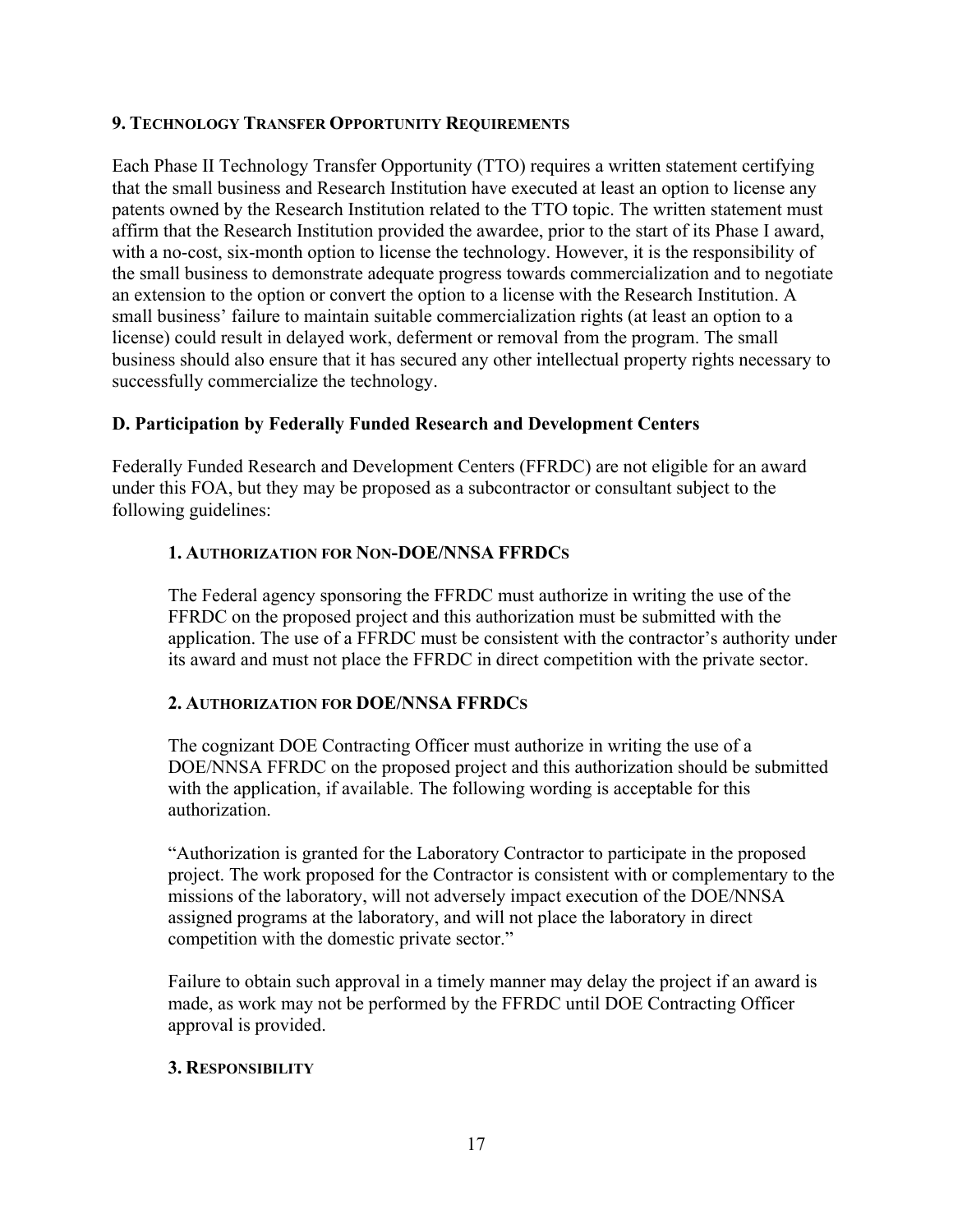The applicant, if successful, will be the responsible authority regarding the settlement and satisfaction of all contractual and administrative issues, including but not limited to, disputes and claims arising out of any agreement between the applicant and the FFRDC contractor.

### **E. Conflict of Interest and a Technology Transfer Opportunity (TTO) (National Laboratory)**

Applicants must be aware of potential conflicts of interest in the event their SBIR or STTR application **includes a subcontract to a research institution (e.g., National Laboratory, University, etc.) and the applicant's employee(s)/owner(s) is (are) also an employee(s) of the research institution.** A potential conflict of interest can also arise when an applicant obtains a license or option license for a TTO from a National Laboratory Contractor (Contractor) and the applicant subcontracts to the same Contractor for work to be performed in commercializing the TTO. (The subcontracted work might either be though a Strategic Partnership Project (formerly called Work for Others) or a CRADA.)

Such a conflict of interest shall be addressed prior to award by providing to the DOE Grants/Agreements Officer a statement from the DOE Contracting Officer at the Laboratory Site Office, that he/she confirmed that the Contractor is aware of the potential conflict of interest (e.g., ownership or dual employment) and that the Contractor has conducted a conflict review in accordance with its approved conflict procedures. A similar statement should be obtained from the Sponsored Program Office or similar business office in the event the subcontract is with a university or other research institution.

**In addition, the recipient shall provide to DOE prior to award, a document detailing how it will exercise both financial and managerial control over the project and how the recipient will isolate the Research Institution employee(s) from influencing control of the project.**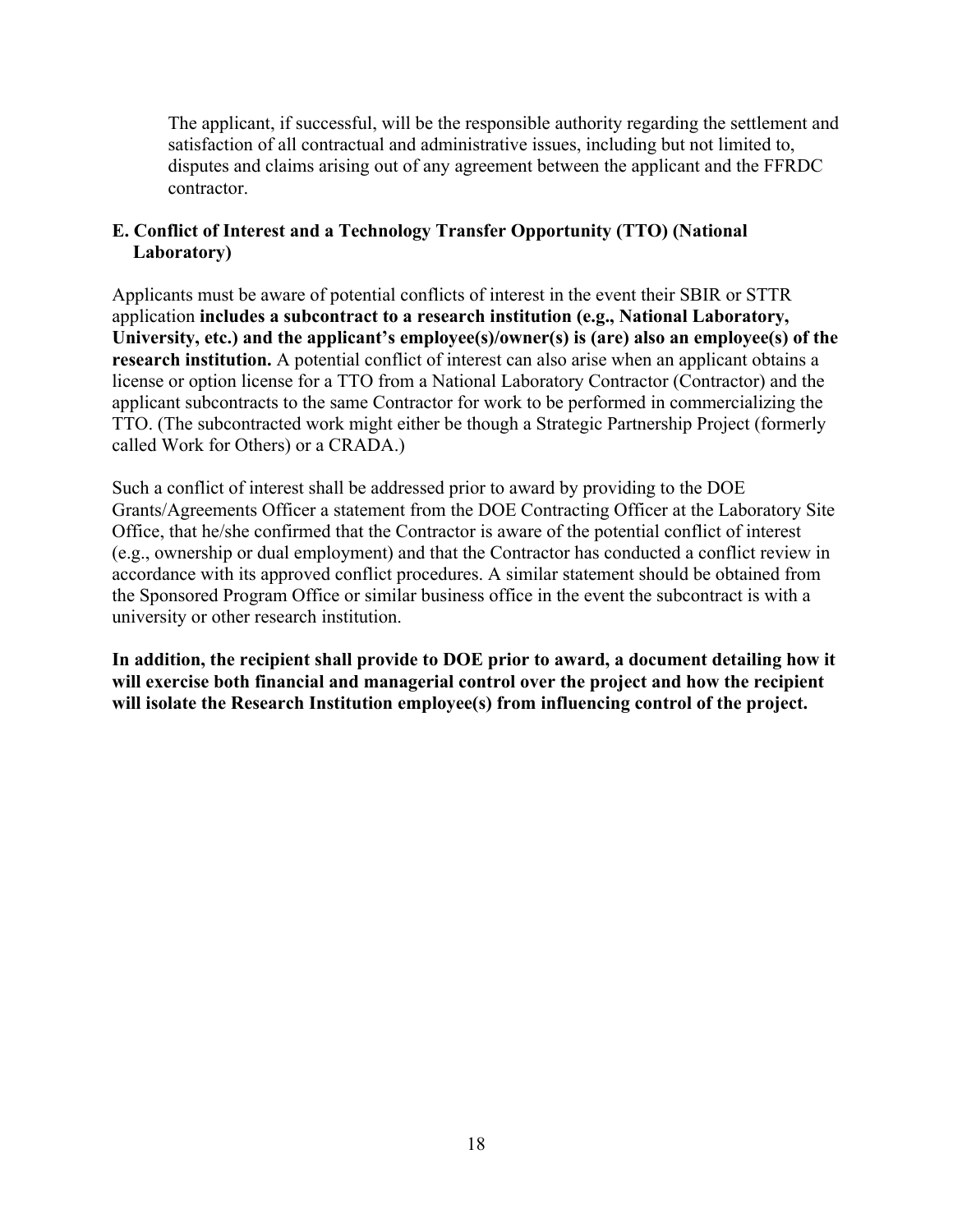# **SECTION IV - APPLICATION AND SUBMISSION INFORMATION**

### **A. Address to Request Application Package**

Application forms and instructions are available at Grants.gov. To access these materials, go to https://www.Grants.gov, select "Search Grants", and then enter the Catalog of Federal Domestic Assistance (CFDA) number (81.049) and/or the FOA number shown on the cover of this FOA. Select the "Apply" button to access the application package.

Applications submitted through www.FedConnect.net will not be accepted. Applications may not be submitted through PAMS (https://pamspublic.science.energy.gov).

### **B. Letter of Intent**

A Letter of Intent (LOI) is required and must be submitted by the SBC and is due by the date printed on the cover of this FOA. Only those applicants that submit an LOI which is received by DOE by the due date are eligible to submit an application under this FOA.

The LOI must be submitted electronically through the DOE SC Portfolio Analysis and Management System (PAMS) website https://pamspublic.science.energy.gov/. It is important that the LOI be a single file with extension .pdf, .docx, or .doc. Anyone submitting an LOI must register for an account in PAMS before it will be possible to submit the LOI. Anyone submitting an LOI is encouraged to establish a PAMS account as soon as possible to avoid submission delays.

The LOI must contain the following information:

- Business Official name and contact information (telephone number and email address)
- Name(s) of any proposed subcontractor(s) or consultant(s)
- DOE Award Number DE-SC00XXXXX
- Type of Phase II submission: Initial Phase II, Phase IIA, IIB, or IIC
- Initial Phase II, Phase IIA, IIB, or IIC Project Title (for Phase IIA, IIB, or IIC, the title should be the same as your initial Phase II project title)
- Phase I topic and subtopic number (same as your Phase I and initial Phase II)
- Technical abstract that sufficiently describes your technology and application. The abstract should not exceed 500 words and two pages and it must provide sufficient technical depth to allow DOE to assign technical reviewers for your application. Please note that your abstract should not contain any proprietary information.

There is no requirement to seek approval if teaming arrangements, proposed personnel, topics, or the anticipated title change between submitting the LOI and when an application is submitted.

The pre-application must be machine readable. Do not submit a scanned image of a printed document.

Detailed instructions about how to submit an LOI are in **Section VIII. A.** of this FOA.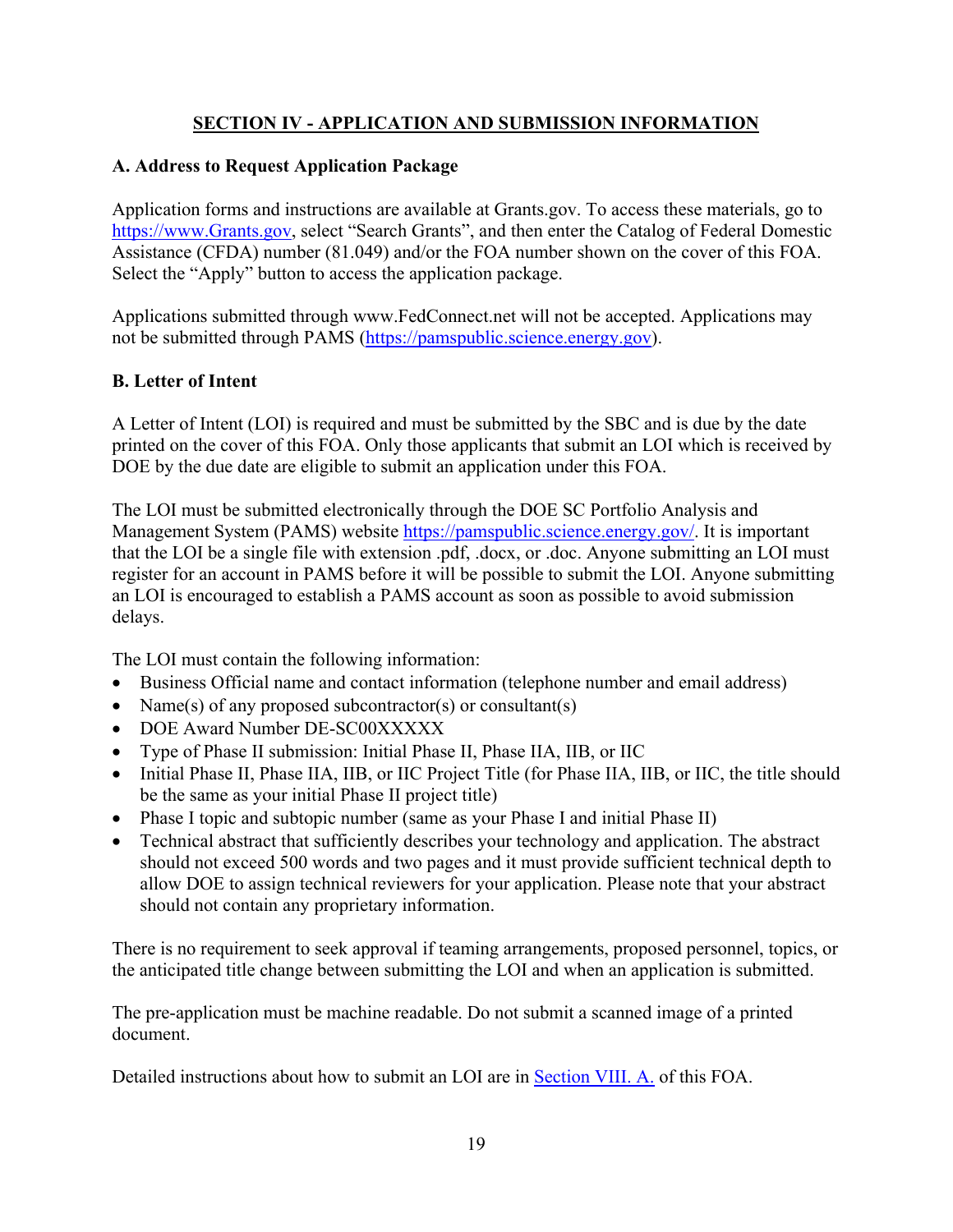# **C. Grants.gov application submission and receipt procedures**

Applications in response to this FOA must be submitted through Grants.gov. Detailed instructions for registering in and using Grants.gov are in Section VIII. A. of this FOA.

### **D. Content and Format of Application**

SUMMARY OF REQUIRED FORMS AND FILES

Your Application must include the following documents:

| <b>NAME OF DOCUMENT</b>                                                                                 | <b>FORMAT</b> | АТТАСН ТО                       |
|---------------------------------------------------------------------------------------------------------|---------------|---------------------------------|
| Application for Federal Assistance, SF 424 Form                                                         | <b>PDF</b>    |                                 |
| Research and Related: Budget Form                                                                       | <b>PDF</b>    |                                 |
| Additional Senior Key Persons, if applicable                                                            | <b>PDF</b>    | Field A.9                       |
| Additional Equipment, if applicable                                                                     | <b>PDF</b>    | Field C.11                      |
| <b>Budget Justification</b>                                                                             | <b>PDF</b>    | Field K                         |
| Research and Related: Senior/Key Person Profile Form                                                    | <b>PDF</b>    |                                 |
| Biographical Sketch for each person                                                                     | PDF           | Appropriate Block               |
| Current & Pending Support for each person, if applicable                                                | <b>PDF</b>    | Appropriate Block               |
| Research and Related: Other Project Information Form                                                    | <b>PDF</b>    |                                 |
| Project Summary/Abstract                                                                                | PDF           | Field 7                         |
| Project Narrative                                                                                       | <b>PDF</b>    | Field 8                         |
| Bibliography and References Cited, if applicable                                                        | <b>PDF</b>    | Include in Project<br>Narrative |
| Facilities and Other Resources, if applicable                                                           | <b>PDF</b>    | Include in Project<br>Narrative |
| Equipment, if applicable                                                                                | PDF           | Include in Project<br>Narrative |
| Other - Data Management Plan                                                                            | <b>PDF</b>    | Field 12                        |
| Other - Level of Effort Worksheet                                                                       | <b>PDF</b>    | Field 12                        |
| Other - Letter of Commitment for consultant, sub-award, or<br>research institution, as applicable       | <b>PDF</b>    | Field 12                        |
| Other - SBA Company Registration                                                                        | <b>PDF</b>    | Field 12                        |
| Other - Company Commercialization Report from SBIR.gov<br>for STTR-only applications, if applicable     | <b>PDF</b>    | Field 12                        |
| Other - Phase I Final Technical Report (For initial Phase II<br>applicants)                             | <b>PDF</b>    | Field 12                        |
| Other - Phase II Final Technical Report (if completed, for<br>Phase IIB applicants)                     | <b>PDF</b>    | Field 12                        |
| Other - Table of Go/No Go Milestones and Technical<br>Metrics for Cooperative Agreements, if applicable | <b>PDF</b>    | Field 12                        |
| Other – Reporting if required by the COI Policy                                                         | <b>PDF</b>    | Field 12                        |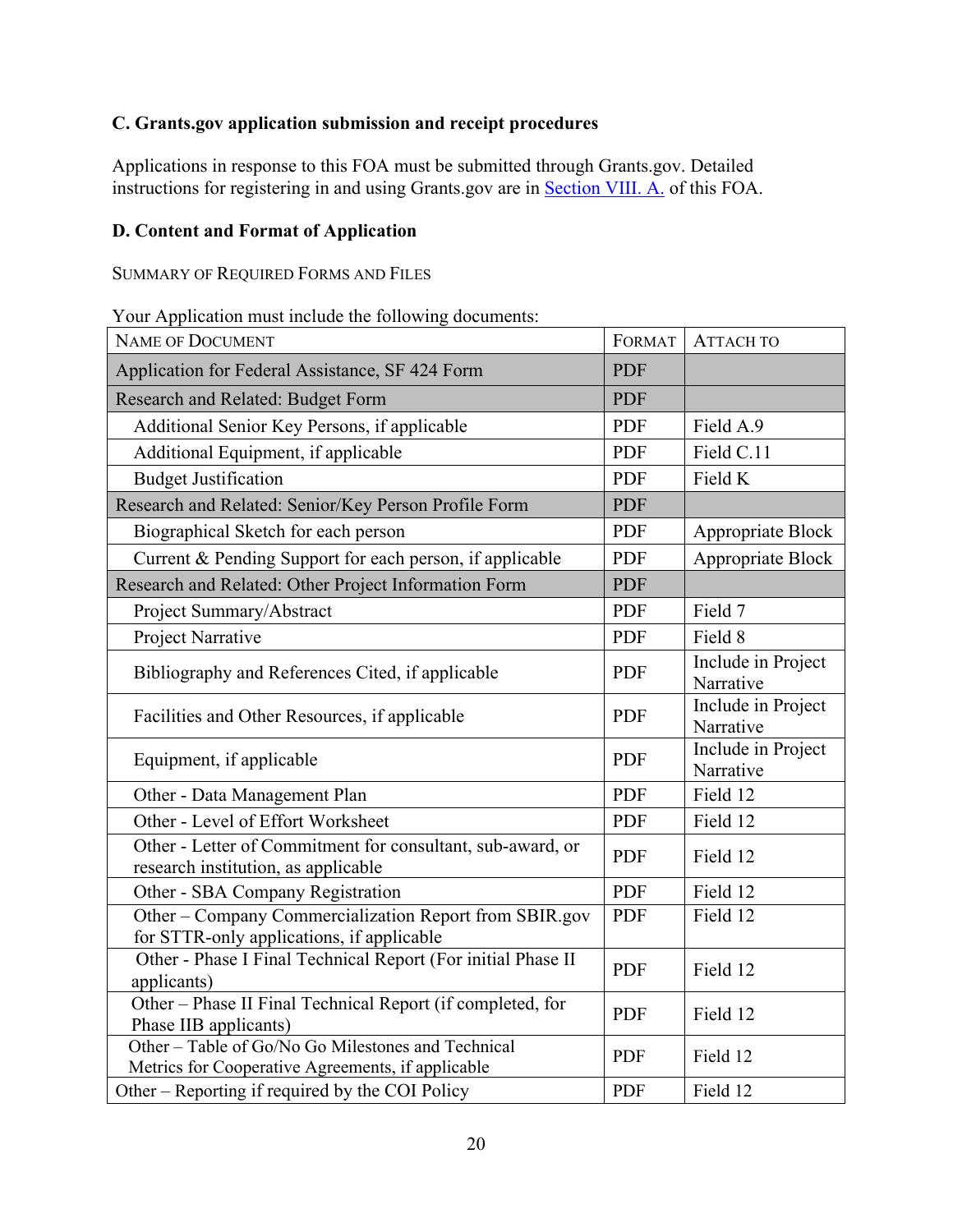| <b>NAME OF DOCUMENT</b>                                                                                       | FORMAT     | <b>ATTACH TO</b>  |
|---------------------------------------------------------------------------------------------------------------|------------|-------------------|
| Research and Related: Sub-award Budget Form, if applicable                                                    | <b>PDF</b> |                   |
| Budget Justification for each Sub-award                                                                       | <b>PDF</b> | Appropriate Block |
| SF-LLL, Disclosure of Lobbying Activities, if applicable                                                      | <b>PDF</b> |                   |
| Project/Performance Site Location(s) Form                                                                     | <b>PDF</b> |                   |
| <b>SBIR/STTR Information Form</b>                                                                             | <b>PDF</b> |                   |
| Phase II Commercialization Plan (include LOS, ROI worksheet<br>and income statement – upload as a single PDF) | <b>PDF</b> | Field 7           |
| Company Commercialization Report from SBIR.gov for SBIR<br>or Both SBIR/STTR applications, if applicable      | <b>PDF</b> | Field 8           |

# **1. SF-424 (R&R): [MANDATORY]**

Complete this form first to populate data in other forms. Identify the Award Number assigned to the project in the Federal Identifier field (number 4). Complete all the required fields in accordance with the pop-up instructions on the form. Please ensure that the project title in field 11 of the SF 424 is identical to the title listed on your Project Narrative cover page. The principal investigator must be identified by name in the SF 424.

The list of certifications and assurances referenced in Field 17 is available on the DOE Financial Assistance Forms Page at https://energy.gov/management/office-management/operationalmanagement/financial-assistance/financial-assistance-forms under Certifications and Assurances. Applicants are bound by their representations and certifications in SAM.gov.

Use 08/22/2022 as the proposed project start date for initial Phase II applications and a date between 08/22/2022 and 08/26/2022, as appropriate, as the proposed project start date for second and third Phase II applications.

**NOTICE**: By signing the SF-424, you are certifying that the statements contained in the SF-424 and all other documents submitted as part of your application are true, complete, and accurate to the best of your knowledge. DOE relies on your certification and all documents submitted as part of your application which includes all mandatory, required, and optional information identified in this FOA. Further, DOE relies on all information that you voluntarily provide which was not requested in this FOA. All information and documents provided by you materially affect the decision to make an award even if the information is not listed as a review criterion in Section V of this FOA.

DUNS/UEI AND EIN NUMBERS (FIELDS 5 AND 6)

The DUNS/UEI and Employer Identification Number (EIN) fields on the SF-424 (R&R) form are used in PAMS to confirm the identity of the individual or organization submitting an application.

- Enter each number as a nine-digit number.
- Do not use hyphens or dashes.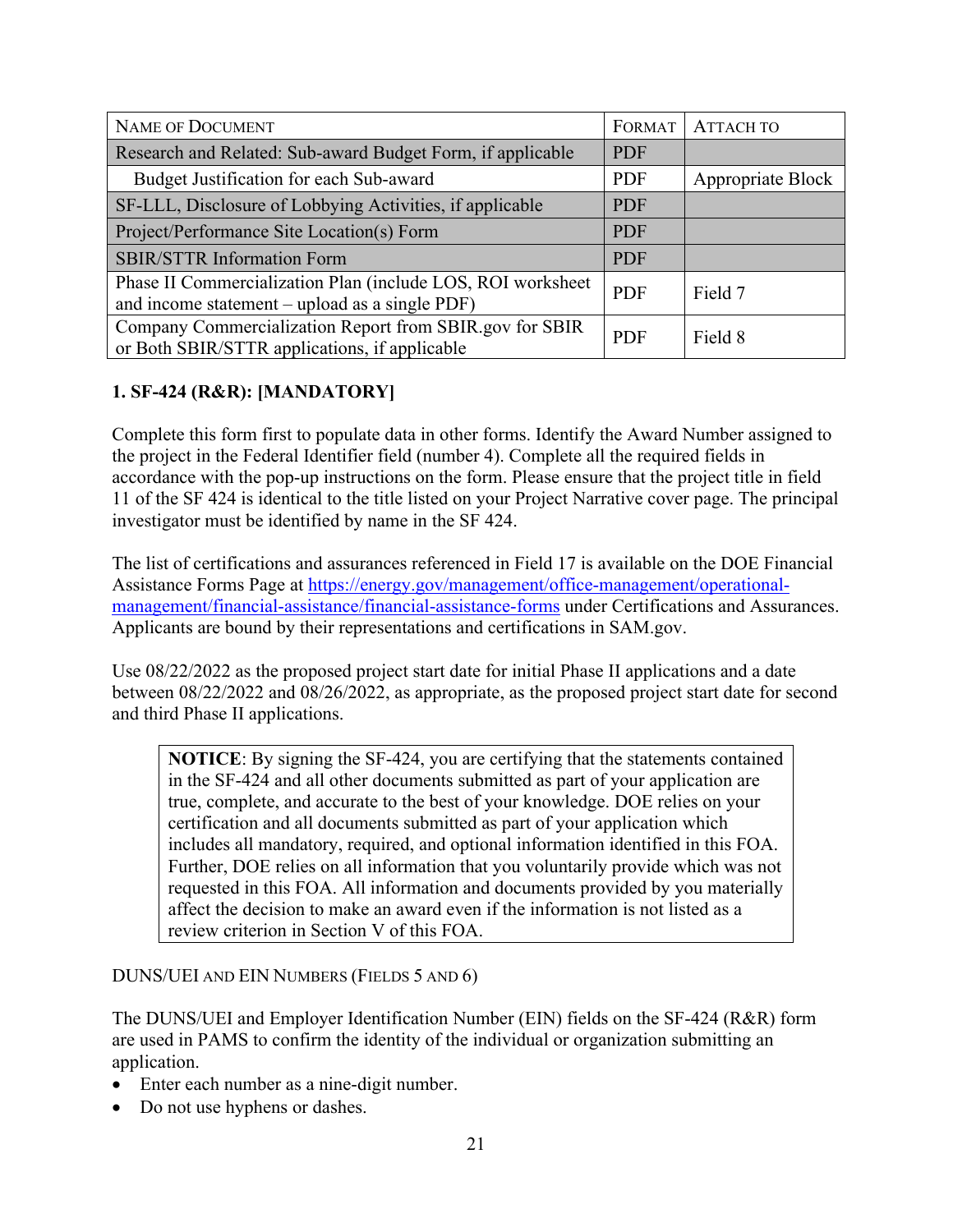- SC does not use the twelve-digit EIN format required by some other agencies.
- SC does not use the DUNS+4 format.

TYPE OF APPLICATION (FIELD 8)

Please answer "yes" to the question "Is this application being submitted to other agencies?" if substantially similar, identical, or closely related research objectives are being submitted to another Federal agency. Indicate the agency or agencies to which the similar objectives have been submitted.

# **2. RESEARCH AND RELATED Other Project Information: [MANDATORY]**

Complete questions 1 through 6 and attach files.

Question 1: Applicants that plan to include human subjects as part of their research, should be aware that there are requirements that must be met for this type of research to be federally funded. Please refer to the following webpage to learn about these requirements: https://science.osti.gov/ber/human-subjects.

If the answer to question 3 is "Yes", you must identify proprietary information with a legend on the first page of your project narrative and on each page that contains proprietary information in accordance with instructions provided in Section VIII.C.. Proprietary Application Information. Failure to comply may result in DOE's inability to treat such information as proprietary and may delay the award process.

### **Note regarding question 4.a. and 4.b.:**

If any environmental impact, positive or negative, is anticipated, indicate "yes" in response to question 4.a., "potential impact – positive or negative - on the environment." Disclosure of the impact should be provided in response to question 4.b. First indicate whether the impact is positive or negative and then identify the area of concern (e.g., air, water, exposure to radiation, etc.). Should the applicant have any uncertainty, they should check "yes."

DOE understands the phrase in field 4.a., "potential impact ... negative" to apply if the work described in the application could potentially have any of the impacts listed in (1) through (5) of 10 CFR 1021, Appendix B, Conditions that Are Integral Elements of the Classes of Action in Appendix B. (https://www.ecfr.gov)

Additionally, for actions which could have any other adverse impacts to the environment or have any possibility for adverse impacts to human health (e.g., use of human subjects, Biosafety Level 3-4 laboratory construction/operation, manufacture or use of certain nanoscale materials which are known to impact human health, or any activities involving transuranic or high level radioactive waste, or use of or exposure to any radioactive materials beyond de minimis levels), applicants should indicate a "negative" impact on the environment.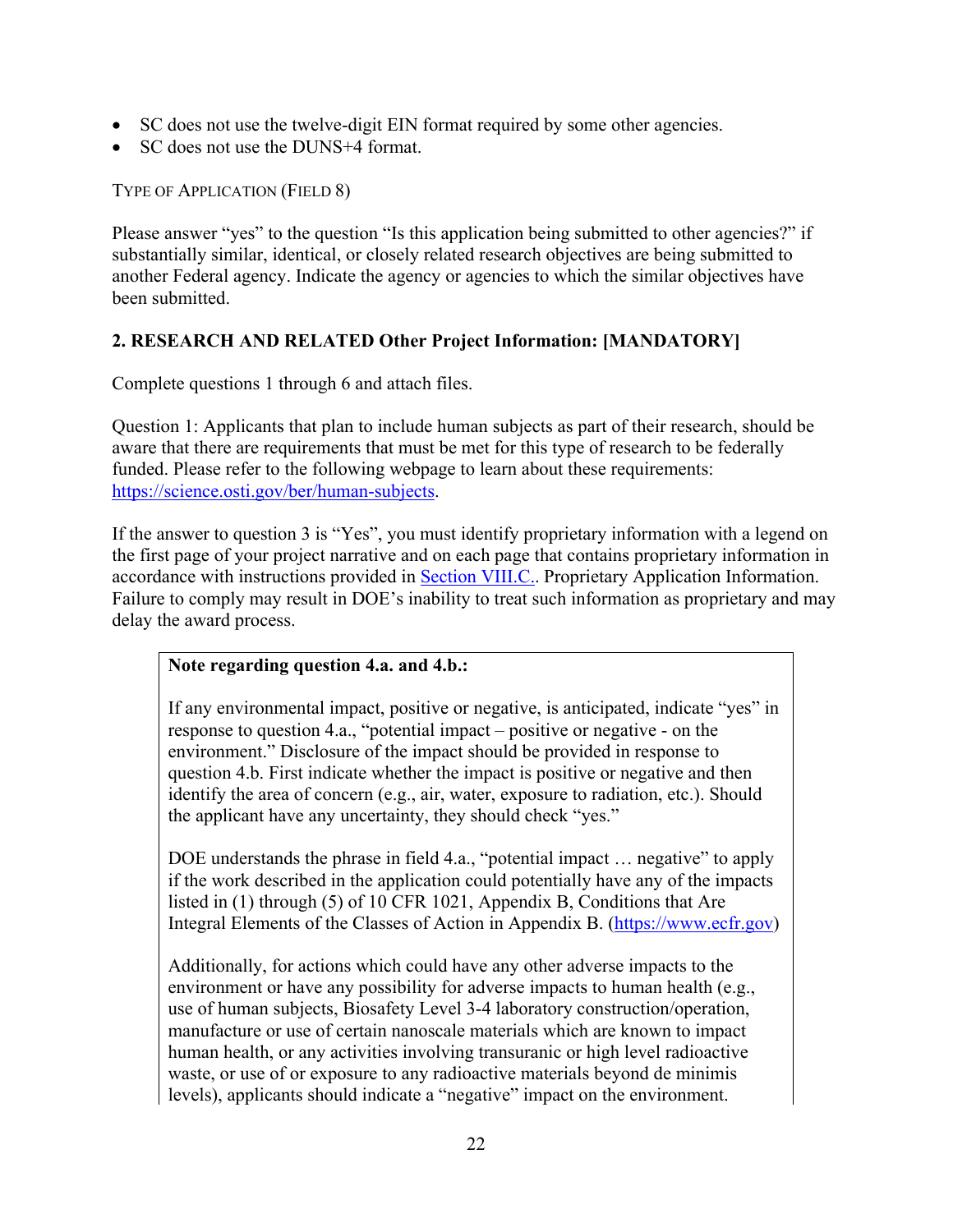Lastly, 1) if there would be extraordinary circumstances (i.e., scientific or public controversy) related to the significance of environmental effects (10 CFR  $1021.410$  (b)(2)), 2) if the work is connected to other actions with potentially significant impacts (10 CFR 1021.410 (b)(3), or 3) if the work is related to other nearby actions with the potential for cumulatively significant impacts (10 CFR 1021.410 (b)(3)), applicants should indicate a "negative" impact on the environment.

The bulk of your application will consist of files attached to the Research and Related Other Project Information form. For fields 7 through 12, the files that are attached must comply with the following instructions:

PROJECT SUMMARY/ABSTRACT: (FIELD 7 ON THE FORM) **[MANDATORY]**

The Project Summary/Abstract must contain a summary of the proposed activity suitable for dissemination to the public. This document must not include any proprietary or sensitive business information as DOE may make it available to the public. The Project Summary must not exceed 500 words of text. Save this information in a file named "Summary.pdf," and click on "Add Attachment" to attach it.

The purpose of the Project Summary is to communicate the overall sense of the project, not every step of the work plan or every accomplishment in Phase I. Statements of future applications or benefits belong in the section on Commercial Applications and Other Benefits. Do not use acronyms, abbreviations, first-person references, or any proper names (including the name of the SBC, any subcontractors or institutions, or any trade/product name) in the body of the summary.

The header must include:

- Company name
- Project Title
- Principal Investigator
- Topic number/subtopic letter

The body must include:

- Statement of the problem or situation that is being addressed. Describe the problem or situation being addressed – be sure that the DOE interest in the problem is clear, but not in such a way that implies that any service or products are being provided for the direct benefit of DOE rather than for the advancement of a public purpose. (Typically one to three sentences).
- General statement of how this problem is being addressed. This is the overall objective of the combined Phase I and Phase II projects. How is this problem being addressed? What is the overall approach of the combined Phase I/Phase II project? (Typically one to two sentences).
- What was done in Phase I (and, if applicable, Phase II awards)? (Typically two to six sentences).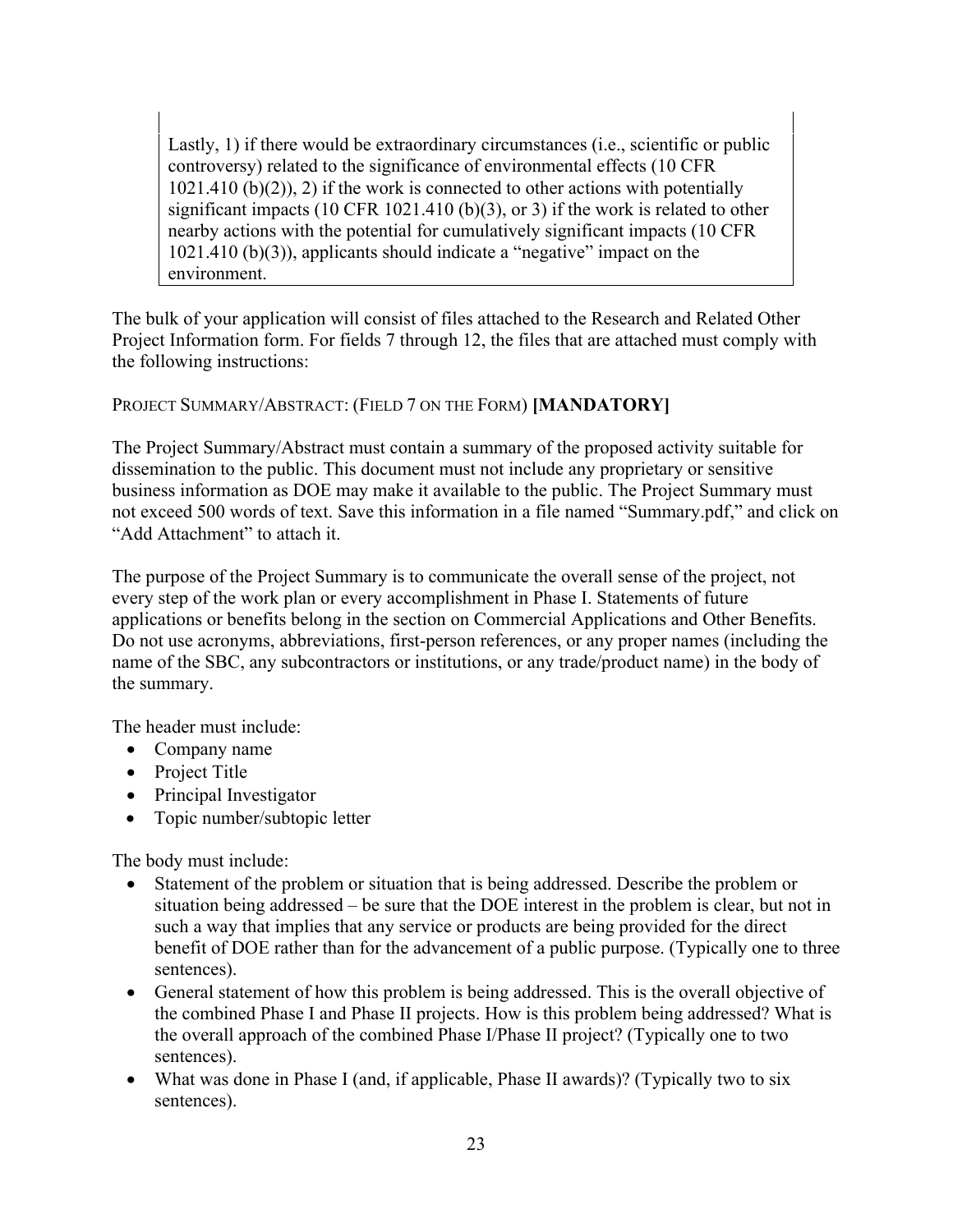- What is planned for the Phase II project? (Typically two to three sentences).
- Commercial Applications and Other Benefits (limited to the space provided). Summarize the future applications or public benefits if the project is carried over into Phase III and beyond. Do not repeat information already provided above.
- Key Words Provide listing of key words that describe this effort.
- Summary for Members of Congress: (layman's terms, two sentences with a maximum of 50 words). The DOE notifies members of Congress of awards; therefore, please provide, in clear and concise layperson's terms, a very brief summary of the project, suitable for a possible press release from a Congressional office.

Suggested Format: To ensure that the research need is clearly identified, please state the problem to be addressed in the first sentence. In the second sentence, state what is being done to address the problem.

# PROJECT NARRATIVE: (FIELD 8 ON THE FORM) **[MANDATORY]**

The Project Narrative describing your technology is considered the main portion of the application and must not exceed 20 pages and 10,000 words of text (10-point minimum font size), which includes the cover page. Please note that the word limit applies to the text in the body of the Project Narrative and does not include text in tables and graphs. Also, sections such as the budget, budget justification, key personnel, commercialization plans and final technical reports should not be included in the Project Narrative but attached in the appropriate fields for those forms.

Phase II applications must propose R&D required to meet the DOE objectives stated in the technical topic of the Phase I FOA and provide sufficient information to convince DOE and members of the research community who review the application that it is worthy of support under the stated evaluation criteria in Section V. The work proposed in Phase II, assuming that it proceeds successfully, should be suitable in nature for subsequent progression into Phase III. To attach a Project Narrative, click "Add Attachment."

The Project Narrative must include ALL of the following using this outline:

- Title page Provide company-specific and project information including company name and address, principal investigator, project title, topic number, subtopic letter, and award number.
- Provide a Proprietary Data Legend if applicable in accordance with Section VIII C. Proprietary Application Information.
- Table of Contents

Significance, Background Information, and Technical Approach

o Identification and Significance of the Problem or Opportunity, and Technical Approach - Define the specific technical problem or opportunity addressed by your application. Provide enough background information, so that the importance of the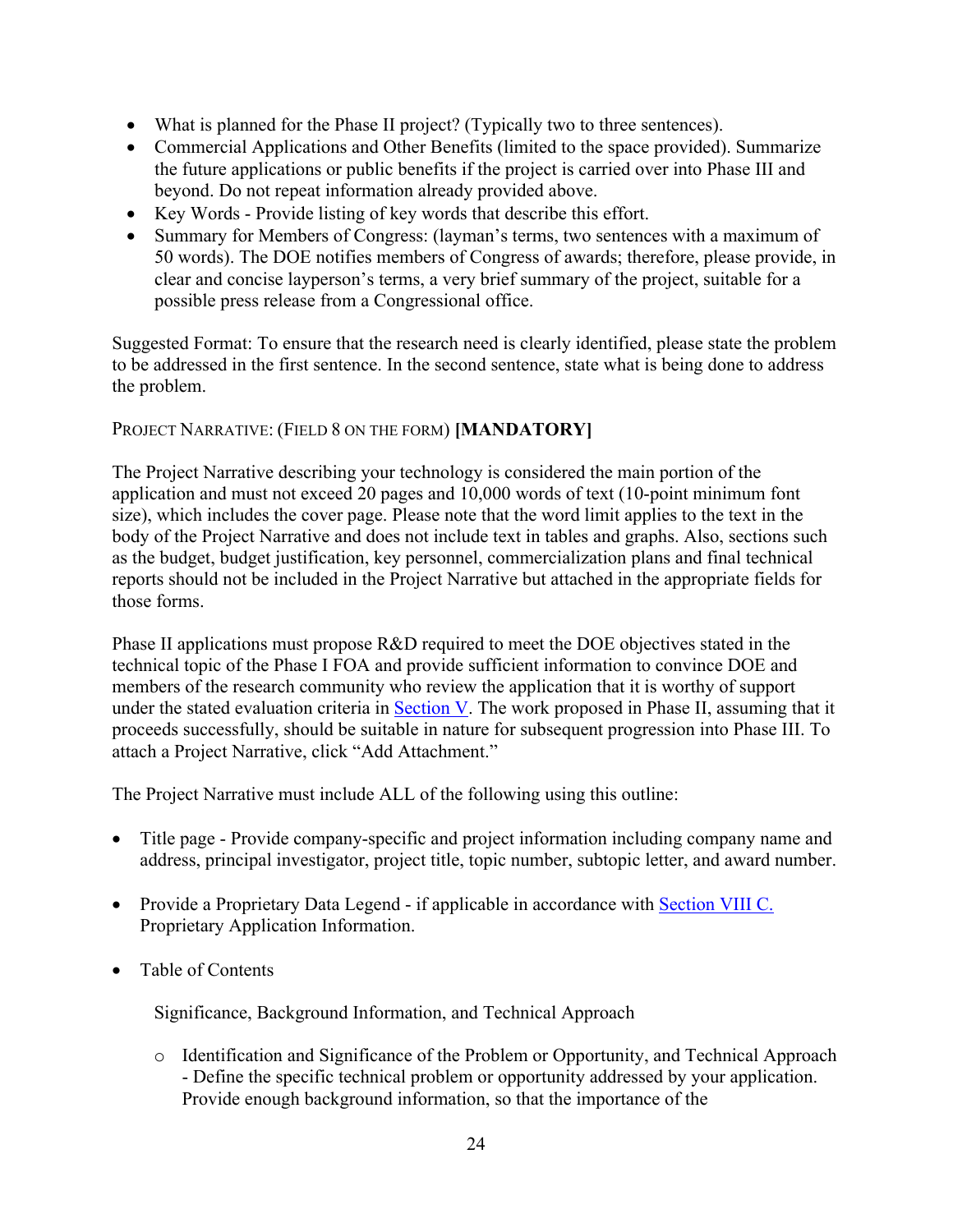problem/opportunity is clear. Indicate the overall technical approach to the problem/opportunity and the part that the proposed research plays in providing needed results.

- o Anticipated Public Benefits Discuss the technical, economic, social, and other benefits to the public as a whole, if the project is successful and is carried over into Phase III. Identify specific groups in the commercial sector as well as the Federal government that would benefit from the projected results. Describe the resultant product or process, the likelihood that it could lead to a marketable product, and the significance of the market.
- o Degree to which Technical Feasibility has been Demonstrated For Initial Phase II applications, discuss the purpose of your Phase I research, the research carried out, the research findings or results, and your estimate of technical feasibility. In particular, address the degree to which the Phase I objectives have been met. The Initial Phase II application should include all relevant information concerning the research carried out in Phase I. Technical reviewers are not always the same as used in Phase I, therefore, may not be familiar with the Phase I application.
- o For Technology Transfer Opportunities, you must include an update on the status of the option agreement with the Research Institution.
- o Phase IIA: Please discuss the R&D that was originally proposed for Phase II and the R&D that was or will be completed by the end of Phase II. The scope of work proposed for Phase IIA is limited to completing that originally proposed for Phase II.
- o Phase IIB: Please discuss how the originally proposed work for Phase II has or will be successfully completed during the Phase II project period. Also discuss how the proposed Phase IIB R&D builds upon the successful Phase II work to enhance the opportunity for commercialization. If you have completed your Phase II Final Technical Report, you may cite it here and attach it to Field 12 of the RESEARCH AND RELATED Other Project Information form.
- o Phase IIC: Please discuss your plans to continue the research conducted in either Phase IIA or IIB and how this will enable you to transition your innovation to commercialization. Also discuss the following information regarding matching funds: (1) the third party providing the matching funds and the amount of funds provided (The matching amount (excluding any fees collected by the SBC) must be equal to the amount of the award); (2) the expectations of the third party for the use of the funds and the expected outcomes; and (3) your plan for expending the funds during the period of performance of the award.
- The Phase II Project
	- o Technical Objectives State the specific technical objectives of the Phase II research and development. If submitting a Phase IIA or IIB application, please clearly indicate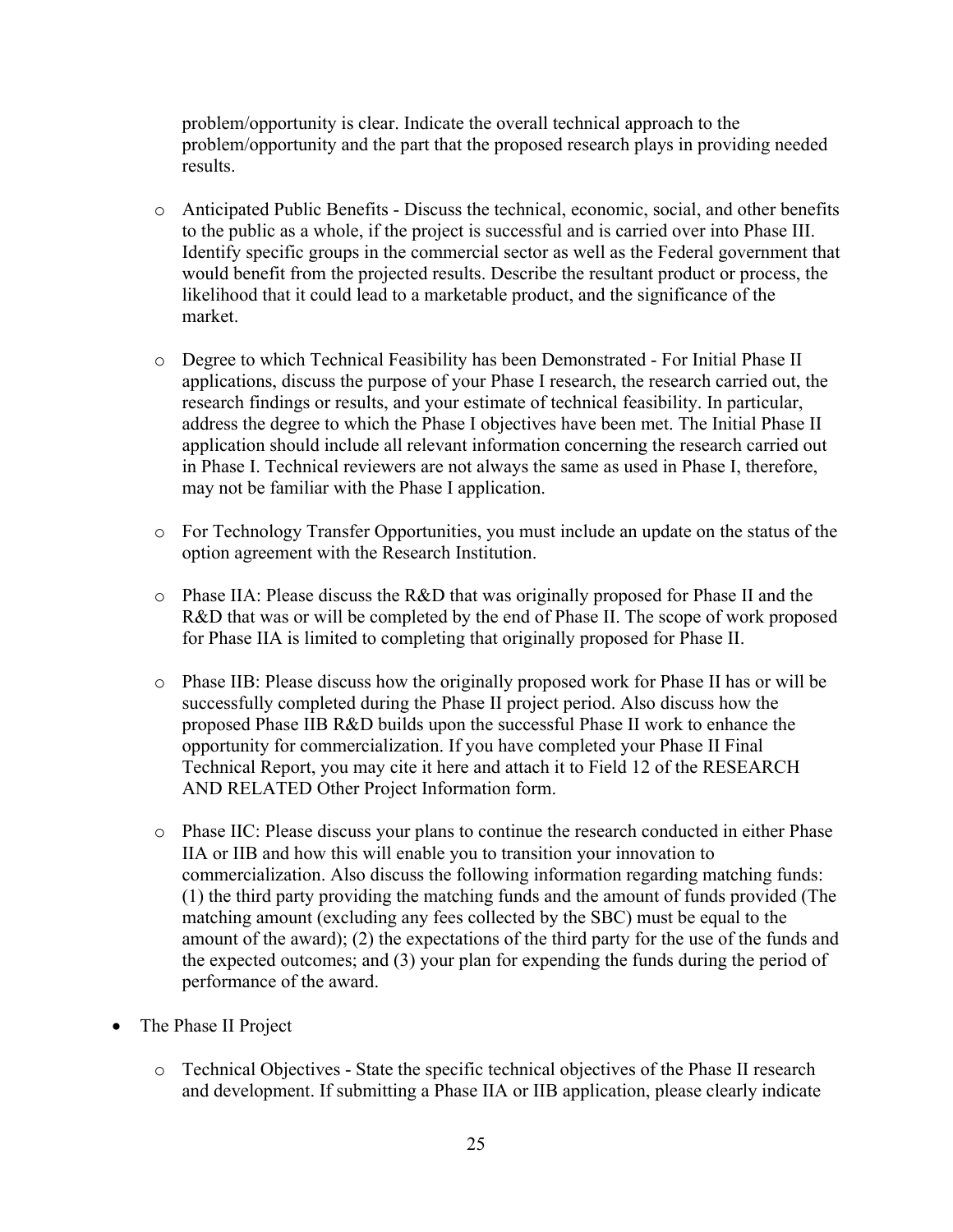the need for additional funding beyond that provided in the initial Phase II award. If submitting a Phase IIC application, please clearly indicate the need for additional funding beyond the first and second Phase II awards.

- $\circ$  Work Plan This section should be a substantial part of the technical application. Provide an explicit, detailed description of the Phase II research approach and work to be performed. Indicate what will be done, by whom (SBC, subcontractors, or consultants) where it will be done, and how the work will be carried out, both programmatically and as it pertains to protection of human health and the environment.
- o Link the work plan to the objectives of the proposed project. Discuss methods planned to achieve each objective or task explicitly and in detail. Be sure to address how the research or research and development effort could lead to a product, process, or service in Phase III. Show how the management direction and control of the project will be assured. Regardless of the proportion of the work or funding of each of the performers under the award, the SBC is to be the primary awardee with overall responsibility for its performance.
- o Performance Schedule Phase II projects are typically for 24 months. Please note that the performance period should cover two budget periods of up to 12 months each; however, the first budget period should be 12 months. Funding for the 2nd budget period will be contingent on the demonstration of adequate progress, evaluation of programmatic priorities, availability of funds, and compliance with the terms and conditions of the award. Please state in this section if the project will be completed in less than 24 months and identify the proposed project length in weeks. Briefly describe the important milestones and the estimated amount of time for completing each task described in the work plan.
- o Go/No Go Milestones and Go/No Go Technical Metrics, if applicable Applications submitted under topics with awards designated as cooperative agreements (see Section III, Eligibility Information) must also include one to four go/no go milestones and/or technical metrics that can be achieved by month nine and reported in month ten. These go/no go milestones and technical metrics should be included in the performance schedule. In addition, a separate table listing just the nine month go/no go milestones and technical metrics should be attached in field 12. A template for this table along with a completed example is available here: https://science.osti.gov/sbir/Applicant-Resources . For cooperative agreements, achievement of the go/no go milestones and technical metrics is a requirement for demonstrating adequate progress during the first budget period. The go/no go milestone and technical metric decision and funding decision for the second budget period is distinct from a non-compliance determination.
- o Facilities/Equipment Describe available equipment and physical facilities necessary to carry out the Phase II effort. Equipment is defined in 2 CFR 200.33 as "tangible personal property (including information technology systems) having a useful life of more than one year and a per-unit acquisition cost which equals or exceeds the lesser of the capitalization level established by the non-Federal entity for financial statement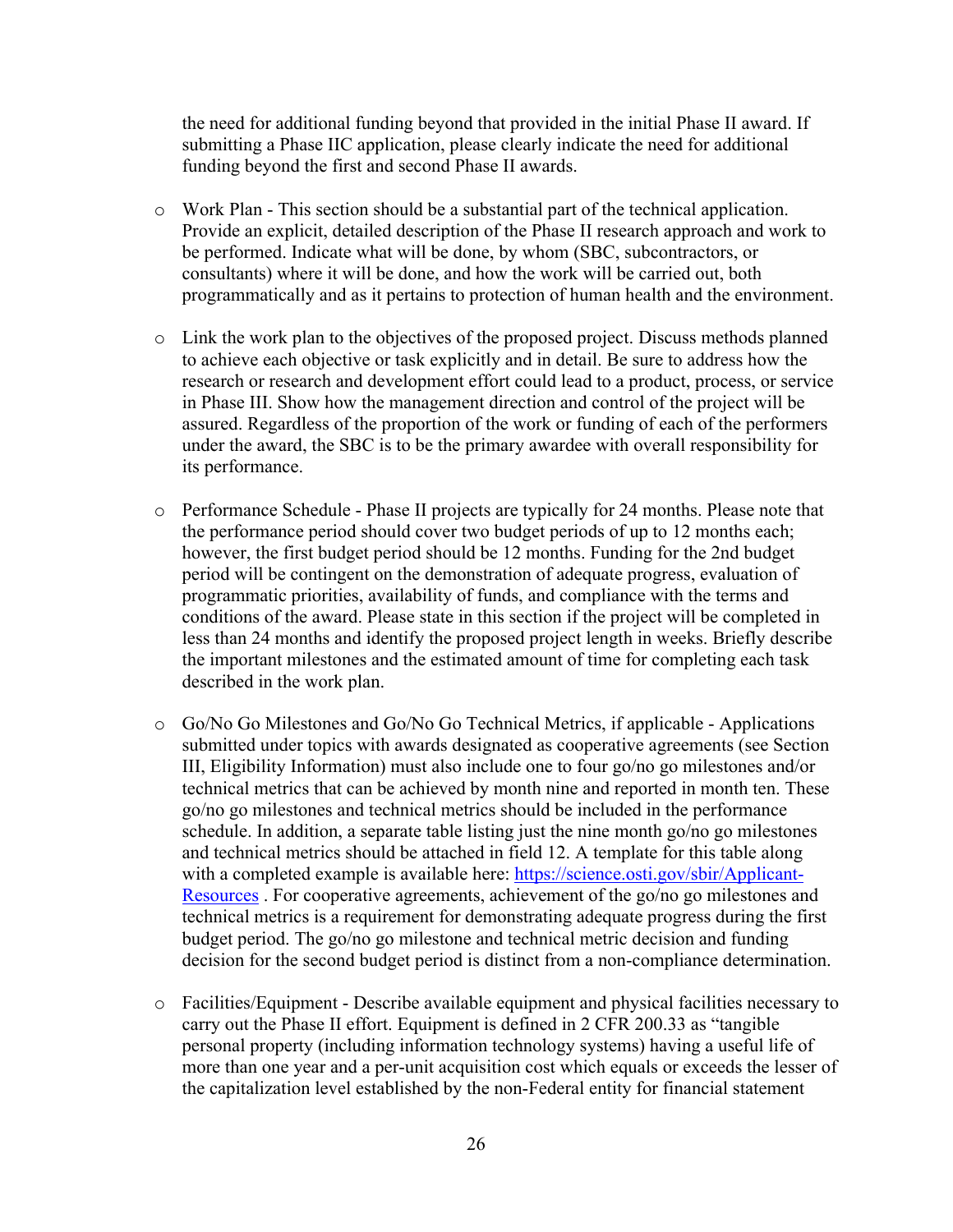purposes, or \$5,000." Items of equipment to be leased or purchased must be described and justified in this section. If the equipment, instrumentation, and facilities are not the property of the applicant and are not to be purchased or leased, the source must be identified and their availability and expected costs specifically confirmed in this section. A principal of the organization that owns or operates the facilities/equipment must provide written verification regarding the availability and cost of facilities/equipment and any associated technician cost. SBCs may get credit for obtaining this equipment as an in-kind Phase II commercial contribution; See Section IV.D., Phase II Funding Commitment (Commercial Contribution) [OPTIONAL for Phase II, Phase IIA, or Phase IIB; MANDATORY for Phase IIC.

- o To the extent possible in keeping with the overall purposes of the program, only American-made equipment and products should be purchased with the funds provided by the Phase II awards.
- Consultants and Subcontractors (including Research Institutions for STTR)
	- o Research Institution If the application contains substantial collaboration with a research institution (required for STTR, optional for SBIR), (1) identify the name and address of the institution, the name, phone number, and email address of the certifying official from the research institution, and the total dollar amount of the subcontract; (2) describe in detail the work to be done by this institution in the Work Plan section; (3) provide a budget and budget justification; (4) and provide a specific statement certifying that they have agreed to serve in the manner and to the extent described in the Work Plan section of the application.

The research institution will be considered a subcontractor to the SBC applicant. The research institution must provide a letter of commitment on official letterhead from an authorized representative of the institution which commits the institution to participate in the project as described in the application. The letter should be attached as an "Other Attachment" in field 12, on the Research & Related Other Project Information form. If selected for award, participation of the research institution will be verified by the Contracting Office.

Consultants and Other Subcontractors - Involvement of consultants or subcontractors in the planning and research stages of the project is permitted provided the work is performed in the United States. If consultants and/or subcontractors are to be used, this section of the application must identify them by name, identify whether the party is being proposed as a consultant versus as a subcontractor, and should provide "Letters of Commitment" from an authorized representative of the consultants and/or subcontractors. The letters must provide a detailed cost estimate including costs for labor, equipment, and materials, if any for the consultant or subcontractor, as well as a specific statement certifying that they have agreed to serve in the manner and to the extent described in the Work Plan section of the application. Each letter must be on official letterhead with an authorizing representative's contact information provided and submitted as an "Other Attachment" to the application. If selected for award, the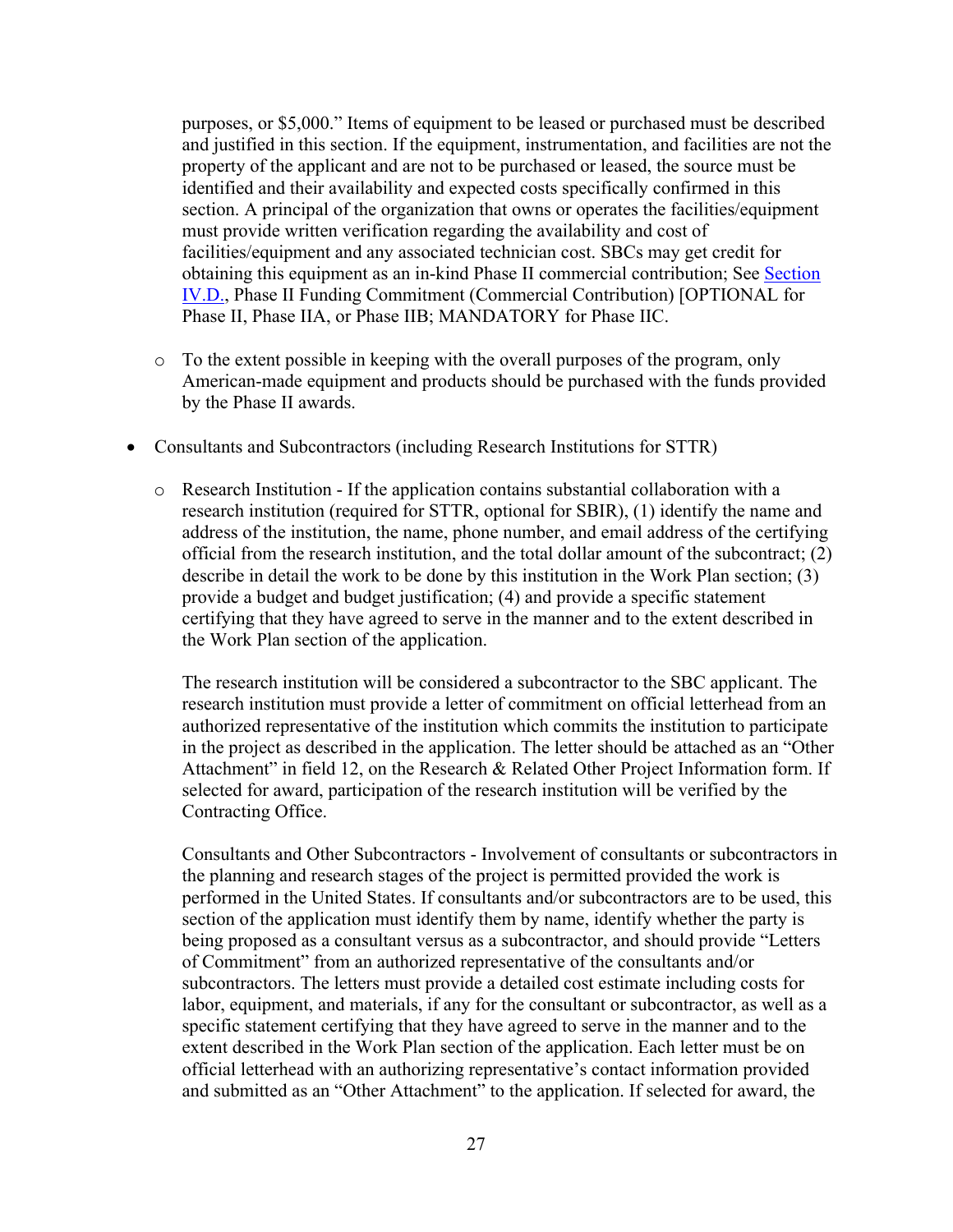Contracting Office will verify the participation of any subcontractors and/or consultants and will require budget and budget justifications for subcontractors and verification of the rates for consultants.

Note: None of the employees or owners of the applicant SBC may be consultants. None of the employees or owners of the applicant SBC may be employees of a Subcontractor except when the Subcontractor is a Research Institution. Consultants must not be employees of any proposed Subcontractor. SBC personnel cannot be reimbursed with DOE funding as a consultant under the project. SBC personnel cannot be reimbursed with DOE funding as an employee of a Subcontractor except when the Subcontractor is a Research Institution under the project. Non-U.S. citizens are eligible to perform work on SBIR/STTR projects provided they are legally empowered to work in the U.S. at the time the award is made.

- Phase II Funding Commitment (Commercial Contribution) [OPTIONAL for Phase II, Phase IIA, or Phase IIB; MANDATORY FOR Phase IIC]
	- o While not a requirement to obtain Phase II, IIA, or IIB funding, applicants are encouraged to submit a Phase II commitment from the private sector or non-SBIR/STTR funding sources.
	- o Phase IIC: This section should state the source and amount of the matching funds and the planned use of the matching funds. You must ensure that the matching amount (excluding any fees collected by the SBC) must be equal to the amount of the award. Although Phase II award funds (with the exception of TABA and patent costs) are to be used solely for research and development, matching funds can be used for research and development or other purposes associated with commercialization of technology developed under the award. Note: Do not include matching funds in your budget, budget justification, or SF-424 form. Those forms are only for the research and development funds you are requesting from DOE.
	- Phase III Follow-On Funding Commitment [OPTIONAL] Applicants are encouraged to submit a Phase III follow-on funding commitment. The commitment must indicate when the funds will be made available, and contain specific technical objectives which, if achieved in Phase II, will make the commitment exercisable by the applicant. If the commitment is firm regardless of technical objectives achieved, it should state so. The commitment may include: (1) third party financing; (2) self-financing (in which case the proposing SBC must demonstrate the ability to provide the Phase III funding); (3) state or local government financing; or (4) Federal funding. In-kind contributions are allowed; however, the applicant or donor must estimate the dollar value of any in-kind contributions. The Phase III commitment must be submitted with the Phase II application as a separate attachment. Add as an attachment in field 12, "Other Attachments," on this form. You should also reference it in the technical proposal in the "Work Plan" section.
	- Bibliography & References Cited (Field 9 on the form). [DO NOT USE THIS FIELD] Include this information, if any, in the project narrative. Do not attach a file in this field.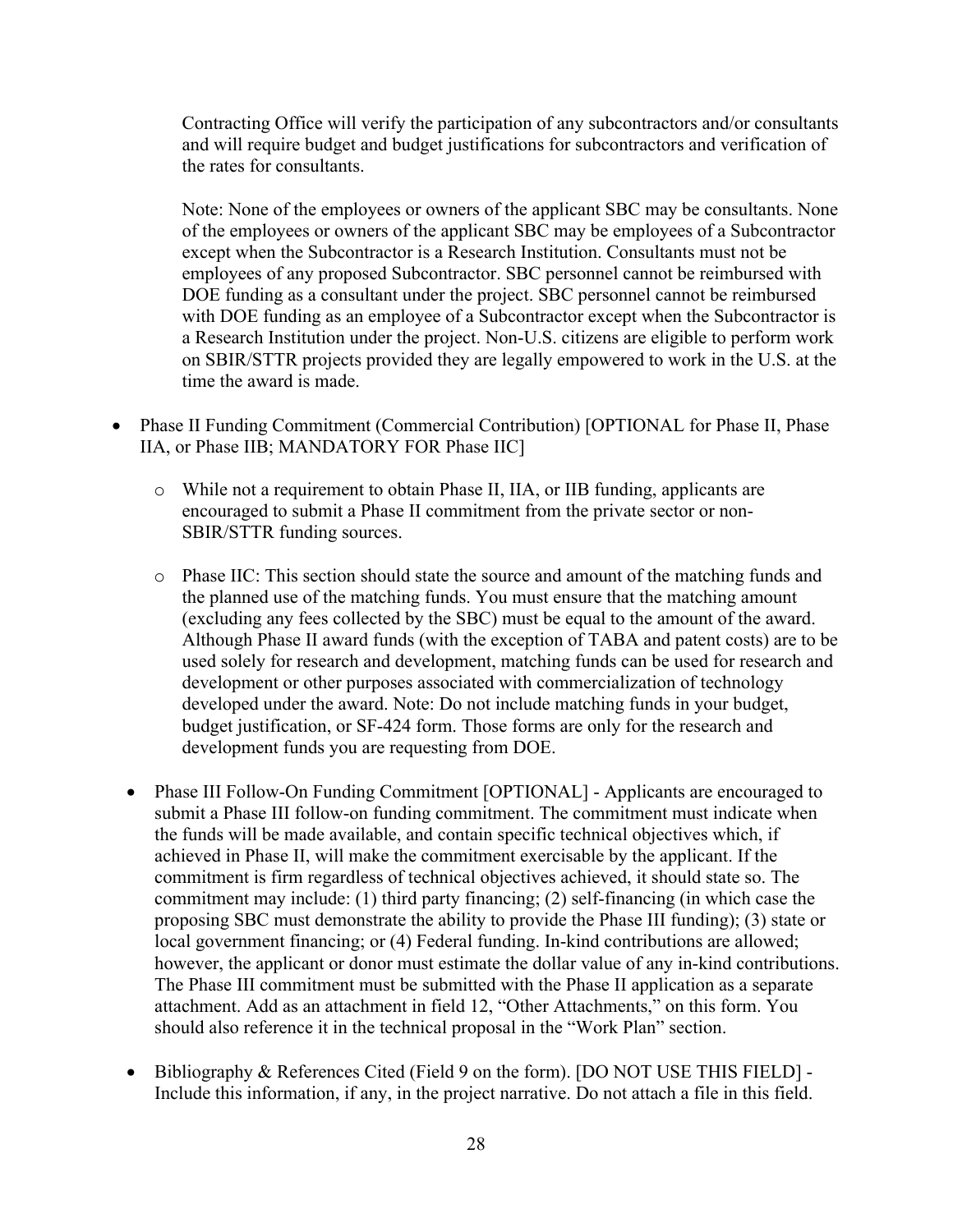- Facilities & Other Resources (Field 10 on the form) [DO NOT USE THIS FIELD] -Include this information, if any, in the project narrative. Do not attach a file in this field.
- Equipment (Field 11 on the form) [DO NOT USE THIS FIELD] Include this information, if any, in the project narrative. Do not attach a file in this field.

### OTHER ATTACHMENTS (FIELD 12 ON THE FORM) **[MANDATORY]**

Note: Field 12 will hold more than one attachment. If you need to elaborate on your responses to questions 1-6 on the "Other Project Information" document, provide the information in a single file named "projinfo.pdf." Click on "Add Attachments" in Field 12 to attach file. See the instructions in the subsections below.

### DIGITAL DATA MANAGEMENT PLAN REQUIREMENT **[REQUIRED]**

All SBIR and STTR applicants must select one of the following options for their Data Management Plan (DMP):

### Option 1)

The Option 1 DMP is: "It is anticipated that all generated digital data will be protected as SBIR/STTR data and therefore will not be publicly shared during the applicable SBIR/STTR data protection period. If any data generated under this award are published, an effort will be made to also release any related digital data that is not protected SBIR/STTR data."

Please note that if you do not include a DMP with your application, Option 1 for the DMP will be assumed for your application. However, if you plan to publicly disclose generated digital data, you must provide a DMP under Option 2.

Option 2)

If you plan to publicly disclose technical data during the data protection period or, for data not expected to be asserted as protected SBIR/STTR rights data, please submit a DMP using the standards in Section VIII of this FOA.

### ADDITIONAL ATTACHMENTS TO FIELD 12 **[MANDATORY]**

Also, attach the following files. Do not attach these to the SF-424, but attach these files to Field 12 of the "Other Project Information" form.

• Phase I Final Technical Report [mandatory for Initial Phase II applications]. If your Phase I project period ends less than 14 days before the Phase II application due date or after the Phase II application due date, you must attach in Field 12 an interim Final Technical Report [mandatory] on your progress to date. Please note that your Phase I Final Technical Report may contain SBIR/STTR data per your Phase I award terms and conditions. However, no company proprietary information should be included in the report. Please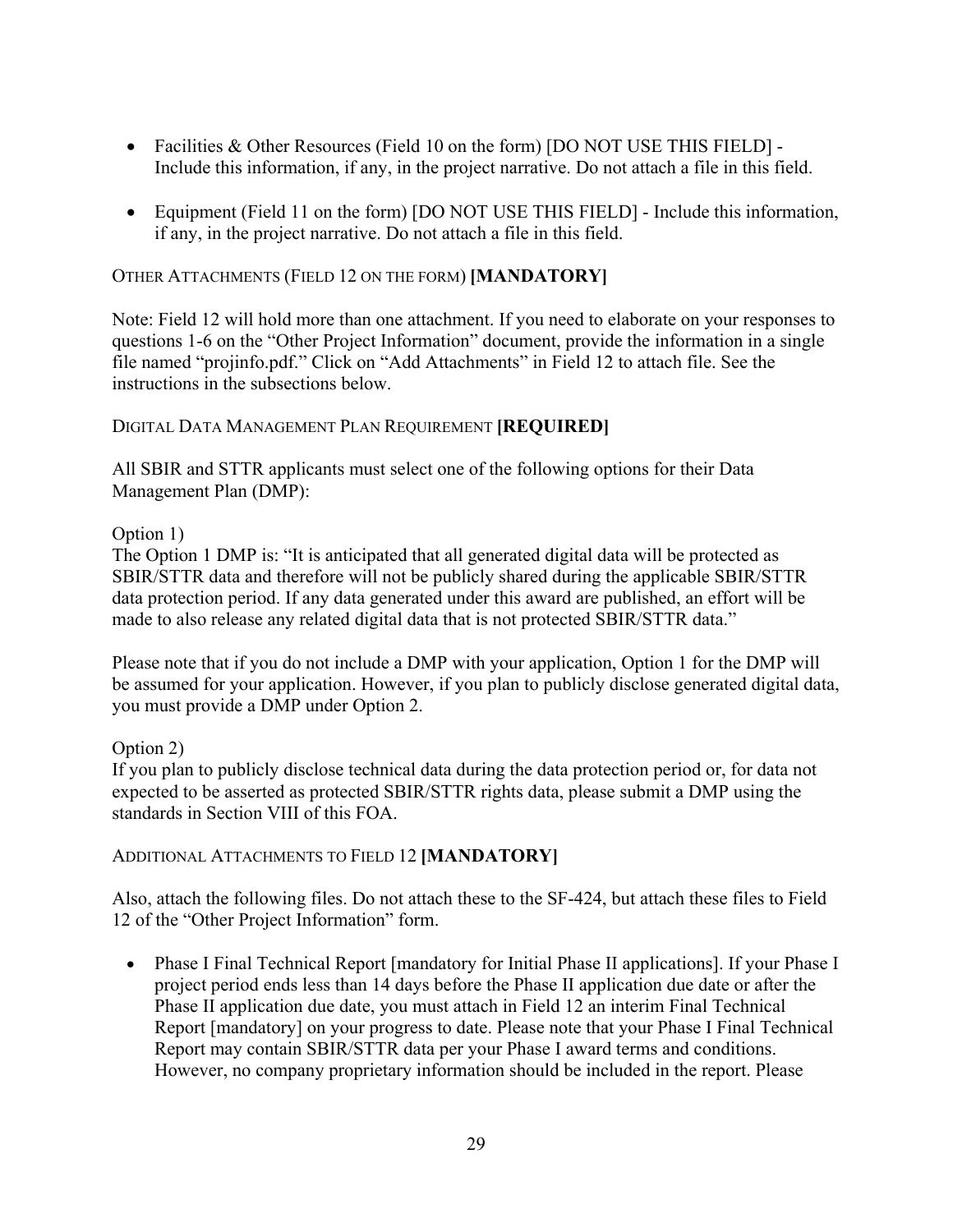refer to the following tutorial that explains the difference between SBIR/STTR data and proprietary information: https://www.sbir.gov/tutorials/data-rights.

- Latest Phase II progress report or final technical report [mandatory for Phase IIA, IIB or IIC applications].
- Signed Letter of Phase II Funding Commitment, if applicable.
- Phase III Follow-On Funding Commitment, if applicable.
- Signed Letter of Commitment from any subcontractors (including Research Institutions).
- Letters of Commitment from consultants, subcontractors, or other third parties.
- Level-of-Effort Worksheet (discussed in Section III) located at https://science.osti.gov/sbir/Applicant-Resources/Grant-Application . If the Microsoft Excel version is used, it must be converted to PDF before attaching it to the application.
- A copy of the SBIR.gov SBC Registration PDF file received from the Small Business Administration (when a Control ID was provided), after the completion of the SBA Company Registration at https://sbir.gov/registration
- For STTR-only applications, Company Commercialization Report from SBIR.gov, if the applicant SBC has received SBIR/STTR Phase II awards from any Federal agency.
- Table of Go/No Go Milestones and Technical Metrics, if applicable. Only required for applications for cooperative agreements. See discussion of the Performance Schedule above.

# **3. RESEARCH AND RELATED Senior/Key Person: [MANDATORY]**

Complete this form before the Budget form to populate data on the Budget form.

Principal Investigator and other Key Personnel - The PI is the key individual designated by the applicant to direct the project. Only one PI is acceptable per project and all work must be performed in the United States. See "Restrictions of the Principal Investigator" in Section III. C. , Other Eligibility Requirements, Restriction of the Principal Investigator (PI).

The principal investigator should be named in the application and be an employee of the small business (or Research Institution for STTR) as of the start date of the award. Senior/key personnel should only be named in the application if the person will be an employee of the small business as of the start date of the award. If the person will be joining the small business at a later date to fulfill the research needs, please list them by the position title (e.g., Senior Engineer) only.

Beginning with the PI, provide a profile for each senior/key person proposed. Each senior/key person must be aware that he/she is included in the application and must agree to perform the work if awarded. A senior/key person is any individual who contributes in a substantive, measurable way to the scientific/technical development or execution of the project, whether or not a salary is proposed for this individual. Sub-awardees and consultants must be included if they meet this definition. For each senior/key person provide a biographical sketch and a list of current and pending support, following the detailed instructions in Section VIII of this FOA.

The biographical sketch for each senior/key person must be attached to the "Attach Biographical Sketch" field in each profile.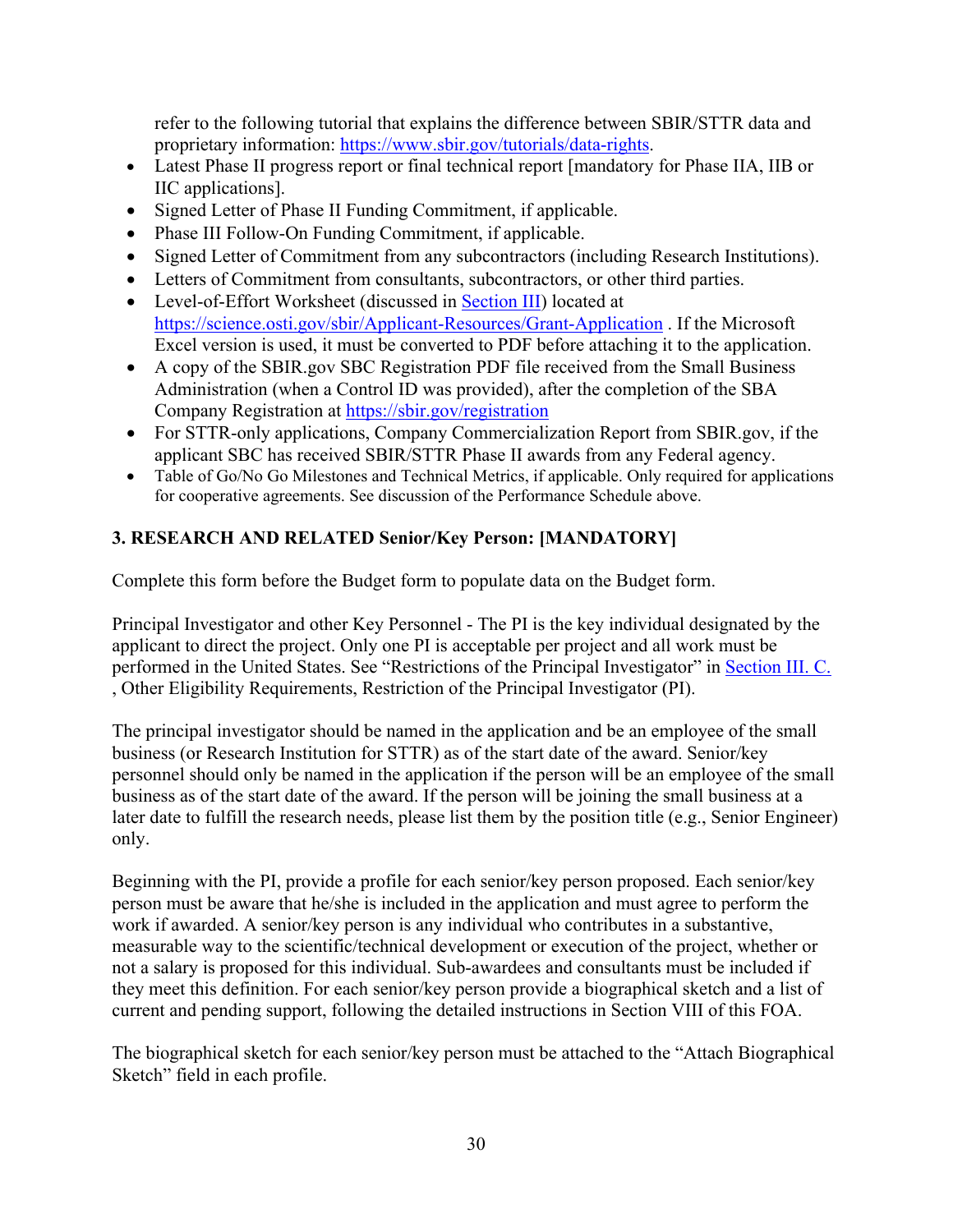**WARNING**: These instructions have been significantly revised to require disclosure of a variety of potential conflicts of interest or commitment, including participation in foreign government-sponsored talent recruitment programs.

The PI and each senior/key person at the prime applicant and any proposed subaward must provide a list of all sponsored activities, awards, and appointments, whether paid or unpaid; provided as a gift with terms or conditions or provided as a gift without terms or conditions; full-time, part-time, or voluntary; faculty, visiting, adjunct, or honorary; cash or in-kind; foreign or domestic; governmental or private-sector; directly supporting the individual's research or indirectly supporting the individual by supporting students, research staff, space, equipment, or other research expenses. All foreign governmentsponsored talent recruitment programs must be identified in current and pending support.

The current and pending support must be attached to the "Attach Current and Pending Support" field in each profile.

# **4. RESEARCH AND RELATED BUDGET: [MANDATORY]**

Complete the Research and Related Budget form in accordance with the instructions on the form (Activate Help Mode to see instructions) and the following instructions. You must complete a separate budget for each year of support requested. The form will generate a cumulative budget for the total project period. You must complete all the mandatory information on the form before the NEXT PERIOD button is activated. You may request funds under any of the categories listed as long as the item and amount are necessary to perform the proposed work, meet all the criteria for allowability under the applicable Federal cost principles, and are not prohibited by the funding restrictions in this FOA.

Additional information is found in Section VIII. A. of this FOA.

# BUDGET JUSTIFICATION (FIELD K ON THE FORM): **[MANDATORY]**

Provide a justification that explains all costs proposed in the budget. The following items of advice are offered to assist you in developing a justification.

- Organize the justification by listing items in the same order as presented on the budget.
- Ensure that the narrative matches the budget in dollar amounts and language.
- Explain the line items. If costs are estimated, provide a basis for the estimate. Explain if costs are based on prior experience of similar activities. If a cost is based on the product of two numbers (such as a number of items at a per-item price), ensure that your math is correct.
- If including an inflationary factor for future budget periods, explain the basis for the inflation.

Provide any other information you wish to submit to justify your budget request. Including items in the budget justification is not considered a form of cost-sharing: Provide the details of all personnel (key or other) who will be working on the award, regardless of their source(s) of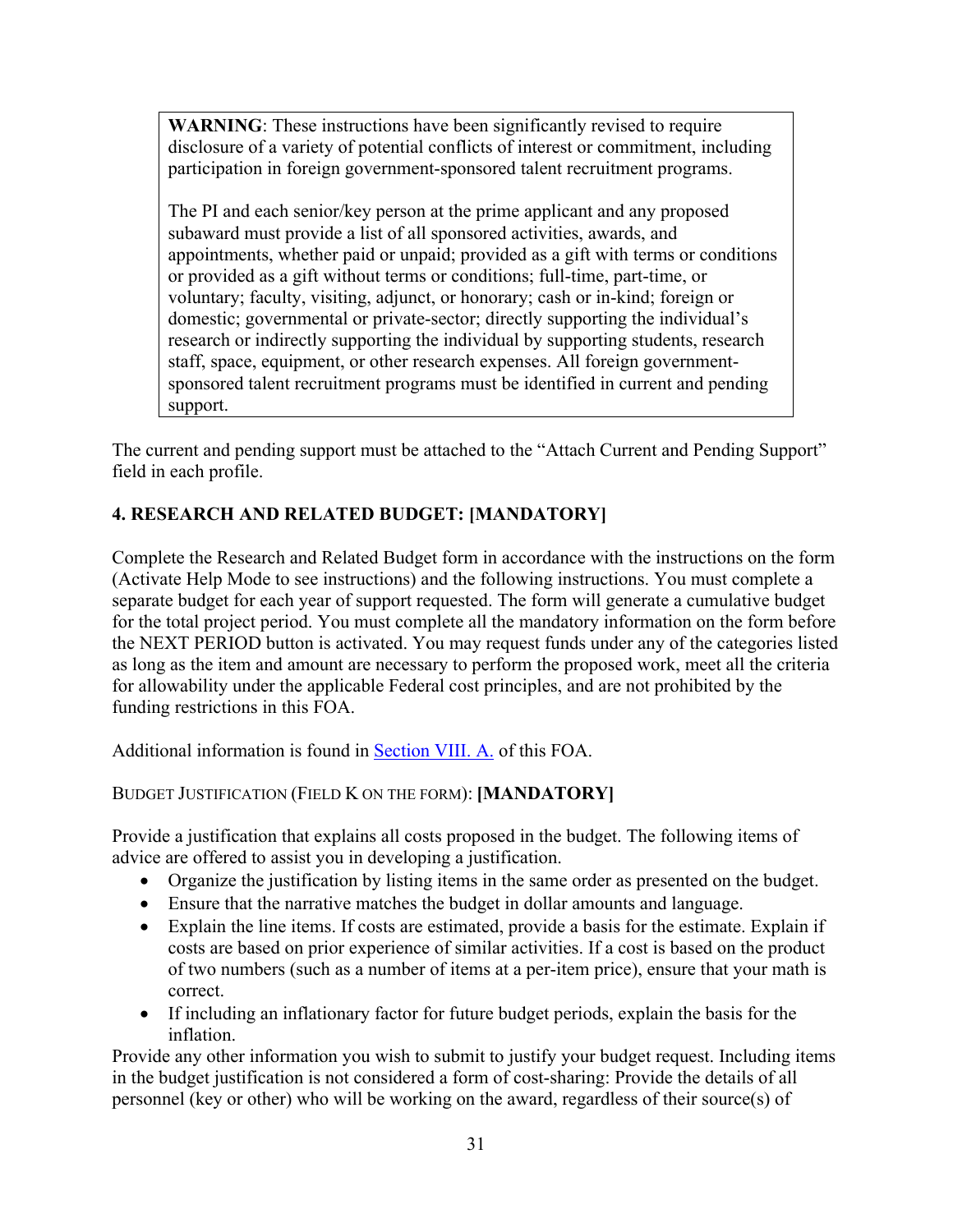compensation. Explain their source(s) of compensation if it is not from this award. Include the indirect cost rate agreement as a part of the budget justification.

**Attach a single budget justification file for the entire project period in field L.** The file automatically carries over to each budget year.

Additional information is found in Section VIII. A. of this FOA.

# **5. R&R SUB-AWARD BUDGET ATTACHMENT(S) FORM: [IF APPLICABLE, Budgets for Sub-awardees (including research institutions)]**

You must provide a separate SF-424 (R&R) budget and budget justification for each subawardee that is expected to perform work. This documentation should be in the same format submitted by the applicant.

Download the R&R Budget Attachment from the R&R SUB-AWARD BUDGET ATTACHMENT(S) FORM and email it to each sub-awardee that is required to submit a separate budget or use the collaborative features of Workspace. After the sub-awardee has emailed its completed budget back to you or completed it within Workspace, attach it to one of the blocks provided on the form. Use up to 10 letters of the sub-awardee's name (plus.pdf) as the file name (e.g., ucla.pdf or energyres.pdf). Filenames must not exceed 50 characters.

You may enter the sub-awardee budget information on a separate budget extracted from the SUB-AWARD BUDGET ATTACHMENT(S) FORM.

If the project involves more sub-awardees than there are places in the SUB-AWARD BUDGET ATTACHMENT(S) FORM, the additional sub-award budgets may be saved as PDF files and appended to the Budget Justification attached to Field K.

Ensure that any files received from sub-awardees are the PDF files extracted from the SUB-AWARD BUDGET ATTACHMENT(S) FORM. Errors will be created if a sub-awardee sends a prime applicant a budget form that was not extracted from the application package. Do not use a sub-award budget downloaded directly from Grants.gov or any source other than the application package.

Additional budget information for any sub-awardee will likely be required if selected for award.

# **6. SBIR/STTR INFORMATION FORM [MANDATORY]**

Complete all the required forms in accordance with the pop-up instructions on the form. Applications that lack the required documents will be administratively declined. The commercialization plan (Question 7) must be prepared in accordance with the instructions in Section VIII of this FOA.

Applicants must utilize the Company Commercialization Report (CCR) from SBIR.gov to provide their company commercialization history of past SBIR/STTR Phase II awards. The CCR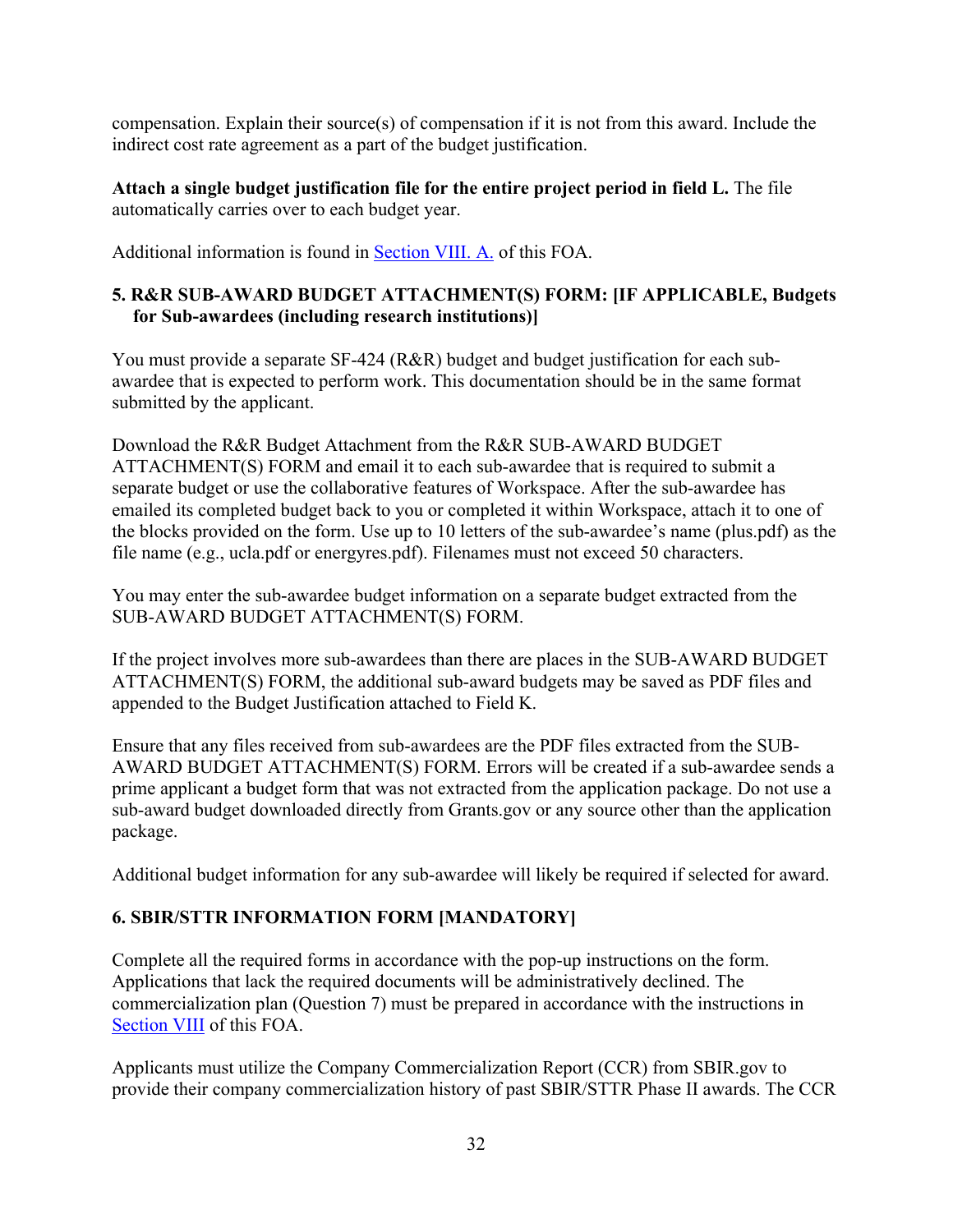allows companies to report funding outcomes resulting from prior SBIR and STTR awards. SBIR and STTR awardees are required by the SBA Policy Directive to update and maintain their organization's CCR on SBIR.gov. Companies may complete this report by logging into the company's account on SBIR.gov and starting a new Company Commercialization Report. To complete and include a Company Commercialization Report within your application you should:

- 1. Log into the company account at https://www.sbir.gov/.
- 2. Navigate to My Dashboard > My Documents to view or print the information currently contained in the Company Registry Commercialization Report.
- 3. Create or update the commercialization record, from the company dashboard, by scrolling to the "My Commercialization" section, and clicking the create/update Commercialization tab under "Current Report Version". Please refer to the "Instructions" and "Guide" documents contained in this section of the Dashboard for more detail on completing and updating the CCR. Ensure the report is certified and submitted.
- 4. Click the "Company Commercialization Report" pdf under the My Documents section of the dashboard to download a pdf of the CCR.
- 5. If the applicant SBC has received SBIR/STTR Phase II awards from any Federal agency, the CCR should be attached to Question 8 of the SBIR/STTR Information form for SBIR applicants including applicants submitting to both SBIR and STTR Programs. For STTRonly applicants, the CCR should be attached to Question 12 of the Research and Related – Other Project Information Form. The attached document should be titled "Commercialization History.pdf".

# **7. SF-LLL Disclosure of Lobbying Activities**

If any funds other than Federal appropriated funds have been paid or will be paid to any person for influencing or attempting to influence an officer or employee of any agency, a Member of Congress, an officer or employee of Congress, or an employee of a Member of Congress in connection with the grant, you must complete and submit Standard Form - LLL, "Disclosure Form to Report Lobbying."

## **E. Submissions From Successful Applicants**

If selected for award, DOE reserves the right to request additional or clarifying information including, but not limited to:

- Indirect cost information If you are proposing indirect costs and do not already have a Negotiated Indirect Cost Rate Agreement (NICRA) or documentation of indirect rates accepted for estimating purposes by DOE or another Federal agency, it is recommended that you begin preparing an Indirect Rate Model (IRM) to be submitted, upon request. For your convenience, IRM templates are available at https://science.osti.gov/sbir/Applicant-Resources/Grant-Application;
- Other budget information;
- Name and phone number of the Designated Responsible Employee for complying with national policies prohibiting discrimination (See 10 CFR 1040.5);
- Representation of Limited Rights Data and Restricted Software, if applicable;
- Commitment Letter from Third Parties Contributing to Cost Sharing, if applicable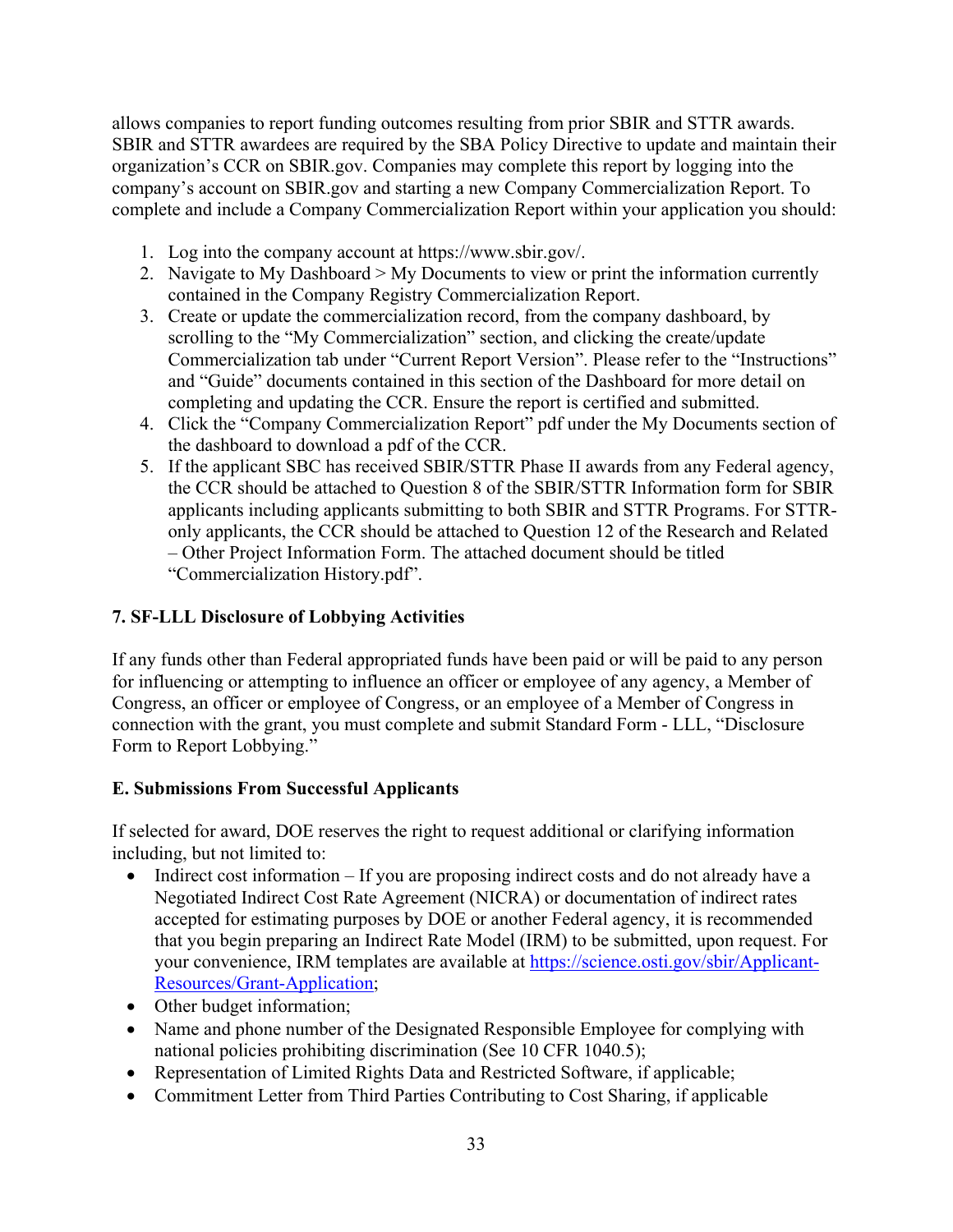- Environmental Information:
- Consultant documentation/verification of rates.

### CERTIFICATIONS AND ASSURANCE

By submitting an application in response to this FOA the applicant certifies that:

- It is not a corporation that has been convicted (or had an officer or agent of such corporation acting on behalf of the corporation convicted) of a felony criminal violation under any Federal law within the preceding 24 months;
- It is not a corporation that has any unpaid Federal tax liability that has been assessed, for which all judicial and administrative remedies have been exhausted or have lapsed, and that is not being paid in a timely manner pursuant to an agreement with the authority responsible for collecting the tax liability.

For purposes of these representations the following definitions apply:

 A Corporation includes any entity that has filed articles of incorporation in any of the 50 states, the District of Columbia, or the various territories of the United States Corporation. It includes both for-profit and non-profit organizations.

If selected for award, applicants will be required to sign and submit one or more of the certifications available at https://science.osti.gov/sbir/Awardee-Resources/Awardee-Documents. Any forms required will be provided by the DOE Contract/Grants Management Specialist during award negotiation.

# **F. Submission Dates and Times**

## **1. Letter of Intent Due Date**

The LOI due date is printed on the cover of this FOA.

You are encouraged to submit your Letter of Intent well before the deadline. LOIs may be submitted at any time between the publication of this FOA and the stated deadline.

## **2. Application Due Date**

The application due date is printed on the cover of this FOA.

Modifications will be accepted if received by the deadline time on the due date. You are encouraged to transmit your application well before the deadline. Applications may be submitted at any time between the publication of this FOA and the stated deadline.

## **3. Late Submissions**

Delays in submitting letters of intent or applications may be unavoidable. DOE has accepted late submissions when applicants have been unable to make timely submissions because of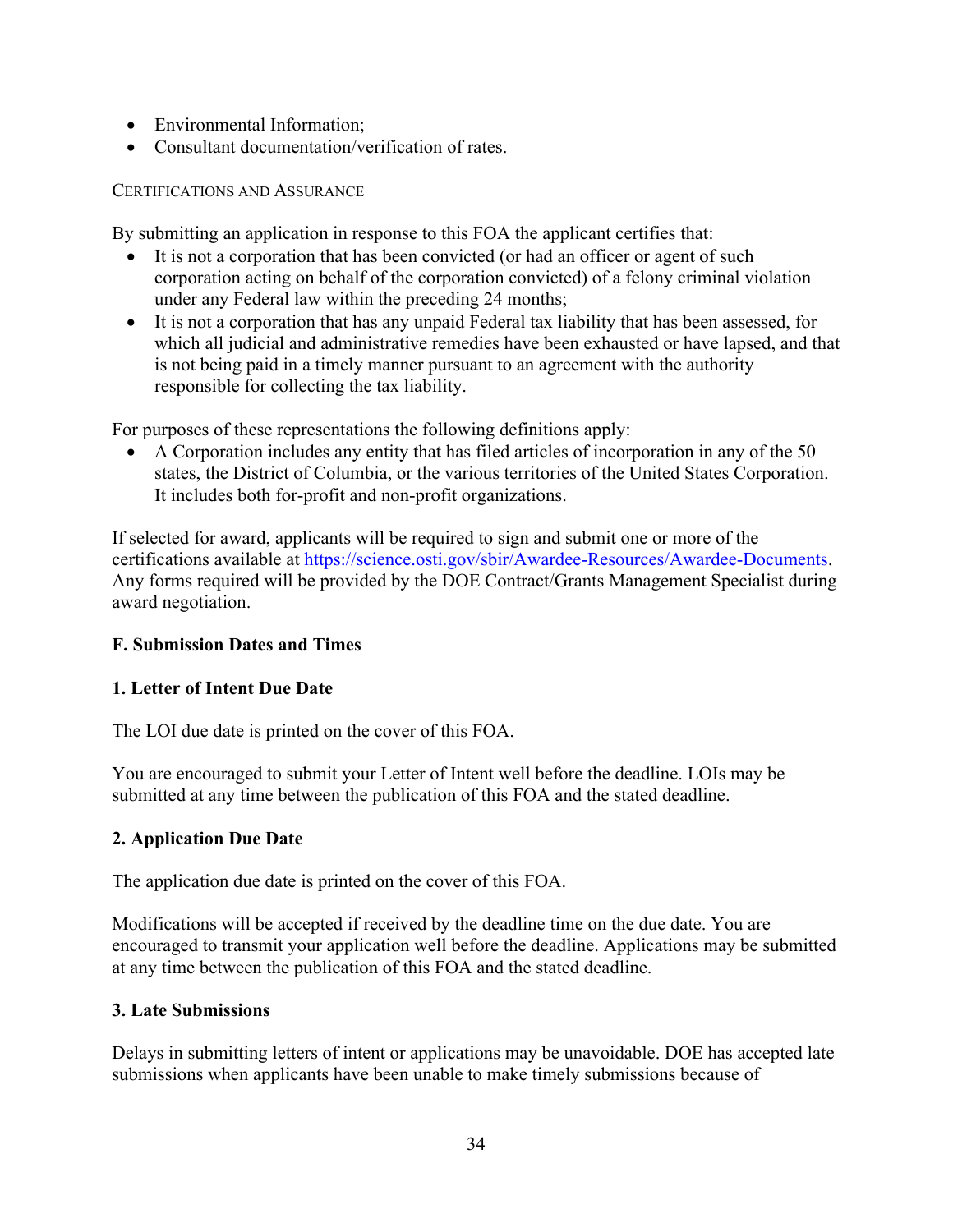technological disruptions or large-scale natural disasters. Other circumstances will not justify late submissions. Examples of unacceptable justifications are provided below:

- Failure to begin submission process early enough
- Failure to provide sufficient time to complete the process
- Failure to understand the submission process
- Failure to understand the deadlines for submissions
- Failure to satisfy prerequisite registrations
- Unavailability of administrative personnel

Applicants must email the Agency Contact listed in **Section VII. B.** of this FOA (sbir $str(\widehat{\omega})$  science.doe.gov) no later than 24 hours after the submission deadline to request a late submission. Applicants may be requested to submit a copy of the current draft of their application including attachments in response to a late submission request.

You are responsible for beginning the submission process in sufficient time to accommodate reasonably foreseeable incidents, contingencies, and disruptions.

Requests for late submissions may be accepted at the sole discretion of DOE.

Late applications will only be accepted from applicants that have received permission, and only one such request will be permitted.

Disruptions from the COVID-19 outbreak may impact the ability of eligible applicants to complete planned research and development on existing Phase I or Phase II awards or their ability to prepare applications to this FOA by the submission deadline. Eligible applicants to this FOA may request permission to submit to the FY 2023 Phase II Release 2 FOA in lieu of submitting to this FOA. Requests for these late submissions require justification.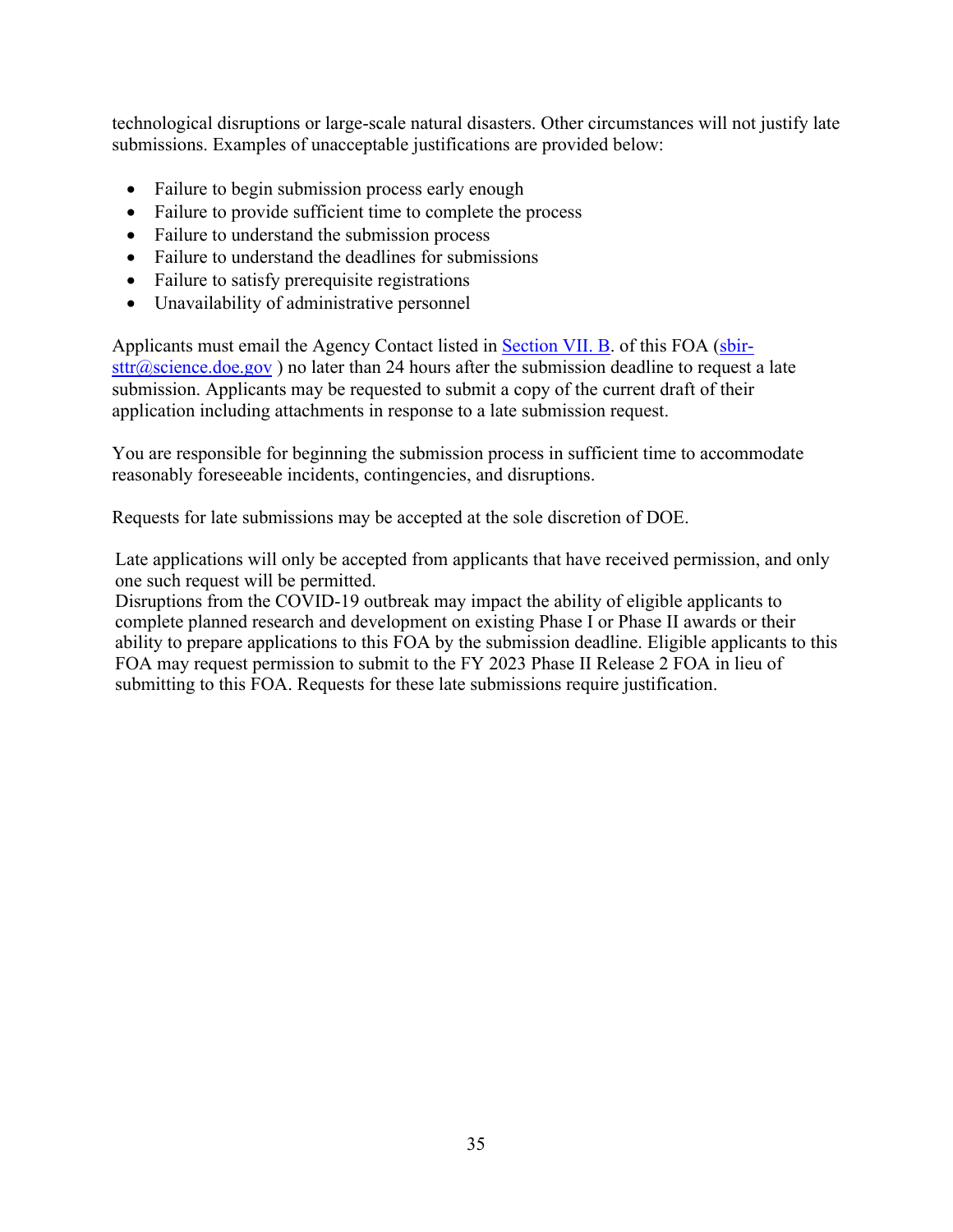## **SECTION V - APPLICATION REVIEW INFORMATION**

# **A. Criteria**

## **1. Initial Administrative Review Criteria**

The SBIR/STTR Office will perform an initial review to ensure that the applications meet minimum requirements and include all required forms and documentation as sought in the FOA. If it is determined that the minimum requirements for any application have not been met, the application will be administratively declined and will not undergo merit review.

## **2. Merit Review Criteria: Initial Phase II Applications:**

The Phase II application must contain enough information on progress accomplished under Phase I to enable an evaluation of the project's promise.

DOE plans to make selections for Phase II awards from those applications judged to have the highest overall merit within their technical program area. The review criteria and their weighting are provided below.

STRENGTH OF THE SCIENTIFIC/TECHNICAL APPROACH (1/3)

As evidenced by: (1) the innovativeness of the overall idea and approach for the combined Phase I/Phase II project, (2) the significance of the scientific or technical challenge, and (3) the thoroughness of the presentation.

### ABILITY TO COMPETENTLY CARRY OUT THE PROJECT (1/3)

As evidenced by: (1) the qualifications of the PI, other key staff, consultants and subcontractors, if any, and the level of adequacy of equipment and facilities; (2) the soundness and level of adequacy of the work plan to meet the problem or opportunity; (3) with regard to the Phase I objectives, the degree to which Phase I has proven feasibility of the concepts; and (4) the degree to which the DOE investment in the project would be justified by the level of proposed research effort.

### $IMFACT (1/3)$

As evidenced by: (1) the significance of the technical and/or economic benefits of the proposed work, if successful, (2) the likelihood that the proposed work could lead to a marketable product or process, (3) the likelihood that the project could attract further development funding after the SBIR or STTR project ends and (4) the appropriateness of the data management plan for the proposed work. Phase II applications will be evaluated for commercial potential using the Commercialization Plan criteria (see Section VIII. A. How to Prepare a Commercialization Plan for details): (1) Market Opportunity, (2) Company/Team, (3) Competition/Intellectual Property, and (4) Finance and Revenue Model. Each section should be developed with careful analysis of your company's position within the industry and the market opportunity that is enabled by the proposed innovation. Applications that receive poor commercialization potential reviews may not be eligible for funding. The key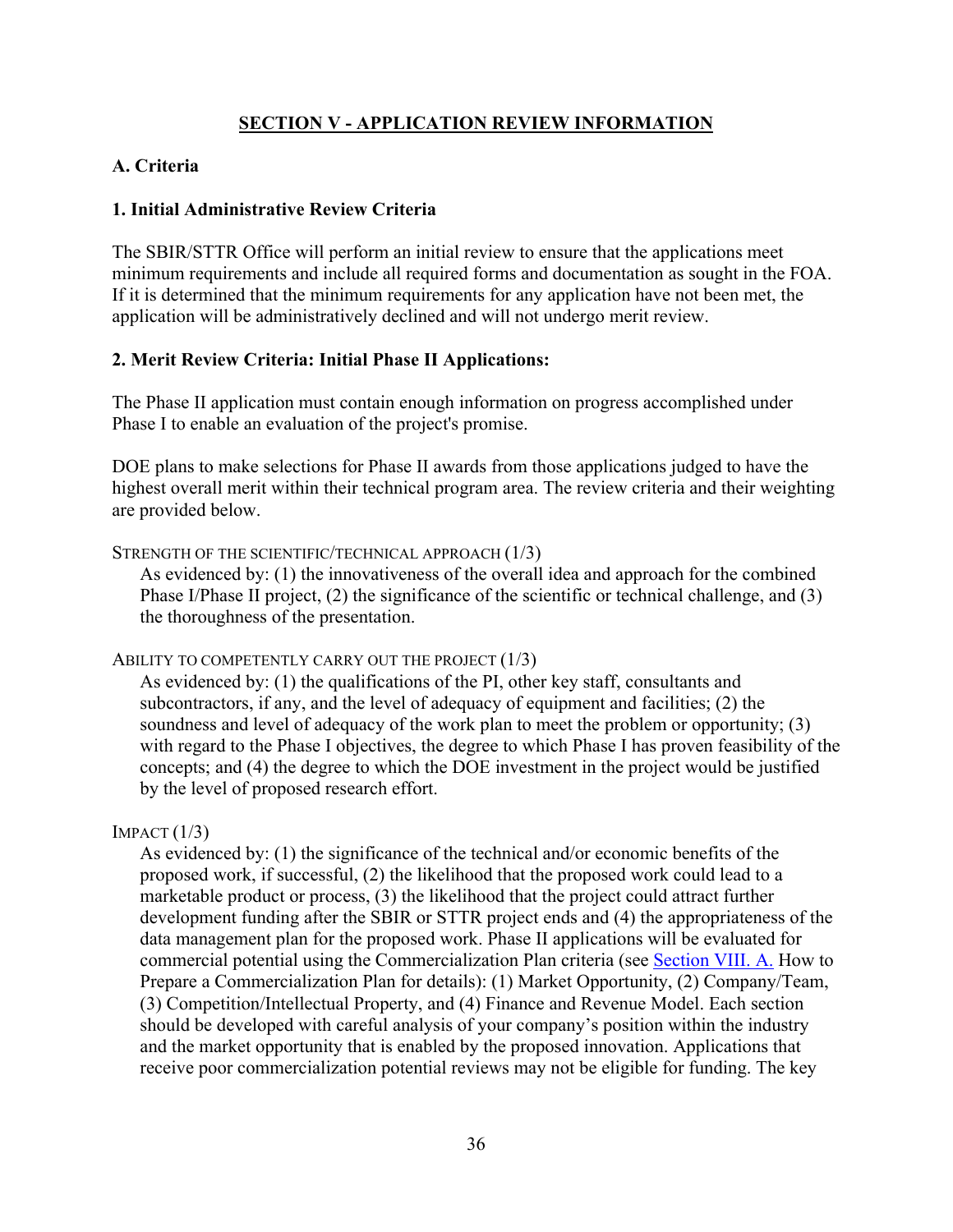points required for each section are further described below in Section V.B. "REVIEW AND SELECTION PROCESS."

### **3. Merit Review Criteria: Phase IIA Applications**

The Phase IIA application must contain information on progress accomplished under Phase II to enable an evaluation of the project's promise.

DOE plans to make selections for Phase IIA awards from those applications judged to have the highest overall merit within their technical program area. The review criteria and their weighting are provided below.

STRENGTH OF THE SCIENTIFIC/TECHNICAL APPROACH (1/3)

As evidenced by: (1) the innovativeness of the overall idea and approach for the combined Phase I/Phase II/Phase IIA project, (2) the significance of the scientific or technical challenge, and (3) the thoroughness of the presentation.

ABILITY TO COMPETENTLY CARRY OUT THE PROJECT (1/3)

As evidenced by: (1) the qualifications of the PI, other key staff, consultants and subcontractors, if any, and the level of adequacy of equipment and facilities; (2) the soundness and level of adequacy of the work plan to meet the problem or opportunity; (3) with regard to the Phase II objectives, the degree to which Phase II has proven the soundness of the technical approach; and (4) the degree to which the DOE investment in the project would be justified by the level of proposed research effort.

 $IMPACT (1/3)$ 

As evidenced by: (1) the significance of the technical and/or economic benefits of the proposed work, if successful, (2) the likelihood that the proposed work could lead to a marketable product or process, and (3) the likelihood that the project could attract further development funding after the SBIR or STTR project ends, and (4) the appropriateness of the data management plan for the proposed work. Phase IIA applications will be evaluated for commercial potential using the Commercialization Plan criteria (see Section V. for details): (1) Market Opportunity, (2) Company/Team, (3) Competition/Intellectual Property, and (4) Finance and Revenue Model. Each section should be developed with careful analysis of your company's position within the industry and the market opportunity that is enabled by the proposed innovation. Applications that receive poor commercialization potential reviews will not be eligible for funding. The key points required for each section are further described below in Section V.B. "REVIEW AND SELECTION PROCESS."

### **4. Merit Review Criteria: Phase IIB Applications**

The Phase IIB application must contain information on progress accomplished under Phase II to enable an evaluation of the project's promise.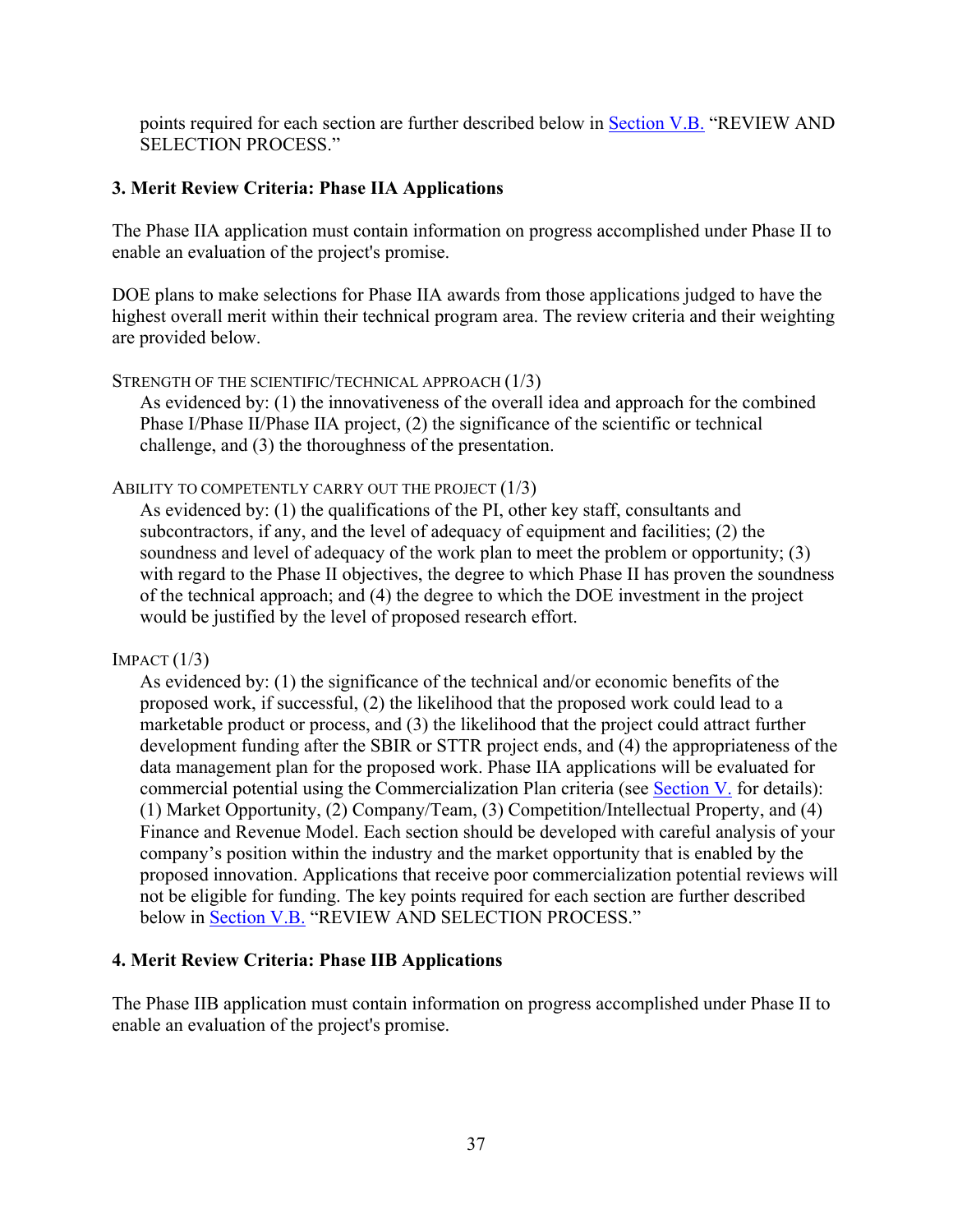DOE plans to make selections for Phase IIB awards from those applications judged to have the highest overall merit within their technical program area. The review criteria and their weightings are provided below.

### $IMPACT (1/2)$

As evidenced by: (1) the significance of the technical and/or economic benefits of the proposed work, if successful, (2) the likelihood that the proposed work could lead to a marketable product or process, and (3) the likelihood that the project could attract further development funding after the SBIR or STTR project ends, and (4) the appropriateness of the data management plan for the proposed work. Phase IIB applications will place significant emphasis on the existence of Phase II funding commitments and Phase III follow-on funding commitments. Applicants who lack these commitments are not encouraged to apply. Phase IIB applications will be evaluated for commercial potential using the Commercialization Plan (see Section VIII.A., How to Prepare a Commercialization Plan for details): (1) Market Opportunity, (2) Company/Team, (3) Competition/Intellectual Property, and (4) Finance and Revenue Model. Each section should be developed with careful analysis of your company's position within the industry and the market opportunity that is enabled by the proposed innovation. Applications that receive poor commercialization potential reviews will not be eligible for funding. The key points required for each section are further described below in Section V.B. "REVIEW AND SELECTION PROCESS."

### STRENGTH OF THE SCIENTIFIC/TECHNICAL APPROACH (1/4)

As evidenced by: (1) the innovativeness of the overall idea and approach for the combined Phase I/Phase II/Phase IIB project, (2) the significance of the scientific or technical challenge, and (3) the thoroughness of the presentation.

### ABILITY TO COMPETENTLY CARRY OUT THE PROJECT (1/4)

As evidenced by: (1) the qualifications of the PI, other key staff, consultants and subcontractors, if any, and the level of adequacy of equipment and facilities; (2) the soundness and level of adequacy of the work plan to meet the problem or opportunity; (3) with regard to the Phase II objectives, the degree to which Phase II has proven soundness of the technical approach; and (4) the degree to which the DOE investment in the project would be justified by the level of proposed research effort.

## **5. Merit Review Criteria: Phase IIC Applications**

The Phase IIC application must contain information on progress accomplished through Phase IIA or IIB to enable an evaluation of the project's promise.

DOE plans to make selections for Phase IIC awards from those applications judged to have the highest overall merit within their technical program area. The review criteria and their weightings are provided below.

Phase IIC applicants that do not submit an updated Commercialization Plan are ineligible for award.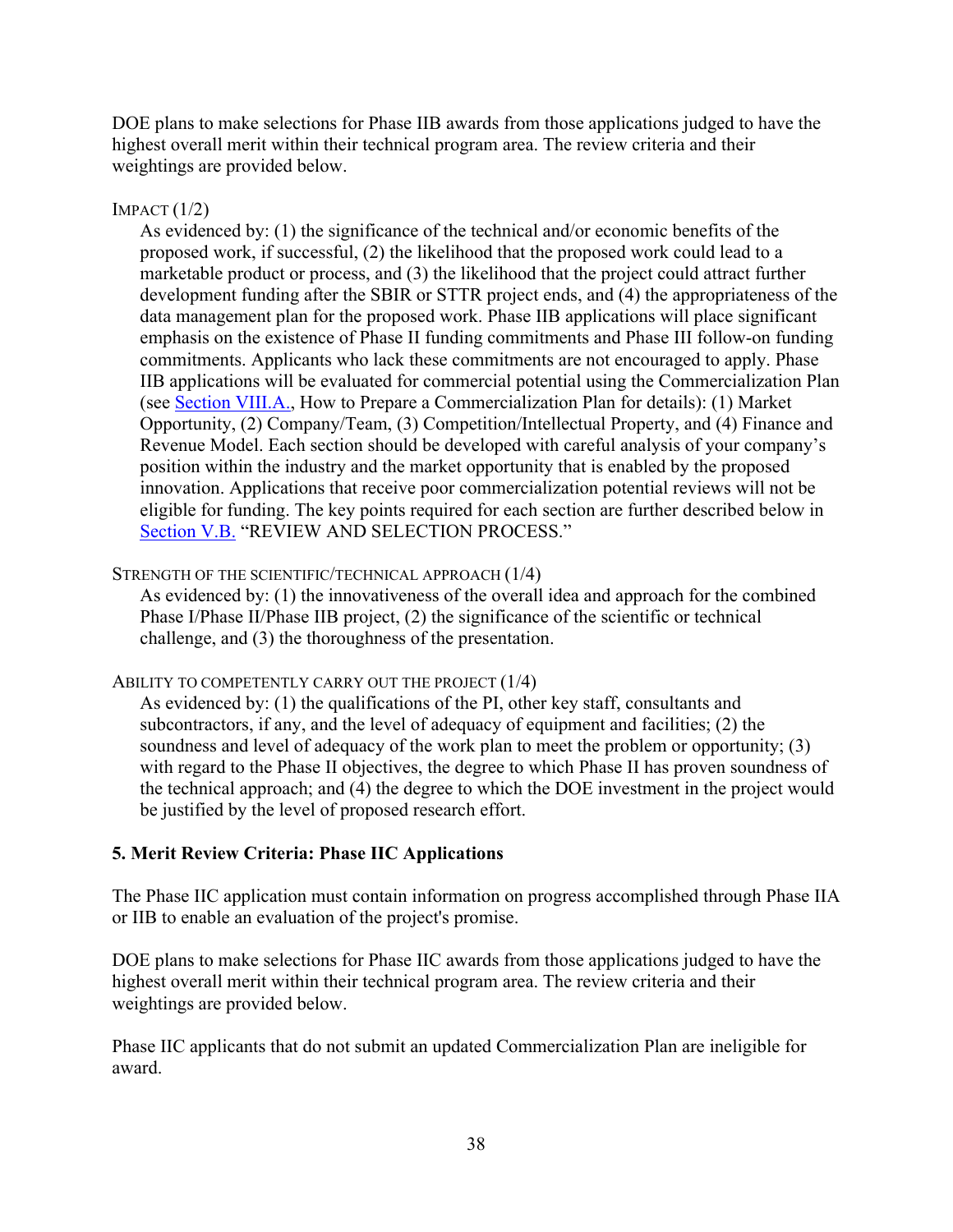#### $IMPACT (1/2)$

As evidenced by: (1) the significance of the technical, economic and/or societal benefits of the proposed work, if successful, (2) the likelihood that the proposed work, and the work accomplished with matching funds, could lead to a marketable product or process, and (3) the likelihood that the project could attract further development funding after the SBIR project ends, (4) the expectations of the third party investor providing the matching funds, and (5) the appropriateness of the data management plan for the proposed work. Phase IIC applications require the existence of Phase II matching fund commitment; applicants who lack a Phase II matching funds commitment are ineligible to receive Phase IIC awards. Phase III follow-on funding commitments are also strongly encouraged. Phase IIC applications will be evaluated for commercial potential using the Commercialization Plan (see Section VIII A. How to Prepare a Commercialization Plan for details): (1) Market Opportunity, (2) Company/Team, (3) Competition/Intellectual Property, and (4) Finance and Revenue Model. Each section should be developed with careful analysis of your company's position within the industry and the market opportunity that is enabled by the proposed innovation. Applications that receive poor commercialization potential reviews will not be eligible for funding. The key points required for each section are further described below in Section V.B. "REVIEW AND SELECTION PROCESS."

### STRENGTH OF THE SCIENTIFIC/TECHNICAL APPROACH  $(1/4)$

As evidenced by: (1) the innovativeness of the overall idea and approach for the combined Phase I/Phase II/Phase IIA or IIB/Phase IIC project, (2) the significance of the scientific or technical challenge, and (3) the thoroughness of the presentation.

### ABILITY TO COMPETENTLY CARRY OUT THE PROJECT  $(1/4)$

As evidenced by: (1) the qualifications of the PI, other key staff, consultants and subcontractors, if any, and the level of adequacy of equipment and facilities; (2) the soundness and level of adequacy of the work plan to meet the problem or opportunity; (3) with regard to the Phase II objectives, the degree to which Phase II has proven soundness of the technical approach; and (4) the degree to which the DOE investment in the project would be justified by the level of proposed research effort.

### **6. Program Policy Factors**

The Selection Official may consider any of the following program policy factors in making the selection, listed in no order of significance:

- Ensuring an appropriate balance of activities
- Program balance of funds distribution
- Needs of the technical programs
- The applicant's performance under prior DOE SBIR/STTR awards including timely submittal of all reports
- Availability of funds
- Promoting the diversity of institutions receiving awards
- Promoting institutions not previously funded by a DOE SBIR/STTR Phase II award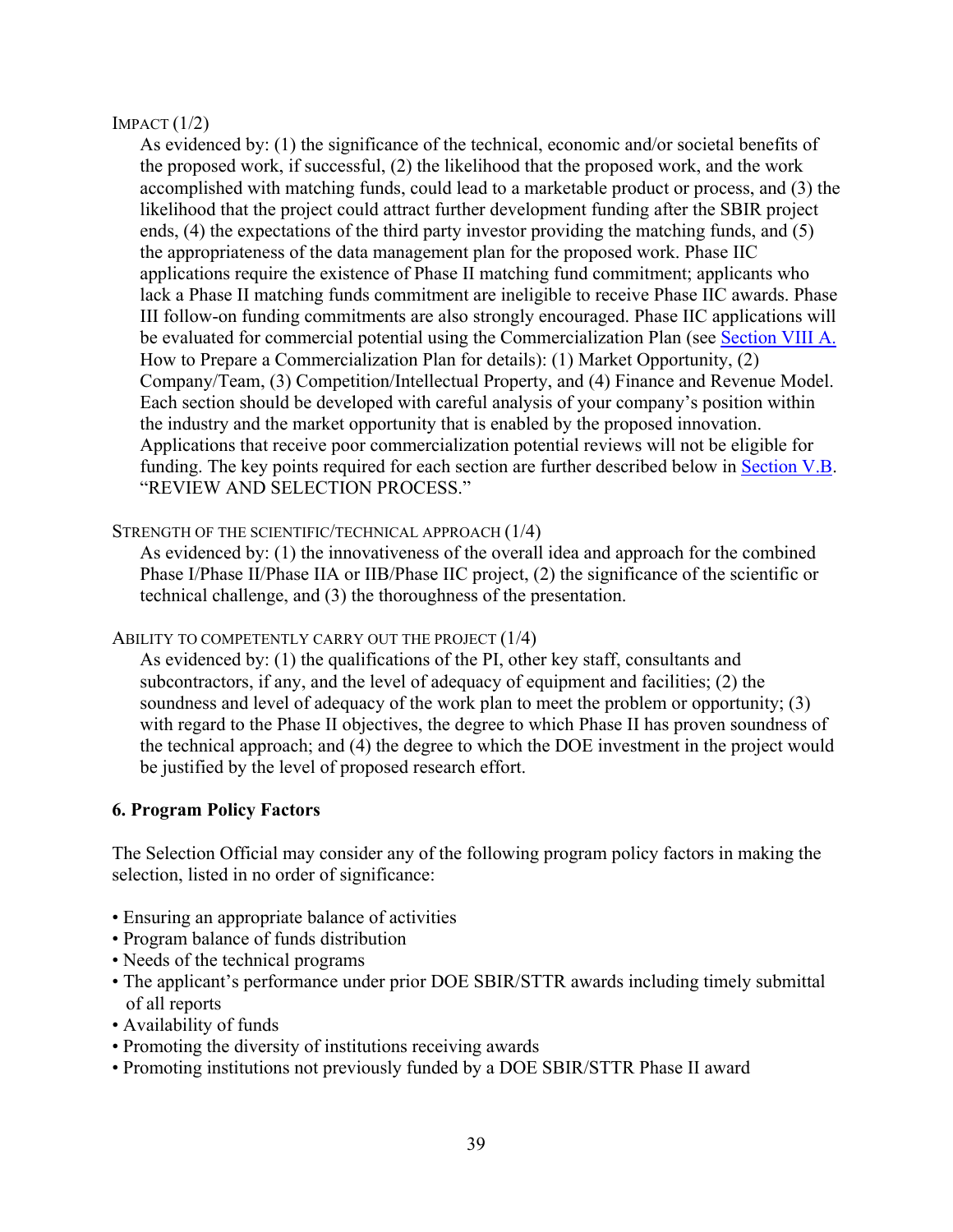## **B. Review and Selection Process**

# **1. Merit Review**

Phase II applications will be subject to a detailed technical evaluation by experts, both inside and outside the Government. The DOE will not fund any application for which there are significant weaknesses identified with respect to any of the three evaluation criteria, as determined by the review process. In addition, because the DOE supports only high-quality research and development, applications will be considered candidates for funding only if they receive the highest rating with respect to at least two of the three criteria. In addition, Phase IIB applications will be considered candidates for funding only if they receive the highest rating for the impact criterion.

## **2. Selection**

Each technical program area participating in the SBIR/STTR programs is provided a predetermined target number of applications that they may select for funding. The applications that are considered candidates for funding are ranked in order of the highest quality and strongest program relevance based on the results of the evaluation. Selections are made from this ranked list until the program's SBIR/STTR Phase II budget is exhausted. The Selection Official may also consider the Program Policy Factors identified above.

## **3. Discussions and Award**

The Government may enter into discussions with a selected applicant for any reason deemed necessary, including but not limited to: (1) the budget is not appropriate or reasonable for the requirement; (2) only a portion of the application is selected for award; (3) the Government needs additional information to determine that the recipient is capable of complying with the requirements in 2 CFR 200 as modified by 2 CFR 910; and/or (4) special terms and conditions are required. Failure to resolve satisfactorily the issues identified by the Government will preclude award to the applicant.

# **4. Review of Risk**

Pursuant to 2 CFR 200.206, DOE may conduct an additional review of the risk posed by applications submitted under this FOA. Such review of risk may include:

- Technical merit of the application,
- Reports and findings from audits performed under 2 CFR 200 or 2 CFR 910,
- Systems maintained under 2 CFR 180, and
- Information available through any OMB-designated repositories of government-wide eligibility qualification or financial integrity information as appropriate.

DOE may make use of other publicly available information and the history of an applicant's performance under DOE or other Federal agency awards.

# **C. Anticipated Notice of Selection and Award Dates**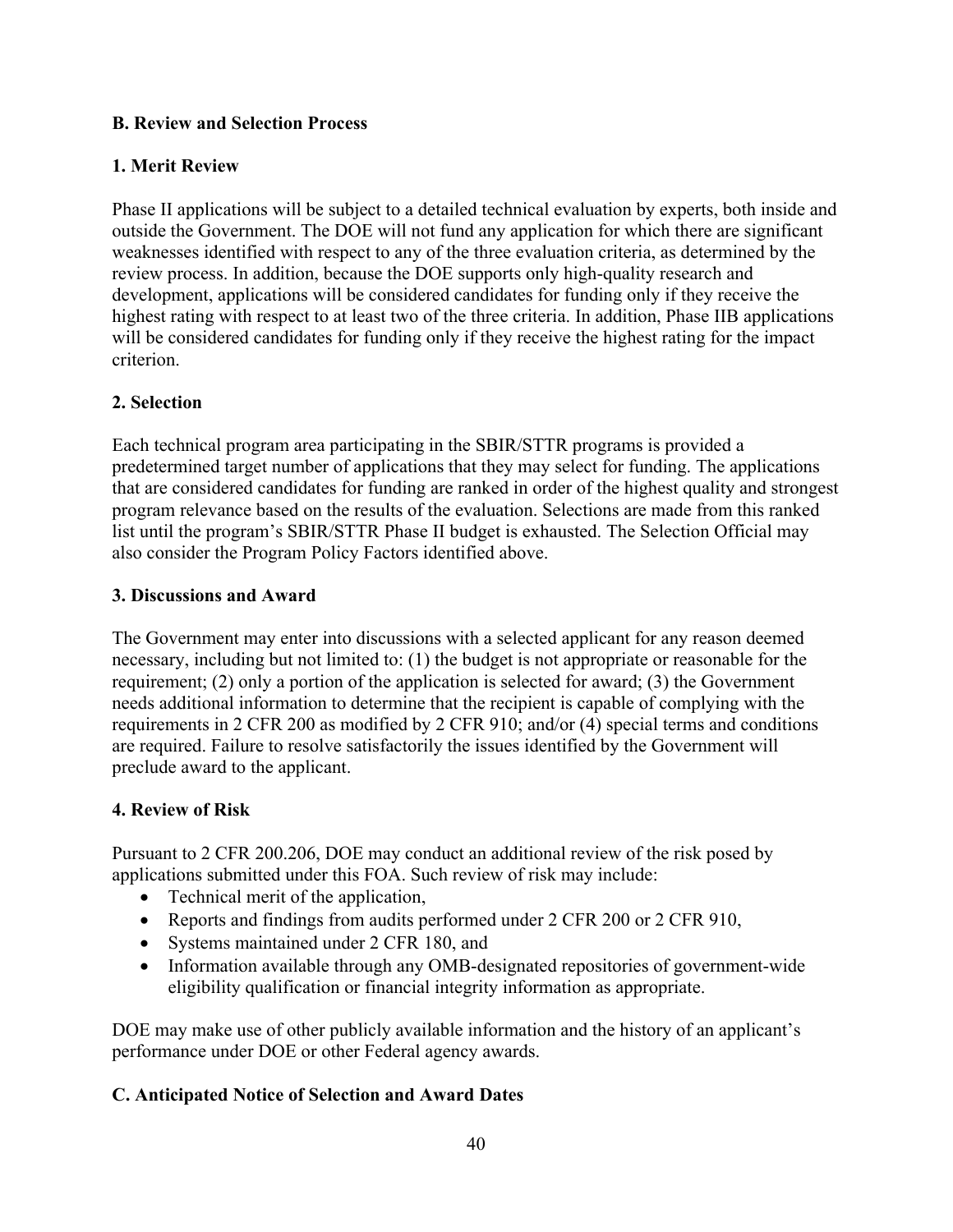DOE anticipates sending a notice of selection on July 11, 2022, and the anticipated award start date is August 22, 2022. Applicants for second or third Phase II awards whose period of performance (without additional extensions) extends beyond August 22, 2022 will have award start dates commensurate with the end of their budget period but no later than August 26, 2022. For second Phase II awardees, a second Phase II award may not overlap with an initial Phase II award and must start by August 26, 2022. For third Phase II awardees, a third Phase II award may not overlap with a second Phase II award and must start by August 26, 2022.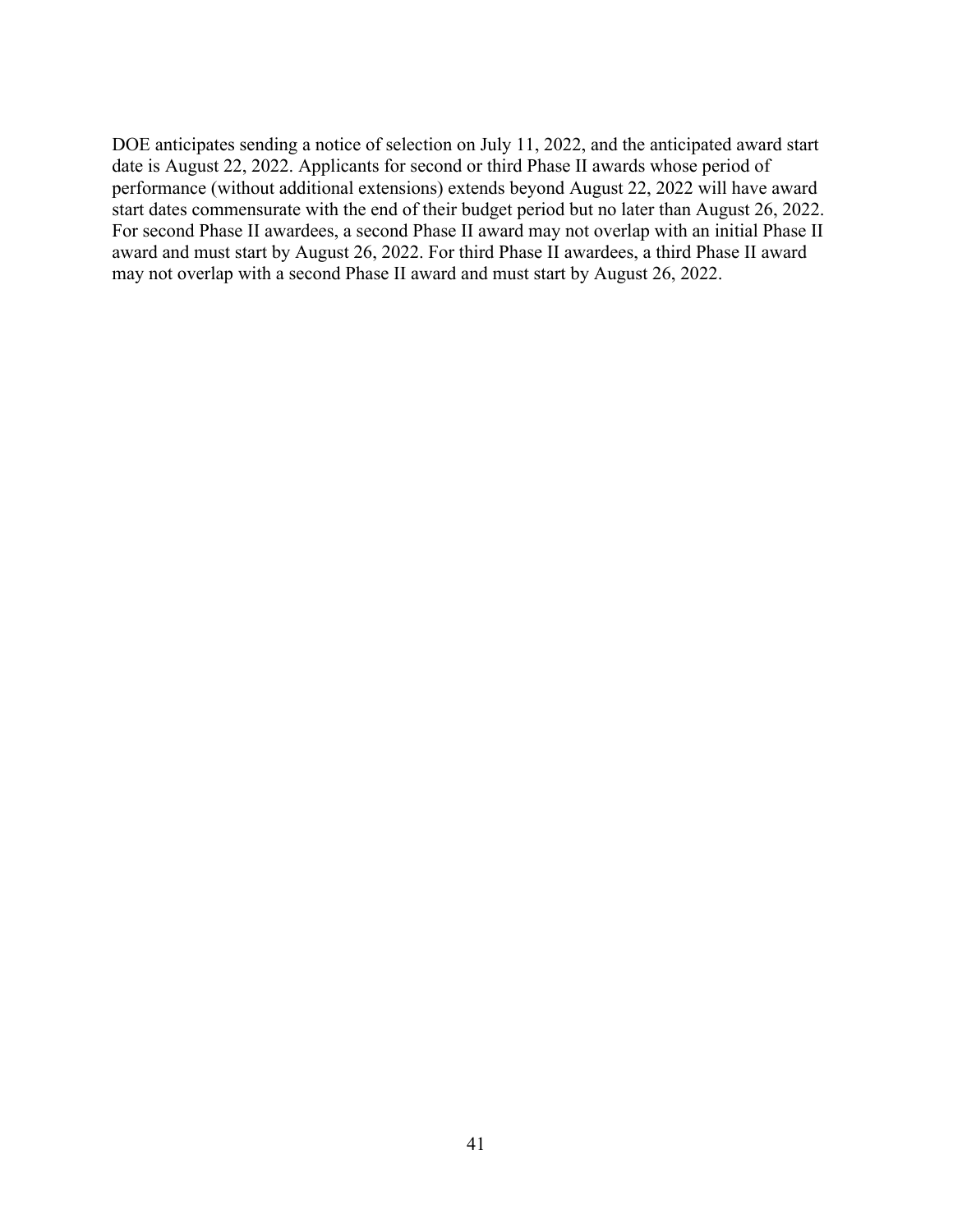# **SECTION VI - AWARD ADMINISTRATION INFORMATION**

### **A. Award Notices**

This FOA is intended for informational purposes and reflects current planning. If there is any inconsistency between the information contained herein and the terms of any resulting SBIR or STTR award, the terms of the award shall control.

### **1. Notice of Selection**

The SBIR/STTR Programs Office will notify all applicants of the outcomes of award selections via email.

### **2. Notice of Award**

An Assistance Agreement issued by the Contracting Officer is the authorizing award document. The initial funding Assistance Agreement normally includes, either as an attachment or by reference:

- 1. Special Terms and Conditions;
- 2. General Terms and Conditions for DOE SBIR and STTR awards;
- 3. Application as approved by DOE;
- 4. National Policy Assurances to be incorporated as award terms;
- 5. Budget;
- 6. Federal Assistance Reporting Checklist and Instructions; and
- 7. Regulations at 2 CFR 200 as amended by 2 CFR 910.

### TERMS AND CONDITIONS

The DOE Special Terms and Conditions for Use in Most Grants and Cooperative Agreements are located at https://energy.gov/management/office-management/operationalmanagement/financial-assistance/financial-assistance-forms under Award Terms.

The standard DOE financial assistance intellectual property provisions applicable to various types of recipients are located at: https://energy.gov/gc/standard-intellectual-property-ip-provisions-financial-assistance-awards

NATIONAL POLICY ASSURANCES

The National Policy Assurances To Be Incorporated As Award Terms are located at https://energy.gov/management/office-management/operational-management/financialassistance/financial-assistance-forms under Award Terms.

## **B. Administrative and National Policy Requirements**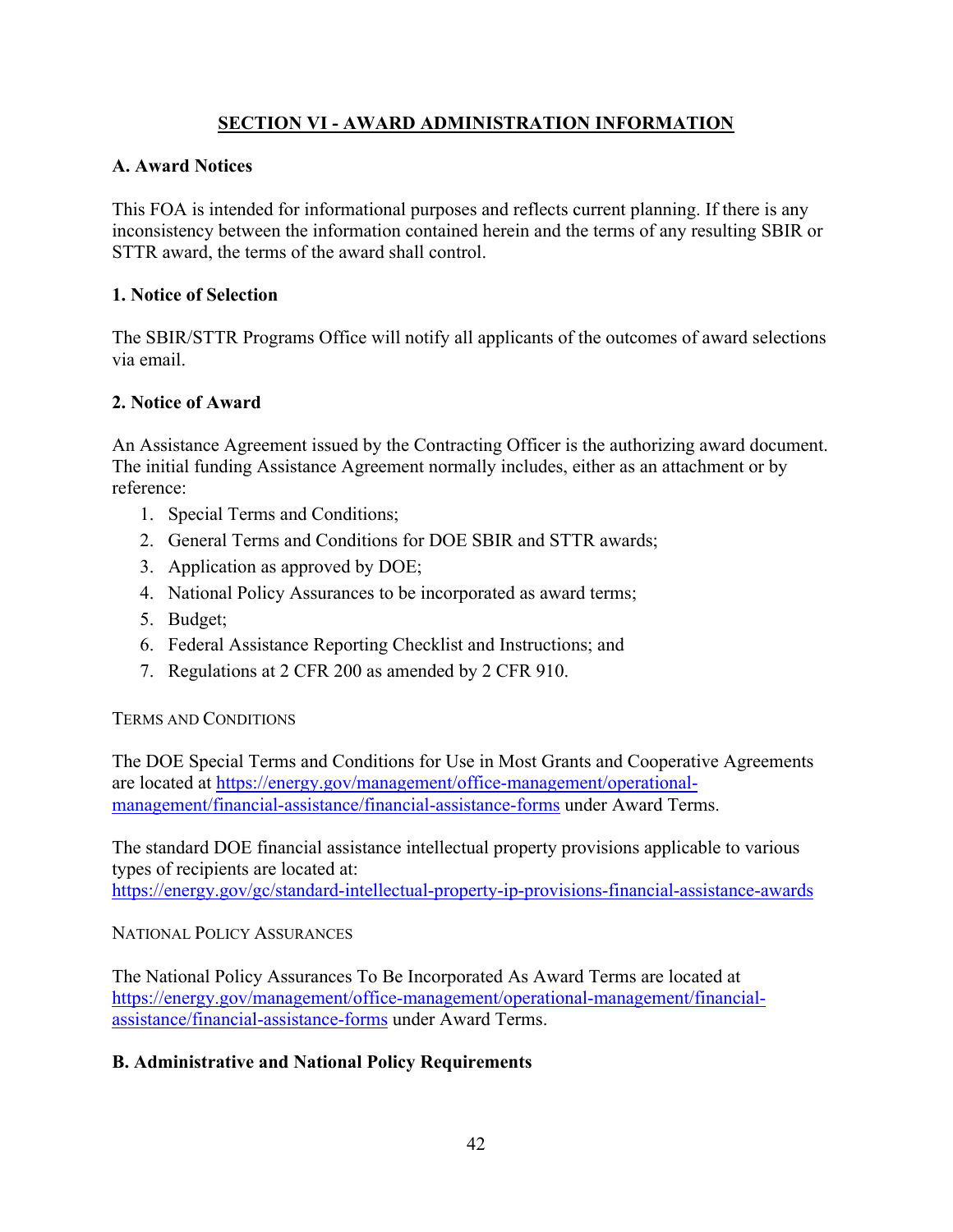The following additional policy provisions are applicable to this FOA. The full text of each provision is in Section VIII of this FOA and may be accessed by navigating to the hyperlinks below:

1. Evaluation and Administration by Non-Federal Personnel

2. Government Right to Reject or Negotiate

- 3. Intergovernmental Review
- 4. Modifications

Awards made under this FOA are subject to the following Administrative and National Policy Requirements. The full text of each provision is in Section VIII of this FOA and may be accessed by navigating to the hyperlinks below:

1. Administrative Requirements

- 2. Availability of Funds
- 3. Audit Requirements
- 4. Conference Spending (February 2015)
- 5. Commitment of Public Funds
- 6. Corporate Felony Conviction and Federal Tax Liability Representations (March 2014)
- 7. Cost Sharing
- 8. Environmental, Safety and Health (ES&H) Performance of Work at DOE Facilities
- 9. Federal, State, and Local Requirements
- 10. Funding Restrictions
- 11. Intellectual property development under this program
- 12. Matching Funds
- 13. National Environmental Policy Act (NEPA) Compliance
- 14. Nondisclosure and Confidentiality Agreements Representations (June 2015)
- 15. Prohibition on Lobbying Activity
- 16. Proprietary Application Information
- 17. Publications
- 18. Registration Requirements
- 19. Subaward and Executive Reporting

# **C. Reporting**

Reporting requirements are identified on the Federal Assistance Reporting Checklist and Instructions DOE F 4600.2, attached to the SBIR or STTR award agreement. The current version of the checklist will be available at: https://science.osti.gov/sbir/Awardee-Resources/Awardee-Documents. Please review the checklist carefully as requirements have recently changed.

Final technical reports are required for each SBIR or STTR award. DOE will protect final technical reports containing marked SBIR/STTR data from disclosure during the data protection period in accordance with the award terms. The data protection period extends from the date the SBIR/STTR award is issued for a period of 20 years. At the end of the data protection period, final technical reports will be released to the public to comply with DOE statutory data dissemination requirements [e.g.,Atomic Energy Act of 1954, Public Law 83-703; Energy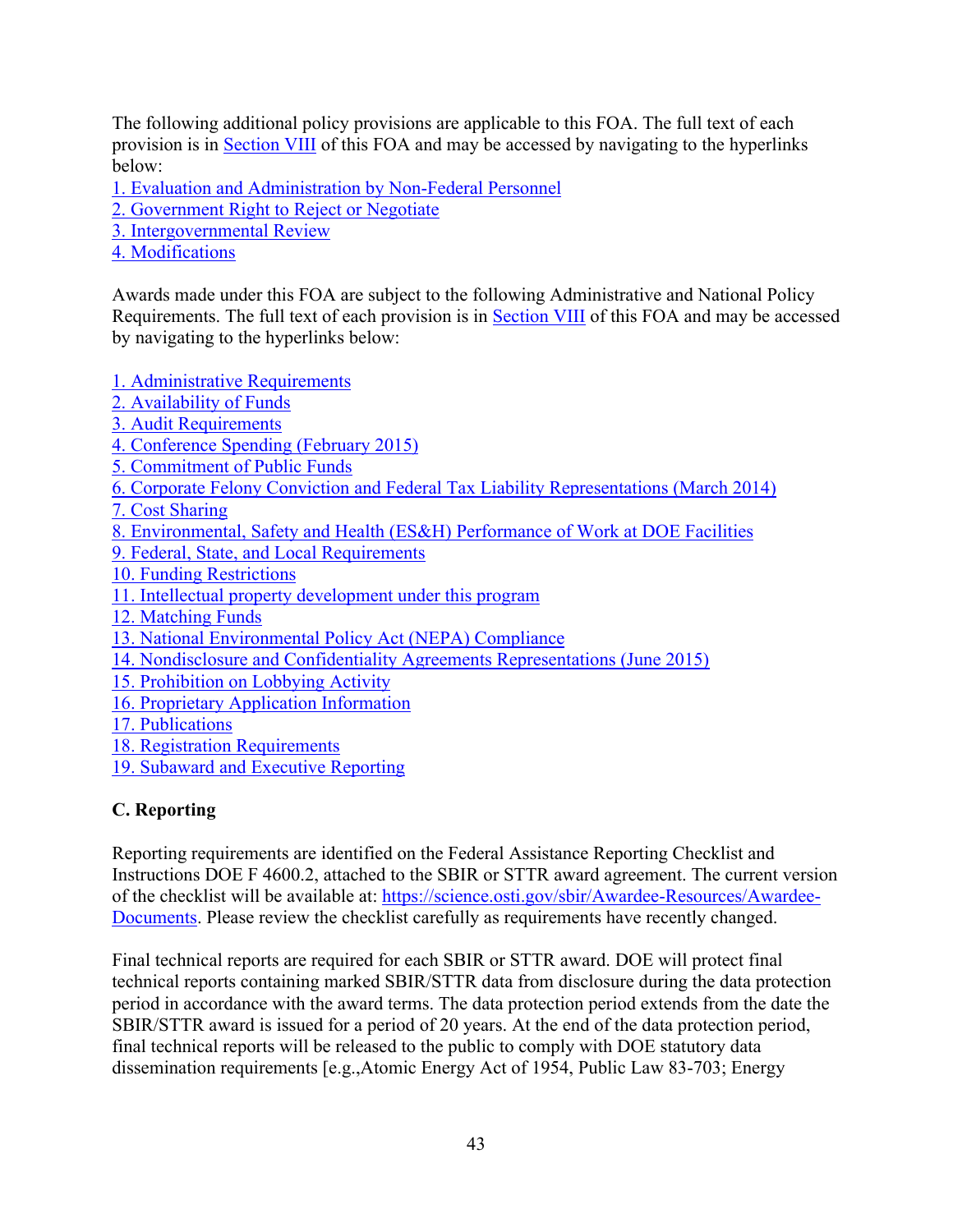Reorganization Act of 1974, Public Law 93-438; Department of Energy Organization Act of 1977, Public Law 95-91].

## **D. Reporting of Matters Related to Recipient Integrity and Performance (December 2015)**

DOE, prior to making a Federal award with a total amount of Federal share greater than the simplified acquisition threshold, is required to review and consider any information about the applicant that is in the designated integrity and performance system accessible through SAM (currently FAPIIS) (see 41 USC 2313).

The applicant, at its option, may review information in the designated integrity and performance systems accessible through SAM and comment on any information about itself that a Federal awarding agency previously entered and is currently in the designated integrity and performance system accessible through SAM.

DOE will consider any written comments by the applicant, in addition to the other information in the designated integrity and performance system, in making a judgment about the applicant's integrity, business ethics, and record of performance under Federal awards when completing the review of risk posed by applicants as described in 2 CFR 200.206 Federal awarding agency review of risk posed by applicants.

## **E. Statement of Substantial Involvement**

Cooperative agreements may be awarded under this FOA. DOE will provide a Statement of Substantial Involvement prior to award, similar to the example provided below.

## **Statement of Substantial Involvement (SSI)**

The U.S. Department of Energy (hereinafter "DOE") and Awardee enter into a Cooperative Agreement ("Agreement") for the purpose of conducting a two year mutually agreeable research project.

**Therefore, in accordance with the Financial Assistance Regulations contained in 2 CFR 200 as amended by DOE's Financial Assistance Regulations at 2 CFR 910, the following statements describe the anticipated substantial involvement between DOE and the Awardee under the Agreement.** 

# **A. PROJECT INVOLVEMENT**

# **A.1. DOE ROLES AND RESPONSIBILITIES:**

Substantial involvement of DOE is required to assure success in meeting the overall objectives of the project.

**A.2. RECIPIENT ROLES AND RESPONSIBILITIES:** Awardee shall provide all personnel, facilities, equipment, supplies and services, and otherwise do all things necessary for, or incident to, conducting the project. Awardee is responsible for the overall management of the effort necessary for timely and professional execution of the project, and for coordination with other participants and collaborators in conjunction with guidance from the DOE Program Manager.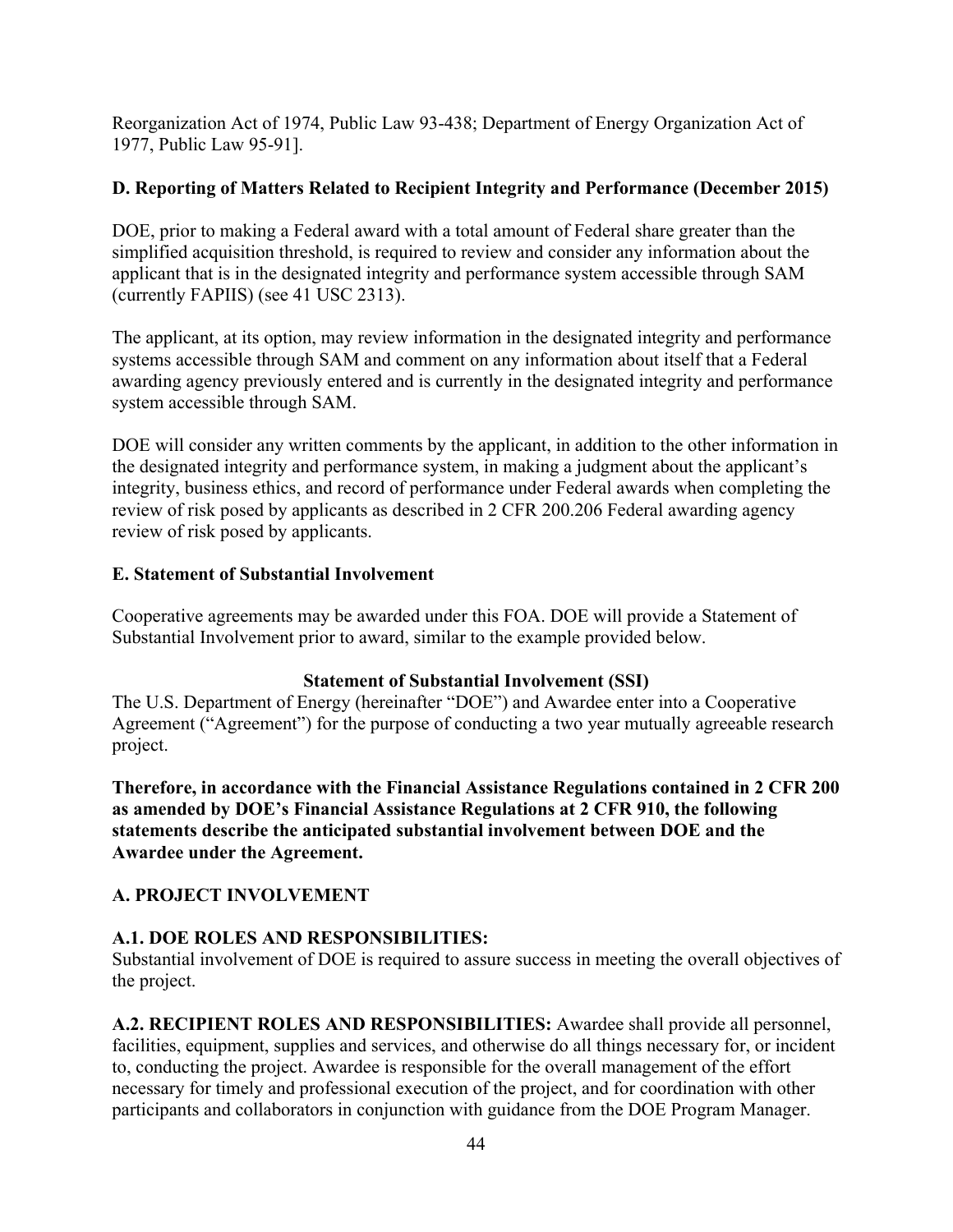# **B. TECHNICAL DIRECTION**

**B.1. DOE ROLES AND RESPONSIBILITIES:** DOE may provide technical direction to Awardees as follows: (1) redirect the work effort; (2) shift work emphasis between work areas or tasks; (3) require pursuit of certain lines of inquiry; and/or (4) fill in details or otherwise provide technical guidance to Awardee in order to accomplish the tasks and requirements stated in the financial assistance application incorporated into this Agreement. To be valid, technical direction must be issued in writing. Technical direction may not: (1) constitute an assignment of additional or different work outside the tasks and requirements stated in the financial assistance application incorporated into this Agreement; (2) in any manner cause an increase or decrease in the total estimated project cost or the time required for project performance; (3) change any of the expressed terms and conditions of the Agreement; or (4) accept non-conforming work. DOE will actively monitor Awardee's project. DOE may actively collaborate with the Awardee.

**B.2. RECIPIENT ROLES AND RESPONSIBILITIES:** Awardee shall proceed promptly with the performance of technical directions duly issued by the DOE Program Manager in the manner described in B.1. DOE ROLES AND RESPONSIBILITIES, above, and which are within the DOE Program Manager's authority. Awardee shall immediately cease performance of any technical direction upon receipt of a written instruction to that effect from the Grants/Agreements Officer. If, in the opinion of Awardee, any technical direction issued by the DOE Program Manager is not within the authorities defined in B.1. DOE ROLES AND RESPONSIBILITIES, above, Awardee shall not proceed but shall notify the Grants/Agreements Officer in writing within **five** working days after the receipt of any such technical direction and shall request the Grants/Agreements Officer to rescind such direction or mutually agree to modify the Agreement accordingly. The Grants/Agreements Officer shall have the authority to make the final determination with respect to technical direction. If Awardee disputes the determination and cannot informally resolve the dispute with DOE, Awardee shall follow the procedures set forth in 2 CFR 910.128. The only persons authorized to give technical direction to Awardee under this Agreement are the Grants/Agreements Officer and any DOE Program Manager as listed in Block 15 of the Assistance Agreement. Any action taken by Awardee in response to any direction given by any person other than the Grants/Agreements Officer or DOE Program Manager shall not be binding upon the Government.

## **DURATION OF SUBSTANTIAL INVOLVEMENT: The substantial involvement by DOE under this Agreement will remain for the term of the Agreement unless otherwise amended. Moreover, this Statement of Substantial Involvement by DOE does not increase DOE's liability under this Agreement**

### **F. Interim Conflict of Interest Policy for Financial Assistance**

## **a. Policy**

The DOE interim Conflict of Interest Policy for Financial Assistance (COI Policy) can be found at Financial Assistance Letter No. FAL 2022-02 | Department of Energy. This policy is applicable to all non-Federal entities applying for, or that receive, DOE funding by means of a financial assistance award (e.g., a grant, cooperative agreement, or technology investment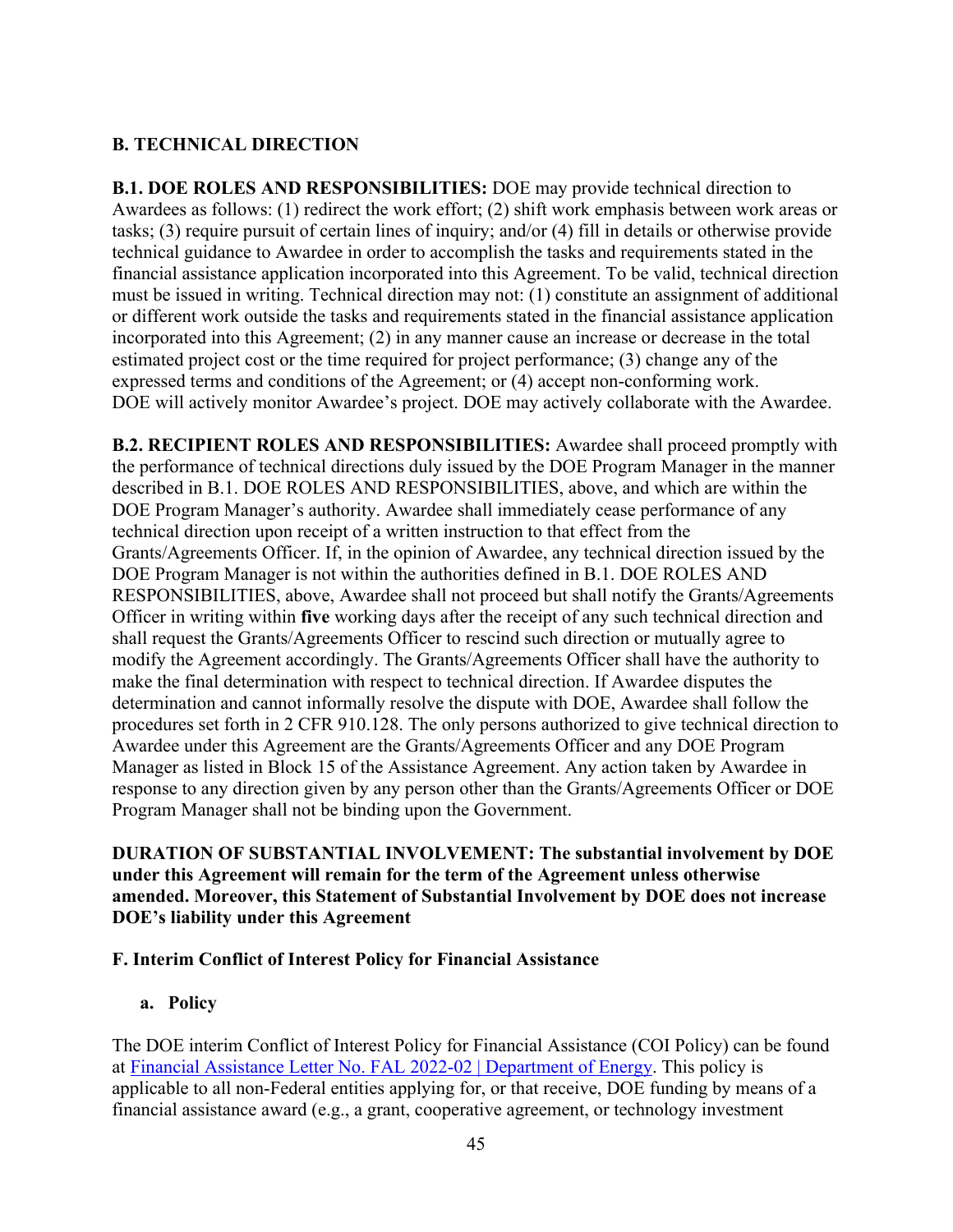agreement) and, through the implementation of this policy by the entity, to each Investigator who is planning to participate in, or is participating in, the project funded wholly or in part under the DOE financial assistance award. DOE's interim COI Policy establishes standards that provide a reasonable expectation that the design, conduct, and reporting of projects funded wholly or in part under DOE financial assistance awards will be free from bias resulting from financial conflicts of interest or organizational conflicts of interest. The applicant is subject to the requirements of the interim COI Policy and within each application for financial assistance, the applicant must certify that it is, or will be by the time of receiving any financial assistance award, compliant with all requirements in the interim COI Policy. The applicant must flow down the requirements of the interim COI Policy to any subrecipient non-Federal entities.

Note: An applicant must be aware of a potential conflict of interest in the event its SBIR or STTR application includes a subcontract to a research institution (e.g., National Laboratory, University, etc.) and the applicant's employee(s)/ownership is (are) also an employee(s) of the research institution. In furtherance of DOE's COI Policy, the applicant's application shall include a statement from the research institution's sponsored program office or similar business office, in the event the subcontract is with a University or other research institution, explaining that said office has conducted a conflict review in accordance with its approved conflict procedures. Further, the applicant's application shall include an explanation detailing how it will exercise both financial and managerial control over the project and how the recipient will isolate the Research Institution employee(s) from influencing control of the project.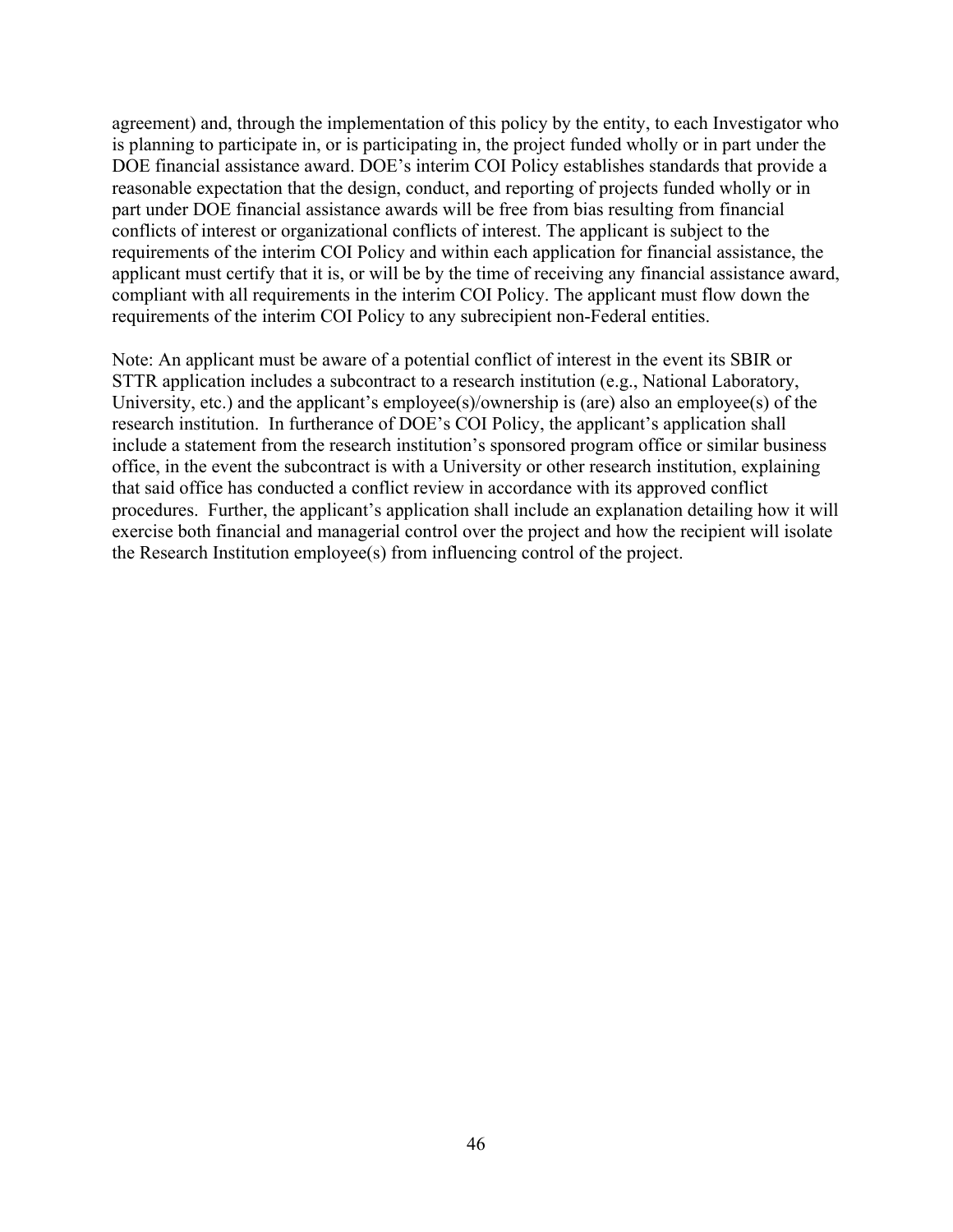# **SECTION VII - QUESTIONS/AGENCY CONTACTS**

## **A. Questions**

Questions relating to the Grants.gov registration process, system requirements, how an application form works, or the submittal process must be directed to Grants.gov at 1-800-518- 4726 or support@Grants.gov. DOE cannot answer these questions.

For help with PAMS, click the "`PAMS Help" link on the PAMS website, https://pamspublic.science.energy.gov/. You may also contact the PAMS Help Desk, which can be reached Monday through Friday, 9:00 AM – 5:30 PM Eastern Time. Telephone: (855) 818- 1846 (toll free) or (301) 903-9610, Email: sc.pams-helpdesk@science.doe.gov. All submissions and inquiries about this FOA should reference the FOA number on the cover of this Announcement. Please contact the PAMS help desk for technological issues with the PAMS system.

Questions regarding the specific program areas and technical requirements may be directed to the technical contacts listed for each program within the FOA or below.

## **B. Agency Contacts**

## **1. Grants.gov Customer Support**

800-518-4726 (toll-free), support $(a)$ Grants.gov

## **2. PAMS Customer Support**

855-818-1846 (toll-free), 301-903-9610, sc.pams-helpdesk@science.doe.gov

# **3. Other Questions**

All other questions regarding the DOE SBIR/STTR processing of applications may be directed to the DOE SBIR/STTR Programs Office, point-of-contact: Carl Hebron at 301-903-5707, sbirsttr@science.doe.gov

## **C. Department of Energy, Office of Inspector General Hotline**

The Office of Inspector General (OIG) maintains a Hotline to facilitate the reporting of allegations of fraud, waste, abuse, or mismanagement in DOE programs or operations. If you wish to report such allegations, you may call, send a letter, or email the OIG Hotline ighotline@hq.doe.gov. Allegations may be reported by DOE employees, DOE contractors, or the general public. OIG contact information is available at https://www.energy.gov/ig/ig-hotline.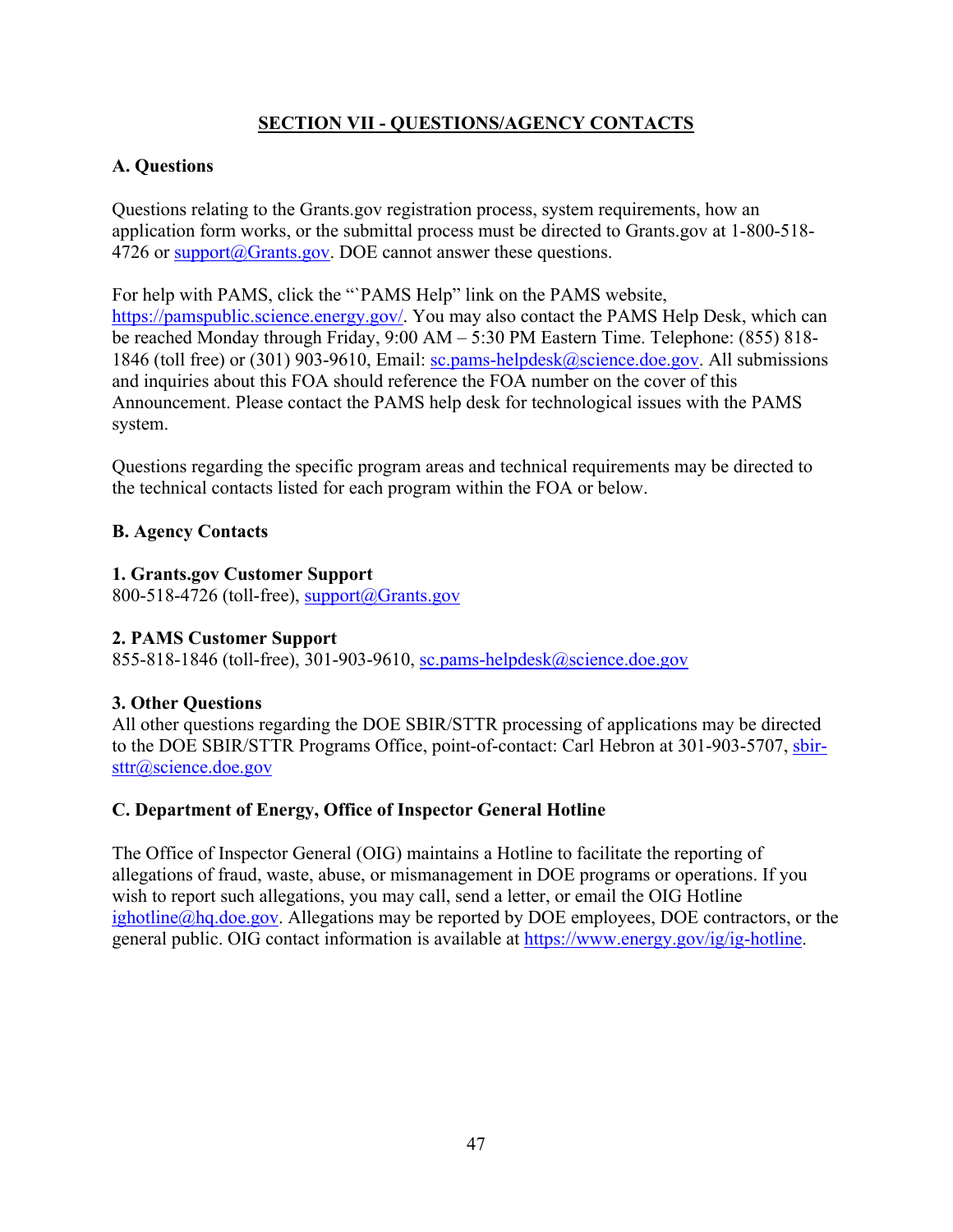# **SECTION VIII - SUPPLEMENTARY MATERIAL**

### **A. How-To Guides**

## **1. How to Register in PAMS**

After you submit your application through Grants.gov, the application will automatically transfer into the Portfolio Analysis and Management System (PAMS) for processing by the DOE SC. Many functions for grants can be done in PAMS, which is available at https://pamspublic.science.energy.gov.

You will want to "register to" your application: a process of linking yourself to the application after it has been submitted through Grants.gov and processed by DOE.

You must register in PAMS to submit a pre-application or a letter of intent.

You may use the Internet Explorer, Firefox, Google Chrome, or Safari browsers to access PAMS.

Notifications sent from the PAMS system will come from the PAMS email address  $\langle$ PAMS.Autoreply@science.doe.gov>. Please make sure your email server/software allows delivery of emails from the PAMS email address to yours.

Registering to PAMS is a two-step process; once you create an individual account, you must associate yourself with ("register to") your institution. Detailed steps are listed below.

CREATE PAMS ACCOUNT:

To register, click the "Create New PAMS Account" link on the website https://pamspublic.science.energy.gov/.

- Click the "No, I have never had an account" link and then the "Create Account" button.
- You will be prompted to enter your name and email address, create a username and password, and select a security question and answer. Once you have done this, click the "Save and Continue" button.
- On the next page, enter the required information (at least one phone number and your mailing address) and any optional information you wish to provide (e.g., FAX number, website, mailstop code, additional email addresses or phone numbers, Division/Department). Click the "Create Account" button.
- Read the user agreement and click the "Accept" button to indicate that you understand your responsibilities and agree to comply with the rules of behavior for PAMS.
- PAMS will take you to the "Having Trouble Logging In?" page. (If you have been an SC merit reviewer or if you have previously submitted an application, you may already be linked to an institution in PAMS. If this happens, you will be taken to the PAMS home page.)

REGISTER TO YOUR INSTITUTION: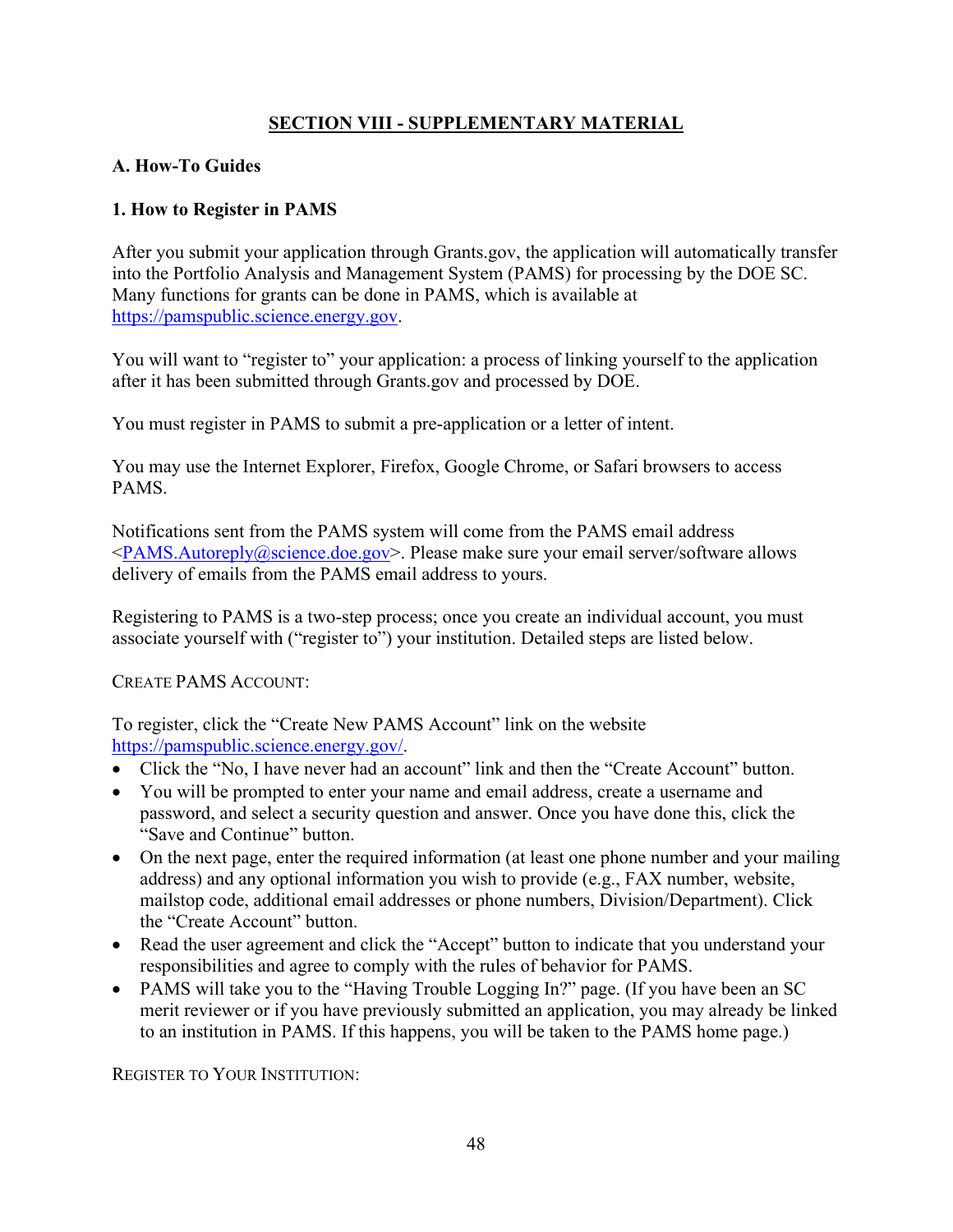- Click the link labeled "Option 2: I know my institution and I am here to register to the institution." (Note: If you previously created a PAMS account but did not register to an institution at that time, you must click the Institutions tab and click the "Register to Institution" link.)
- PAMS will take you to the "Register to Institution" page.
- Type a word or phrase from your institution name in the field labeled, "Institution Name like," choose the radio button next to the item that best describes your role in the system, and click the "Search" button. A "like" search in PAMS returns results that contain the word or phrase you enter; you do not need to enter the exact name of the institution, but you should enter a word or phrase contained within the institution name. (If your institution has a frequently used acronym, such as ANL for Argonne National Laboratory or UCLA for the Regents of the University of California, Los Angeles, you may find it easiest to search for the acronym under "Institution Name like." Many institutions with acronyms are listed in PAMS with their acronyms in parentheses after their names.)
- Find your institution in the list that is returned by the search and click the "Actions" link in the Options column next to the institution name to obtain a dropdown list. Select "Add me to this institution" from the dropdown. PAMS will take you to the "Institutions – List" page.
- If you do not see your institution in the initial search results, you can search again by clicking the "Cancel" button, clicking the Option 2 link, and repeating the search.
- If, after searching, you think your institution is not currently in the database, click the "Cannot Find My Institution" button and enter the requested institution information into PAMS. Click the "Create Institution" button. PAMS will add the institution to the system, associate your profile with the new institution, and return you to the "Institutions – List" page when you are finished.

For help with PAMS, click the "PAMS Help" link on the PAMS website,

https://pamspublic.science.energy.gov/. You may also contact the PAMS Help Desk, which can be reached Monday through Friday, 9:00 AM – 5:30 PM Eastern Time. Telephone: (855) 818- 1846 (toll free) or (301) 903-9610, email: sc.pams-helpdesk@science.doe.gov. All submission and inquiries about this FOA should reference the FOA number printed on the cover page.

## **2. How to Submit Letters of Intent**

It is important that the LOI be a single file with extension .pdf, .docx, or .doc. The filename must not exceed 50 characters. The PI and anyone submitting on behalf of the PI must register for an account in PAMS before it will be possible to submit a letter of intent.

You may use the Internet Explorer, Firefox, Google Chrome, or Safari browsers to access PAMS.

### **Submit Your Letter of Intent:**

- Create your letter of intent outside the system and save it as a file with extension .docx, .doc, or .pdf. Make a note of the location of the file on your computer so you can browse for it later from within PAMS.
- Log into PAMS and click the Proposals tab. Click the "View / Respond to Funding" Opportunity Announcements" link and find the current announcement in the list. Click the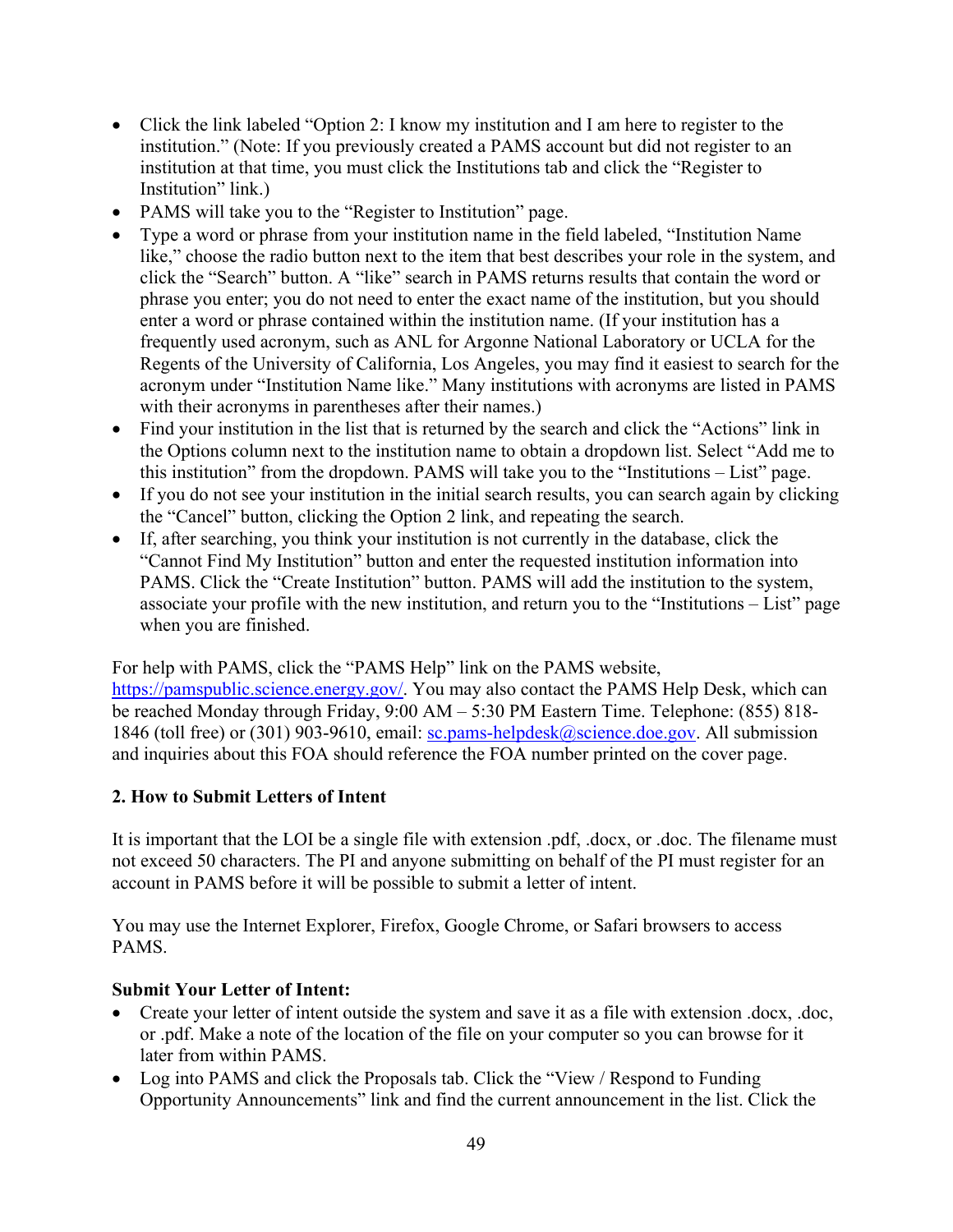"Actions/Views" link in the Options column next to this announcement to obtain a dropdown menu. Select "Submit Letter of Intent" from the dropdown.

- On the Submit Letter of Intent page, select the institution from which you are submitting this LOI from the Institution dropdown. If you are associated with only one institution in the system, there will only be one institution in the dropdown.
- Note that you must select one and only one PI per LOI; to do so, click the "Select PI" button on the far-right side of the screen. Find the appropriate PI from the list of all registered users from your institution returned by PAMS. (Hint: You may have to sort, filter, or search through the list if it has multiple pages.) Click the "Actions" link in the Options column next to the appropriate PI to obtain a dropdown menu. From the dropdown, choose "Select PI."
- If the PI for whom you are submitting does not appear on the list, it means he or she has not yet registered in PAMS. For your convenience, you may have PAMS send an email invitation to the PI to register in PAMS. To do so, click the "Invite PI" link at the top left of the "Select PI" screen. You can enter an optional personal message to the PI in the "Comments" box, and it will be included in the email sent by PAMS to the PI. You must wait until the PI registers before you can submit the LOI. Save the LOI for later work by clicking the "Save" button at the bottom of the screen. It will be stored in "My Letters of Intent" for later editing.
- Enter a title for your letter of intent.
- Select the appropriate technical contact from the Program Manager dropdown.
- Select the appropriate Technical Topic Number from the dropdown. Click "Populate" Subtopic".
- Select the appropriate Technical Subtopic Letter from the dropdown.
- To upload the LOI file into PAMS, click the "Attach File" button at the far-right side of the screen. Click the "Browse" (or "Choose File" depending on your browser) button to search for your file. You may enter an optional description of the file you are attaching. Click the "Upload" button to upload the file.
- At the bottom of the screen, click the "Submit to DOE" button to save and submit the LOI to DOE.
- Upon submission, the PI will receive an email from the PAMS system  $\langle PAMS.Autore ply@science.doc.gov> acknowledge no work on the EOL.$

Note: Each Phase IIA, Phase IIB and/or Phase IIC application you submit must have the same title, topic, and subtopic as your LOI.

You are encouraged to register for an account in PAMS at least a week in advance of the LOI submission deadline so that there will be no delays with your submission.

**WARNING**: The PAMS website at https://pamspublic.science.energy.gov/ will permit you to edit a previously submitted LOI in the time between your submission and the deadline. If you choose to edit, doing so will remove your previously submitted version from consideration. If you are still editing at the time of the deadline, you will not have a valid submission. Please pay attention to the deadline.

## **3. How to Register and Submit an Application in Grants.gov**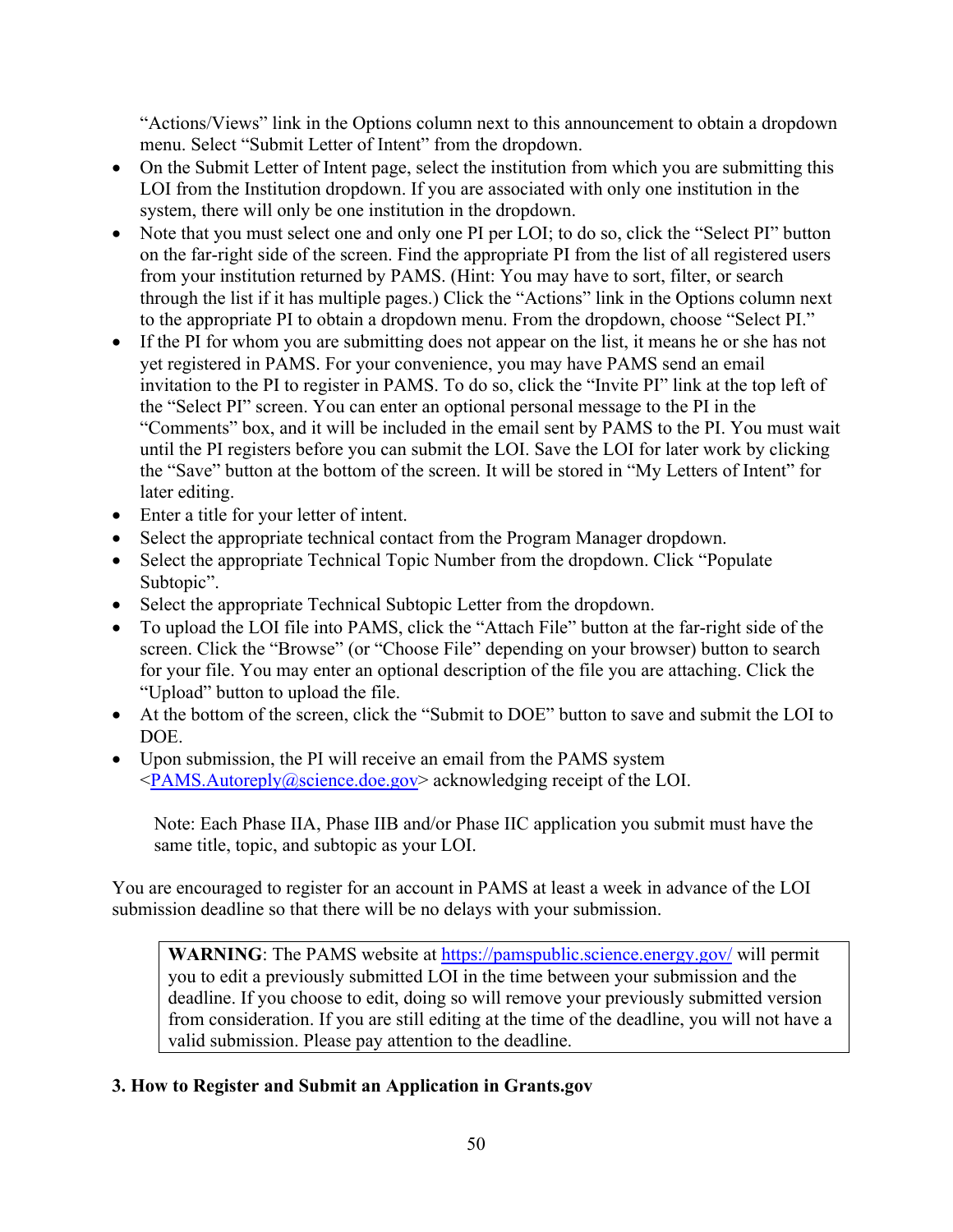This section provides the application submission and receipt instructions for applications to SC. Please read the following instructions carefully and completely.

ELECTRONIC DELIVERY

SC is participating in the Grants.gov initiative to provide the grant community with a single site to find and apply for grant funding opportunities. SC requires applicants to submit their applications online through Grants.gov.

HOW TO REGISTER TO APPLY THROUGH GRANTS.GOV

a. Instructions: Read the instructions below about registering to apply for SC funds. Applicants should read the registration instructions carefully and prepare the information requested before beginning the registration process. Reviewing and assembling the required information before beginning the registration process will alleviate last-minute searches for required information.

Organizations must have a Data Universal Numbering System (DUNS) Number, active System for Award Management (SAM) registration, and Grants.gov account to apply for grants. If individual applicants are eligible to apply for this FOA, then you may begin with step 3, Create a Grants.gov Account, listed below.

Creating a Grants.gov account can be completed online in minutes, but DUNS and SAM registrations may take several weeks. Therefore, an organization's registration should be done in sufficient time to ensure it does not impact the entity's ability to meet required application submission deadlines.

Complete organization registration instructions can be found on Grants.gov here: https://www.Grants.gov/web/grants/applicants/organization-registration.html

- 1) *Obtain a DUNS Number*: All entities applying for funding, including renewal funding, must have a DUNS Number from Dun & Bradstreet (D&B). Applicants must enter the DUNS Number in the data entry field labeled "Organizational DUNS" on the SF-424 form. For more detailed instructions for obtaining a DUNS Number, refer to: https://www.Grants.gov/web/grants/applicants/organization-registration/step-1-obtainduns-number.html
- 2) *Register with SAM*: All organizations applying online through Grants.gov must register with SAM at https://www.sam.gov. Failure to register with SAM will prevent your organization from applying through Grants.gov. SAM registration must be renewed annually. For more detailed instructions for registering with SAM, refer to: https://www.Grants.gov/web/grants/applicants/organization-registration/step-2 register-with-sam.html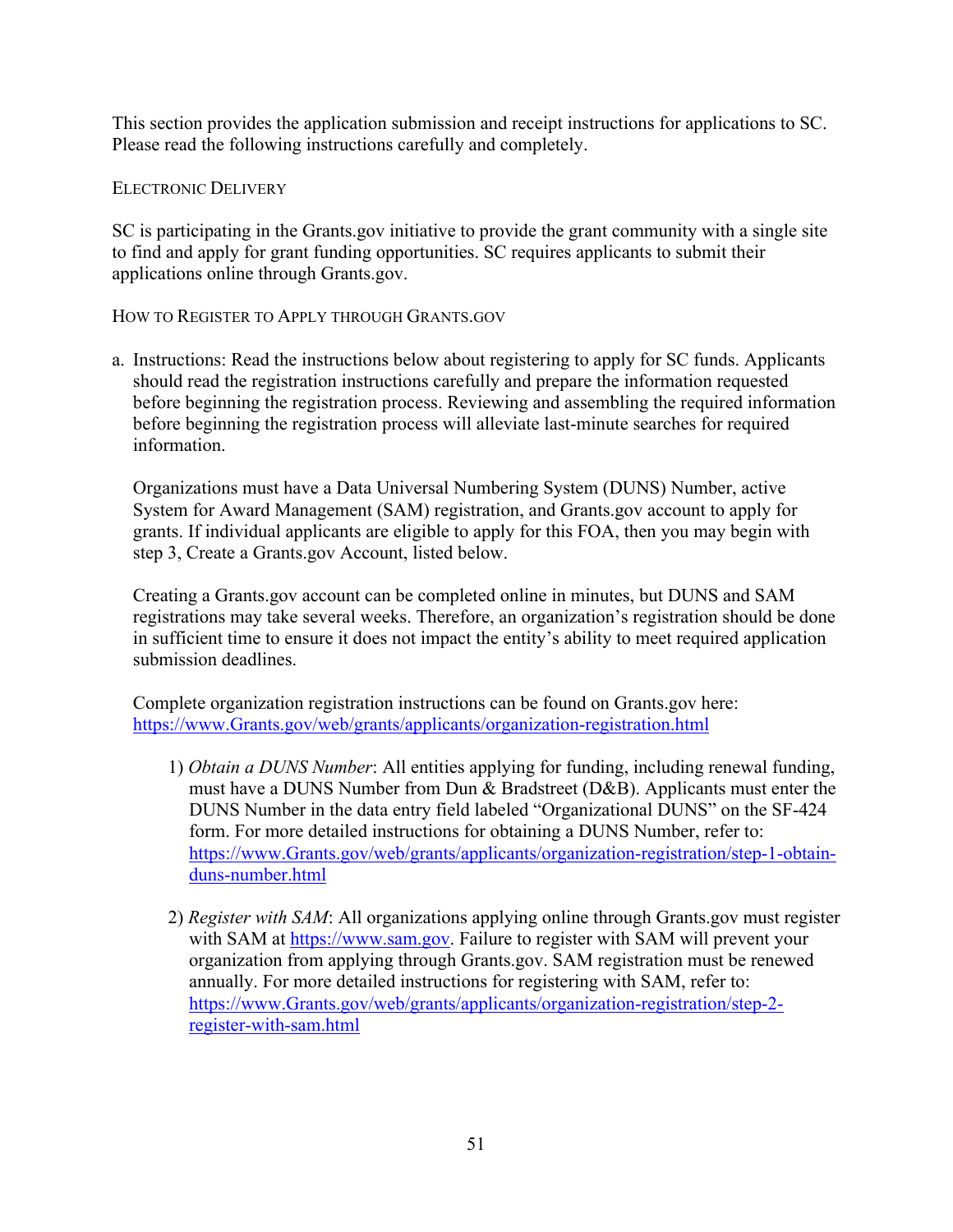- 3) *Create a Grants.gov Account*: The next step is to register an account with Grants.gov. Follow the on-screen instructions or refer to the detailed instructions here: https://www.Grants.gov/web/grants/applicants/registration.html
- 4) *Add a Profile to a Grants.gov Account*: A profile in Grants.gov corresponds to a single applicant organization the user represents (i.e., an applicant) or an individual applicant. If you work for or consult with multiple organizations and have a profile for each, you may log in to one Grants.gov account to access all of your grant applications. To add an organizational profile to your Grants.gov account, enter the DUNS Number for the organization in the DUNS field while adding a profile. For more detailed instructions about creating a profile on Grants.gov, refer to:

https://www.Grants.gov/web/grants/applicants/registration/add-profile.html

5) *EBiz POC Authorized Profile Roles*: After you register with Grants.gov and create an Organization Applicant Profile, the organization applicant's request for Grants.gov roles and access is sent to the Electronic Business Point of Contact (EBiz POC). The EBiz POC will then log in to Grants.gov and authorize the appropriate roles, which may include the Authorized Organization Representative (AOR) role, thereby giving you permission to complete and submit applications on behalf of the organization. You will be able to submit your application online any time after you have been assigned the AOR role. For more detailed instructions about creating a profile on Grants.gov, refer to:

https://www.Grants.gov/web/grants/applicants/registration/authorize-roles.html

- 6) *Track Role Status*: To track your role request, refer to: https://www.Grants.gov/web/grants/applicants/registration/track-role-status.html
- b. *Electronic Signature*: When applications are submitted through Grants.gov, the name of the organization applicant with the AOR role that submitted the application is inserted into the signature line of the application, serving as the electronic signature. The EBiz POC **must**  authorize people who are able to make legally binding commitments on behalf of the organization as a user with the AOR role; **this step is often missed and it is crucial for valid and timely submissions.**

HOW TO SUBMIT AN APPLICATION TO SC VIA GRANTS.GOV

Grants.gov applicants can apply online using Workspace. Workspace is a shared, online environment where members of a grant team may simultaneously access and edit different webforms within an application. For each FOA, you can create individual instances of a workspace.

Below is an overview of applying on Grants.gov. For access to complete instructions on how to apply for opportunities, refer to: https://www.Grants.gov/web/grants/applicants/apply-for-grants.html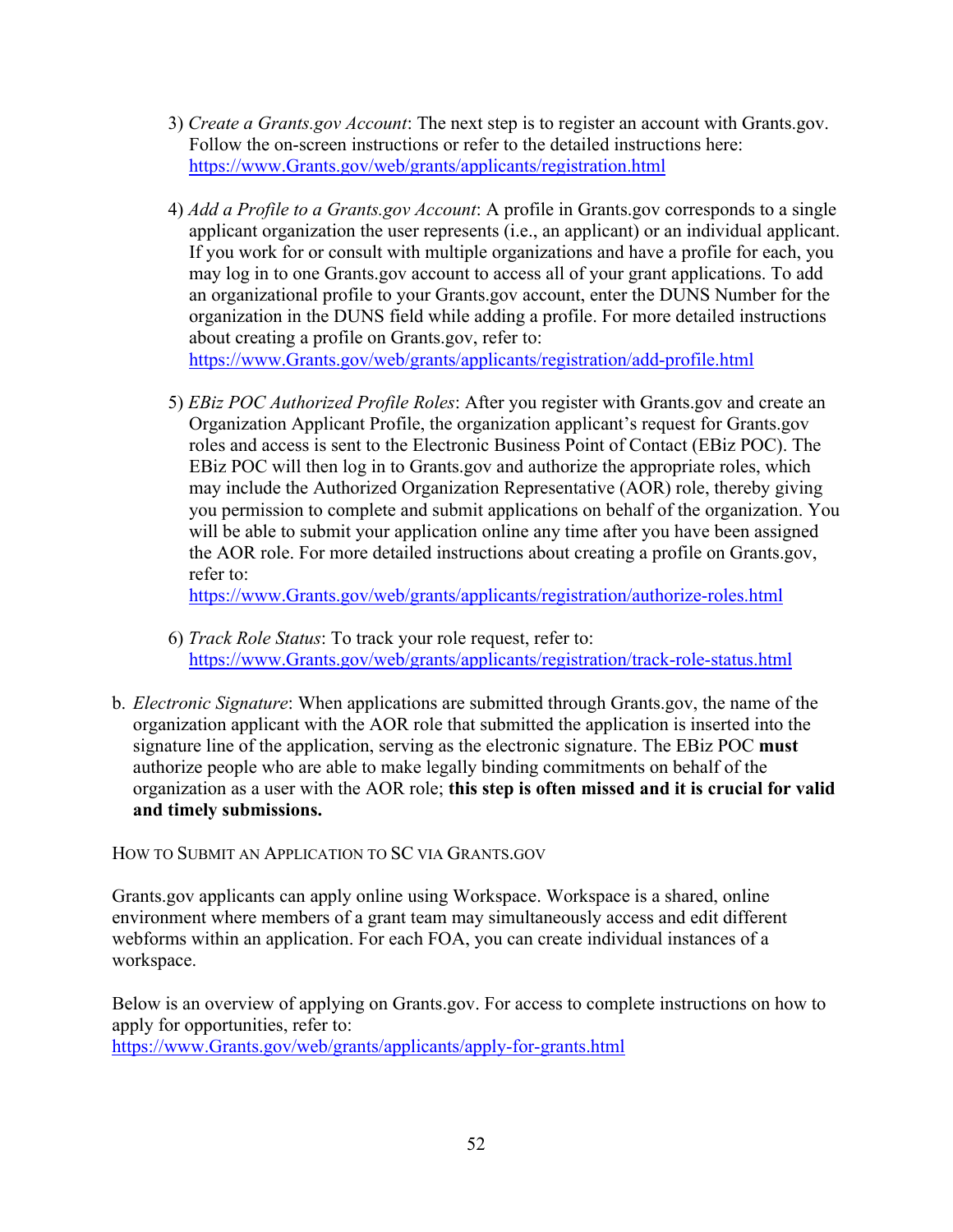- 1) Create a Workspace: Creating a workspace allows you to complete it online and route it through your organization for review before submitting.
- 2) Complete a Workspace: Add participants to the workspace, complete all the required forms, and check for errors before submission.
	- a. Adobe Reader: If you decide not to apply by filling out webforms you can download individual PDF forms in Workspace so that they will appear similar to other Standard forms. The individual PDF forms can be downloaded and saved to your local device storage, network drive(s), or external drives, then accessed through Adobe Reader.

NOTE: Visit the Adobe Software Compatibility page on Grants.gov to download the appropriate version of the software at: https://www.Grants.gov/web/grants/applicants/adobe-software-compatibility.html

- b. Mandatory Fields in Forms: In the forms, you will note fields marked with an asterisk and a different background color. These fields are mandatory fields that must be completed to successfully submit your application.
- c. Complete SF-424 Fields First: The forms are designed to fill in common required fields across other forms, such as the applicant name, address, and DUNS number. To trigger this feature, an applicant must complete the SF-424 information first. Once it is completed, the information will transfer to the other forms.
- 3) Submit a Workspace: An application may be submitted through workspace by clicking the Sign and Submit button on the Manage Workspace page, under the Forms tab. Grants.gov recommends submitting your application package *at least 24-48 hours prior to the close date* to provide you with time to correct any potential technical issues that may disrupt the application submission.
- 4) Track a Workspace: After successfully submitting a workspace package, a Grants.gov Tracking Number (GRANTXXXXXXXX) is automatically assigned to the package. The number will be listed on the Confirmation page that is generated after submission.

For additional training resources, including video tutorials, refer to: https://www.Grants.gov/web/grants/applicants/applicant-training.html

Applicant Support: Grants.gov provides applicants 24/7 support via the toll-free number 1-800-  $518-4726$  and email at support $@G$ rants.gov. For questions related to the specific grant opportunity, contact the number listed in the application package of the grant you are applying for.

If you are experiencing difficulties with your submission, it is best to call the Grants.gov Support Center and get a ticket number. The Support Center ticket number will assist SC with tracking your issue and understanding background information on the issue.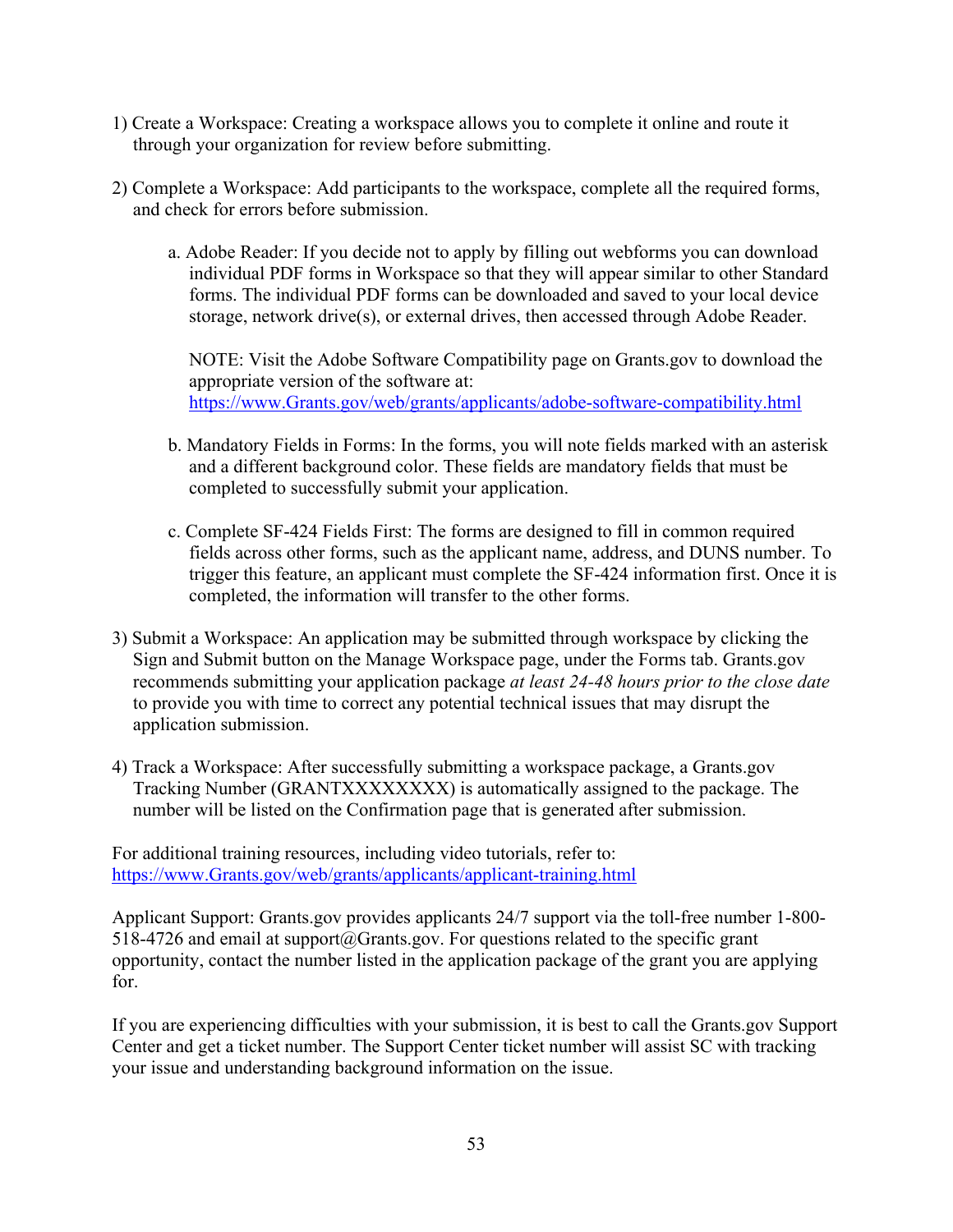### TIMELY RECEIPT REQUIREMENTS AND PROOF OF TIMELY SUBMISSION

Proof of timely submission is automatically recorded by Grants.gov. An electronic date/time stamp is generated within the system when the application is successfully received by Grants.gov. The applicant AOR will receive an acknowledgement of receipt and a tracking number (GRANTXXXXXXXX) from Grants.gov with the successful transmission of their application. Applicant AORs will also receive the official date/time stamp and Grants.gov Tracking number in an email serving as proof of their timely submission.

When SC successfully retrieves the application from Grants.gov, and acknowledges the download of submissions, Grants.gov will provide an electronic acknowledgment of receipt of the application to the email address of the applicant with the AOR role. Again, proof of timely submission shall be the official date and time that Grants.gov receives your application. Applications received by Grants.gov after the established due date for the program will be considered late and may not be considered for funding by SC.

Applicants using slow internet, such as dial-up connections, should be aware that transmission can take some time before Grants.gov receives your application. Again, Grants.gov will provide either an error or a successfully received transmission in the form of an email sent to the applicant with the AOR role. The Grants.gov Support Center reports that some applicants end the transmission because they think that nothing is occurring during the transmission process. Please be patient and give the system time to process the application.

## **4. How to Prepare an Application**

## APPLICATION PREPARATION

You must submit the application through Grants.gov at https://www.Grants.gov/, using either the online webforms or downloaded forms. (Additional instructions are provided in Section IV.A.)

You are required to use the compatible version of Adobe Reader software to complete a Grants.gov Adobe application package. To ensure you have the Grants.gov compatible version of Adobe Reader, visit the software compatibility page at https://www.Grants.gov/web/grants/applicants/adobe-software-compatibility.html.

You must complete the mandatory forms and any applicable optional forms (e.g., Disclosure of Lobbying Activities (SF-LLL)) in accordance with the instructions on the forms and the additional instructions below.

Files that are attached to the forms must be PDF files unless otherwise specified in this FOA. Attached PDF files must be plain files consisting of text, numbers, and images without editable fields, signatures, passwords, redactions, or other advanced features available in some PDFcompatible software. Do not use PDF portfolios or binders.

Please note the following restrictions that apply to the names of all files attached to your application: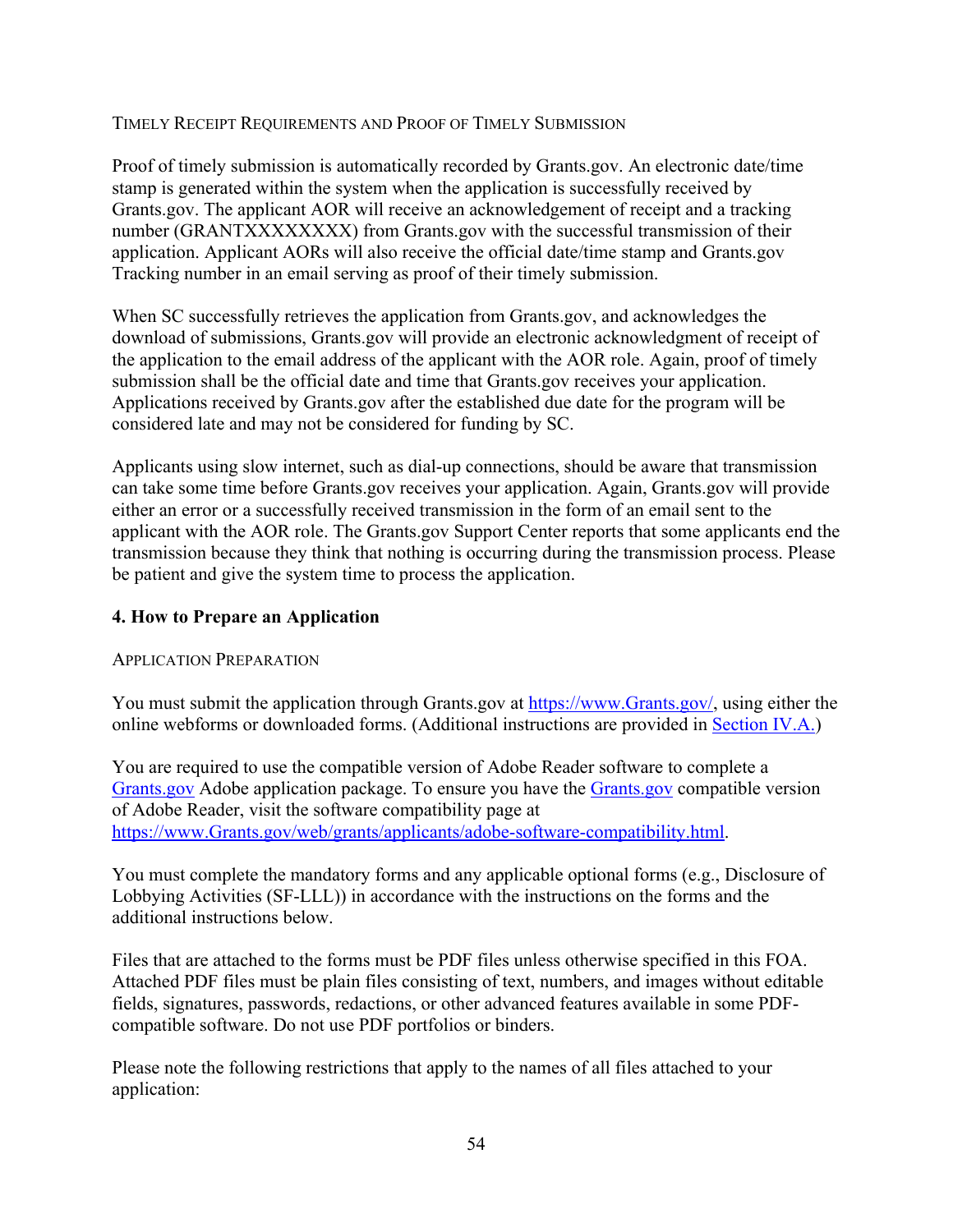- Please limit file names to 50 or fewer characters.
- Do not attach any documents with the same name. All attachments must have a unique name.
- Please use only the following characters when naming your attachments: A-Z, a-z, 0-9, underscore, hyphen, space, period, parenthesis, curly braces, square brackets, ampersand, tilde, exclamation point, comma, semi colon, apostrophe, at sign, number sign, dollar sign, percent sign, plus sign, and equal sign. Attachments that do not follow this rule may cause the entire application to be rejected or cause issues during processing.

### RESUBMISSION OF APPLICATIONS

Applications submitted under this FOA may be withdrawn from consideration by using the PAMS website at https://pamspublic.science.energy.gov. Applications may be withdrawn at any time between when the applicant submits the application and when DOE makes the application available to merit reviewers. Such withdrawals take effect immediately and cannot be reversed. Please exercise due caution. After the application is made available to merit reviewers, the applicant may contact the DOE program office identified in this FOA to request that it be withdrawn.

After an application is withdrawn, it may be resubmitted, if this FOA is still open for the submission of applications. Such resubmissions will only count as one submission if this FOA restricts the number of applications from an applicant.

Note that there may be a delay between the application's submission in Grants.gov and when it is available to be withdrawn in PAMS. SC will usually consider the last submission, according to its Grants.gov timestamp, to be the intended version. Please consult with your program manager to resolve any confusion about which version of an application should be considered.

### IMPROPER CONTENTS OF APPLICATIONS

Applications submitted under this FOA will be stored in controlled-access systems, but they may be made publicly available if an award is made. As such, it is critical that applicants follow these guidelines:

- Do not include information subject to any legal restriction on its open distribution, whether classified, export control, or unclassified controlled nuclear information.
- Do not include sensitive and protected personally identifiable information, including social security numbers, birthdates, citizenship, marital status, or home addresses. Pay particular attention to the content of biographical sketches and curriculum vitae.
- Do not include letters of support from Federal officials.
- Do not include letters of support on Federal letterhead. Letters that are not letters of support (such as letters confirming access to sites, facilities, equipment, or data; or letters from cognizant contracting officers) may be on Federal letterhead.
- Clearly mark all proprietary or trade-secret information.
- Applicants should not include the DOE logo or seal in their applications. Use of the DOE logo and seal require permission of DOE as discussed on the DOE website: https://energy.gov/management/office-management/employee-services/graphics/doe-logoseal-and-word-mark.

## **5. How to Write an Option 2 Digital Data Management Plan**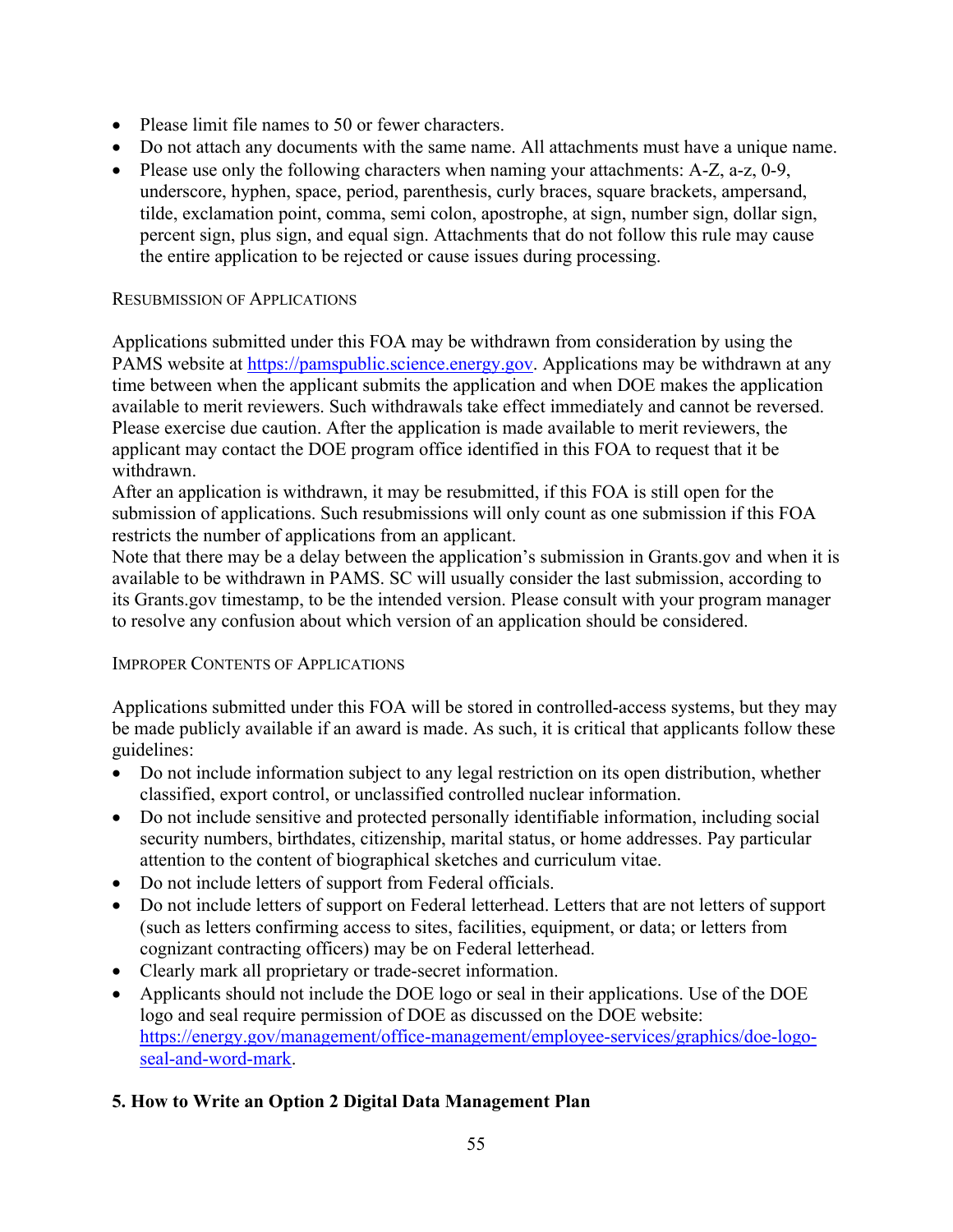- 1. DMPs should describe whether and how data generated in the course of the proposed research will be shared and preserved. If the plan is not to share and/or preserve certain data, then the plan must explain the basis of the decision (for example, cost/benefit considerations, other parameters of feasibility, scientific appropriateness, or limitations discussed in #4 below). At a minimum, DMPs must describe how data sharing and preservation will enable validation of results, or how results could be validated if data are not shared or preserved.
- 2. DMPs should provide a plan for making all research data displayed in publications resulting from the proposed research digitally open, machine-readable and digitally accessible to the public at the time of publication. This includes data that are displayed in charts, figures, images, etc. In addition, the underlying digital research data used to generate the displayed data should be made as accessible as possible to the public in accordance with the principles stated in the SC Statement on Digital Data Management (https://science.osti.gov/sbir/Applicant-Resources/Digital-Data-Management). This requirement could be met by including the data as supplementary information to the published article, or through other means. The published article should indicate how these data can be accessed.
- 3. DMPs should consult and reference available information about data management resources to be used in the course of the proposed research. In particular, DMPs that explicitly or implicitly commit data management resources at a facility beyond what is conventionally made available to approved users should be accompanied by written approval from that facility. In determining the resources available for data management at SC User Facilities, researchers should consult the published description of data management resources and practices at that facility and reference it in the DMP.
- 4. DMPs must protect confidentiality, personal privacy, sensitive and protected personally identifiable information, and U.S. national, homeland, and economic security; recognize proprietary interests, business confidential information, and intellectual property rights; avoid significant negative impact on innovation, and U.S. competitiveness; and otherwise be consistent with all applicable laws and regulations. There is no requirement to share proprietary data.

### ADDITIONAL DMP GUIDANCE

- In determining which data should be shared and preserved, researchers must consider the data needed to validate research findings as described in the Requirements noted above, and are encouraged to consider the potential benefits of their data to their own fields of research, fields other than their own, and society at large.
- DMPs should reflect relevant standards and community best practices for data and metadata, and make use of community accepted repositories whenever practicable.
- Costs associated with the scope of work and resources articulated in a DMP may be included in the proposed research budget as permitted by the applicable cost principles.
- To improve the discoverability of and attribution for datasets created and used in the course of research, the applicant is encouraged to cite publicly available datasets within the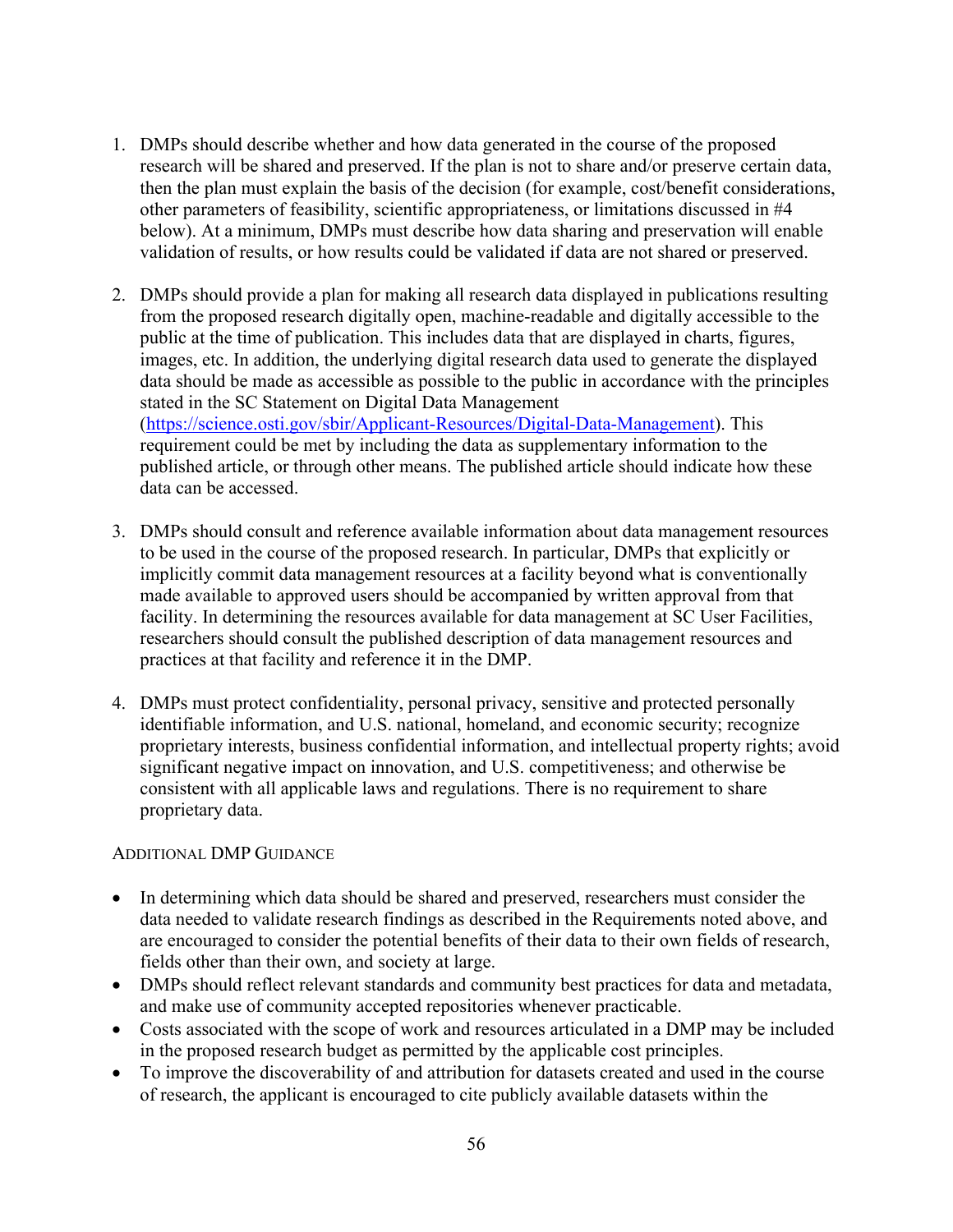reference section of publications, and the identification of datasets with persistent identifiers such as Digital Object Identifiers (DOIs). In most cases, the SC can provide DOIs free of charge for data resulting from DOE-funded research through its Office of Science and Technical Information (OSTI) Data ID Service.

- The following list of elements for a DMP provides suggestions regarding the data management planning process and the structure of the DMP:
	- o Data Types and Sources. A brief, high-level description of the data to be generated or used through the course of the proposed research and which of these are considered digital research data necessary to validate the research findings.
	- o Content and Format. A statement of plans for data and metadata content and format including, where applicable, a description of documentation plans, annotation of relevant software, and the rationale for the selection of appropriate standards. (Existing, accepted community standards should be used where possible. Where community standards are missing or inadequate, the DMP could propose alternate strategies that facilitate sharing, and should advise the sponsoring program of any need to develop or generalize standards.)
	- o Sharing and Preservation. A description of the plans for data sharing and preservation. This should include, when appropriate:
		- the anticipated means for sharing and the rationale for any restrictions on who may access the data and under what conditions;
		- a timeline for sharing and preservation that addresses both the minimum length of time the data will be available and any anticipated delay to data access after research findings are published;
		- any special requirements for data sharing, for example, proprietary software needed to access or interpret data, applicable policies, provisions, and licenses for re-use and re-distribution, and for the production of derivatives, including guidance for how data and data products should be cited;
		- any resources and capabilities (equipment, connections, systems, software, expertise, etc.) requested in the research proposal that are needed to meet the stated goals for sharing and preservation. (This could reference the relevant section of the associated research proposal and budget request);
		- cost/benefit considerations to support whether/where the data will be preserved after direct project funding ends and any plans for the transfer of responsibilities for sharing and preservation;
		- whether, when, or under what conditions the management responsibility for the research data will be transferred to a third party (e.g.,institutional, or community repository);
		- any other future decision points regarding the management of the research data including plans to reevaluate the costs and benefits of data sharing and preservation.
	- o Protection. A statement of plans, where appropriate and necessary, to protect confidentiality, personal privacy, sensitive and protected personally identifiable information, and U.S. national, homeland, and economic security; recognize proprietary interests, business confidential information, and intellectual property rights; and avoid significant negative impact on innovation, and U.S. competitiveness.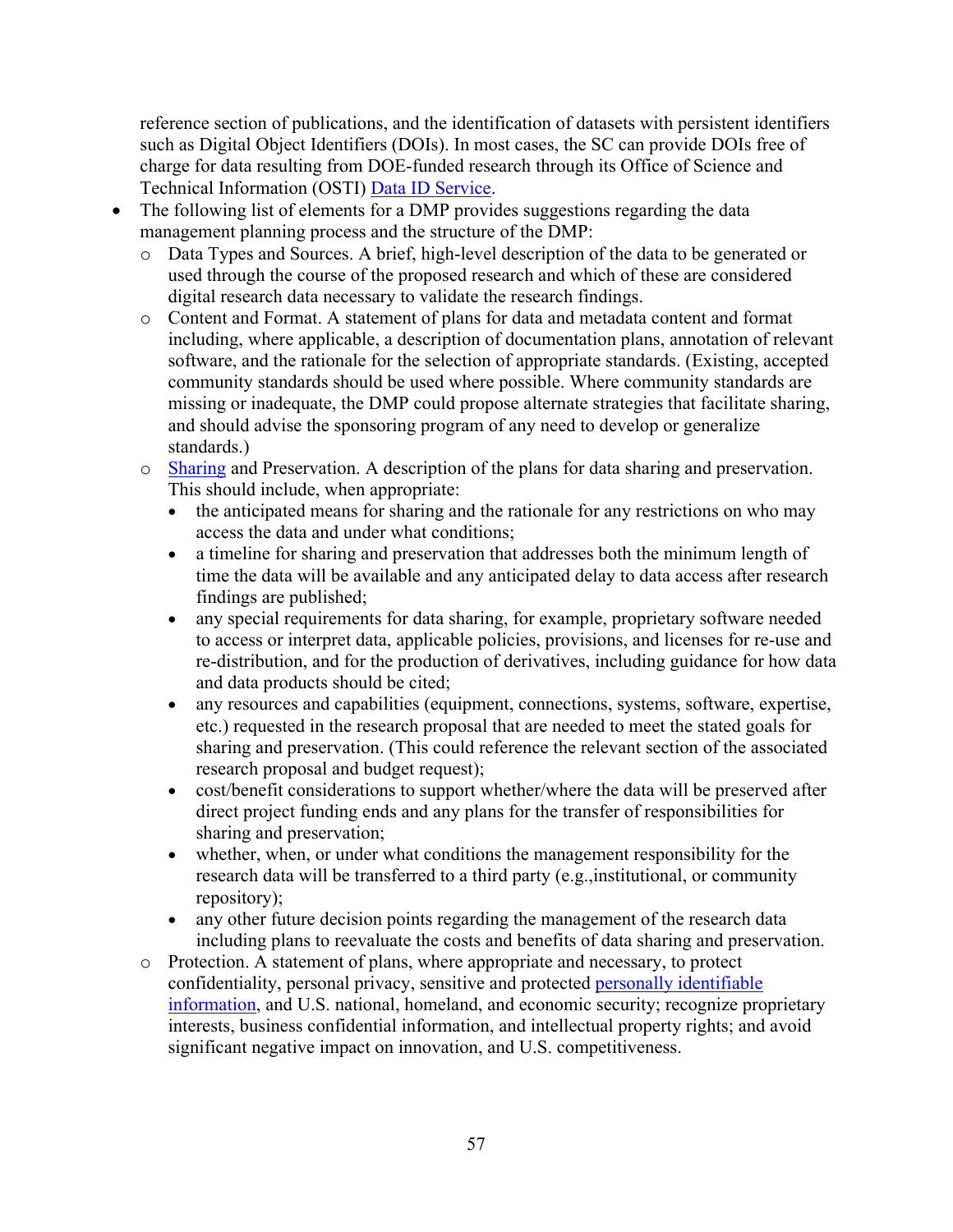o Rationale. A discussion of the rationale or justification for the proposed data management plan including, for example, the potential impact of the data within the immediate field and in other fields, and any broader societal impact.

## **6. How to Prepare a Biographical Sketch**

SC requires the use of the format approved by the National Science Foundation (NSF), which may be generated by the Science Experts Network Curriculum Vita (SciENcv), a cooperative venture maintained at https://www.ncbi.nlm.nih.gov/sciencv/, and is also available at https://nsf.gov/bfa/dias/policy/nsfapprovedformats/biosketch.pdf. The use of a format required by another agency is intended to reduce the administrative burden to researchers by promoting the use of common formats.

- **Education and Training**: Undergraduate, graduate and postdoctoral training, provide institution, major/area, degree and year.
- **Research and Professional Experience**: Beginning with the current position list, in chronological order, professional/academic positions with a brief description.
- **Publications**: Provide a list of up to 10 publications most closely related to the proposed project. For each publication, identify the names of all authors (in the same sequence in which they appear in the publication), the article title, book or journal title, volume number, page numbers, year of publication, and website address if available electronically. Patents, copyrights and software systems developed may be provided in addition to or substituted for publications. An abbreviated style such as the Physical Review Letters (PRL) convention for citations (list only the first author) may be used for publications with more than 10 authors.
- **Synergistic Activities**: List no more than five professional and scholarly activities related to the effort proposed.

**Personally Identifiable Information**: Do not include sensitive and protected personally identifiable information including social security numbers, birthdates, citizenship, marital status, or home addresses. Do not include information that a merit reviewer should not make use of.

## **7. How to Prepare Current and Pending Support**

**WARNING**: These instructions have been significantly revised to require disclosure of a variety of potential conflicts of interest or commitment, including participation in foreign government-sponsored talent recruitment programs.

Current and Pending support is intended to allow the identification of potential duplication, overcommitment, potential conflicts of interest or commitment, and all other sources of support. The PI and each senior/key person at the prime applicant and any proposed subaward must provide a list of all sponsored activities, awards, and appointments, whether paid or unpaid; provided as a gift with terms or conditions or provided as a gift without terms or conditions; fulltime, part-time, or voluntary; faculty, visiting, adjunct, or honorary; cash or in-kind; foreign or domestic; governmental or private-sector; directly supporting the individual's research or indirectly supporting the individual by supporting students, research staff, space, equipment, or other research expenses. All foreign government-sponsored talent recruitment programs must be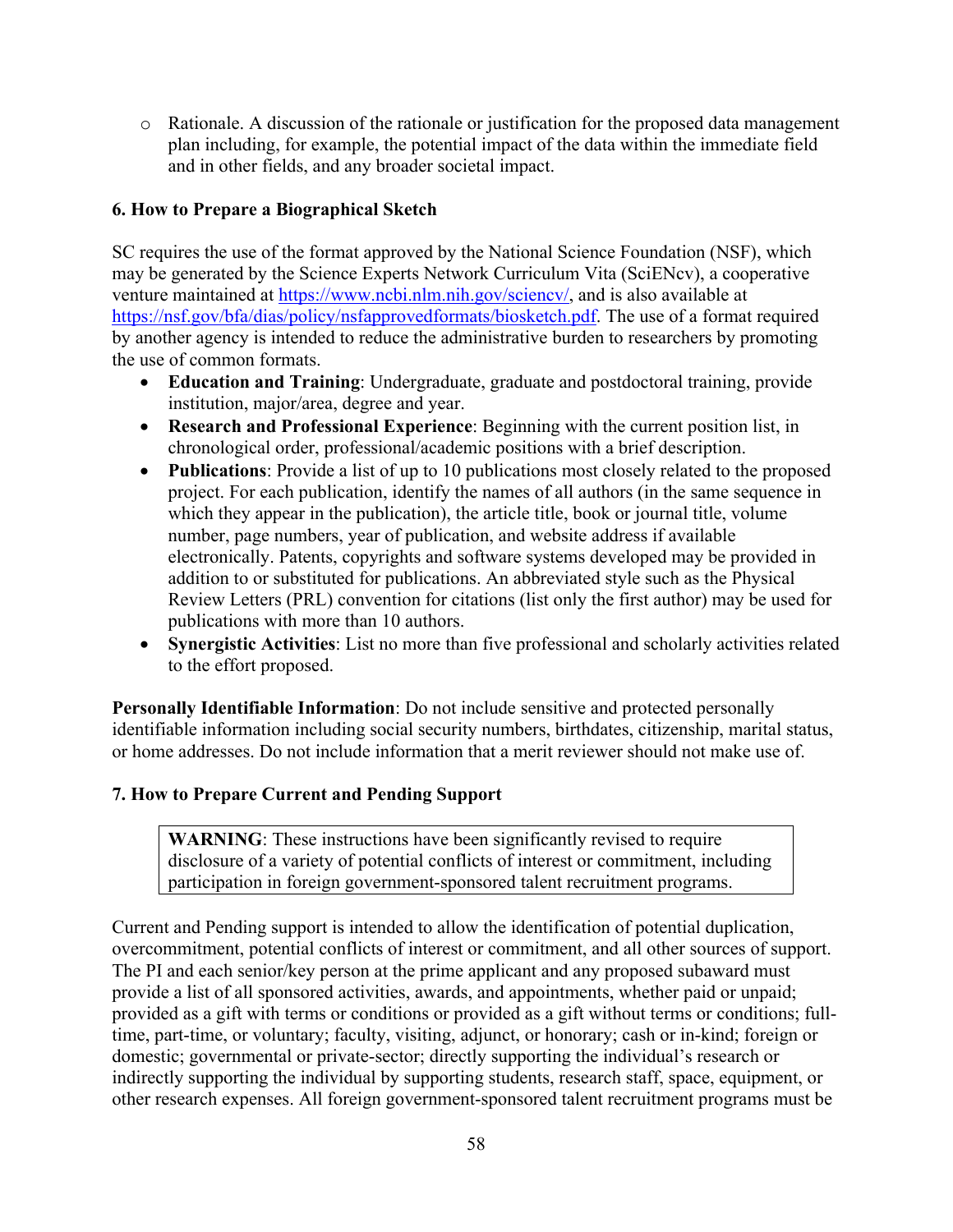identified in current and pending support. SC requires the use of the format approved by the National Science Foundation (NSF), which may be generated by the Science Experts Network Curriculum Vita (SciENcv), a cooperative venture maintained at

https://www.ncbi.nlm.nih.gov/sciencv/, and is also available at

https://www.nsf.gov/bfa/dias/policy/nsfapprovedformats/cps.pdf. The use of a format required by another agency is intended to reduce the administrative burden to researchers by promoting the use of common formats.

For every activity, list the following items:

- The sponsor of the activity or the source of funding.
- The award or other identifying number.
- The title of the award or activity.
- The total cost or value of the award or activity, including direct and indirect costs. For pending proposals, provide the total amount of requested funding.
- The award period (start date end date).
- The person-months of effort per year being dedicated to the award or activity.
- Briefly describe the research being performed and explicitly identify any overlaps or synergies with the proposed research.

Details of any obligations, contractual or otherwise, to any program, entity, or organization sponsored by a foreign government must be provided on request to either the applicant institution or DOE.

## **8. How to Prepare a Research and Related Budget and Justification**

The following advice will improve the accuracy of your budget request:

- Funds requested for personnel (senior, key, and other) must be justified as the product of their effort on the project and their institutional base salary.
- Funds requested for fringe benefits must be calculated as the product of the requested salary and, if present, the negotiated fringe benefit rate contained in an institution's negotiated indirect cost rate agreement.
- Funds requested for indirect costs must be calculated using the correct indirect cost base and the negotiated indirect cost rate.
- You are encouraged to include the rate agreement used in preparing a budget as a part of the budget justification.

If you are proposing indirect costs and do not already have an Indirect Cost Rate Agreement with your Cognizant Federal Agency or documentation of rates accepted for estimating purposes by DOE or another Federal agency, it is recommended that you begin preparing an Indirect Cost Rate Proposal to be submitted, upon request, to the DOE contract specialist/grants management specialist who will evaluate your application if you are selected for award.

For your convenience in preparing an Indirect Cost Rate proposal, a link to applicant resources, including indirect rate model templates, has been provided below: https://science.osti.gov/sbir/applicant-resources/grant-application/.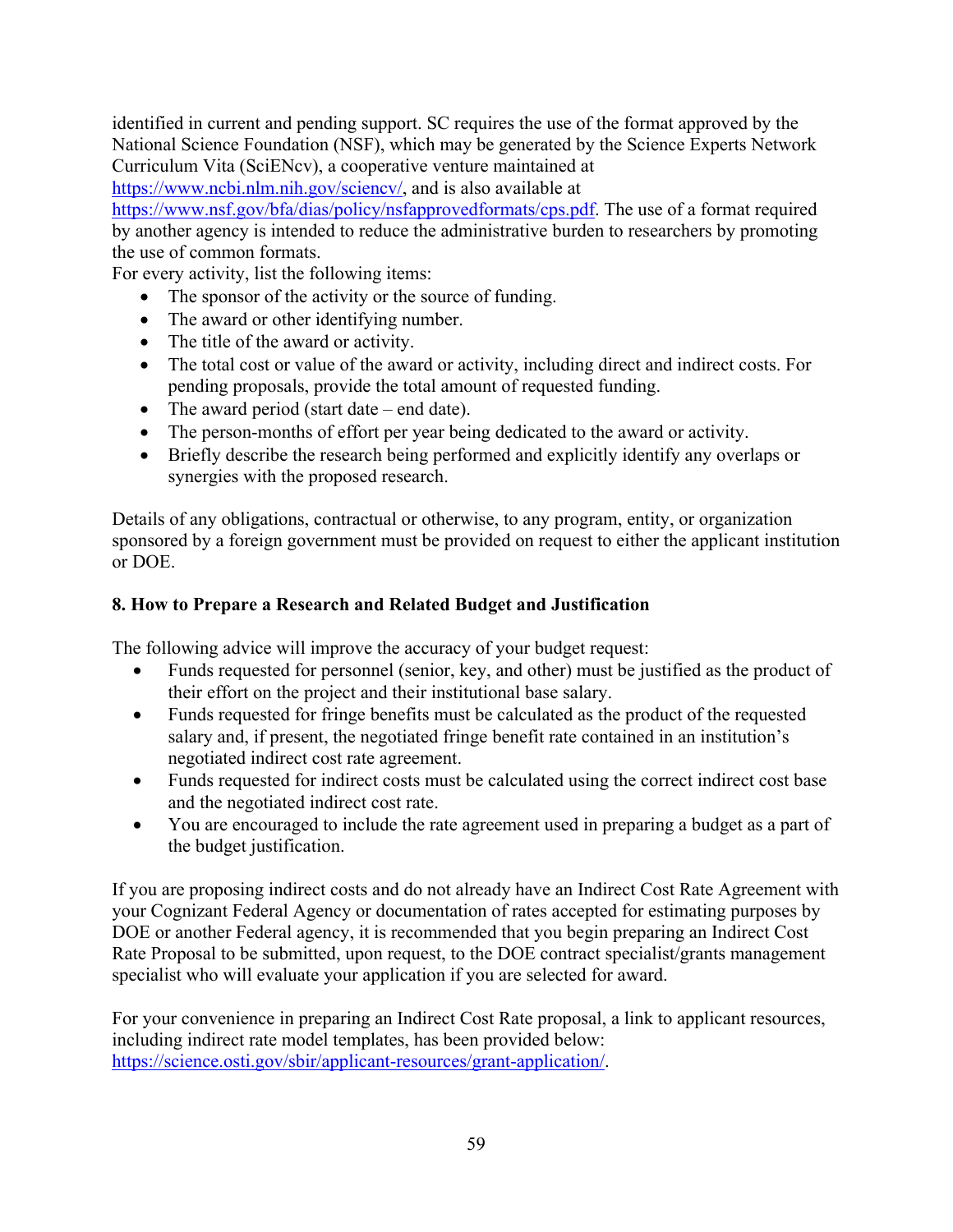Initial Phase II applicants may request funding of up to \$1,100,000 (or up to \$1,600,000 if designated in the Phase I topic header) for up to 24 months over two budget periods. Phase IIA, IIB, or IIC applicants may request up to \$1,100,000. The first budget period should cover a period of 12 months. Funding for the second budget period will be contingent on the demonstration of adequate progress, evaluation of programmatic priorities, availability of funds and compliance with the terms and conditions of the award. The amount budgeted for the first 12-month budget period should not exceed 50% of the total budget. If an applicant requires more than 50% of the total budget during the first 12-month budget period, a thorough explanation is required in the budget justification, and is subject to DOE approval.

Cost sharing or matching funds are not to be included in the Research and Related Budget form. The amount and planned use of these funds can be described in the technical narrative.

Complete the Research and Related Budget form in accordance with the instructions on the form and the following instructions. You must complete a separate budget for each year of support requested. The form will generate a cumulative budget for the total project period. You must complete all the mandatory information on the form before the NEXT PERIOD button is activated. You may request funds under any of the categories listed as long as the item and amount are necessary to perform the proposed work, meet all the criteria as allowable under the applicable Federal cost principles, and are not prohibited by the funding restrictions in this FOA (See Section II C. Maximum and Minimum Award Size). Note, however, that foreign travel and participant/trainee costs are typically considered unallowable costs unless approved by the DOE Contracting Officer.

Round all funds to the nearest dollar across all budget documents including the budget justification. The dollar amounts in the budget justification must match the amounts found on the Research and Related Budget form. The Research and Related Budget form is only to be used for funding requested from DOE.

TECHNICAL AND BUSINESS ASSISTANCE (FORMERLY COMMERCIALIZATION ASSISTANCE) (SECTION F, FIELD 3, CONSULTANT SERVICES) **[OPTIONAL]**

In accordance with Sec. 854 of the John S. McCain National Defense Authorization Act for 2019, Pub. L. 115-232, DOE is able to fund discretionary TABA assistance to all DOE SBIR and STTR Phase II awardees. Recipients must identify their own TABA providers in their application in order to receive TABA.

To utilize your own TABA provider(s), you are required to include this as one or more subcontracts or consultants in your budget and to provide a detailed budget justification. You may include up to \$50,000 per project. The total amount of Phase II assistance that a company may receive during a fiscal year is subject to Small Business Administration policy per the statute. Please note that TABA does not count toward the maximum award size listed in Section II.C.; e.g., seeking TABA from your provider could result in a maximum award in the amount of \$1,150,000 for topics that specify a maximum award amount of \$1,100,000. TABA costs will not be used to determine compliance with Section III. C. RESTRICTIONS ON THE LEVEL OF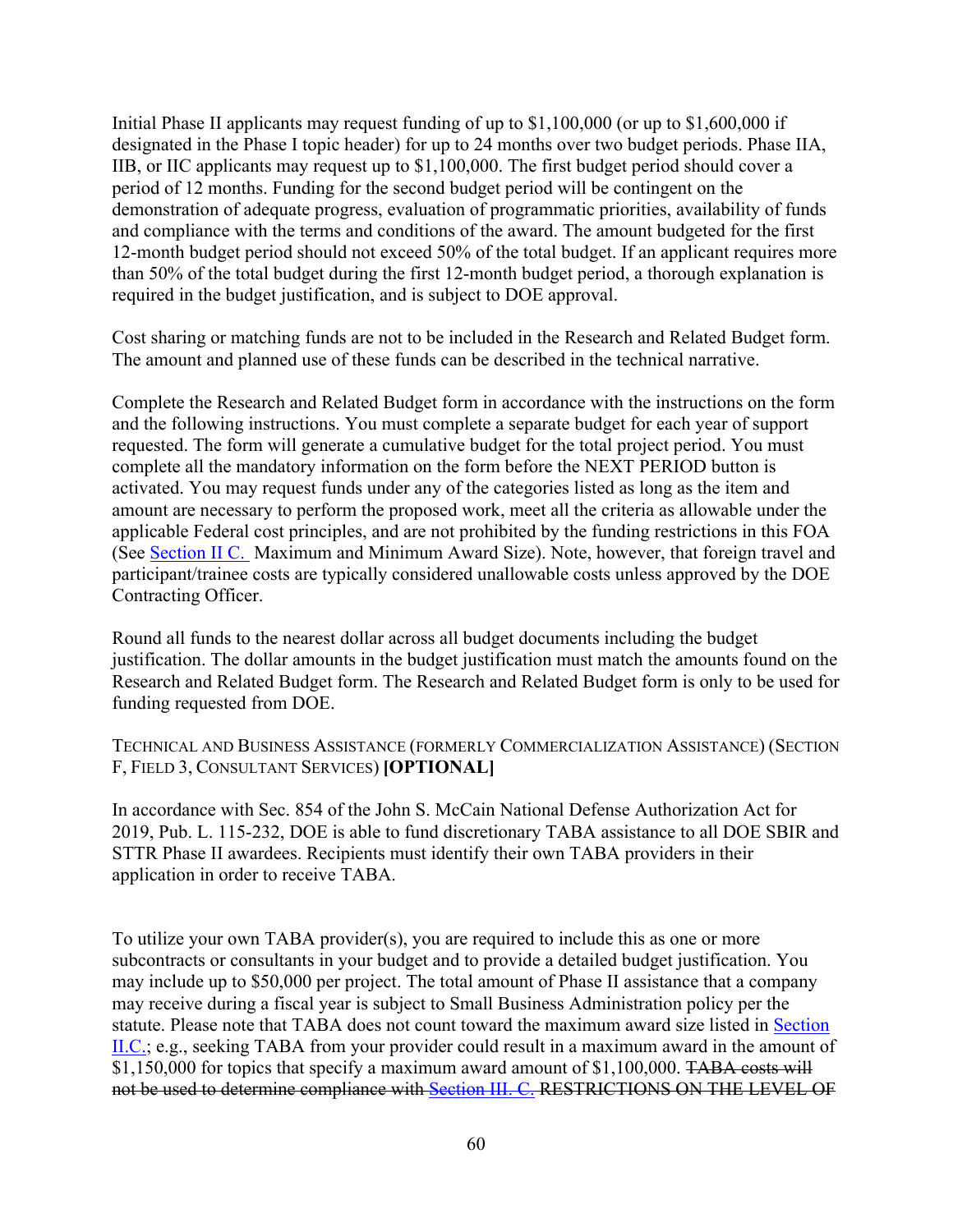SBC PARTICIPATION. Reimbursement is limited to services received that comply with 15 U.S.C. § 638(q). You may propose services in the following areas:

- product sales
- intellectual property protections
- Patent prosecution costs related to obtaining United States patent protection for subject inventions of this award may be budgeted under TABA. Patent prosecution costs include attorney fees and United States Patent and Trademark Office (USPTO) fees. United States patent protection includes filings with the USPTO related to provisional, Patent Cooperation Treaty (PCT), non-provisional, continuation, and continuation-in-part patent applications. Patent prosecution costs related to foreign patent protection (e.g., foreign attorney, foreign patent office or translation fees) are unallowable.
- market research
- market validation
- development of certifications and regulatory plans
- development of manufacturing plans
- fees associated with joining business networking events or organizations

Services are defined as acts of assistance in which no goods are exchanged. In some situations, incidental goods, such a report on the services provided, are exchanged. The following examples are provided for clarification:

- market research: Conducting market research in the planned area of commercialization is a service, and a report describing the finding is typically provided.
- advertising: Developing an advertising strategy or designing advertising campaign materials are services. Paying to place ads or print brochures would not be considered a service.
- website development: Developing website content is a service.

Third party vendors or a federal entity issuing patents, certifications or regulatory approvals, must be used when spending TABA funds. Vendor(s) may not be the SBIR/STTR applicant or awardee or its research partner or a research institution performing part of the research and development portion of the award.

In the event some or the entire amount listed is not expended on a TABA services, the remaining funds cannot be re-budgeted to other project costs. Re-budgeting of these funds to other project costs is not allowable.

BUDGET FIELDS

| Section A         | For each Senior/Key Person, enter the requested information. List          |
|-------------------|----------------------------------------------------------------------------|
| Senior/Key Person | personnel, base salary, the number of months that person will be           |
|                   | allocated to the project, requested salary, fringe benefits, and the total |
|                   | funds requested for each person. The requested salary must be the          |
|                   | product of the base salary and the effort.                                 |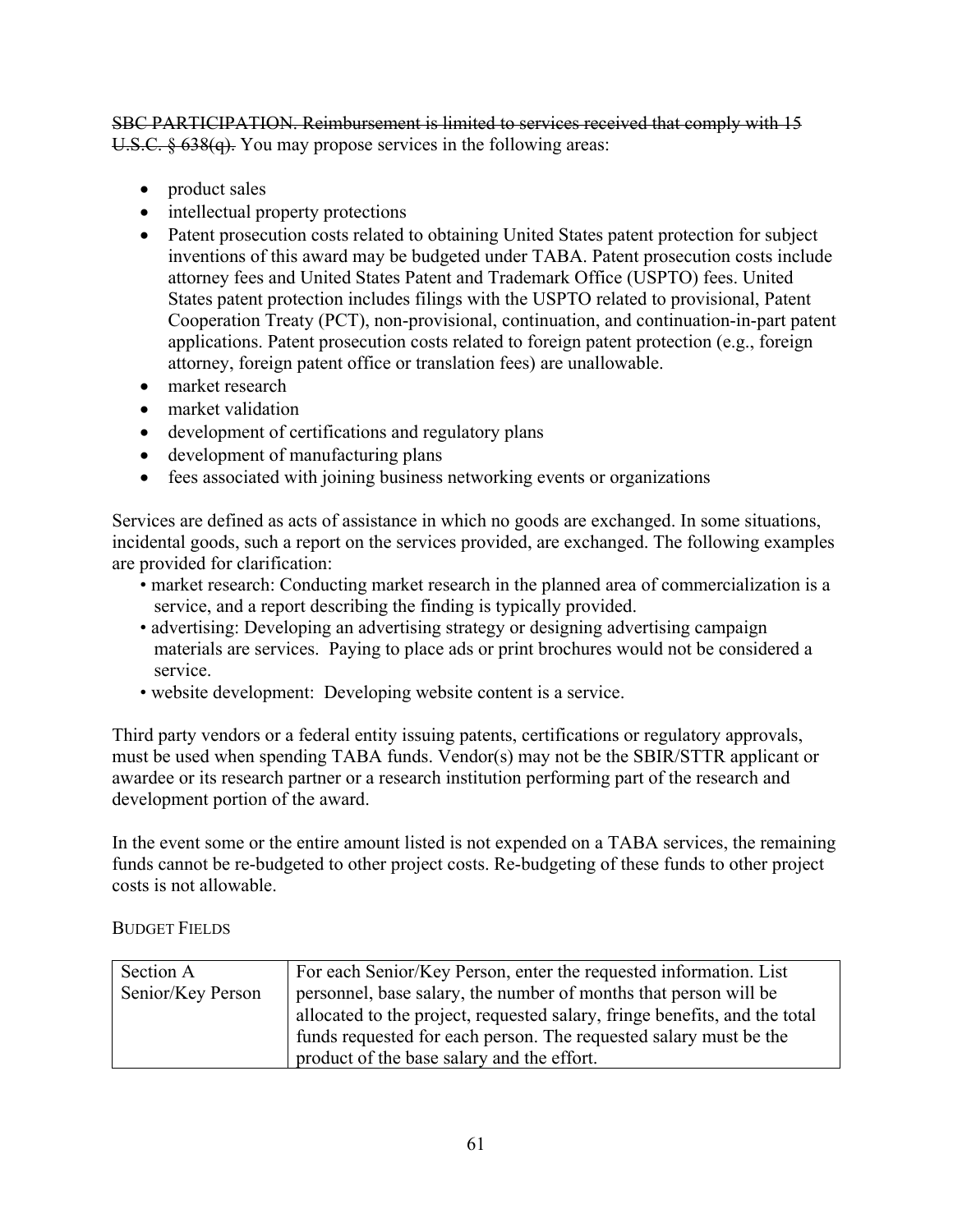|                      | Include a written narrative in the budget justification that justifies the  |
|----------------------|-----------------------------------------------------------------------------|
|                      | need for requested personnel. Within the justification, explain the         |
|                      | fringe benefit rate used if it is not the standard faculty rate.            |
| <b>Section B</b>     | List personnel, the number of months that person will be allocated to       |
| Other Personnel      | the project, requested salary, fringe benefits, and the total funds         |
|                      | requested for each person. Include a written narrative in the budget        |
|                      | justification that fully justifies the need for requested personnel. Within |
|                      | the justification, provide the number of positions being filled in each     |
|                      | category of other personnel.                                                |
| Section C            | For the purpose of this budget, equipment is designated as an item of       |
| Equipment            | property that has an acquisition cost of \$5,000 or more and an expected    |
|                      | service life of more than one year, unless a different threshold is         |
|                      | specified in a negotiated Facilities and Administrative Cost Rate. (Note    |
|                      | that this designation applies for proposal budgeting only and differs       |
|                      | from the DOE definition of capital equipment.) List each item of            |
|                      | equipment separately and justify each in the budget justification           |
|                      | section. Do not aggregate items of equipment. Allowable items               |
|                      | ordinarily will be limited to research equipment and apparatus not          |
|                      | already available for the conduct of the work. General-purpose office       |
|                      | equipment is not eligible for support unless primarily or exclusively       |
|                      | used in the actual conduct of scientific research.                          |
| Section D            | For purposes of this section only, travel to Canada or to Mexico is         |
| Travel               | considered domestic travel. In the budget justification, list each trip's   |
|                      | destination, dates, estimated costs including transportation and            |
|                      | subsistence, number of staff traveling, the purpose of the travel, and      |
|                      | how it relates to the project. Indicate the basis for the cost estimate     |
|                      | (quotes from vendors or suppliers, past experience of similar items, or     |
|                      | some other basis). To qualify for support, attendance at meetings or        |
|                      | conferences must enhance the investigator's capability to perform the       |
|                      | research, plan extensions of it, or disseminate its results. Domestic       |
|                      | travel is to be justified separately from foreign travel. Within the        |
|                      | budget justification, detail the number of personnel planning to travel     |
|                      | and the estimated per-traveler cost for each trip.                          |
| Section E            | If applicable, submit training support costs. Educational projects that     |
| Participant/Trainee  | intend to support trainees (precollege, college, graduate and               |
| <b>Support Costs</b> | postgraduate) must list each trainee cost that includes stipend levels      |
|                      | and amounts, cost of tuition for each trainee, cost of any travel (provide  |
|                      | the same information as needed under the regular travel category), and      |
|                      | costs for any related training expenses. Participant costs are those costs  |
|                      | associated with conferences, workshops, symposia or institutes and          |
|                      | breakout items should indicate the number of participants, cost for each    |
|                      | participant, purpose of the conference, dates and places of meetings        |
|                      | and any related administrative expenses.                                    |
|                      | Indicate the basis for the cost estimate (quotes from vendors or            |
|                      | suppliers, past experience of similar items, or some other basis).          |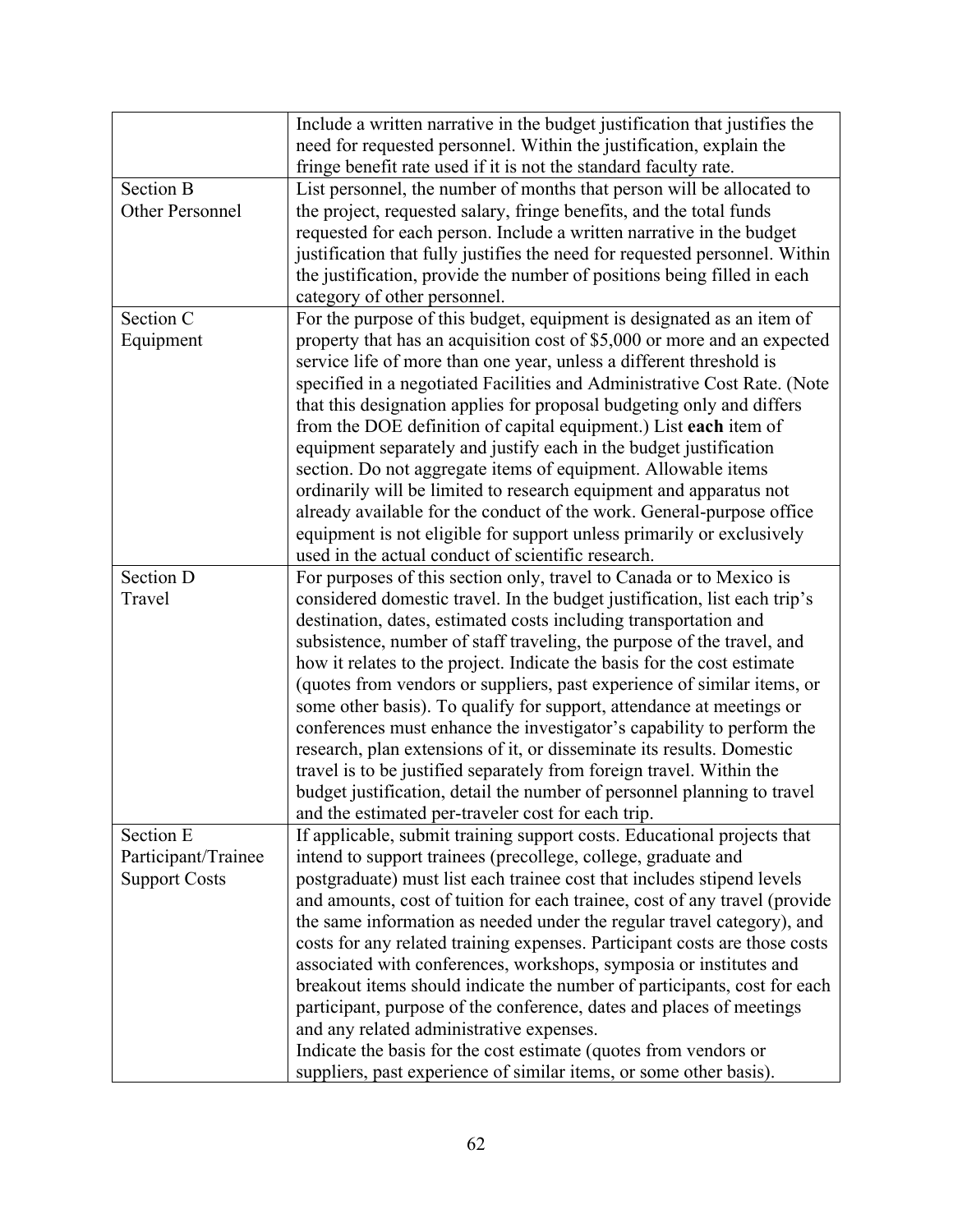| <b>Other Direct Costs</b><br>materials and supplies in the appropriate fields. In the budget<br>justification, indicate general categories such as glassware, and<br>chemicals, including an amount for each category (items not<br>identified under "Equipment"). Categories less than \$1,000 are<br>not required to be itemized. Indicate the basis for the cost |
|---------------------------------------------------------------------------------------------------------------------------------------------------------------------------------------------------------------------------------------------------------------------------------------------------------------------------------------------------------------------|
|                                                                                                                                                                                                                                                                                                                                                                     |
|                                                                                                                                                                                                                                                                                                                                                                     |
|                                                                                                                                                                                                                                                                                                                                                                     |
|                                                                                                                                                                                                                                                                                                                                                                     |
|                                                                                                                                                                                                                                                                                                                                                                     |
| estimate (quotes from vendors or suppliers, past experience of                                                                                                                                                                                                                                                                                                      |
| similar items, or some other basis).                                                                                                                                                                                                                                                                                                                                |
| Publication Costs: Enter the total publication funds requested.                                                                                                                                                                                                                                                                                                     |
| The proposal budget may request funds for the costs of                                                                                                                                                                                                                                                                                                              |
| documenting, preparing, publishing or otherwise making                                                                                                                                                                                                                                                                                                              |
| available to others the findings and products of the work                                                                                                                                                                                                                                                                                                           |
| conducted under the award. In the budget justification, include                                                                                                                                                                                                                                                                                                     |
| supporting information. Indicate the basis for the cost estimate<br>(quotes from vendors or suppliers, past experience of similar                                                                                                                                                                                                                                   |
| items, or some other basis).                                                                                                                                                                                                                                                                                                                                        |
| <b>Consultant Services:</b> Enter total funds requested for all<br>$\bullet$                                                                                                                                                                                                                                                                                        |
| consultant services. In the budget justification, identify each                                                                                                                                                                                                                                                                                                     |
| consultant, the services he/she will perform, total number of days,                                                                                                                                                                                                                                                                                                 |
| travel costs, and total estimated costs. Indicate the basis for the                                                                                                                                                                                                                                                                                                 |
| cost estimate (quotes from vendors or suppliers, past experience                                                                                                                                                                                                                                                                                                    |
| of similar items, or some other basis).                                                                                                                                                                                                                                                                                                                             |
| ADP/Computer Services: Enter total funds requested for<br>$\bullet$                                                                                                                                                                                                                                                                                                 |
| ADP/Computer Services. The cost of computer services,                                                                                                                                                                                                                                                                                                               |
| including computer-based retrieval of scientific, technical and                                                                                                                                                                                                                                                                                                     |
| education information may be requested. In the budget                                                                                                                                                                                                                                                                                                               |
| justification, include the established computer service rates at the                                                                                                                                                                                                                                                                                                |
| proposing organization if applicable. Indicate the basis for the                                                                                                                                                                                                                                                                                                    |
| cost estimate (quotes from vendors or suppliers, past experience<br>of similar items, or some other basis).                                                                                                                                                                                                                                                         |
| Subawards/Consortium/Contractual Costs: Enter total costs                                                                                                                                                                                                                                                                                                           |
| for all subawards/consortium organizations and other contractual                                                                                                                                                                                                                                                                                                    |
| costs proposed for the project. In the budget justification, justify                                                                                                                                                                                                                                                                                                |
| the details.                                                                                                                                                                                                                                                                                                                                                        |
| <b>Equipment or Facility Rental/User Fees: Enter total funds</b><br>$\bullet$                                                                                                                                                                                                                                                                                       |
| requested for Equipment or Facility Rental/User Fees. In the budget                                                                                                                                                                                                                                                                                                 |
| justification, identify each rental/user fee and justify. Indicate the                                                                                                                                                                                                                                                                                              |
| basis for the cost estimate (quotes from vendors or suppliers, past                                                                                                                                                                                                                                                                                                 |
| experience of similar items, or some other basis).                                                                                                                                                                                                                                                                                                                  |
| Alterations and Renovations: Enter total funds requested for                                                                                                                                                                                                                                                                                                        |
| Alterations and Renovations. In the budget justification, itemize by                                                                                                                                                                                                                                                                                                |
| category and justify the costs of alterations and renovations,                                                                                                                                                                                                                                                                                                      |
| including repairs, painting, removal or installation of partitions,                                                                                                                                                                                                                                                                                                 |
| shielding, or air conditioning. Where applicable, provide the square<br>footage and costs.                                                                                                                                                                                                                                                                          |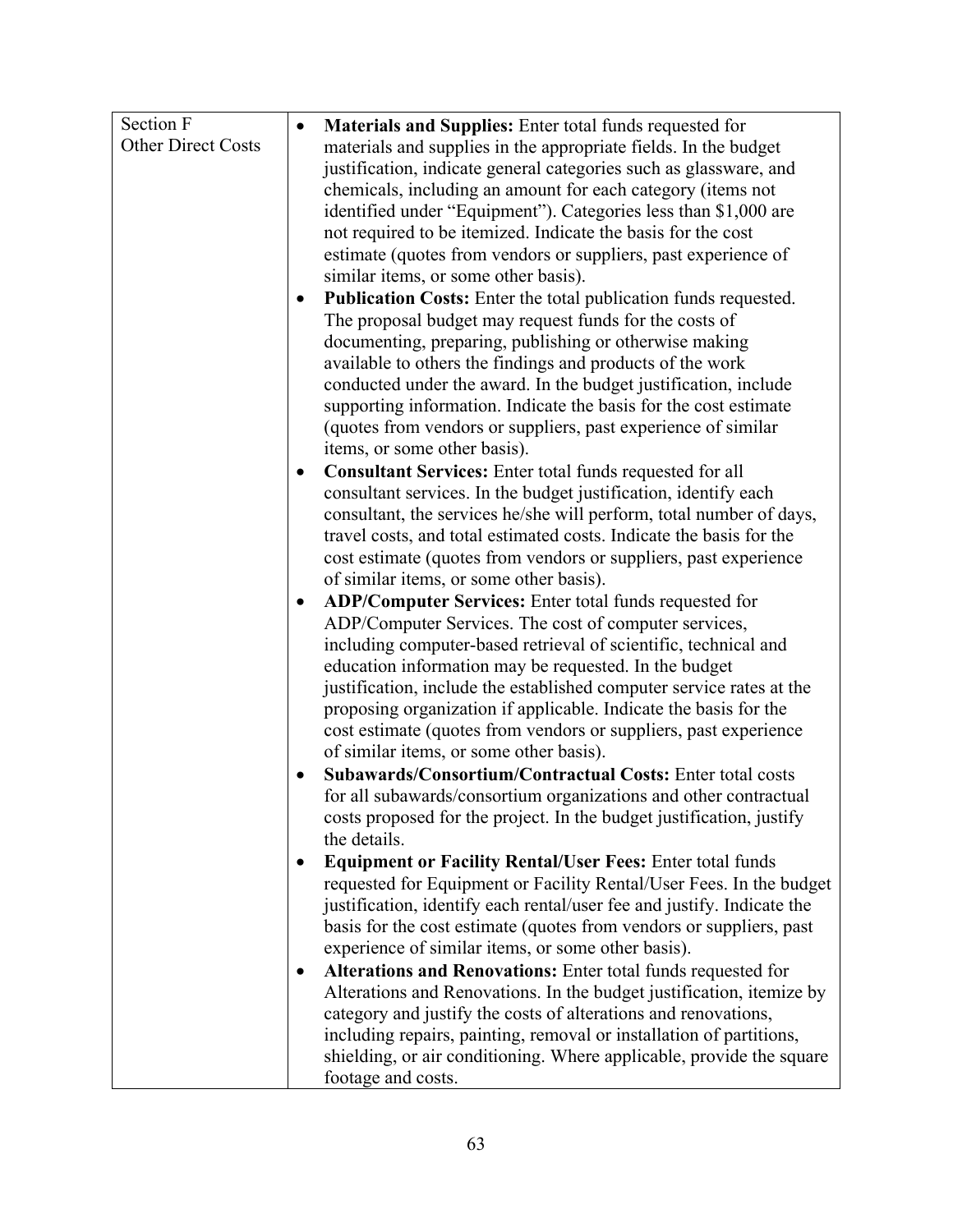|                             | • Other: Add text to describe any other Direct Costs not<br>requested above. Enter costs associated with "Other" item(s).<br>Use the budget justification to further itemize and justify. |
|-----------------------------|-------------------------------------------------------------------------------------------------------------------------------------------------------------------------------------------|
| Section G                   | This represents Total Direct Costs (Sections A through F)                                                                                                                                 |
| Direct Costs                |                                                                                                                                                                                           |
| Section H                   | Enter the Indirect Cost information, including the rates and bases being                                                                                                                  |
| <b>Other Indirect Costs</b> | used, for each field. Only four general categories of indirect costs are                                                                                                                  |
|                             | allowed/requested on this form, so please consolidate if needed.                                                                                                                          |
|                             | Include the cognizant Federal agency and contact information if using a                                                                                                                   |
|                             | negotiated rate agreement. Within the budget justification, explain the                                                                                                                   |
|                             | use of multiple rates, if multiple rates are used.                                                                                                                                        |
| Section I                   | This is the total of Sections G and H                                                                                                                                                     |
| <b>Total Direct and</b>     |                                                                                                                                                                                           |
| <b>Indirect Costs</b>       |                                                                                                                                                                                           |

Provide supporting information for all proposed costs. Personnel justification must include a brief justification explaining the need for individual personnel and also the total hours and hourly rates for each individual. Attach a single budget justification file for the entire project period in Field K. A budget justification template may be found here:

https://science.osti.gov/sbir/Applicant-Resources/Grant-Application. The file automatically carries over to each budget year. Provide any other information you wish to submit to justify your budget request including, but not limited to, any recent audits, clearly defined indirect cost rate bases, and voluntary reductions of indirect rates. If your organization has an Indirect Cost Rate Agreement in effect with your Cognizant Federal Agency [Defense Contract Audit Agency (DCAA), Department of Health and Human Services (DHHS), etc.] supporting the indirect rate(s) proposed and dated within one year of your anticipated award start date, then please provide this information with your application. Although there is no absolute cap on indirect costs, applications will be evaluated for overall economy and value to DOE.

If you are selected for an award, additional budget explanation will most likely be required.

All proposed purchases of equipment will be carefully reviewed relative to need and appropriateness for the research or R&D proposed.

Travel funds must be justified and related to the needs of the project, as in travel to DOE Headquarters to meet with DOE program managers. Travel expenses for technical conferences are not permitted unless the purpose of attending the conference directly relates to the project (e.g., to present results of the project). Foreign travel is not normally an appropriate expense. Funds to cover travel expenses outside of the United States are considered an unallowable direct cost unless concurrence has been obtained by the DOE Program Manager and unless written approval has been obtained from the DOE Contracting Officer.

Tuition expenses are allowable only if requested from a subcontractor that is a university and the amount requested for tuition is reasonable and comparable to what a student would be paid for performing research during the award performance period.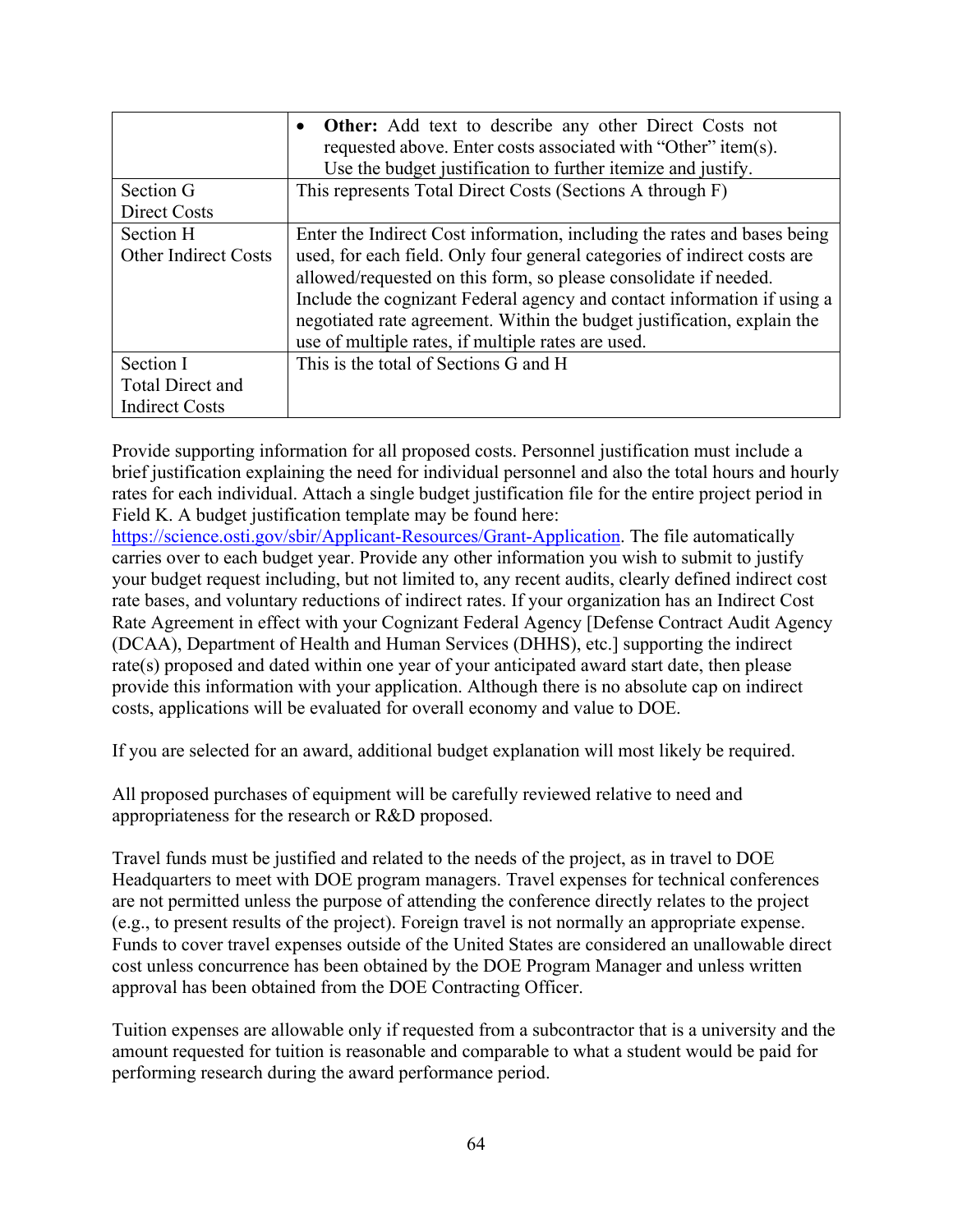Awards may include a profit or fee for the applicant. Fees are subject to negotiation and shall not exceed 7% of the total award amount. Profit or fee is not "program income" and shall not be included in field 15.d. of the SF 424 (R&R) application. The fee applies solely to the small business concern receiving the award and for-profit R&D subcontractors participating in the project. In addition, the awardee may pay a profit/fee to a contractor providing routine goods or non-R&D services in accordance with normal commercial practice.

Any commercial and/or in-kind contribution to the project should be reflected in the project narrative and not included on the budget pages.

Round all funds to the nearest dollar across all budget documents including the budget justification. The dollar amounts in the budget justification must match the amounts found on the Research and Related Budget form. Cost sharing or matching funds provided by the small business or third parties shall not be included on the Research and Related Budget Form—this form should only include funds being requested from DOE. Cost sharing or matching funds can be included in the budget justification and must be clearly marked as cost sharing or matching funds.

Complete the Level-of-Effort worksheet located at https://science.osti.gov/sbir/Applicant-Resources/Grant-Application. If the Microsoft Excel version is used, it must be converted to PDF before it is attached to the application in Field 12 – Research & Related Other Project Information.

## **9. How to Prepare a Commercialization Plan**

## COMMERCIALIZATION PLAN (QUESTION 7) **[REQUIRED]**

Your Commercialization Plan narrative cannot exceed 15 pages and 7500 words (10-point minimum font size). This page limit does not include return on investment and net present value worksheets, pro forma worksheet, and Letters of Support, which must be appended to the commercialization plan narrative. Your Commercialization Plan must be uploaded to field 7 as a single document. This information will be evaluated and considered part of the score for the "Impact" criterion discussed in Section V. Phase IIC applicants must submit an updated Commercialization Plan.

DOE recognizes that each innovation requires a varied strategy to generate returns on invested capital and that no two businesses are exactly alike. Therefore, DOE supports a broad array of commercialization strategies. Each strategy requires varied emphasis on the parts of the plan depending on your innovation and the market landscape. For instance, the strategy and mechanisms for leveraging and protecting intellectual property (IP) vary according to industry and innovation.

The Commercialization Plan is your roadmap for the future and should convey how you plan to generate profits from your innovation. It should represent a compelling vision that describes a unique business opportunity that could be addressed with continued support from Phase II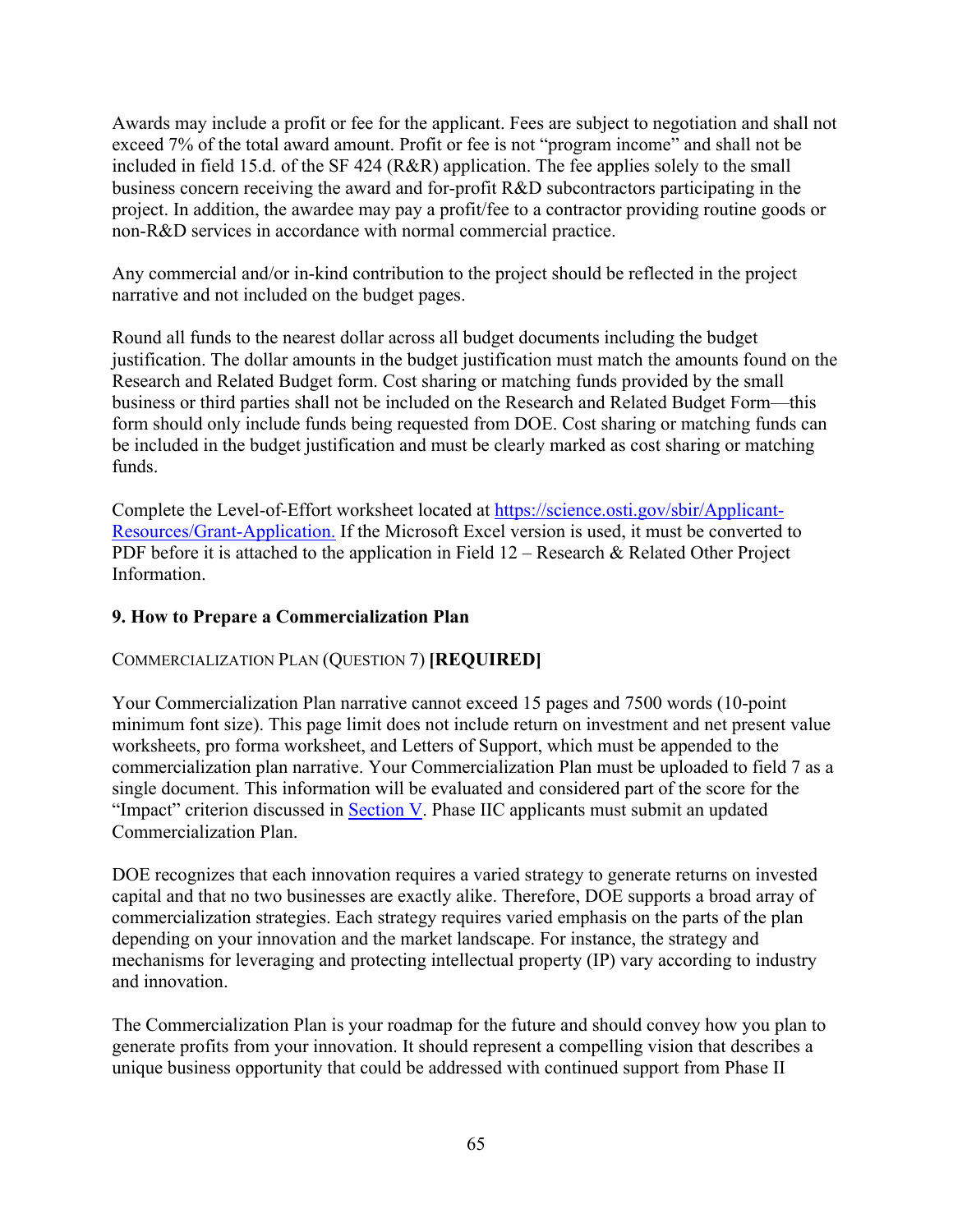funding. The depth and quality of the analysis within your Commercialization Plan is a critical element of the DOE SBIR/STTR application review.

Please Note: All assumptions and estimates provided should be clearly stated as such and evidence of validation should be provided in a footnote. Where you provide numerical data (e.g., market size, price, etc.) or data about customer needs, market forces, barriers to entry and the like, you should indicate the source of the data using footnotes. Market research reports, articles by experts in trade publications or professional journals, interviews, focus groups, surveys, are among commonly used sources of data.

The following four sections must be addressed in your Commercialization Plan using a narrative format. Do not submit your Commercialization Plan in a question-and-answer format:

- 1. Market Opportunity
	- a) Describe succinctly what product or service you are planning to deliver based on your innovation.
		- Identify your target customer(s) providing generally known examples.
		- Describe the critical needs that your product or service will fulfill for your customer(s) (i.e., these can be current or emerging).
		- How does the target customer(s) currently meet the need that you are addressing and what do they pay to meet the need?
		- What is/are your customer(s) willing to pay for your product or service? How have you validated this assumption?
		- What features of your product or service will allow you to provide a compelling value proposition? How have you validated the significance of these features? State the value proposition for your product or service.
	- b) Address Market Opportunity
		- What is the current size of the broad market you plan to enter? How large is your "niche" market opportunity, in terms of either numbers of customers or revenues? (If you use number of customers, estimate revenues based on the anticipated selling price of your product or service.)
		- Is the target market domestic, international, or both?
		- What are the growth trends for the market and the key market drivers that will affect whether customers will buy your product or service?
		- What barriers to entry exist in this market which will inhibit sales of your product or service?
	- c) Describe the channels you would employ to reach the targeted customer.
	- d) What business model will you adopt to generate revenue from your innovation?
		- Will you make and sell? License? Form a strategic alliance with a company already in the industry? Use a different model?
		- Explain why this model makes sense for the market opportunity described.
	- e) If there are potential societal, educational, or scientific benefits beyond commercial considerations that will generate goodwill for your company or the product or service, they should be included here and explained in sufficient detail to convey the significance of the effort.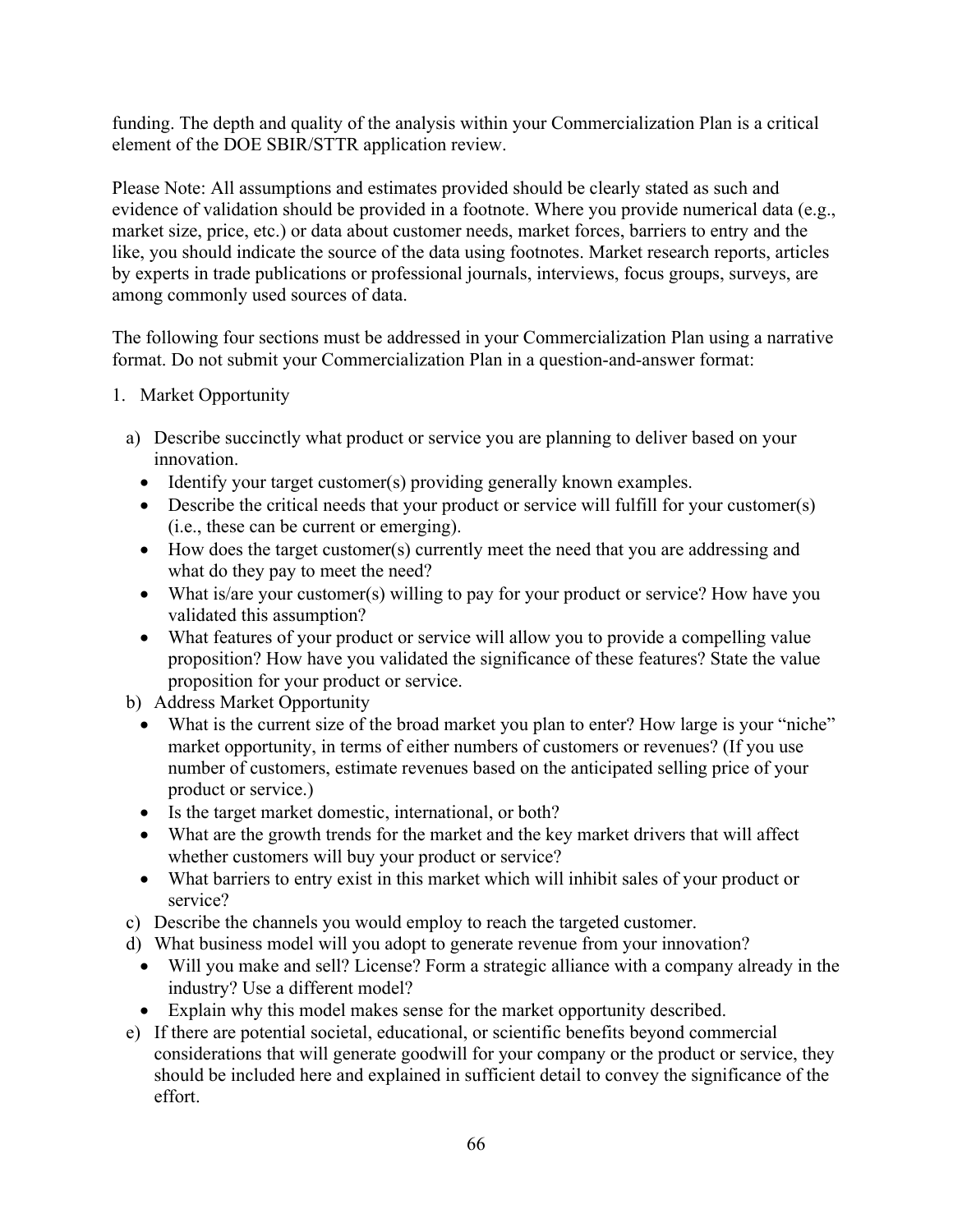## 2. Company/Team

- a) Provide a short description of the origins of the company.
- b) What type of corporate structure is in place?
- c) What is the current capitalization and is it sufficient for implementing your Commercialization Plan?
- d) What is the revenue history for the past three years? What is your anticipated revenue history through Phase II? Provide a table with percentages or sums of operating capital or revenue: product sales, consulting/services, license revenues, research and development grants/contracts, and others.
- e) What is the current employee count?
- f) Give a brief description of the experience and credentials of the personnel responsible for taking the innovation to market and clarify how the background and experience of the team enhance the credibility of the Commercialization Plan.
- g) What specific experience does the team lack and how will this be addressed during the Phase II effort and beyond? From what additional resources do you have commitments to address these limitations e.g., Board of Directors, technical advisors, or retained legal counsel? Please provide details on names, affiliations, and expertise of these resources.
- 3. Competition/Intellectual Property
	- a) Describe currently existing products or services that are found in the patent literature (and if relevant, copyright and trademark literature) or that is emerging from research or R&D which may be substitutes for your product or service.
		- How does your product or service match up to these substitutes in terms of the needs customers are seeking to meet?
		- Who is developing, making, and selling those products or services and what do you anticipate the competitive landscape to look like when you get to market?
	- b) Describe IP rights you have secured for your technology to date and if any procedures are underway to expand or enhance the protection provided by those rights. Please describe your actions to protect these rights.
	- c) Describe which IP is closest and which is most threatening to your "freedom to operate" and how you are different enough to be able to secure your freedom to operate.
	- d) What other IP will you need to secure rights to make, use, or sell in order to address the market opportunity described above?
- 4. Finance and Revenue Model
	- a) Describe an appropriate staged finance plan given the market opportunity. Outline the level of funding required for each stage along the path to commercialization.
		- What are your costs to complete research and development, product, and production development/design/engineering, and to produce the product or service?
		- What are the costs required to implement your commercialization strategy?
		- How will you access the appropriate funds?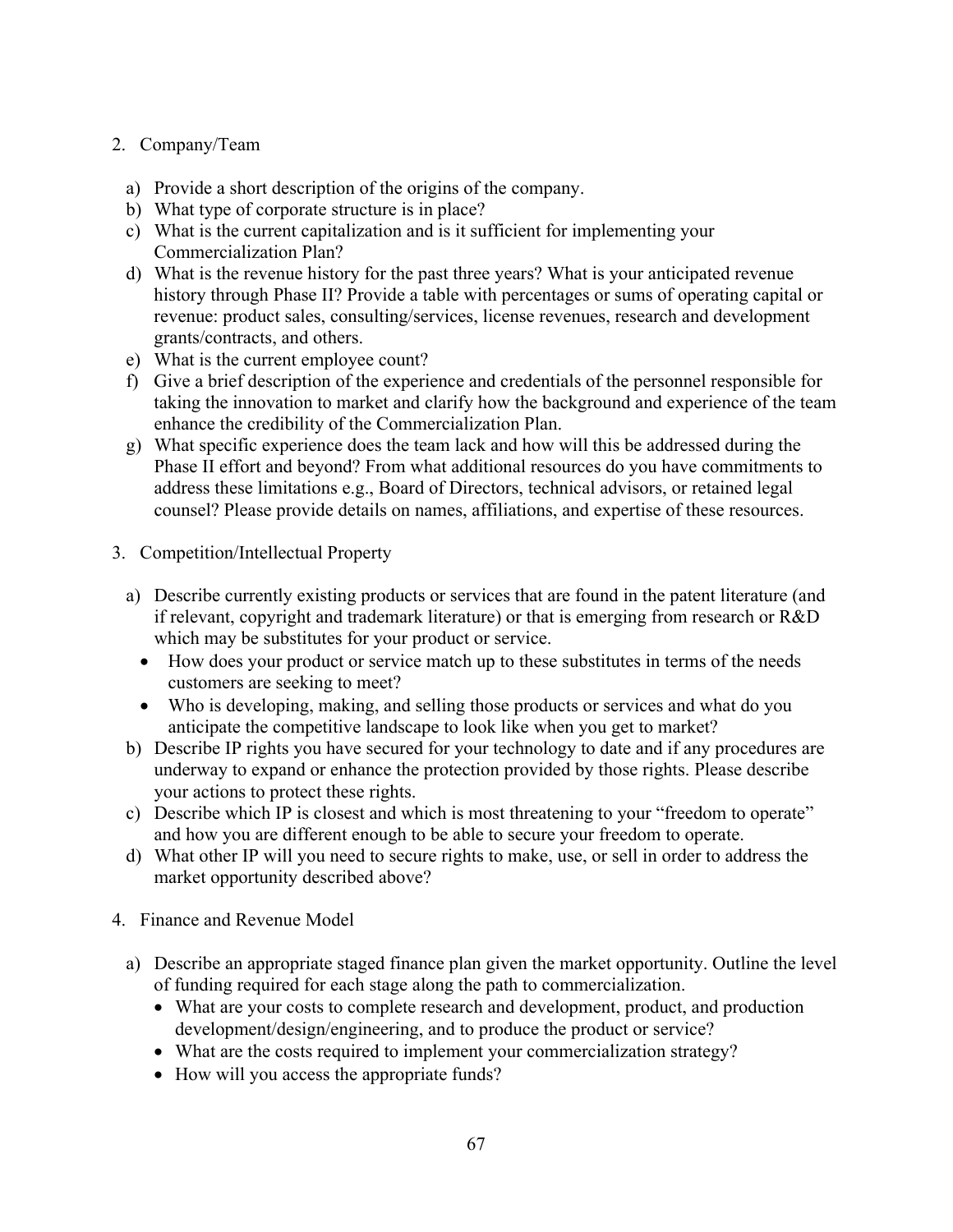- b) Provide a table with anticipated costs identifying the anticipated source of each detailing revenues or other operating capital you can devote to these. If there is a shortfall, explain how you will raise or access the appropriate funds. If no additional cash is needed explain why you are confident that is the case.
- c) Provide specific contacts, leads, previous relationships, and agreements already in place. Are any other commitments in place which will affect your ability to raise Phase III followon funding?
- d) Provide an estimate of the DOE Return on Investment (ROI) or Net Present Value (NPV) for this project. A template for estimating ROI is provided at the DOE SBIR/STTR Programs Office web site at https://science.osti.gov/sbir/Awardee-Resources. This estimate should incorporate the profit before taxes (positive cash flow) for the first 10 years of commercialization and treat the DOE SBIR or STTR funding as an investment (negative cash flow). Describe the revenue streams (licensing, product sales or other) associated with your Commercialization Plan. When do you anticipate "first revenues" from each stream? When do you expect to reach "break even"? To help project NPV, please refer to following worksheets on the DOE SBIR/STTR Programs Office web site at https://science.osti.gov/sbir/Applicant-Resources/Grant-Application.
- e) Provide annual pro formas for the next five years (two years of the Phase II effort + three years post Phase II). Income Statements are required. Cash Flow and Balance Sheets may be included if they are considered critical for your strategy. If not included, Cash Flow and Balance Sheets should be made available, upon request from DOE.

Please Note: You must indicate the assumptions and estimates being made in this part of your application and clearly state the source of the data you have used to validate these assumptions or as a basis for making assumptions or estimates. You must also indicate the source for any numerical or other hard data provided, such as market size, price, market drivers, and barriers to entry. Evaluate the competitive advantages of this technology vs. alternate technologies that can meet similar market needs.

## **10. How to View Applications in PAMS**

Each Grants.gov application submitted to the DOE SC automatically transfers into PAMS and is subsequently assigned to a program manager. At the time of program manager assignment, the three people listed on the SF-424 (R&R) cover page will receive an email with the subject line, "Receipt of Proposal 0000xxxxxx by the DOE Office of Science." These three people are the PI (Block 14), Authorized Representative (Block 19), and Point of Contact (Block 5). In PAMS notation, applications are known as proposals, the PI is known as the PI, the Authorized Representative is known as the Sponsored Research Officer/Business Officer/Administrative Officer (SRO/BO/AO), and the Point of Contact is known as the POC.

There will be a period of time between the application's receipt at Grants.gov and its assignment to a DOE SC program manager. Program managers are typically assigned two weeks after applications are due at Grants.gov: please refrain from attempting to view the proposal in PAMS until you receive an email providing the assignment of a program manager.

Once the email is sent, the PI, SRO/BO/PO, and POC will each be able to view the submitted proposal in PAMS. Viewing the proposal is optional.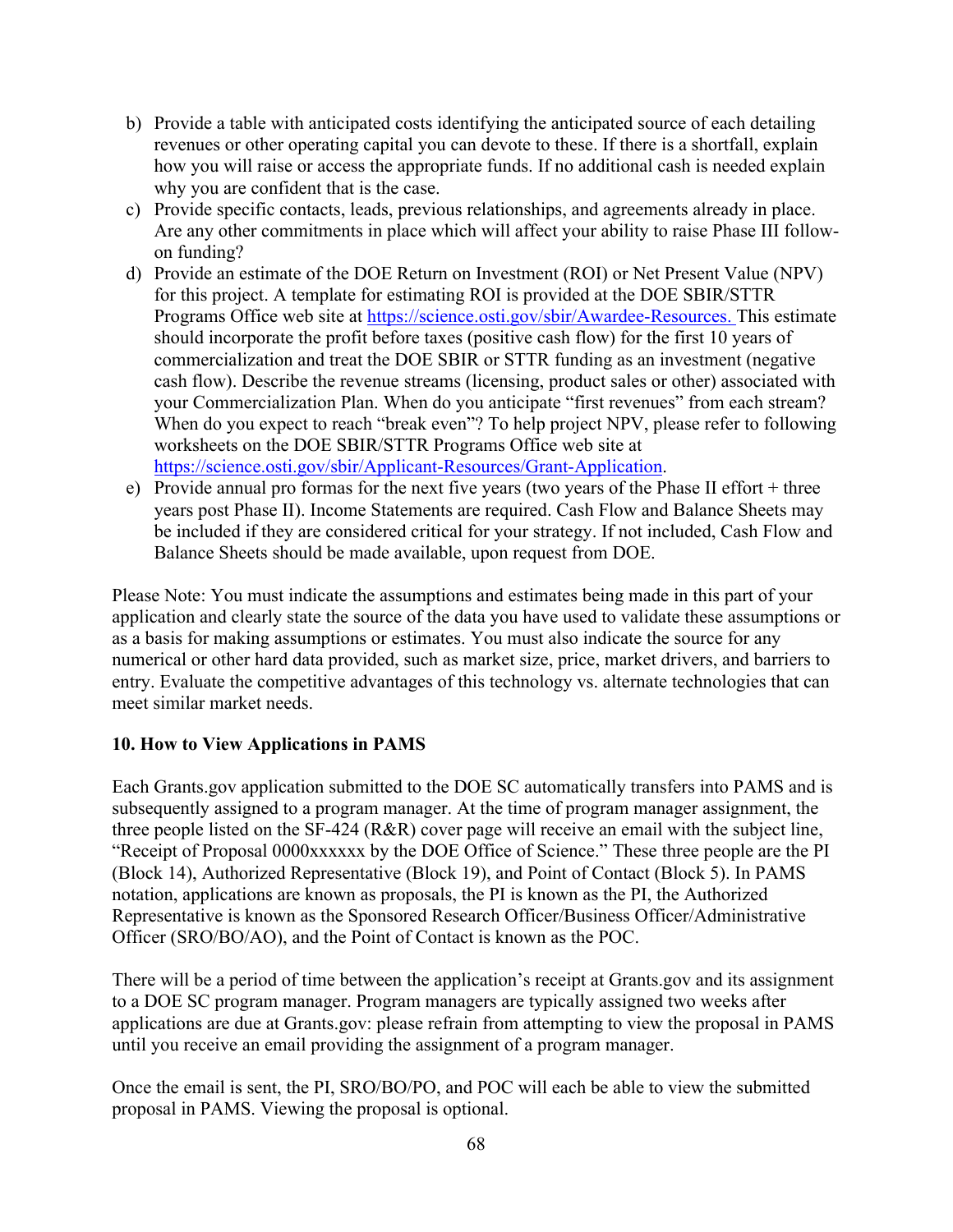You may use the Internet Explorer, Firefox, Google Chrome, or Safari browsers to access PAMS.

Following are two sets of instructions for viewing the submitted proposal, one for individuals who already have PAMS accounts and one for those who do not.

If you already have a PAMS account, follow these instructions:

- 1. Log in to PAMS at https://pamspublic.science.energy.gov/.
- 2. Click the "Proposals" tab and click "Access Previously Submitted Grants.gov Proposal."
- 3. Enter the following information:
	- Proposal ID: Enter the ten-digit PAMS proposal ID, including the leading zeros (e.g., 00002xxxxx). Do not use the Grants.gov proposal number. Use the PAMS number previously sent to you in the email with subject line, "Receipt of Proposal ...".
	- Email (as entered in Grants.gov application): Enter your email address as it appears on the SF424(R&R) Cover Page.
	- Choose Role: Select the radio button in front of the role corresponding to the SF-424 (R&R) cover page. If your name appears in block 19 of the SF-424 (R&R) cover page as the authorizing representative, select "SRO/BO/AO (Sponsored Research Officer/Business Officer/Administrative Officer)." If your name appears in block 14 of the SF424 R&R cover page as the PI, select "Principal Investigator (PI)." If your name appears in block 5 of the SF424 R&R as the point of contact, select "Other (POC)."
- 4. Click the "Save and Continue" button. You will be taken to your "My Proposals" page. The Grants.gov proposal will now appear in your list of proposals. Click the "Actions/Views" link in the options column next to this proposal to obtain a dropdown list. Select "Proposal" from the dropdown to see the proposal. Note that the steps above will work only for proposals submitted to the DOE SC since May 2012.

If you do not already have a PAMS account, follow these instructions:

- 1. To register, click the "Create New PAMS Account" link on the website https://pamspublic.science.energy.gov/.
- 2. Click the "No, I have never had an account" link and then the "Create Account" button.
- 3. You will be prompted to enter your name and email address, create a username and password, and select a security question and answer. Once you have done this, click the "Save and Continue" button.
- 4. On the next page, enter the required information (at least one phone number and your mailing address) and any optional information you wish to provide (e.g., FAX number, website, mailstop code, additional email addresses or phone numbers, Division/Department). Click the "Create Account" button.
- 5. Read the user agreement and click the "Accept" button to indicate that you understand your responsibilities and agree to comply with the rules of behavior for PAMS.
- 6. You will be taken to the Register to Institution page. Select the link labeled, "Option 1: My institution has submitted a proposal in Grants.gov. I am here to register as an SRO, PI, or POC (Sponsored Research Officer, Principal Investigator, or Point of Contact)."
- 7. Enter the following information: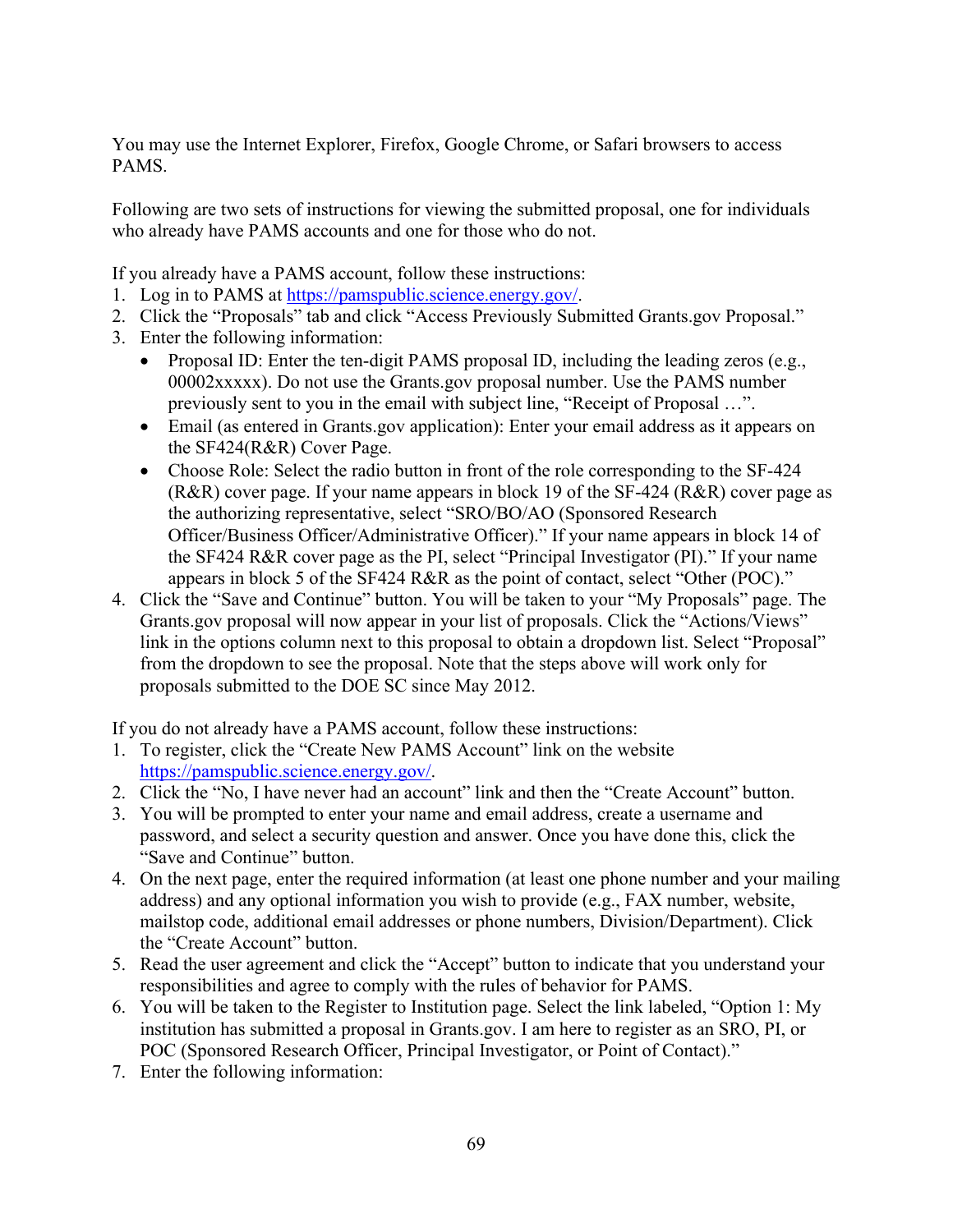- Proposal ID: Enter the ten-digit PAMS proposal ID, including the leading zeros (e.g., 00002xxxxx). Do not use the Grants.gov proposal number. Use the PAMS number previously sent to you in the email with subject line, "Receipt of Proposal …".
- Email (as entered in Grants.gov proposal): Enter your email address as it appears on the SF424(R&R) Cover Page.
- Choose Role: Select the radio button in front of the role corresponding to the SF-424 (R&R) cover page. If your name appears in block 19 of the SF-424 (R&R) cover page as the authorizing representative, select "SRO/BO/AO (Sponsored Research Officer/Business Officer/Administrative Officer)." If your name appears in block 14 of the SF424 R&R cover page as the PI, select "Principal Investigator (PI)." If your name appears in block 5 of the SF424 R&R as the point of contact, select "Other (POC)."
- 8. Click the "Save and Continue" button. You will be taken to your "My Proposals" page. The Grants.gov proposal will now appear in your list of proposals. Click the "Actions/Views" link in the options column next to this proposal to obtain a dropdown list. Select "Proposal" from the dropdown to see the proposal.

If you were listed as the PI on a prior submission but you have not previously created an account, you may already be listed in PAMS. If this is the case, you will be taken to the PAMS home page after agreeing to the Rules of Behavior. If that happens, follow the instructions listed above under "If you already have a PAMS account…" to access your Grants.gov proposal.

# **11. How to Register in Other Systems Before Submitting an Application**

SYSTEMS TO REGISTER IN

Applicants must complete a series of registrations and enrollments to submit applications in response to this FOA. Applicants not currently registered with SAM and Grants.gov should allow **at least four weeks** to complete these requirements.

You should start the process as soon as possible.

You may not be able to use your preferred Internet browser. Each system has its own requirements.

Applicants must obtain a DUNS number at https://fedgov.dnb.com/webform.

Applicants must register with SAM at https://www.sam.gov/. More information about SAM registration for applicants is found at https://sam.gov/content/entity-registration.

Applicants must provide a Taxpayer Identification Number (TIN) to complete their registration in www.SAM.gov. An applicant's TIN is an EIN assigned by the Internal Revenue Service (IRS). In limited circumstances, a Social Security Number (SSN) assigned by the Social Security Administration (SSA) may be used as a TIN. You may obtain an EIN from the IRS at https://www.irs.gov/businesses/small-businesses-self-employed/apply-for-an-employeridentification-number-ein-online.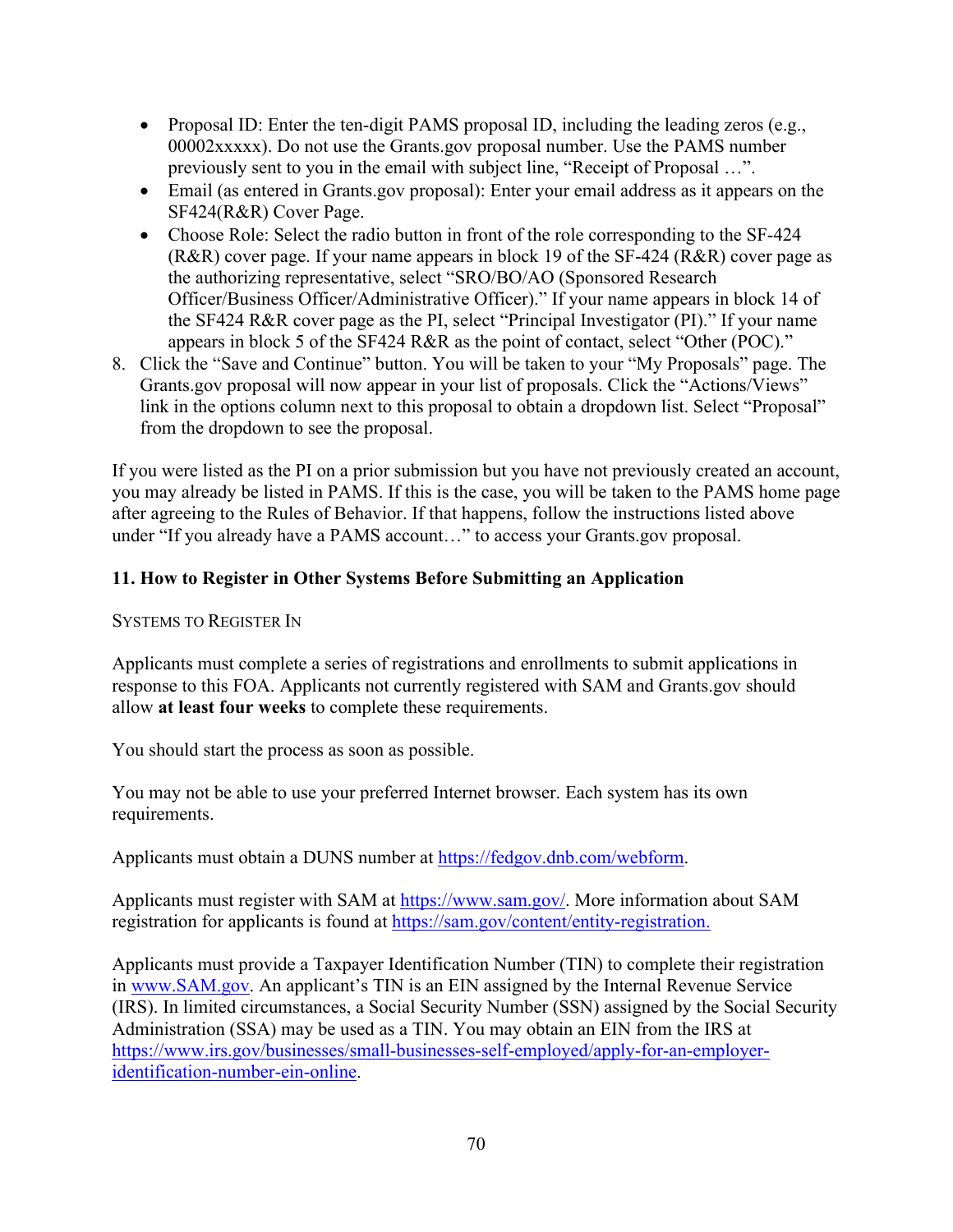Do not use a SSN as a TIN. Obtain a TIN from the IRS using the website listed above.

Applicants must register with FedConnect at www.FedConnect.net. The full, binding version of assistance agreements will be posted to FedConnect.

Recipients must register with the Federal Funding Accountability and Transparency Act Subaward Reporting System at https://www.fsrs.gov. This registration must be completed before an award may be made; you are advised to register while preparing your application.

#### REGISTERING IN GRANTS.GOV

Applicants must register with Grants.gov, following the instructions at https://www.Grants.gov/web/grants/applicants/registration.html and described above.

WHERE TO SUBMIT AN APPLICATION

You must submit the application through Grants.gov at www.Grants.gov, using either the online webforms or downloaded forms, or a system-to-system service

Submit electronic applications through the "Apply for Grants" function at www.Grants.gov. If you have problems completing the registration process or submitting your application, call Grants.gov at 1-800-518-4726 or send an email to support@Grants.gov.

Please ensure that you have read the applicable instructions, guides, help notices, frequently asked questions, and other forms of technical support on Grants.gov.

DOE SC PORTFOLIO ANALYSIS AND MANAGEMENT SYSTEM (PAMS)

Applicants must register in the Portfolio Analysis and Management System (PAMS) to submit letters of intent and pre-applications, to view merit reviewer comments, or to take a number of post-award actions.

## **12. How to Request a Diversity Supplement**

Only DOE SBIR and STTR awardees that received a Phase II award under this FOA are eligible to apply for a diversity supplement to be effective only in the summer months of the second year of their Phase II project period as outlined below.

## PURPOSE

The purpose of a Phase II diversity supplement is to improve the diversity of the research workforce by recruiting and supporting undergraduate and graduate students from groups that have been shown to be underrepresented in the U.S. science and engineering workforce.

Fostering diversity by encouraging the participation of individuals from nationally underrepresented groups in the scientific and engineering research workforce is a longstanding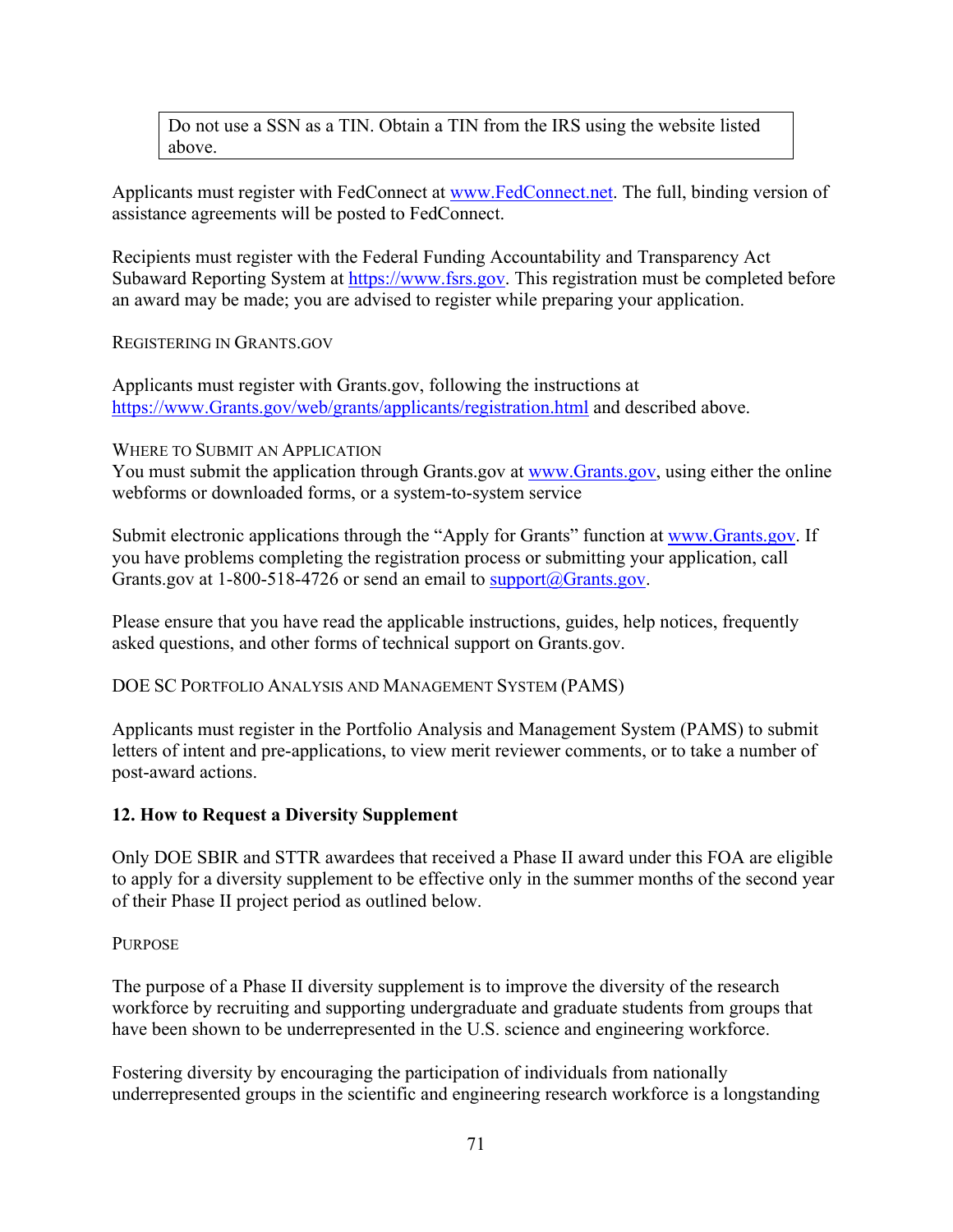interest of Congress, and a key component of the DOE SBIR/STTR outreach strategy to identify, develop, support, and maintain the quality of its scientific and engineering workforce. Similarly, fostering and encouraging participation by women, socially and economically disadvantaged individuals, and other individuals in nationally underrepresented groups in the science and engineering workforce are equally critical to the success of the SBIR and STTR programs. Scientists, engineers, and entrepreneurs from underrepresented backgrounds and life experiences bring different perspectives, creativity, and individual enterprise to address complex scientific problems.

This diversity supplement is designed to provide support for research and entrepreneurial experiences for candidates whose participation will diversify the SBIR/STTR program throughout the continuum from undergraduate to the graduate level. Continuation of this program in the future will depend on evaluation of the career outcomes of the supported individuals as well as continuing assessments of the diversity of the small business programs by the U.S. Small Business Administration and the National Academies.

In all cases, the proposed research experience must be an integral part of the approved ongoing research of the eligible DOE Phase II award and must have the potential to contribute to the research and entrepreneurial career development of the candidates.

#### **CANDIDATES**

SBCs are encouraged to identify women, individuals from nationally underrepresented groups, individuals with a commitment to diversifying the science and engineering workforce, and/or individuals meeting the SBA definition of socially and economically disadvantaged at 13 CFR § 124.103 and 13 CFR § 124.104.

Members of socially disadvantaged groups include:

- o Black Americans;
- o Hispanic Americans;
- o Native Americans (Alaska Natives, Native Hawaiians, or enrolled members of a Federally or State recognized Indian Tribe);
- o Asian Pacific Americans (persons with origins from Burma, Thailand, Malaysia, Indonesia, Singapore, Brunei, Japan, China (including Hong Kong), Taiwan, Laos, Cambodia (Kampuchea), Vietnam, Korea, The Philippines, U.S. Trust Territory of the Pacific Islands (Republic of Palau), Republic of the Marshall Islands, Federated States of Micronesia, the Commonwealth of the Northern Mariana Islands, Guam, Samoa, Macao, Fiji, Tonga, Kiribati, Tuvalu, or Nauru); and
- o Subcontinent Asian Americans (persons with origins from India, Pakistan, Bangladesh, Sri Lanka, Bhutan, the Maldives Islands or Nepal)

An economically disadvantaged individual candidate for a diversity supplement must have:

- a net worth less than \$750,000 (not including his or her primary residence and the value of the individual's ownership interest in a socially and economically disadvantaged SBC, if any),
- an average adjusted gross income of \$350,000 or less for the preceding three years, and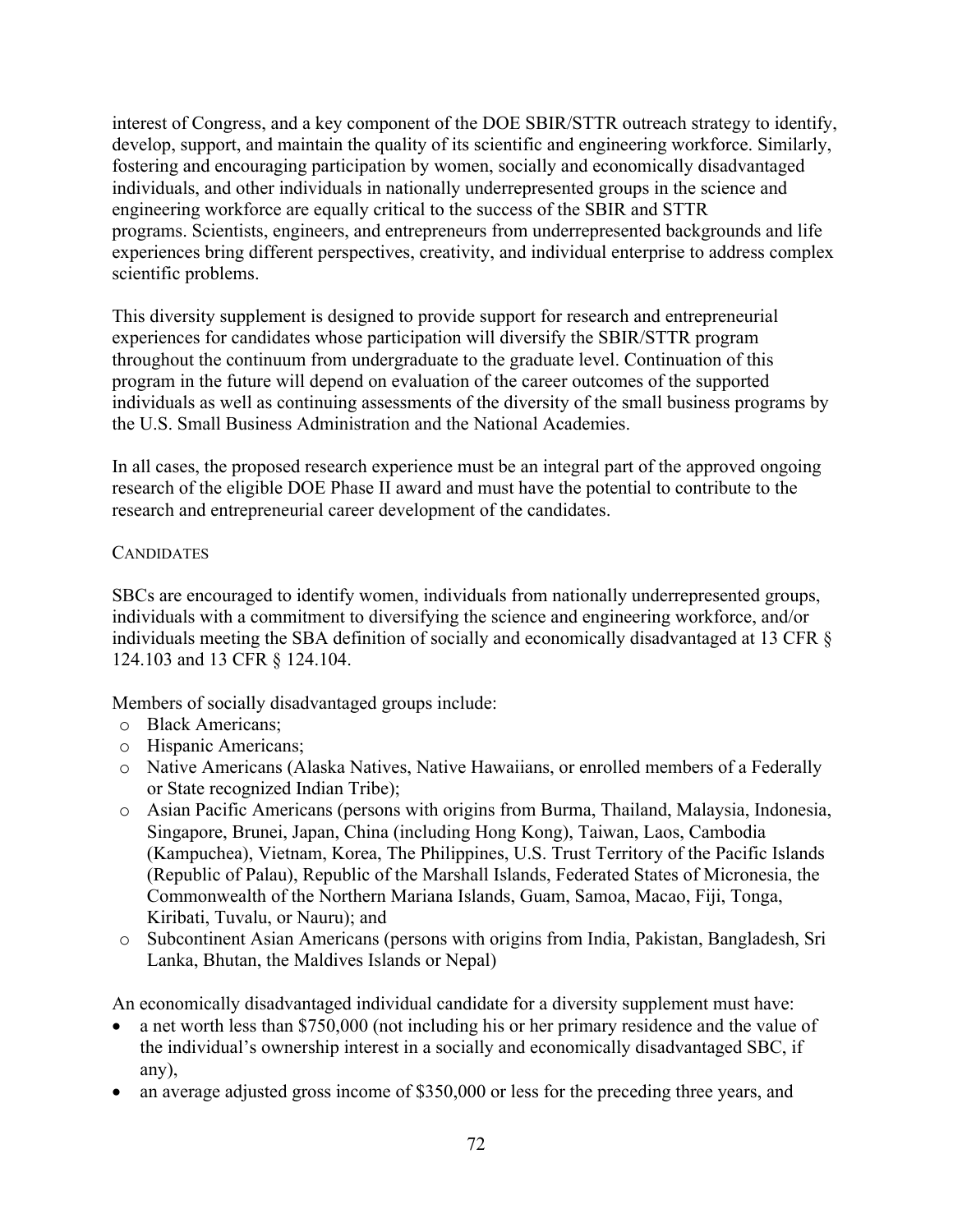• the fair market value of all his or her assets (including his or her primary residence and the value of the individual's ownership interest in a socially and economically disadvantaged SBC, if any) does not exceed \$6 million.

Please review 13 CFR 124.103 and 13 CFR 124.104 for more information and for exclusions from the threshold amounts. For purposes of the diversity supplement, the definitions above apply to the individual candidates not the SBC Phase II awardee applying for the supplement.

*Undergraduate Students:* As part of this supplement program, undergraduate students who have a demonstrated interest in or desire to pursue science, technology, engineering, or math (STEM) training and entrepreneurship, may participate in a Phase II research project during the summer months. This experience is separate from any requirement of the regular academic program. Any eligible undergraduate student interested in STEM research and entrepreneurship is encouraged to participate in this program.

*Baccalaureate and Master's Degree Holders:* This supplement will provide opportunities for baccalaureate or master's degree holders who have demonstrated an interest in and wish to pursue science, technology, engineering, or math (STEM) training and entrepreneurship. Students who plan to attend engineering and professional schools are encouraged to use this program to gain research and entrepreneurial experience.

*Graduate Students:* The objective of this program is to support graduate students in STEM fields who wish to develop their research and entrepreneurial capabilities.

The duration of the program is normally 10 weeks.

**This supplement program is limited to citizens or non-citizen nationals of the United States or individuals who have been lawfully admitted for permanent residence in the United States.**

CONTENT AND FORM OF APPLICATION SUBMISSION

It is critical that applicants follow the instructions for their diversity supplement request. Conformance to documented requirements is required and strictly enforced. Applications that are out of compliance with these instructions may be delayed or not accepted for review. Please visit the DOE Office of SBIR/STTR Programs website for the required budget forms documentation, under "Awardee Resources" at https://science.osti.gov/sbir/Awardee-Resources.

## SALARY, BUDGET, TERMS AND CONDITIONS

All DOE diversity supplements are subject to the terms and conditions, cost principles, and other considerations described in the DOE SBIR/STTR Specific Terms and Conditions that accompany every Phase II award. Application budgets are limited to no more than \$20,000 and must reflect the actual needs of the proposed project. DOE will consider whether the budget and the requested period of support are fully justified and reasonable in relation to the proposed Phase II research. The request of up to \$20,000 for a 10-week internship will supplement and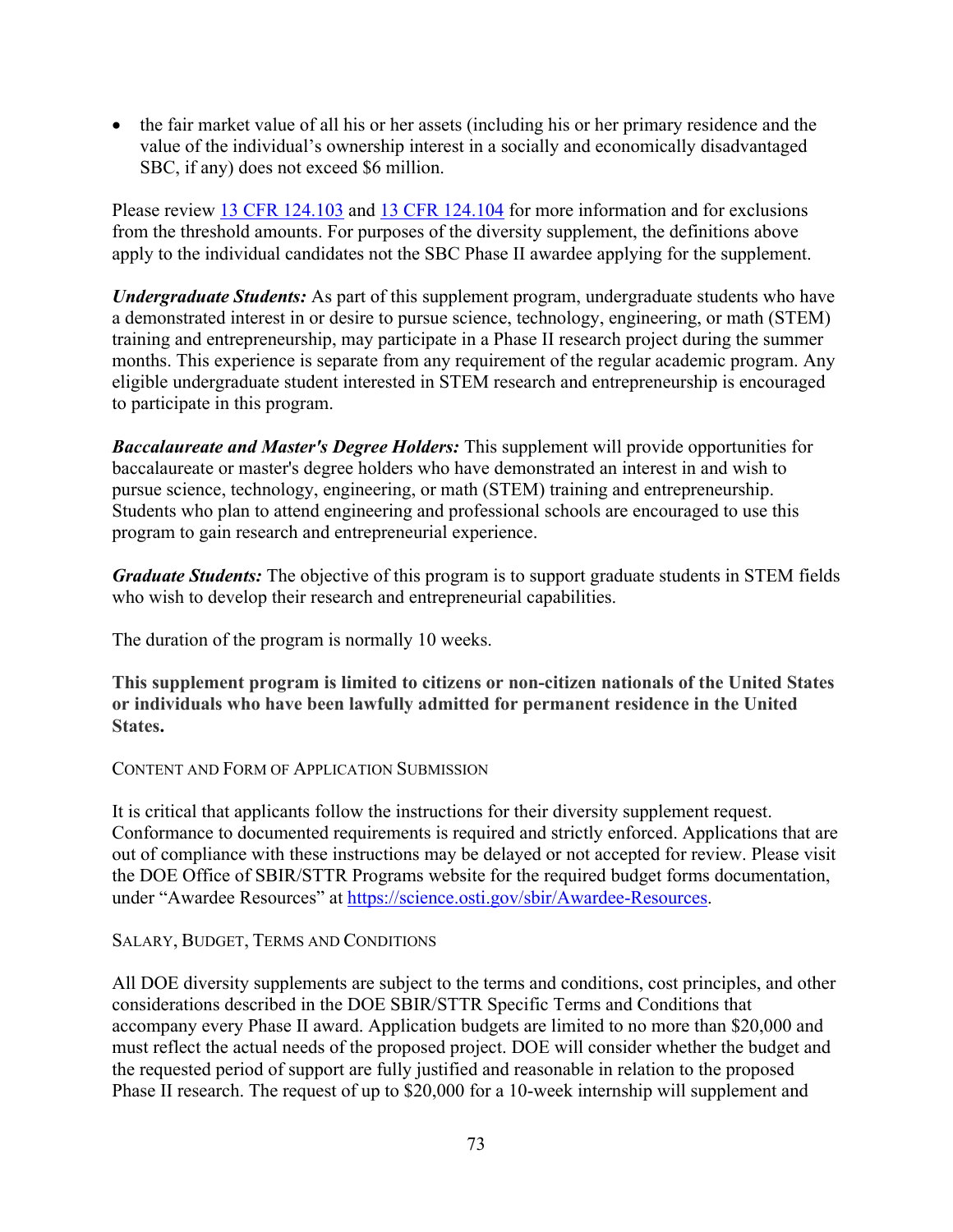may exceed the maximum Phase II topic award amount. This program does not require cost sharing.

*Undergraduate Students:* The salary for an undergraduate student should be consistent with SBC salary policies. Rates for undergraduate salary that exceed \$15 per hour must be justified. An additional amount of \$1,000 per year for supplies and travel may also be requested. Students are expected to devote the equivalent of at 10 weeks of full-time effort to the research project and related activities in a one-year period. Exceptions to these requirements will be considered, depending on the circumstances of the Phase II grant circumstances warranting the specific request.

*Baccalaureate and Master's Degree Holders*: The salary for baccalaureate and master's degree holders should be reasonable and consistent with the SBC salary policies and cannot exceed the compensation allowed for graduate students. Additional funds up to \$1,000 per year may be requested for supplies and travel.

*Graduate (Predoctoral) Students*: The DOE will provide salary support in addition to other necessary expenses, such as supplies and travel, to enable the individual to participate as a graduate research assistant in a funded research project. DOE will provide compensation that (1) conforms to the established, consistently applied salary and wage policies of the SBC and (2) reflects the percentage of time devoted to the DOE-funded project. Additional funds up to \$1,000 per year may be requested for supplies and travel.

#### REVIEW AND SELECTION PROCESS

The diversity supplements are not peer reviewed. All diversity supplement requests will undergo an administrative evaluation and approval process by a DOE program manager.

DOE program managers will review requests for supplements to determine merit with respect to overall impact on diversity and entrepreneurship. Following program manager review and selection of Phase II diversity applications, the selected candidates will remain conditionally approved until the DOE program manager formally approves the associated Phase II project's second year funding. Once this occurs, you will be notified of final approval of your diversity supplemental application. Please note, when submitting a request for a diversity supplement, you must submit a candidate, by name, as well. The DOE will not accept "To-Be-Determined" applications or those without a named candidate.

Only the administrative review criteria described below will be considered in the supplemental review process:

- $\circ$  The strength of the description of how this particular appointment will promote diversity in small business, particularly with regards to entrepreneurship.
- o The qualifications of the candidate including career goals, prior research training, research potential, and any relevant experience.
- o Evidence that the proposed experience will expand and foster the research and entrepreneurial capabilities, knowledge, and/or skills of the candidate.
- o Evidence that the activities of the candidate will be an integral part of the project.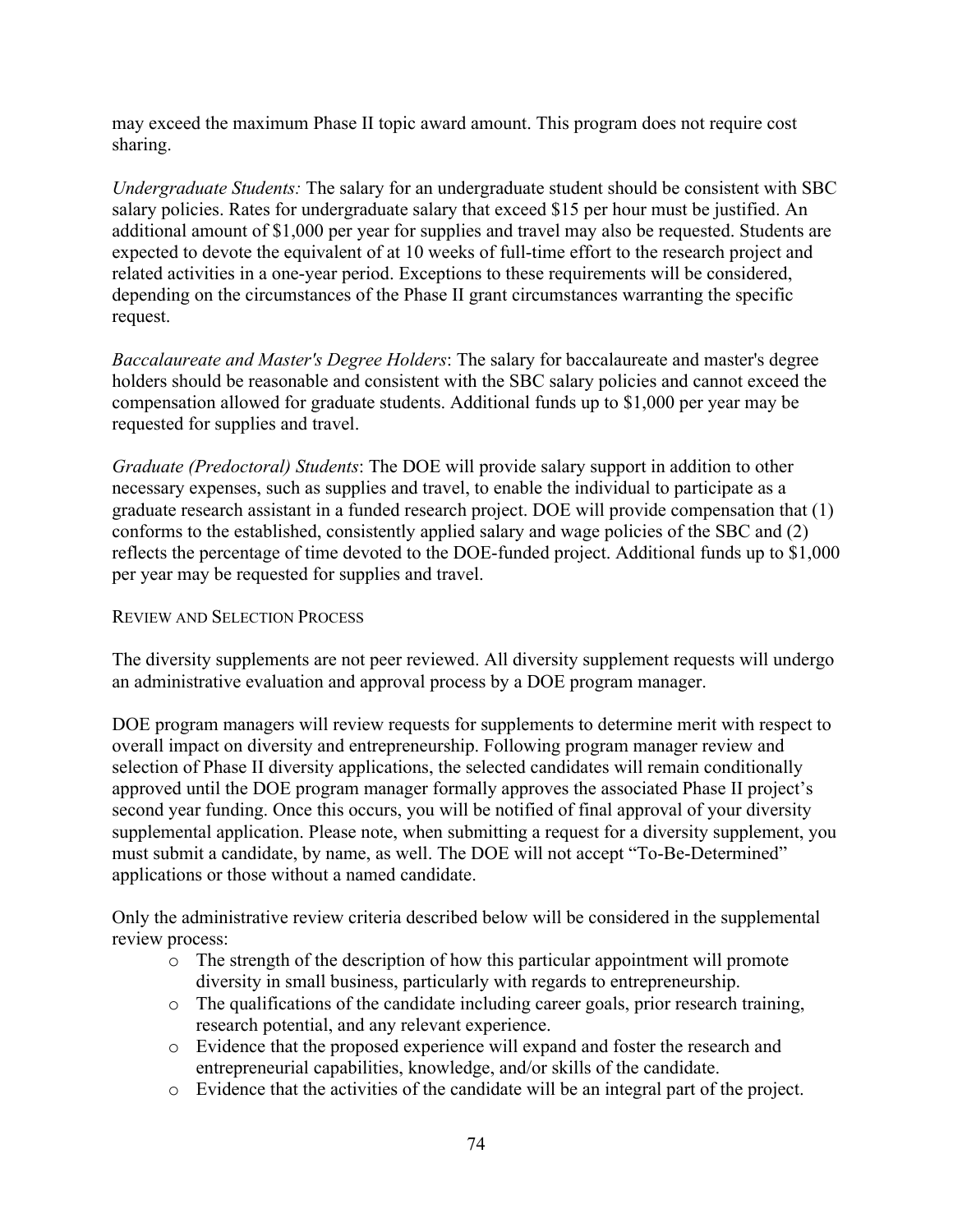- o Evidence that the candidate will receive research and entrepreneurial career mentoring.
- o The plan and timeline for the proposed research and career development experiences in the supplemental request and its relationship to the Phase II award.

#### HOW TO REQUEST A DIVERSITY SUPPLEMENT

The request for a diversity supplement must be submitted by the Phase II awardee in an email to the DOE Office of SBIR/STTR Programs email address at sbir-sttr@science.doe.gov no later than December 5,  $\frac{2023}{100}$ . There is a limit of one diversity supplement application per Phase II award. You will be notified of final DOE selections by mid-January 2024.

The Phase II Business Official and Principal Investigator from the award must be included on the email and the email must adhere to the following requirements and documentation. Please visit the DOE Office of SBIR/STTR Programs website at https://science.osti.gov/sbir/Awardee-Resources for document templates.

- Subject Line: Diversity Supplement Request for DOE Award # [Award Number]
- Pdf Attachment: (Please refer to the DOE Office of SBIR/STTR Programs website at https://science.osti.gov/sbir/Awardee-Resources for the acceptable template to be saved as one .pdf attachment). The attachment will constitute the diversity supplement application and include:
	- o A header with Award Number, Company Name, Business Official Name, and PI Name.
	- o Candidate's full name.
	- o Address of Primary Site where the proposed supplement activities will be performed. The supplemental activities preferably should take place at the small business. Applications that request supplemental funding for activities that occur principally at a subrecipient location will be declined. If a portion of the proposed supplement activities will be performed at any other sites, identify all locations.
	- $\circ$  Diversity Justification: Address the six (6) review criteria listed above in two (2) pages or fewer and provide evidence to support a focus on the enhancement of the research and entrepreneurial capability of the underrepresented intern and how that experience is intended to provide opportunities for development as a productive researcher or future small business leader.
	- o Research Plan: In one (1) page, please include a research and mentoring plan for the candidate intern to interact with other individuals on the Phase II award, to contribute intellectually to the research, and to enhance his/her research skills and knowledge regarding the selected area of R&D along with business and entrepreneurship.
	- o Using the budget forms provided on the website (https://science.osti.gov/sbir/Awardee-Resources), please provide a budget and a separate abbreviated budget justification showing the amount requested and how the funds will be used.
	- o Intern Biographical Sketch and/or resume (should not exceed one page) that includes:
		- Evidence of STEM achievement and entrepreneurial interest
			- Any source(s) of current funding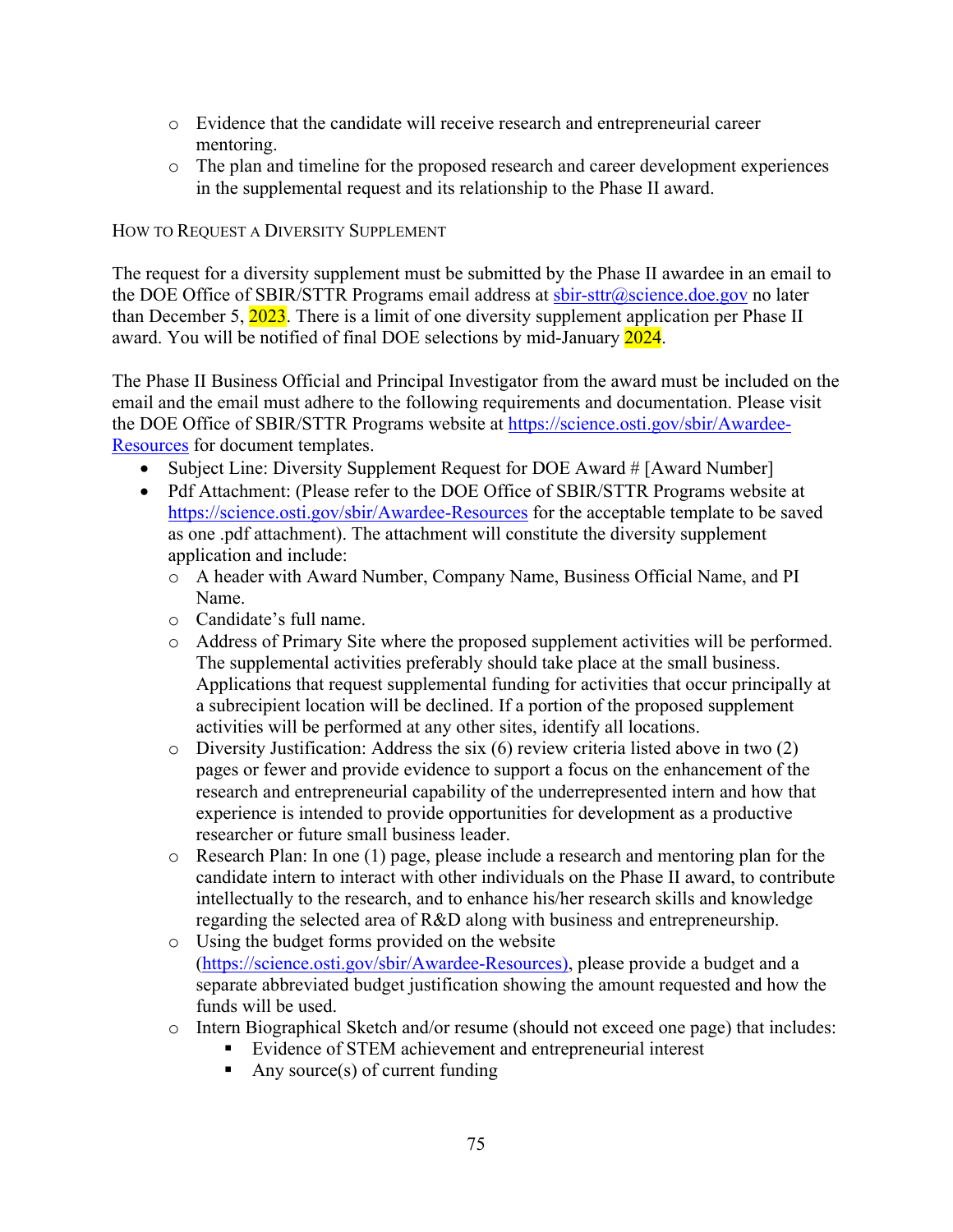A statement from the candidate outlining his/her research objectives and career goals

## REPORTING

Reporting requirements will be specified in the terms and conditions of award as applicable to the supplemental activities.

# **B. Policy Provisions**

# **1. Evaluation and Administration by Non-Federal Personnel**

In conducting the merit review evaluation, the Government may seek the advice of qualified non-Federal personnel as reviewers. The Government may also use non-Federal personnel to conduct routine, nondiscretionary administrative activities. The applicant, by submitting its application, consents to the use of non-Federal reviewers/administrators. Non-Federal reviewers must sign conflict of interest and non-disclosure agreements prior to reviewing an application. Personnel conducting administrative activities must sign a non-disclosure agreement.

Data contained in successful and unsuccessful applications may be used by the Government for completing studies required by §9 of the Small Business Act, 15 U.S.C. §638, as amended. The results of these studies will be available to the public but will not include information that identifies individual small business applicants.

# **2. Government Right to Reject or Negotiate**

DOE reserves the right, without qualification, to reject any or all applications received in response to this FOA and to select any application, in whole or in part, as a basis for negotiation and/or award.

# **3. Intergovernmental Review**

This program is not subject to Executive Order 12372 Intergovernmental Review of Federal Programs.

## **4. Modifications**

Notices of any modifications to this FOA will be posted on Grants.gov and the FedConnect portal. You can receive an email when a modification or an FOA message is posted by registering with FedConnect as an interested party for this FOA. It is recommended that you register as soon after release of the FOA as possible to ensure you receive timely notice of any modifications or other FOAs. More information is available at www.FedConnect.net.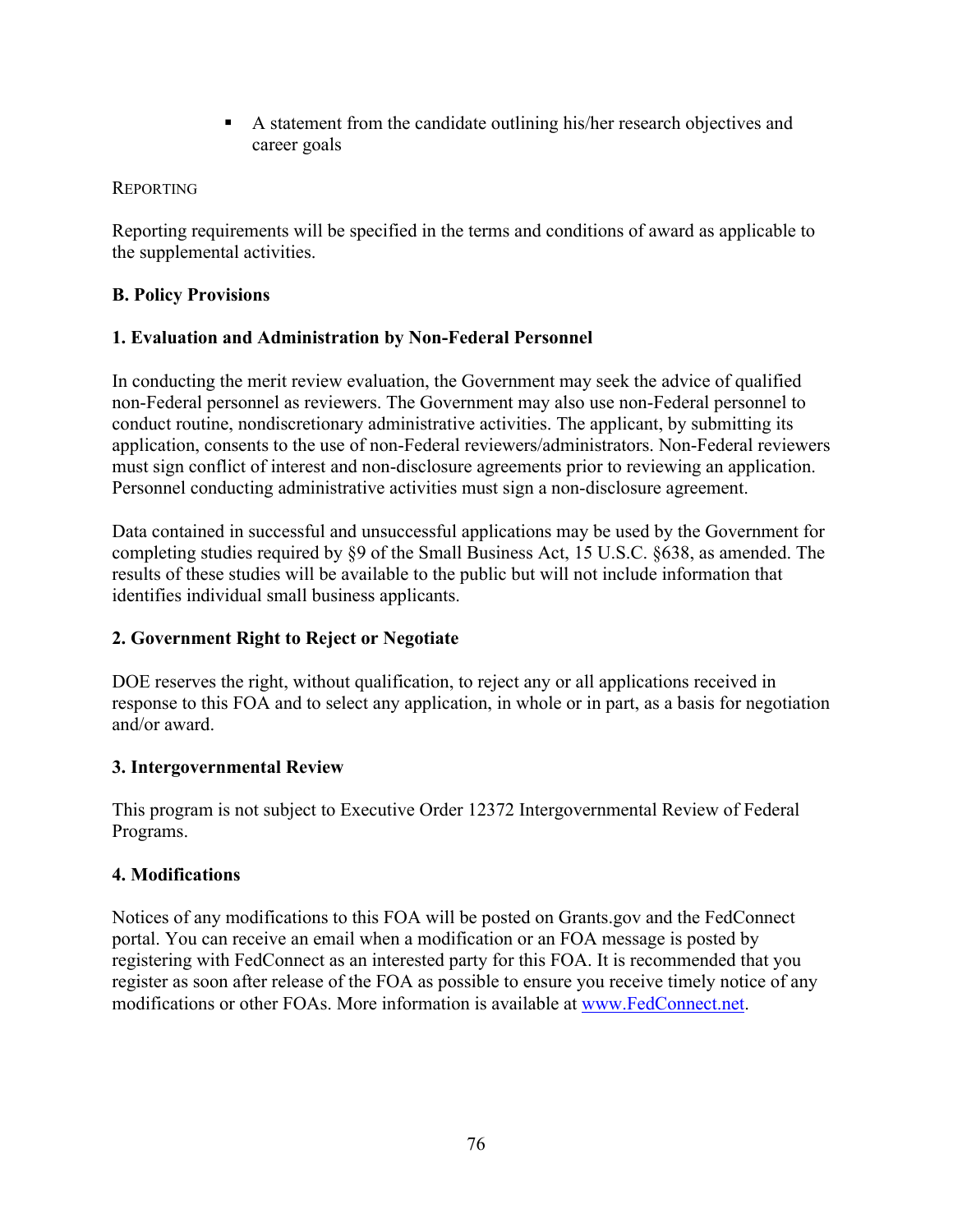## **C. Administrative and National Policy Requirements**

## **1. Administrative Requirements**

The administrative requirements for DOE grants and cooperative agreements are contained in 2 CFR 200 as modified by 2 CFR 910 (DOE Financial Assistance Regulations).

# **2. Availability of Funds**

Funds are not presently available for this award. The Government's obligation under this award is contingent upon the availability of appropriated funds from which payment for award purposes can be made. No legal liability on the part of the Government for any payment may arise until funds are made available to the contracting officer for this award and until the awardee receives notice of such availability, to be confirmed in writing by the contracting officer.

## **3. Audit Requirements**

Under 2 CFR 910.501, a for-profit recipient that expends \$750,000 or more in a year (including any pre-award costs) under DOE Financial Assistance awards must have an audit made for that year by an independent auditor (regardless of when the expenditures are presented to DOE for reimbursement). In determining whether the \$750,000 threshold is met, recipients should assess the amount of DOE funds expended under the award and shall not include any cost-sharing amounts.

# **4. Conference Spending (February 2015)**

The recipient shall not expend any funds on a conference not directly and programmatically related to the purpose for which the grant or cooperative agreement was awarded that would defray the cost to the United States Government of a conference held by any Executive branch department, agency, board, commission, or office for which the cost to the United States Government would otherwise exceed \$20,000, thereby circumventing the required notification by the head of any such Executive Branch department, agency, board, commission, or office to the Inspector General (or senior ethics official for any entity without an Inspector General), of the date, location, and number of employees attending such conference.

## **5. Commitment of Public Funds**

- (a) A DOE financial assistance award is valid only if it is in writing and is signed, either in writing or electronically, by a DOE Contracting Officer.
- (b) Recipients are free to accept or reject the award. A request to draw down DOE funds constitutes the Recipient's acceptance of the terms and conditions of this Award.

# **6. Corporate Felony Conviction and Federal Tax Liability Representations (March 2014)**

In submitting an application in response to this FOA the Applicant represents that: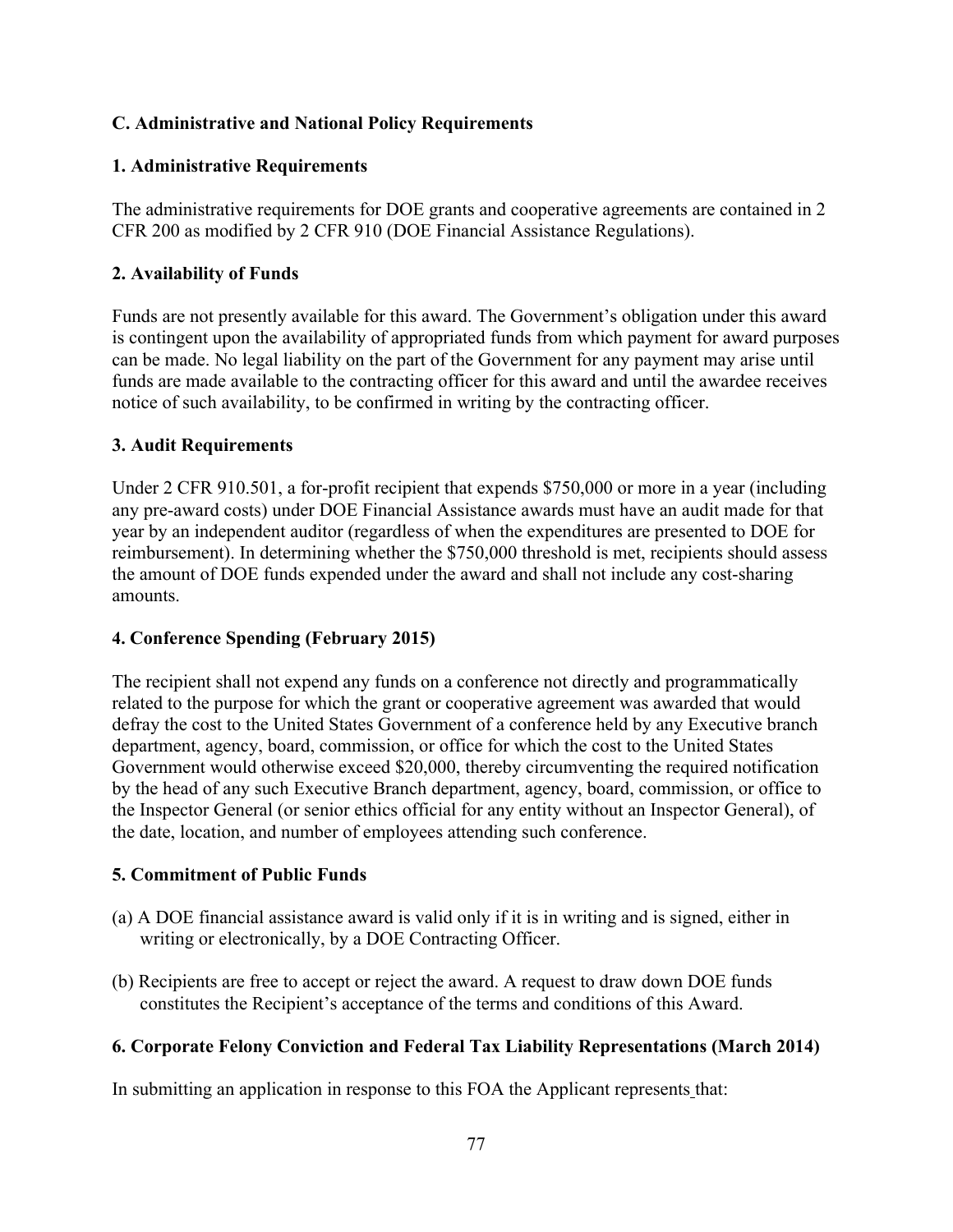- It is **not** a corporation that has been convicted of a felony criminal violation under any Federal law within the preceding 24 months,
- It is **not** a corporation that has any unpaid Federal tax liability that has been assessed, for which all judicial and administrative remedies have been exhausted or have lapsed, and that is not being paid in a timely manner pursuant to an agreement with the authority responsible for collecting the tax liability.

For purposes of these representations the following definitions apply:

 A Corporation includes any entity that has filed articles of incorporation in any of the 50 states, the District of Columbia, or the various territories of the United States [but not foreign corporations]. It includes both for-profit and non-profit organizations.

# **7. Cost Sharing**

For this FOA, cost sharing is defined as contributions made by the applicant to the proposed research and development project described in the technical narrative. Cost sharing is not required. However, any commercial contributions will be considered as part of the evaluation. See Section IV.D., Phase II Funding Commitment (Commercial Contribution) [OPTIONAL for Phase II, Phase IIA, or Phase IIB; MANDATORY for Phase IIC] and Phase III Follow-On Funding Commitment [OPTIONAL] and the review criteria in Section V.A., Criteria.

#### **8. Environmental, Safety and Health (ES&H) Performance of Work at DOE Facilities**

With respect to the performance of any portion of the work under this award which is performed at a DOE-owned or controlled site, the recipient agrees to comply with all state and Federal ES&H regulations, and with all other ES&H requirements of the operator of such site.

Prior to the performance on any work at a DOE-owned or controlled site, the recipient shall contact the site facility manager for information on DOE and site-specific ES&H requirements.

The recipient shall apply this provision to all subrecipients at any tier.

#### **9. Federal, State, and Local Requirements**

With respect to the performance of any portion of the work under this award, the recipient agrees to comply with all applicable local, state, and Federal ES&H regulations. The recipient shall apply this provision to all subrecipients at any tier.

#### **10. Funding Restrictions**

Funds will be allocated over the two budget periods. Funding for the 2nd budget period will be contingent on the demonstration of adequate progress, evaluation of programmatic priorities, availability of funds and compliance with the terms and conditions of the award.

**Cost Principles**: Costs must be allowable, allocable and reasonable in accordance with the applicable Federal cost principles referenced in 2 CFR 200 as modified by 2 CFR 910 (DOE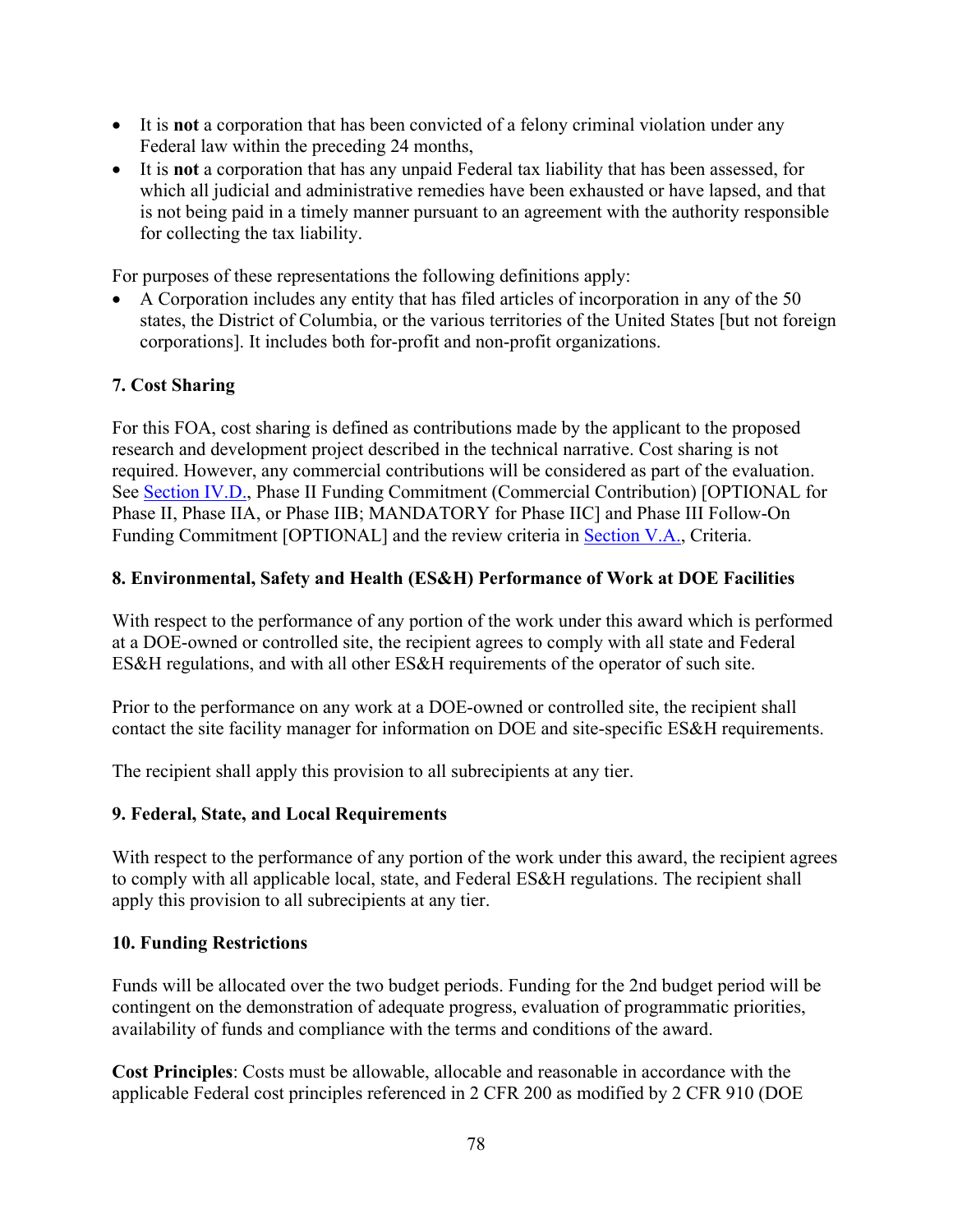Financial Assistance Regulation).

**Pre-award Costs**: Recipients may charge to an award resulting from this FOA pre-award costs that were incurred within the ninety (90) calendar day period immediately preceding the effective date of the award, if the costs are allowable in accordance with the applicable Federal cost principles referenced in 2 CFR 200 as modified by 2 CFR 910 (DOE Financial Assistance Regulation). Recipients must obtain the prior approval of the contracting officer for any preaward costs that are for periods greater than this 90-day calendar period.

Pre-award costs are incurred at the applicant's risk. DOE is under no obligation to reimburse such costs if for any reason the applicant does not receive an award or if the award is made for a lesser amount than the applicant expected.

## **11. Intellectual property development under this program U.S. Competitiveness**

A primary objective of DOE's multi-billion dollar research, development and demonstration investments is to cultivate new research and development ecosystems, manufacturing capabilities, and supply chains for and by U.S. industry and labor. Therefore, in exchange for receiving taxpayer dollars to support an applicant's project, the applicant must agree to the following U.S. Competitiveness Provision as part of an award under this FOA.

## U. S. Competitiveness

The Recipient agrees that any products embodying any subject invention or produced through the use of any subject invention will be manufactured substantially in the United States unless the Recipient can show to the satisfaction of the Department of Energy (DOE) that it is not commercially feasible. In the event DOE agrees to foreign manufacture, there will be a requirement that the Government's support of the technology be recognized in some appropriate manner, e.g., alternative binding commitments to provide an overall net benefit to the U.S. economy. The Recipient agrees that it will not license, assign, or otherwise transfer any subject invention to any entity, at any tier, unless that entity agrees to these same requirements. Should the Recipient or other such entity receiving rights in the invention(s): (1) undergo a change in ownership amounting to a controlling interest, or (2) sell, assign, or otherwise transfer title or exclusive rights in the invention(s), then the assignment, license, or other transfer of rights in the subject invention(s) is/are suspended until approved in writing by DOE. The Recipient and any successor assignee will convey to DOE, upon written request from DOE, title to any subject invention, upon a breach of this paragraph. The Recipient will include this paragraph in all subawards/contracts, regardless of tier, for experimental, developmental or research work.

A subject invention is any invention conceived or first actually reduced in performance of work under an award. An invention is any invention or discovery which is or may be patentable. The contractor includes any awardee, recipient, sub-awardee, or sub-recipient.

As noted in the U.S. Competitiveness Provision, at any time in which an entity cannot meet the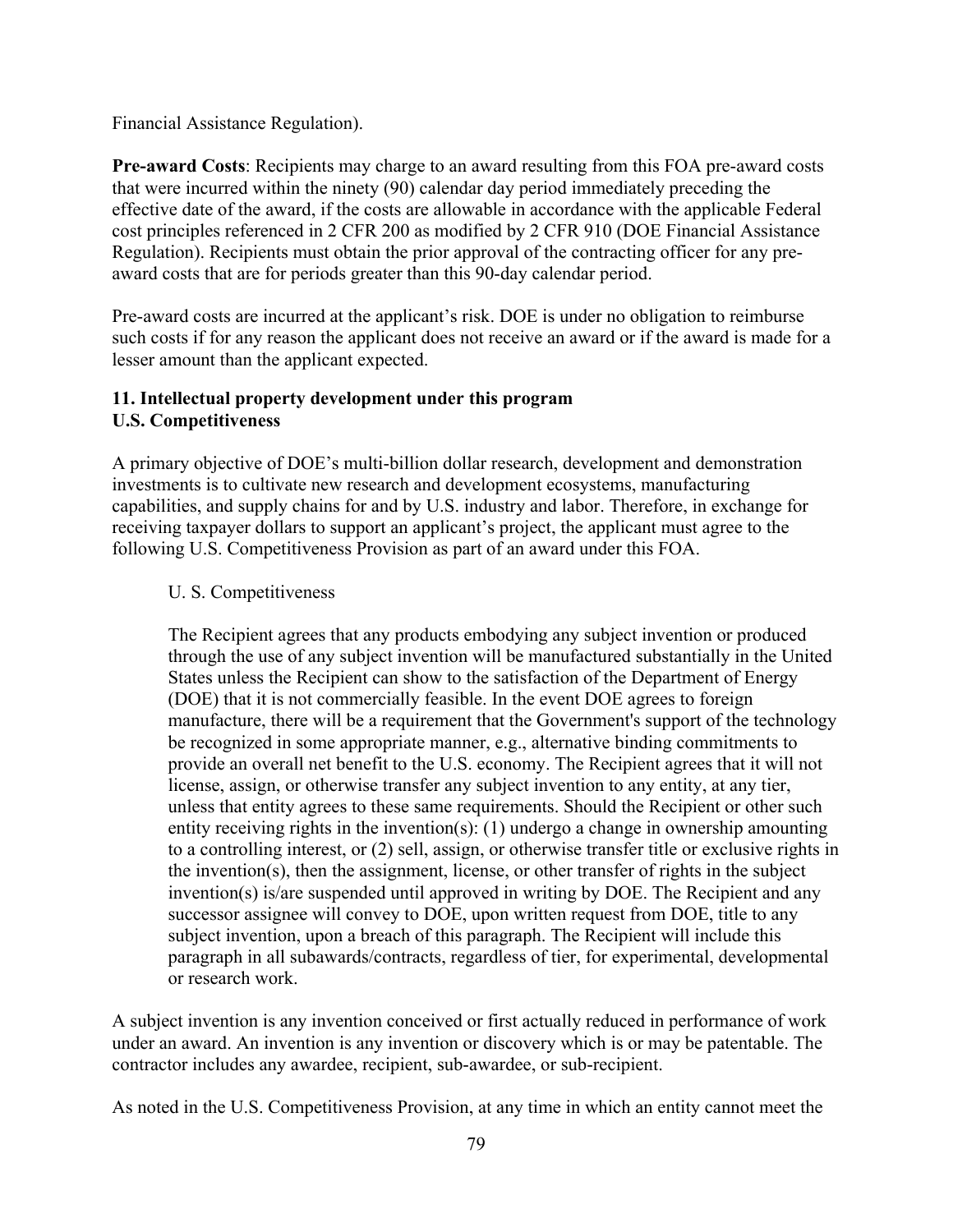requirements of the U.S. Competitiveness Provision, the entity may request a modification or waiver of the U.S. Competitiveness Provision. For example, the entity may propose modifying the language of the U.S. Competitiveness Provision in order to change the scope of the requirements or to provide more specifics on the application of the requirements for a particular technology. As another example, the entity may request that the U.S. Competitiveness Provision be waived in lieu of a net benefits statement or U.S. manufacturing plan. The statement or plan would contain specific and enforceable commitments that would be beneficial to the U.S. economy and competitiveness. Examples of such commitments could include manufacturing specific products in the U.S., making a specific investment in a new or existing U.S. manufacturing facility, keeping certain activities based in the U.S. or supporting a certain number of jobs in the U.S. related to the technology. If DOE, in its sole discretion, determines that the proposed modification or waiver promotes commercialization and provides substantial U.S. economic benefits, DOE may grant the request and, if granted, modify the award terms and conditions for the requesting entity accordingly. More information and guidance on the waiver and modification request process can be found in the DOE Financial Assistance Letter on this topic, available here: https://www.energy.gov/management/pf-2022-09-fal-2022-01 implementation-doe-determination-exceptional-circumstances-under.

The U.S. Competitiveness Provision is implemented by DOE pursuant to a Determination of Exceptional Circumstances (DEC) under the Bayh-Dole Act and DOE Patent Waivers. See this Section 11 of this FOA for more information on the DEC and DOE Patent Waiver.

PROPERTY AND COMMERCIALIZATION RIGHTS AGREEMENTS

When using subcontractors, including research institutions, the applicant is responsible for protecting its own interests with regard to the retention of intellectual property and commercialization rights.

It is in the best interest of the applicant, when collaborating with a research institution or other subcontractors, to negotiate a written agreement for allocating, between the parties, intellectual property rights, and rights to carry out any follow-on research, development, or commercialization.

A model agreement, found on the SBIR/STTR Programs Office web site at https://science.osti.gov/sbir/Awardee-Resources/Awardee-Documents, may be used or revised through negotiation between the applicant and the research institution.

The completed agreement should not be submitted with the application but retained by the parties to the agreement. The Federal government will not be a party to any agreement between the SBC and any subcontractor, including the STTR research institution. However, applicants are reminded that nothing in such agreements should conflict with any provisions setting forth the respective rights of the U.S. and the SBC with respect to both intellectual property rights and any rights to carry out follow-on research.

INTELLECTUAL PROPERTY INCLUDING INNOVATIONS, INVENTIONS, AND PATENTS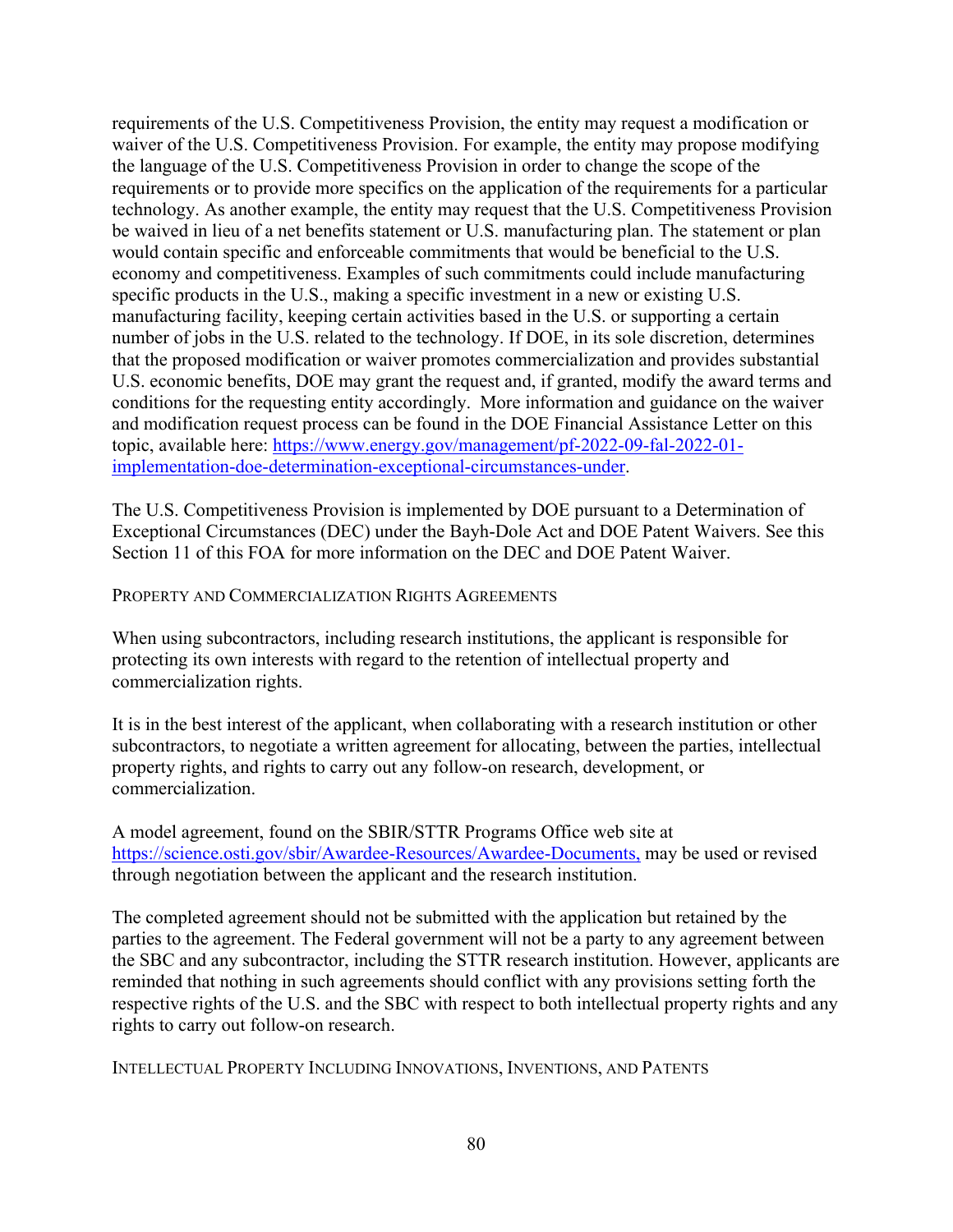#### PROPRIETARY INFORMATION

Information contained in unsuccessful applications will remain the property of the applicant. The Government will retain for at least three years one electronic file copy of each unsuccessful application. Public release of information in any application submitted will be subject to existing statutory and regulatory requirements, such as the Freedom of Information and Privacy Acts.

If proprietary information is provided in an application that constitutes proprietary technical data, confidential personnel information, or proprietary commercial or financial information, it will be treated in confidence, to the extent permitted by law, provided this information is clearly marked by the applicant in accordance with instructions in Section VIII, B.16. Proprietary Application Information, below and provided appropriate page numbers are inserted in the Proprietary Notice legend printed on the first page of the Project Narrative.

Applications will not automatically be withheld in their entirety unless justified by the applicant. The Government will limit dissemination of such information to official channels to the extent permitted by law. Any other legend may be unacceptable to the Government and may constitute grounds for removing the application from further consideration and without assuming any liability for inadvertent disclosure.

#### PROTECTION OF APPLICATION INFORMATION

DOE's policy is to use data included in applications for evaluation purposes only and to protect, to the extent allowed by law, such information from unauthorized use or disclosure.

In addition to Government personnel, scientists and engineers from outside the government may be used in the application evaluation process. The decision to obtain outside evaluation will take into consideration requirements for the avoidance of organizational conflicts of interest and the competitive relationship, if any, between the applicant and the prospective outside evaluator. The evaluation will be performed under an agreement with the evaluator that the information contained in the application will be used only for evaluation purposes and will not be further disclosed.

#### RIGHTS IN DATA DEVELOPED UNDER SBIR/STTR FUNDING AGREEMENTS

Rights in technical data, including software developed under the terms of any funding agreement resulting from applications submitted in response to this FOA, shall remain with the awardee, except that the Government shall have the limited right to use such data for Government purposes. DOE will protect properly marked SBIR/STTR data from disclosure from the date the SBIR/STTR award is issued for a period of 20 years in accordance with the award terms.

#### **COPYRIGHTS**

The awardee may copyright and publish (consistent with appropriate national security considerations, if any) material developed with DOE support. DOE receives a royalty-free license for the Federal Government and requires that each publication contain an appropriate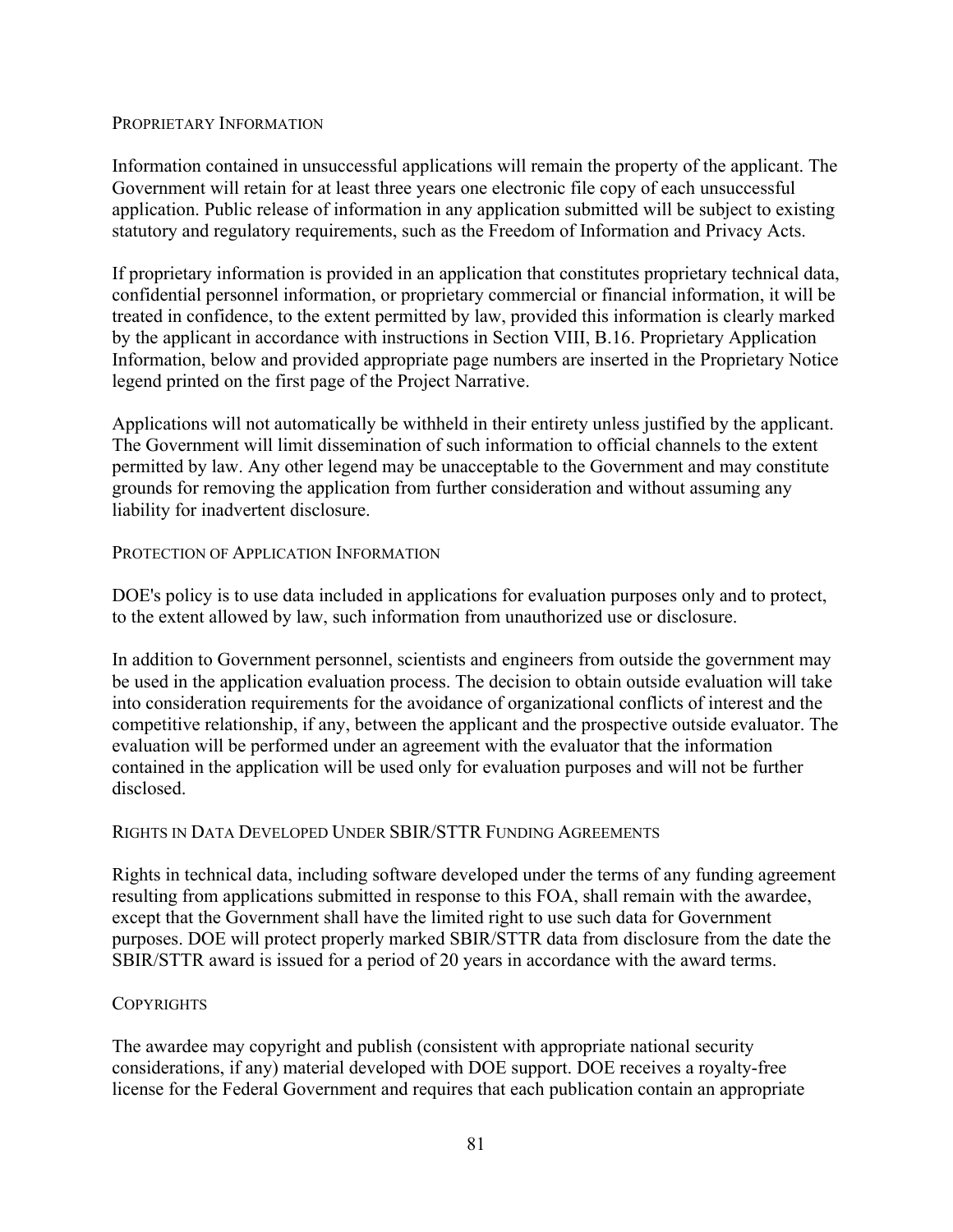acknowledgment and disclaimer statement.

## **PATENTS**

SBCs may retain the principal worldwide patent rights to any invention developed with Federal support. The government receives a royalty-free license for Federal use, reserves the right to require the patent holder to license others in certain circumstances, and requires that anyone exclusively licensed to sell must normally manufacture it domestically. Information regarding patent rights is available at: 37 CFR 401.14 or the most recent SBIR/STTR Intellectual Property Provision available at https://www.energy.gov/gc/standard-intellectual-property-ip-provisionsfinancial-assistance-awards.

On June 07, 2021, DOE approved a DETERMINATION OF EXCEPTIONAL CIRCUMSTANCES (DEC) UNDER THE BAYH-DOLE ACT TO FURTHER PROMOTE DOMESTIC MANUFACTURE OF DOE SCIENCE AND ENERGY TECHNOLOGIES. In accordance with this DEC, all awards, including sub-awards, under this FOA shall include the U.S. Competitiveness Provision in accordance with the U.S. Competitiveness requirements of this FOA as described above in this Section VIII, B.11. A copy of the DEC can be found at https://www.energy.gov/gc/determination-exceptional-circumstances-decs. Pursuant to 37 CFR § 401.4, any nonprofit organization or small business firm as defined by 35 U.S.C. 201 affected by this DEC has the right to appeal it by providing written notice to DOE within 30 working days from the time it receives a copy of the determination.

DOE may require additional submissions or requirements as authorized by any applicable DEC. Any nonprofit organization or small business firm as defined by 35 U.S.C. 201 affected by a DEC has the right to appeal it by providing written notice to DOE within 30 working days from the time it receives a copy of the determination.

On August 28, 2020, DOE approved a DETERMINATION OF EXCEPTIONAL CIRCUMSTANCES UNDER THE BAYH-DOLE ACT FOR QUANTUM INFORMATION SCIENCE TECHNOLOGIES. In accordance with this DEC, all awards, including sub-awards, under this FOA shall include the U.S. Competitiveness Provision in accordance with Section 11 of this FOA. A copy of the DEC can be found at https://www.energy.gov/gc/determinationexceptional-circumstances-decs. Pursuant to 37 CFR § 401.4, any nonprofit organization or small business firm as defined by 35 U.S.C. 201 affected by this DEC has the right to appeal it by providing written notice to DOE within 30 working days from the time it receives a copy of the determination.

With justification, Technical and Business Assistance funds may be used to pay patent prosecution costs for inventions developed under the Phase I or Phase II projects.

DISTRIBUTION OF INTELLECTUAL PROPERTY AND COMMERCIALIZATION RIGHTS BETWEEN THE SBC AND SUBCONTRACTOR

When using subcontractors, including research institutions, the SBC is responsible for providing that its subcontractors retain all rights provided for the SBC. Large business subcontractors will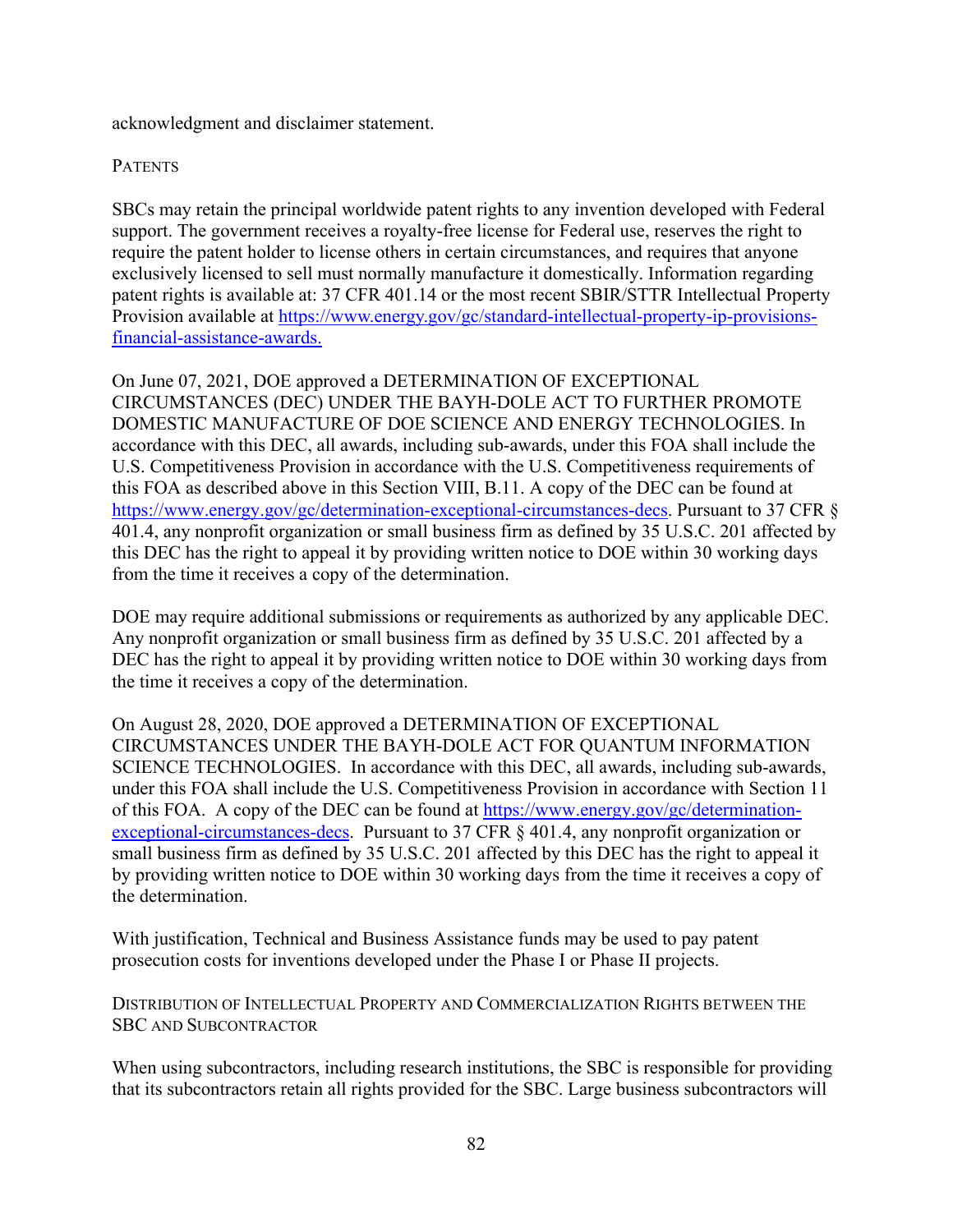need to petition DOE to retain title to inventions.

## NOTICE OF RIGHT TO REQUEST PATENT WAIVER

Large business subcontractors may request a waiver of all or any part of the rights of the United States in inventions conceived or first actually reduced to practice in performance of an agreement as a result of this FOA, in advance of or within 30 days after the effective date of the award. Even if such advance waiver is not requested or the request is denied, the recipient will have a continuing right under the award to request a waiver of the rights of the United States in identified inventions, i.e., individual inventions conceived or first actually reduced to practice in performance of the award. Any patent waiver that may be granted is subject to certain terms and conditions in 10 CFR 784. For more information, see https://energy.gov/gc/services/technologytransfer-and-procurement/office-assistant-general-counsel-technology-transf-1 .

#### NOTICE REGARDING ELIGIBLE/INELIGIBLE ACTIVITIES

Eligible activities under this program include those which describe and promote the understanding of scientific and technical aspects of specific energy technologies, but not those which encourage or support political activities such as the collection and dissemination of information related to potential, planned or pending legislation.

## **12. Matching Funds**

For this FOA, matching funds are defined as contributions made by the applicant either (1) for research and development costs NOT requested in your budget or (2) other costs associated with commercialization of the proposed innovation. Matching funds are required for Phase IIC applications and must be expended during the period of performance of the award. See Section IV.D. Phase II Funding Commitment (Commercial Contribution) [OPTIONAL for Phase II, Phase IIA, or Phase IIB; MANDATORY FOR Phase IIC].

## **13. National Environmental Policy Act (NEPA) Compliance**

If question 4.a. on the "Research and Related Other Project Information" document indicates "potential impact on the environment", or if DOE's own review indicates it, DOE may ask the applicant to provide additional information on those impacts in order to prepare an environmental critique/synopsis per 10 CFR 1021.216. Note that this pre-award environmental critique/synopsis process would be separate from the preparation of a NEPA document such as an environmental impact statement (EIS) or an environmental assessment (EA). If DOE determines the latter documentation is necessary, this process would need to be completed, funded by and with the participation of the awardee, prior to them taking any action on the proposed project that could have adverse environmental effects or that could limit the choice of reasonable alternatives. Note that in most cases, even when "Potential Impact to the Environment" is checked "Yes," preparation of such NEPA documents is rarely necessary, but DOE has the expectation that the Applicant will disclose the potential, which would serve to initiate dialog with DOE if necessary. The inability to satisfy the NEPA requirements after an award would result in cancellation of the award.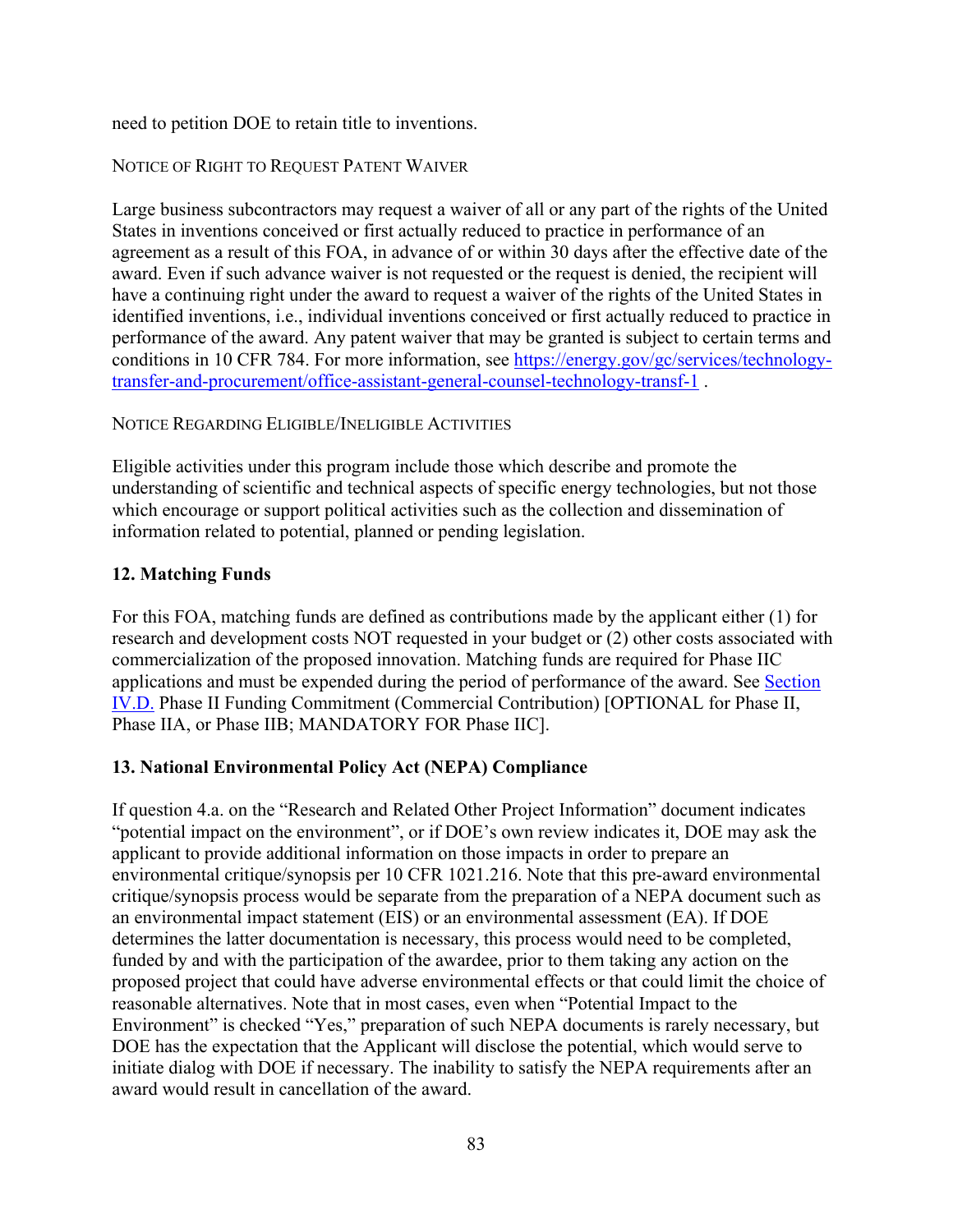## **14. Nondisclosure and Confidentiality Agreements Representations (June 2015)**

In submitting an application in response to this FOA the Applicant represents that:

(1) It **does not and will not** require its employees or contractors to sign internal nondisclosure or confidentiality agreements or statements prohibiting or otherwise restricting its employees or contactors from lawfully reporting waste, fraud, or abuse to a designated investigative or law enforcement representative of a Federal department or agency authorized to receive such information.

(2) It **does not and will not** use any Federal funds to implement or enforce any nondisclosure and/or confidentiality policy, form, or agreement it uses unless it contains the following provisions:

a. *''These provisions are consistent with and do not supersede, conflict with, or otherwise alter the employee obligations, rights, or liabilities created by existing statute or Executive order relating to (1) classified information, (2) communications to Congress, (3) the reporting to an Inspector General of a violation of any law, rule, or regulation, or mismanagement, a gross waste of funds, an abuse of authority, or a substantial and specific danger to public health or safety, or (4) any other whistleblower protection. The definitions, requirements, obligations, rights, sanctions, and liabilities created by controlling Executive orders and statutory provisions are incorporated into this agreement and are controlling.''* 

b. The limitation above shall not contravene requirements applicable to Standard Form 312, Form 4414, or any other form issued by a Federal department or agency governing the nondisclosure of classified information.

c. Notwithstanding provision listed in paragraph (a), a nondisclosure or confidentiality policy form or agreement that is to be executed by a person connected with the conduct of an intelligence or intelligence-related activity, other than an employee or officer of the United States Government, may contain provisions appropriate to the particular activity for which such document is to be used. Such form or agreement shall, at a minimum, require that the person will not disclose any classified information received in the course of such activity unless specifically authorized to do so by the United States Government. Such nondisclosure or confidentiality forms shall also make it clear that they do not bar disclosures to Congress, or to an authorized official of an executive agency or the Department of Justice, that are essential to reporting a substantial violation of law.

## **15. Prohibition on Lobbying Activity**

By accepting funds under this award, you agree that none of the funds obligated on the award shall be expended, directly or indirectly, to influence congressional action on any legislation or appropriation matters pending before Congress, other than to communicate to Members of Congress as described in 18 USC 1913. This restriction is in addition to those prescribed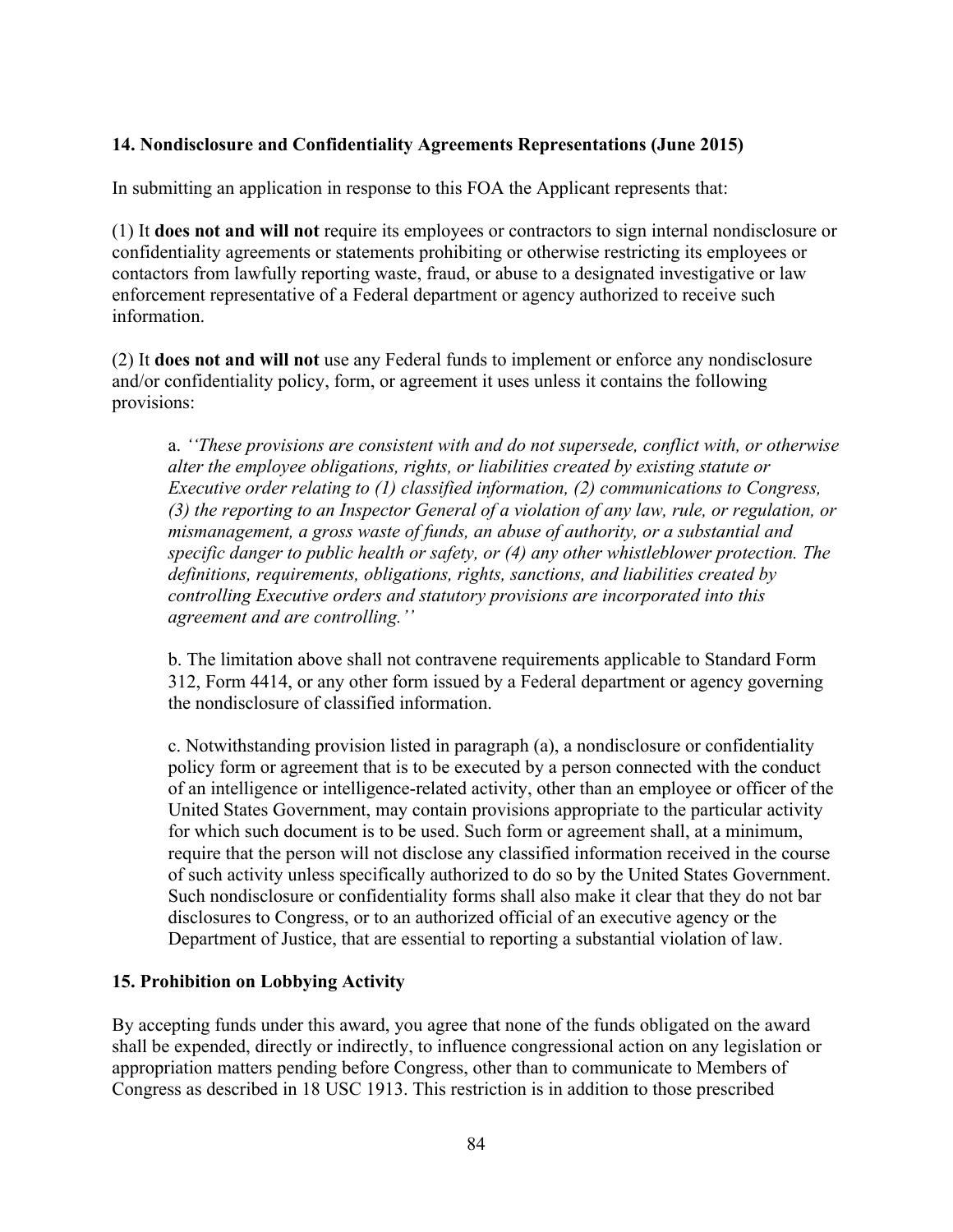elsewhere in statute and regulation.

# **16. Proprietary Application Information**

An application may include technical data and other data, including trade secrets and commercial or financial information that are privileged or confidential, which the applicant does not want disclosed to the public or used by the Government for any purpose other than application and program evaluation as permitted by statute. Only the following documents may contain proprietary information: (1) the commercialization plan, (2) the project narrative, and (3) the budget justification, (4) letters of support, and (5) commercialization history, submitted as a Company Commercialization Report from SBIR.gov.

To protect such data, each of the documents containing proprietary data must be marked in the following manner utilizing the three-step process outlined below:

1. The Cover Page must contain the notice below (please cut and paste):

"Pages [\_\_\_\_\_] of this document may contain trade secrets or commercial or financial information that is privileged or confidential and is exempt from public disclosure. Such information shall be used or disclosed only for evaluation purposes or in accordance with a financial assistance or loan agreement between the submitter and the Government. The Government may use or disclose any information that is not appropriately marked or otherwise restricted, regardless of source."

# "Proprietary Data Legend

Lines, paragraphs, tables, charts, and other graphics containing trade secrets, commercial, and/or financial information are marked with brackets [ ]"

*Alternatively you may select: "highlighted" or "underlined text" or "a vertical line in the side margin* │*" in place of "brackets [ ]."*

To see examples of proper IP markings, please visit the SBIR/STTR Programs web site at https://science.osti.gov/sbir/Applicant-Resources/Protecting-your-Trade-Secrets .

2. To further protect such data, each page containing trade secrets or commercial or financial information that is privileged or confidential must be specifically identified and marked with the following (please cut and paste):

"May contain trade secrets or commercial or financial information that is privileged or confidential and exempt from public disclosure."

Do not include this statement on pages that do not contain proprietary information.

3. In addition, each line or paragraph containing trade secrets or commercial or financial information that is privileged, must be marked with brackets or other clear identification, such as highlighting.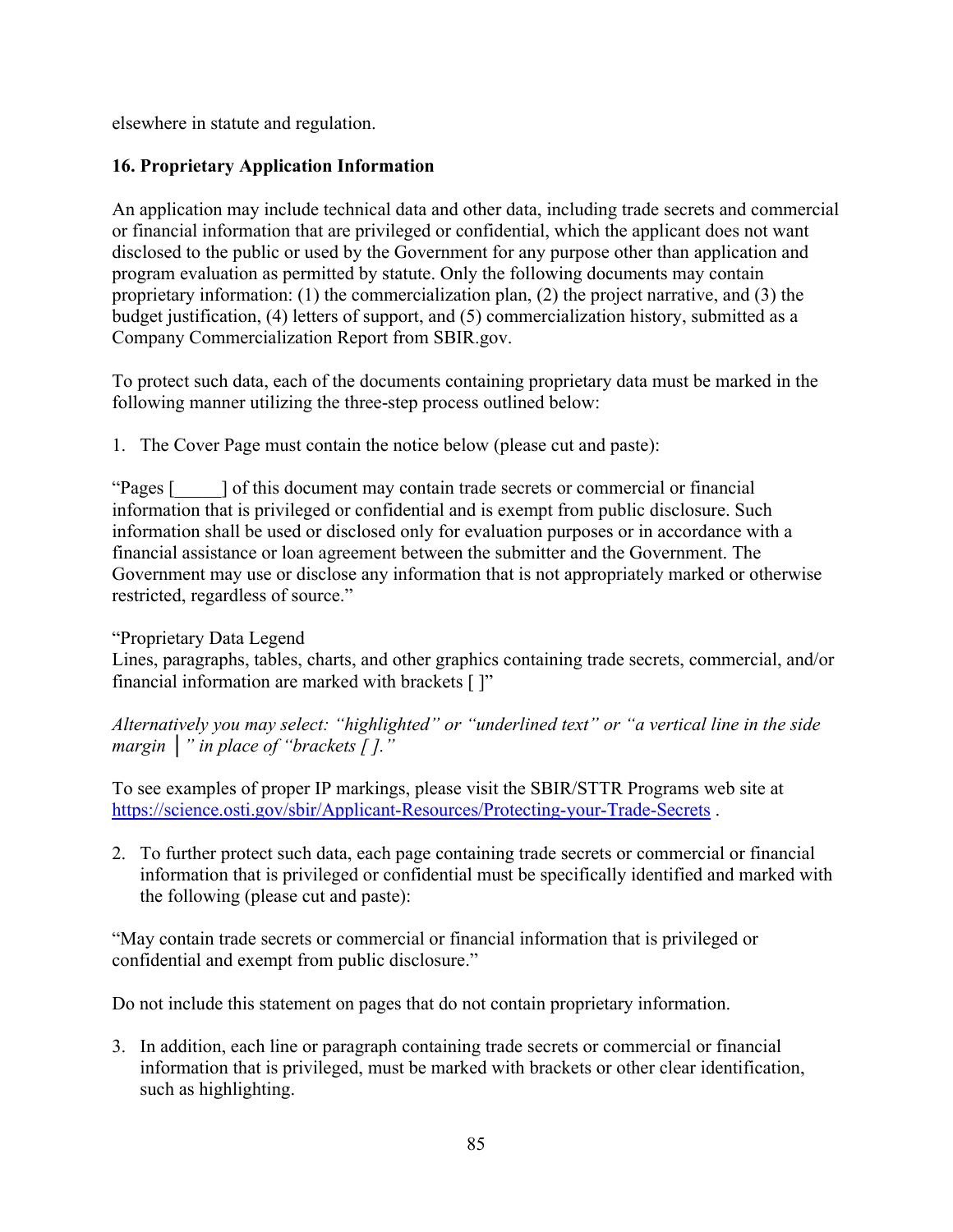Please ensure this information is consistent with question number three (3) of the Research and Related Other Project Information form.

If the Company Commercialization Report contains proprietary information, it is sufficient to provide only the Cover Page as described above.

# **17. Publications**

The recipient is expected to publish or otherwise make publicly available the results of the work conducted under any award resulting from this FOA. Publications and other methods of public communication describing any work based on or developed under an award resulting from this FOA must contain an acknowledgment of SC support. The format for such acknowledgments is provided at https://science.osti.gov/Funding-Opportunities/Acknowledgements. The author's copy of any peer-reviewed manuscript accepted for funding must be announced to DOE's Office of Scientific and Technical Information (OSTI) and made publicly available in accordance with the instructions contained in the Federal Assistance Reporting Checklist and Instructions incorporated in all Assistance Agreements.

# **18. Registration Requirements**

Additional administrative requirements for DOE grants and cooperative agreements are contained in

2 CFR 25 (See: www.eCFR.gov). Prime awardees must keep their data in SAM current at www.SAM.gov. Subrecipients at all tiers must obtain DUNS numbers and provide the DUNS to the prime awardee before the subaward can be issued.

# **19. Subaward and Executive Reporting**

Additional administrative requirements necessary for DOE grants and cooperative agreements to comply with the Federal Funding and Transparency Act of 2006 (FFATA) are contained in 2 CFR 170. (See: www.eCFR.gov ). Prime awardees must register with the new FSRS database at https://www.fsrs.gov and report the required data on their first tier subrecipients. Prime awardees must report the executive compensation for their own executives as part of their registration profile in SAM.

# **D. Reference Material**

# **1. Definitions**

## **COMMERCIALIZATION**

 This concerns the process of developing markets and producing and delivering products for sale (whether by the originating party or by others). As used here, commercialization includes both Government and private sector markets.

## CONSULTANT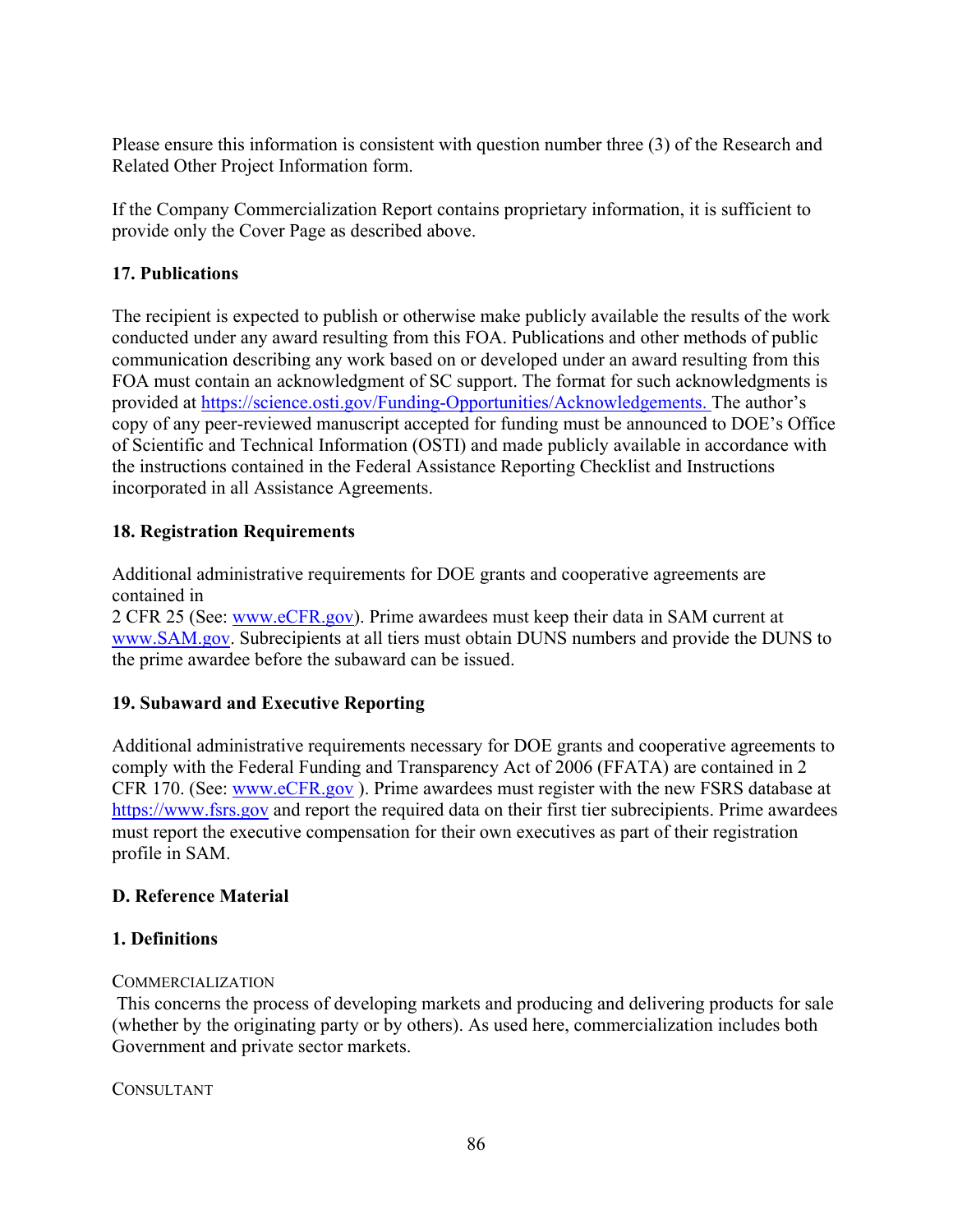A consultant is generally an individual who is not using any institutional or organizational facilities and is acting as a direct agent. The individual usually bills by the hour, submitting invoices. Invoices occasionally include additional direct expenses incurred. Consultants are normally subject matter experts and are not directly supervised by the awardee.

#### COOPERATIVE AGREEMENT

*Cooperative agreement* means a type of financial assistance used when there will be substantial Federal scientific or programmatic involvement. Substantial involvement means that, after award, scientific or program staff will assist, guide, coordinate, or participate in project activities.

#### EMPLOYEE

A person listed on the budget form (Section A - Key/Senior Person or Section B - Other Personnel) as an employee of the SBC is required to either (a) be paid using a W-2 form or (b) possess an Internal Revenue Service determination that the person is an employee using Form SS-8. Persons paid by a 1099 (and not possessing an employee determination using Form SS-8) are to be treated as independent contractors and should be listed on the budget form in Section F - Other Direct Costs.

#### GRANT AGREEMENT

*Grant agreement* means a legal instrument of financial assistance between a Federal awarding agency or pass-through entity and a non-Federal entity that, consistent with 31 U.S.C. 6302, 6304:

- (a) Is used to enter into a relationship the principal purpose of which is to transfer anything of value from the Federal awarding agency or pass-through entity to the non-Federal entity to carry out a public purpose authorized by a law of the United States (see 31 U.S.C. 6101(3)); and not to acquire property or services for the Federal awarding agency or pass-through entity's direct benefit or use;
- (b) Is distinguished from a cooperative agreement in that it does not provide for substantial involvement between the Federal awarding agency or pass-through entity and the non-Federal entity in carrying out the activity contemplated by the Federal award.
- (c) Does not include an agreement that provides only:
	- (1) Direct United States Government cash assistance to an individual;
	- (2) A subsidy;
	- (3) A loan;
	- (4) A loan guarantee; or
	- (5) Insurance.

#### GRANTEE

Grantee means the organization or individual awarded a grant or cooperative agreement by DOE that is responsible and accountable for the use of the funds provided and for the performance of the grant-supported project or activity. The grantee is the entire legal entity even if a particular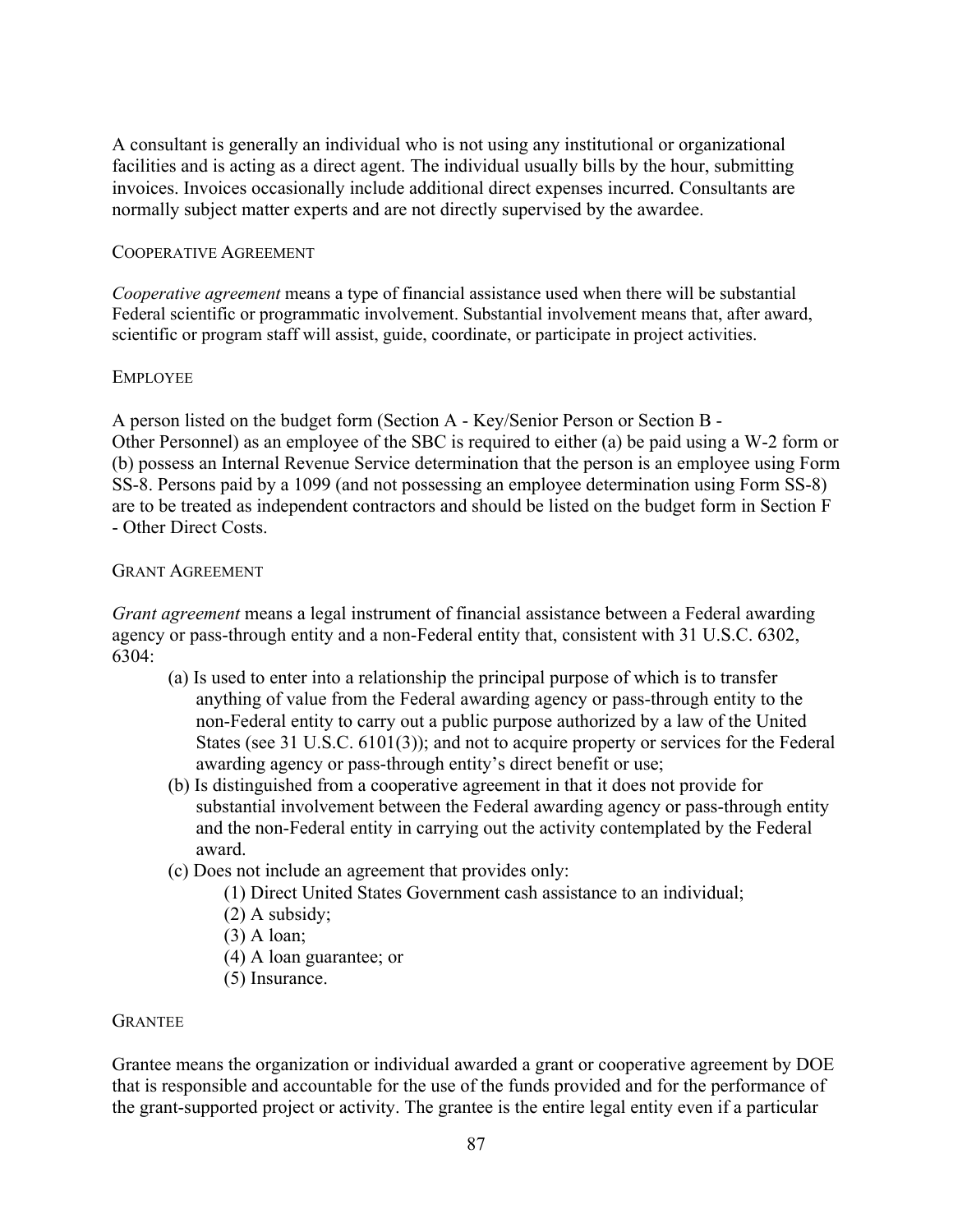component is designated in award documents. The grantee is legally responsible and accountable to DOE for the performance and financial aspects of the grant-supported project or activity. Also known as awardee or recipient.

## HISTORICALLY UNDERUTILIZED BUSINESS ZONE (HUBZONE) – A SBC MEETING THE FOLLOWING CRITERIA:

Located in a "historically underutilized business zone" or HUBZone area located in one or more of the following:

- A qualified census tract (as defined in section  $42 \left( d \right) (5)(c)(i)(l)$  of the Internal Revenue Code of 1986; or
- A qualified "non-metropolitan county" (as defined in section  $143(k)(2)(B)$  of the International Revenue Code of 1986) with a median household income of less than 80 percent of the state median household income or with an unemployment rate of not less than 140 percent of the statewide average, based on U.S. Department of Labor recent data; or
- Lands within the boundaries of Federally recognized Indian reservations.
- Owned and controlled by one or more U.S. citizens.
- At least 35 percent of its employees must reside in a HUBZone.

To find out if your business is in a HUBZone, use the mapping utility provided by the U. S. SBA at its HUBZone Contracting website at https://www.sba.gov/hubzone/.

#### **INNOVATION**

Something new or improved that has marketable potential, including (1) development of new technologies, (2) refinement of existing technologies, or (3) new applications for existing technologies.

#### INTELLECTUAL PROPERTY

The separate and distinct types of intangible property that are referred to collectively as "intellectual property," including but not limited to: patents, trademarks, copyrights, trade secrets, SBIR/STTR technical data, ideas, designs, know-how, business, technical and research methods, and other types of intangible business assets, and including all types of intangible assets either proposed or generated by a SBC as a result of its participation in the SBIR or STTR program.

## JOINT VENTURE

A joint venture is an association between two or more firms and or individuals to participate jointly in a single business enterprise. There must be a community of interests, a sharing of profits and losses, and, for the purposes of this FOA, the new entity must qualify as a small business. If a joint venture is selected for award, a DOE Contract Specialist will request a signed agreement from the parties involved. The agreement must state which company will negotiate the award and serve as the main point of contact. See 13 CFR 121.103(h) Affiliation based on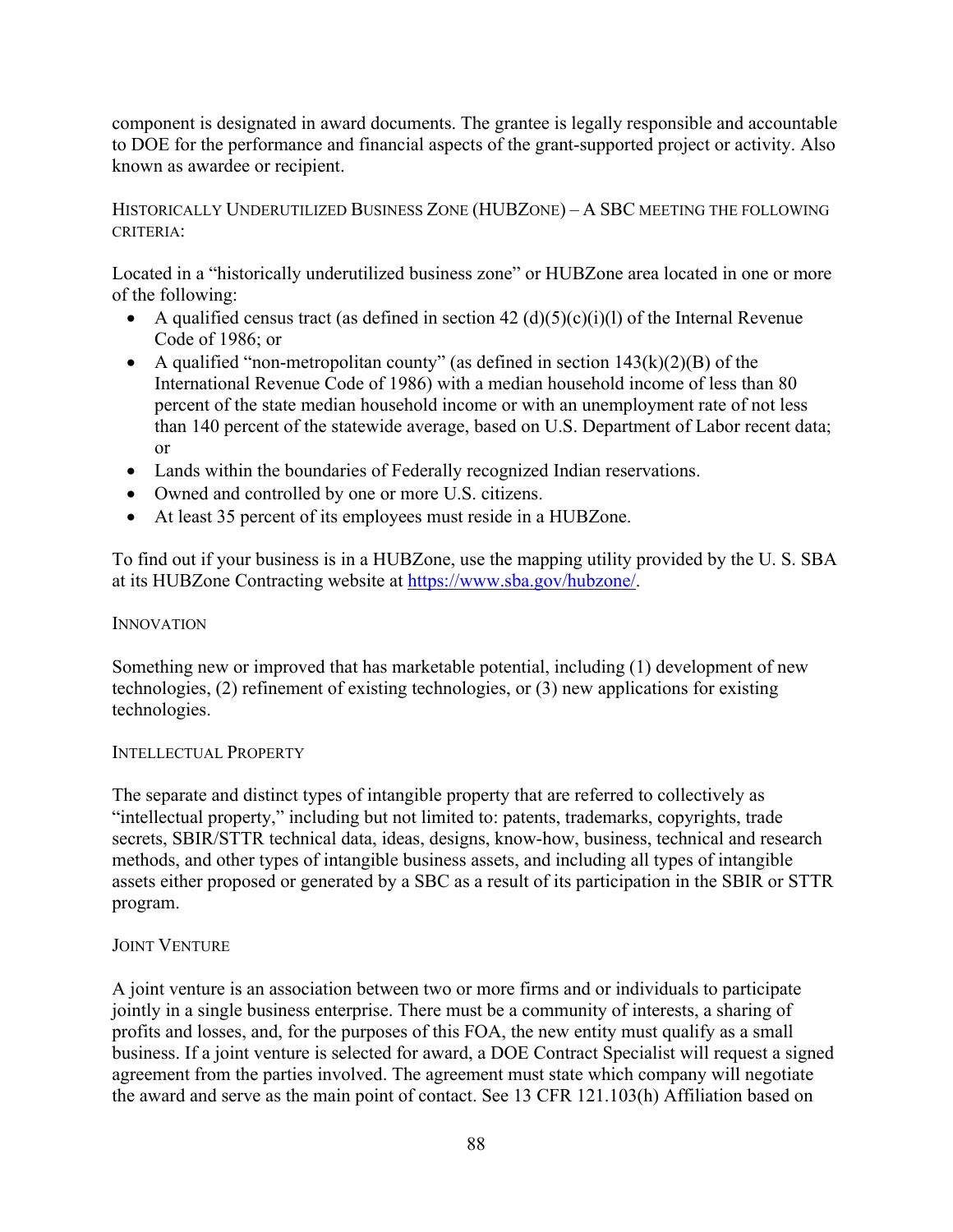joint ventures.

#### NATIONAL ENVIRONMENTAL POLICY ACT (NEPA)

The National Environmental Policy Act of 1969 (NEPA). The Long Title describes it as follows: "An Act to establish a national policy for the environment, to provide for the establishment of a Council on Environmental Quality, and for other purposes." NEPA requires Federal Agencies to assess and consider potential impacts from Federal actions in their decision-making.

#### POTENTIAL IMPACT ON THE ENVIRONMENT

DOE understands "potential impact on the environment" to apply if the work described in the application could potentially have any of the impacts identified below:

- (1) Threaten a violation of applicable statutory, regulatory, or permit requirements for environment, safety, and health;
- (2) Require siting and construction or major expansion of waste storage, disposal, recovery, or treatment facilities (including incinerators);
- (3) Disturb hazardous substances, pollutants, contaminants, or CERCLA-excluded petroleum and natural gas products that preexist in the environment;
- (4) Have the potential to cause significant impacts on environmentally sensitive resources. Environmentally sensitive resources include, but are not limited to:
	- (i) Property (such as sites, buildings, structures, and objects) of historic, archeological, or architectural significance designated by a Federal, state, or local government, Federally recognized Indian tribe, or Native Hawaiian organization, or property determined to be eligible for listing on the National Register of Historic Places;
	- (ii) Federally-listed threatened or endangered species or their habitat (including critical habitat) or Federally-proposed or candidate species or their habitat (Endangered Species Act); state-listed or state-proposed endangered or threatened species or their habitat; Federally-protected marine mammals and Essential Fish Habitat (Marine Mammal Protection Act; Magnuson-Stevens Fishery Conservation and Management Act); and otherwise Federally-protected species (such as the Bald and Golden Eagle Protection Act or the Migratory Bird Treaty Act);
	- (iii) Floodplains and wetlands, as defined in 10 CFR 1022.4, "Compliance with Floodplain and Wetland Environmental Review Requirements: Definitions," or its successor;
	- (iv) Areas having a special designation such as Federally- and state-designated wilderness areas, national parks, national monuments, national natural landmarks, wild and scenic rivers, state and Federal wildlife refuges, scenic areas (such as National Scenic and Historic Trails or National Scenic Areas), and marine sanctuaries;
	- (v) Prime or unique farmland, or other farmland of statewide or local importance, as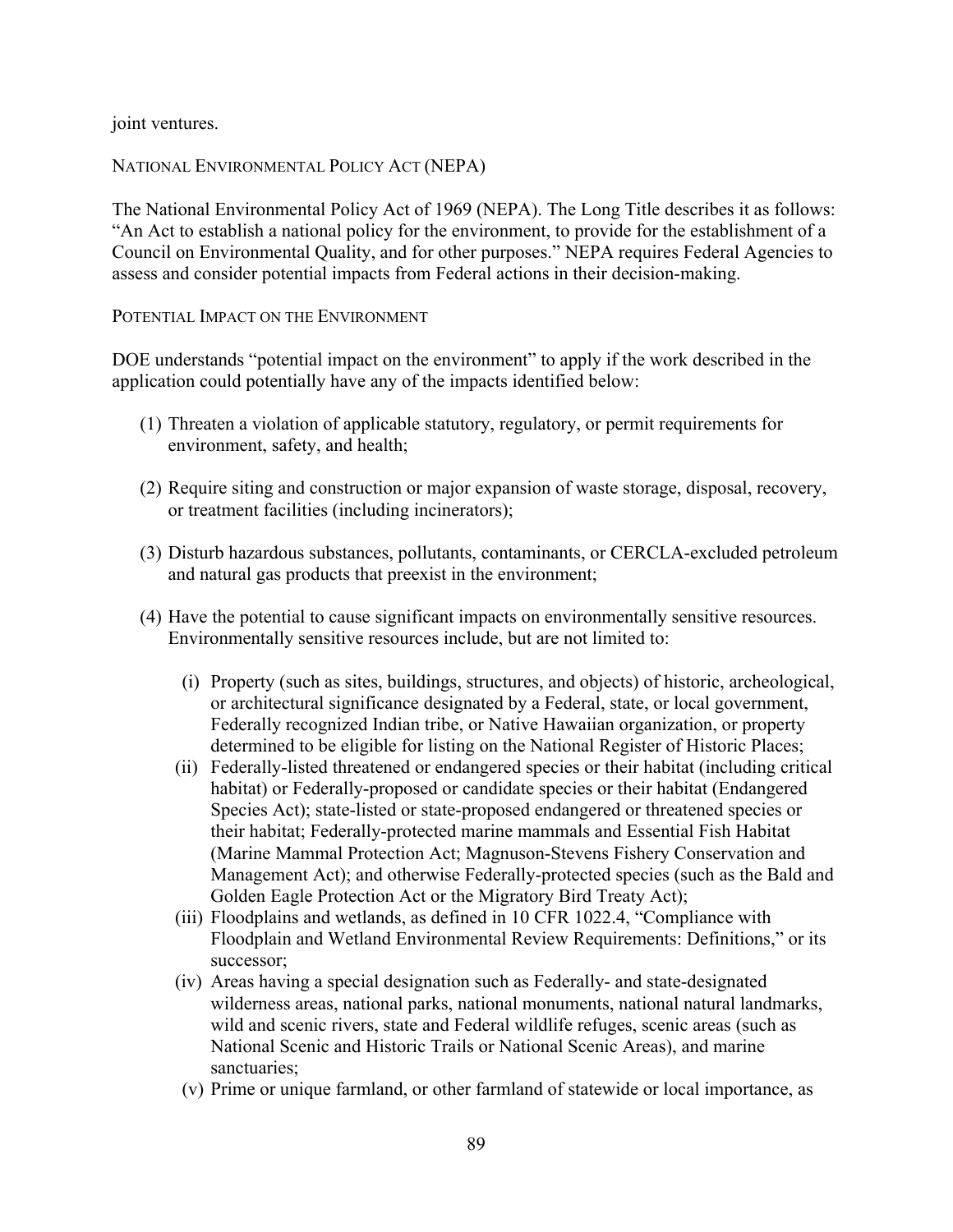defined at 7 CFR 658.2(a), "Farmland Protection Policy Act: Definitions," or its successor;

- (vi) Special sources of water (such as sole source aquifers, wellhead protection areas, and other water sources that are vital in a region); and
- (vii) Tundra, coral reefs, or rain forests; or
- (5) Involve genetically engineered organisms, synthetic biology, governmentally designated noxious weeds, or invasive species.

In addition, DOE understands "potential impact on the environment," to apply if the work described in the application could potentially have any of the impacts identified below:

Any other high consequence impacts to the environment which have any possibility for high consequence impacts to human health (e.g., use of human subjects, Biosafety Level 3-4 laboratory construction/operation, manufacture or use of certain nanoscale materials which are known to impact human health, or any activities involving transuranic or high-level radioactive waste or materials or exposure to any radioactive materials beyond de minimis levels) or:

- a) Have extraordinary circumstances (i.e., scientific or related public controversy) related to the significance of environmental effects [see 10 CFR 1021.410(b)(2)];
- b) Are connected to other actions with potentially significant impacts [see 10 CFR 1021.410  $(b)(3)$ ; or
- c) Are related to other nearby actions with the potential for cumulatively significant impacts [see 10 CFR 1021.410 (b)(3)].

RESEARCH OR RESEARCH AND DEVELOPMENT (R&D)

Research or R&D is any scientific or engineering activity which is (1) a systematic, intensive study directed toward greater knowledge or understanding of the subject; (2) a systematic study directed specifically toward applying new knowledge to meet a recognized need; and/or (3) a systematic application of knowledge toward the production of useful materials, devices, and systems or methods, including design, development, and improvement of prototypes and new processes to meet specific requirements.

#### RESEARCH INSTITUTION

A research institution is one that has a place of business located in the United States, which operates primarily within the United States or which makes a significant contribution to the U.S. economy through payment of taxes or use of American products, materials or labor, and is:

(1) A non-profit institution as defined in section 4(3) of the Stevenson-Wydler Technology Innovation Act of 1980 (that is, an organization that is owned and operated exclusively for scientific or educational purposes, no part of the net earnings, which benefits any private shareholder or individual); or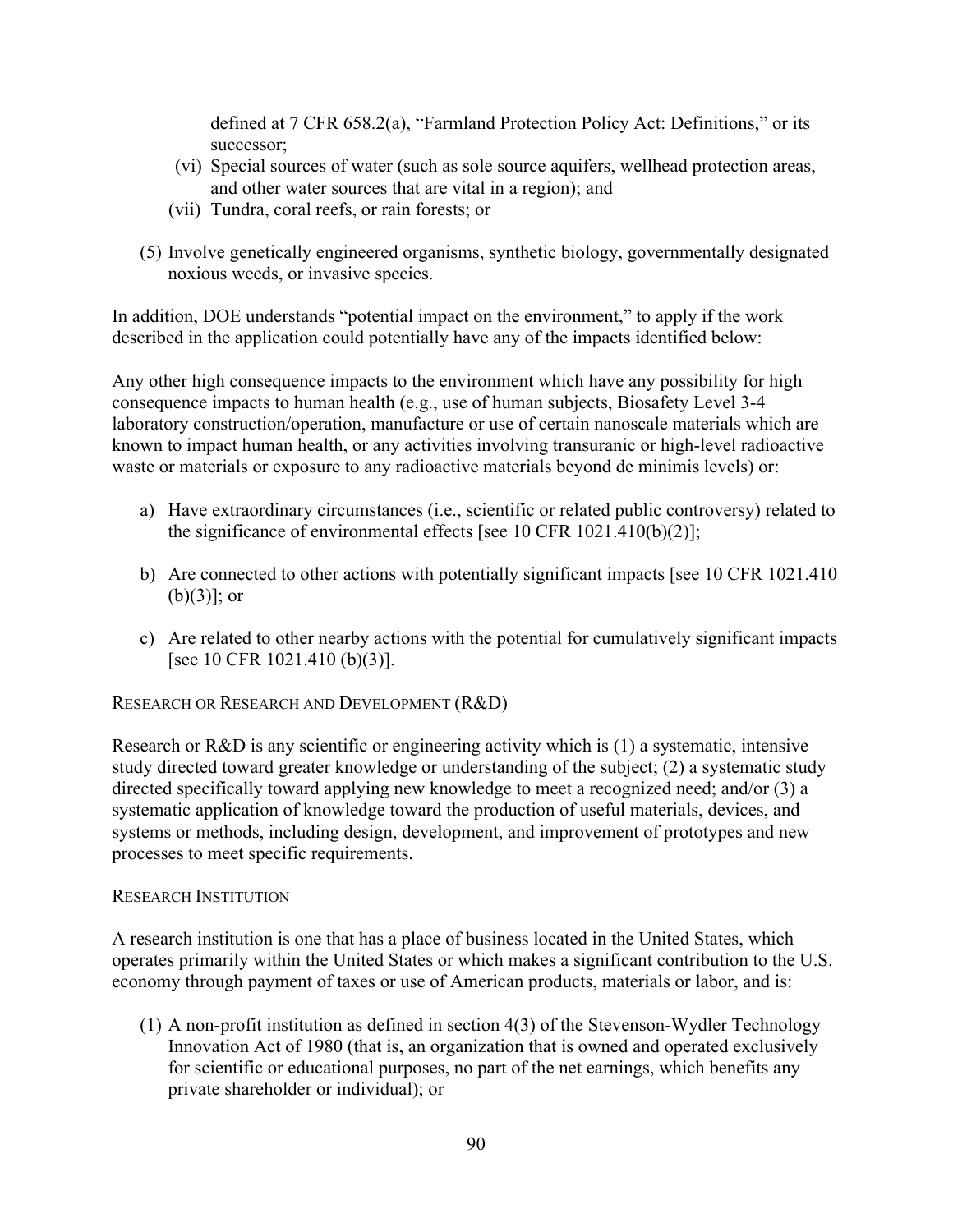- (2) A Federally-funded R/R&D center (FFRDC) as identified by the National Science Foundation (NSF) in accordance with the Federal Acquisition Regulation issued in accordance with section  $35(c)(1)$  of the Office of Federal Procurement Policy Act (or any successor regulation) may be included as a research institution. The Master Government List of FFRDCs is accessible at https://www.nsf.gov/statistics/ffrdclist/.
	- A non-profit institution can include hospitals and military educational institutions if they meet the definition above.
	- Research institutions may include a non-profit college or university.
	- DOE FFRDCs include Ames Laboratory, Argonne National Laboratory, Brookhaven National Laboratory, Fermi National Accelerator Laboratory, Idaho National Laboratory, Lawrence Berkeley National Laboratory, Lawrence Livermore National Laboratory, Los Alamos National Laboratory, National Renewable Energy Laboratory, Oak Ridge Institute for Science and Education, Oak Ridge National Laboratory, Pacific Northwest National Laboratory, Princeton Plasma Physics Laboratory, Sandia National Laboratories, Savannah River National Laboratory, SLAC National Accelerator Facility, and the Thomas Jefferson National Accelerator Facility. DOE-sponsored FFRDC's may be viewed by selecting the Department of Energy under the Sponsoring agency tab at https://www.nsf.gov/statistics/ffrdclist/.
	- Research institutions may include government-owned, government-operated facilities. However, for this FOA, the National Energy Technology Laboratory (NETL) may not participate as a research institution on topics issued by the Office of Fossil Energy.

## RESEARCH MISCONDUCT

Research misconduct means fabrication, falsification, or plagiarism in proposing, performing, or reviewing research, or in reporting research results, but does not include honest error or differences of opinion. 2 CFR 910.132 Research misconduct.

## SOCIALLY AND ECONOMICALLY DISADVANTAGED SMALL BUSINESS

A socially and economically disadvantaged small business is one:

- That is at least 51 percent owned by (i) an Indian tribe or a native Hawaiian organization, or (ii) one or more socially and economically disadvantaged individuals; and,
- Whose management and daily business operations are controlled by one or more socially and economically disadvantaged individuals. A socially and economically disadvantaged individual is defined as a member of any of the following groups: African Americans, Hispanic Americans, Native Americans, Asian-Pacific Americans, Subcontinent Asian Americans, other groups designated from time to time by the Small Business Administration (SBA) to be socially disadvantaged, or any other individual found to be socially and economically disadvantaged by SBA pursuant to section 8(a) of the Small Business Act, 15 U.S.C. 637(a).

**SUBCONTRACT**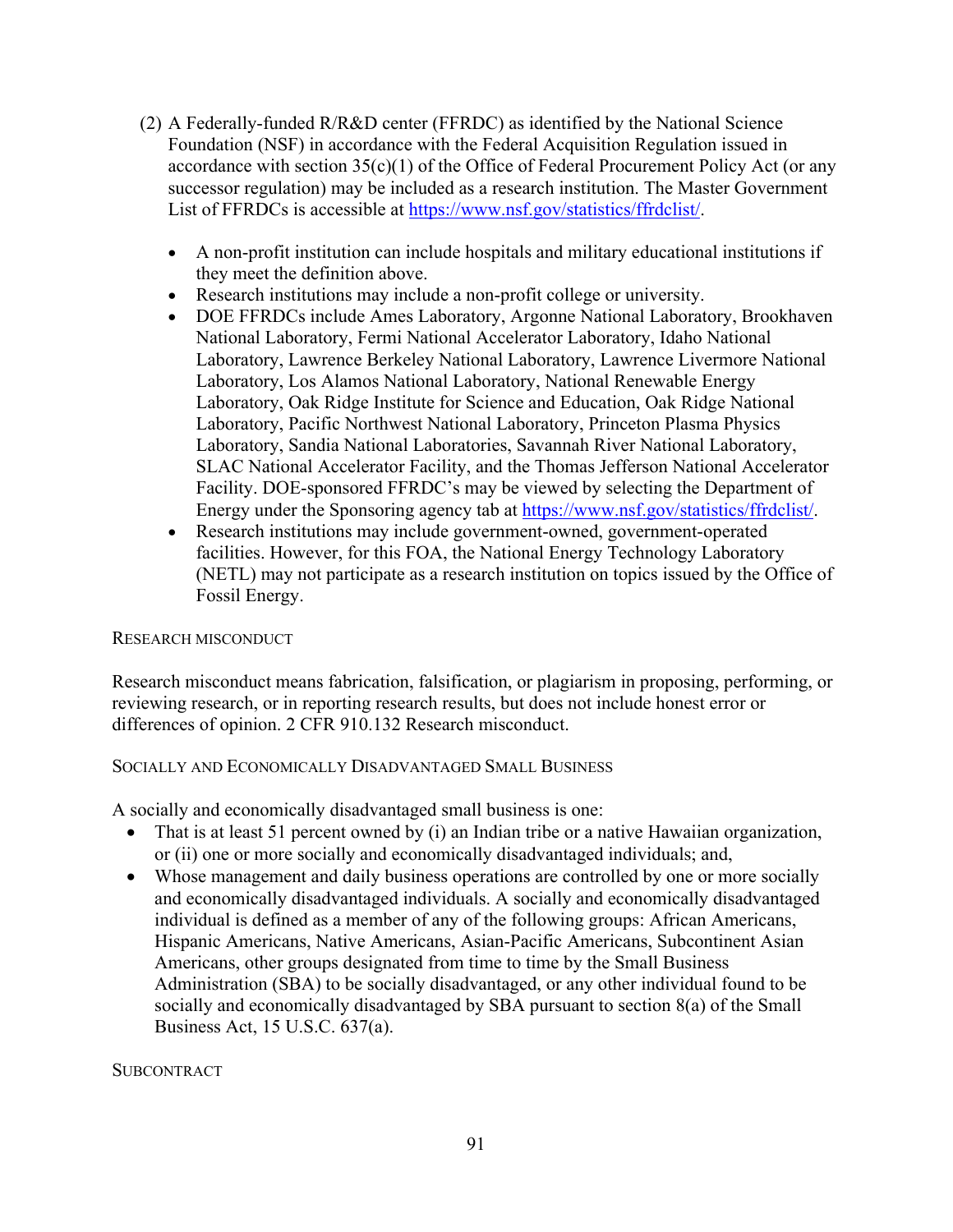A subcontract is any agreement, other than one involving an employer-employee relationship, entered into by the recipient of a Federal Government award, calling for supplies or services required solely for the performance of the original award.

#### WOMAN-OWNED SMALL BUSINESS

A woman-owned small business is a small business that is at least 51 percent owned by a woman or women who also control and operate it. "Control" in this context means exercising the power to make policy decisions. "Operate" in this context means being actively involved in the day-today management.

## **2. Working with National Labs, Universities, Research Institutions, and Other Subcontractors**

## DOE USER FACILITIES

DOE operates a number of major scientific user facilities to serve researchers from universities, national laboratories, and industry. These facilities enable the acquisition of new knowledge that often cannot be obtained by any other means. Thousands of researchers collaborate with these facilities and analyze their respective data from the experiments to publish new scientific findings in peer-reviewed journals. These facilities may be found at the following web addresses: https://science.osti.gov/bes/suf/User-Facilities and https://science.osti.gov/ber/Facilities/User-Facilities.

Potential applicants to the SBIR or STTR programs should consider whether the use of any of these facilities would contribute to the scientific efforts proposed in either Phase I or II. For approved experiments (access to these facilities is through a peer-reviewed system), operating time is available without charge to those scientists whose intent is to publish their results in the open literature. If the investigator wishes to perform proprietary research, the user must pay the full-cost recovery rate for facility usage (in which case, the cost could be charged to the SBIR/STTR project); in return, the facility will treat all technical data generated as proprietary, and the user may take title to any inventions resulting from the research. Information on other laboratory facilities which may be available on a case-by-case basis may be obtained through the Federal Laboratory Consortium Locator or directly from the DOE laboratory involved.

#### USE OF FEDERAL FACILITIES OR PERSONNEL, E.G. NATIONAL NUCLEAR SECURITY ADMINISTRATION (NNSA) PLANTS AND SITES

The SBA may issue a case-by-case waiver to DOE or other Federal Government agency to permit the applicant to use a Federal facility or personnel, after review of the applicable agency's waiver request to the SBA. The applicant must submit to its point of contact at the Federal facility, as soon as possible, before the application due date, a letter from the SBC Official explaining why the SBIR/STTR research project requires the use of the facility or personnel, including data that verifies the absence of non-Federal facilities or personnel capable of supporting the research effort. The applicable agency will provide to the SBA: a) the applicant's explanation and b) agency's statement, signed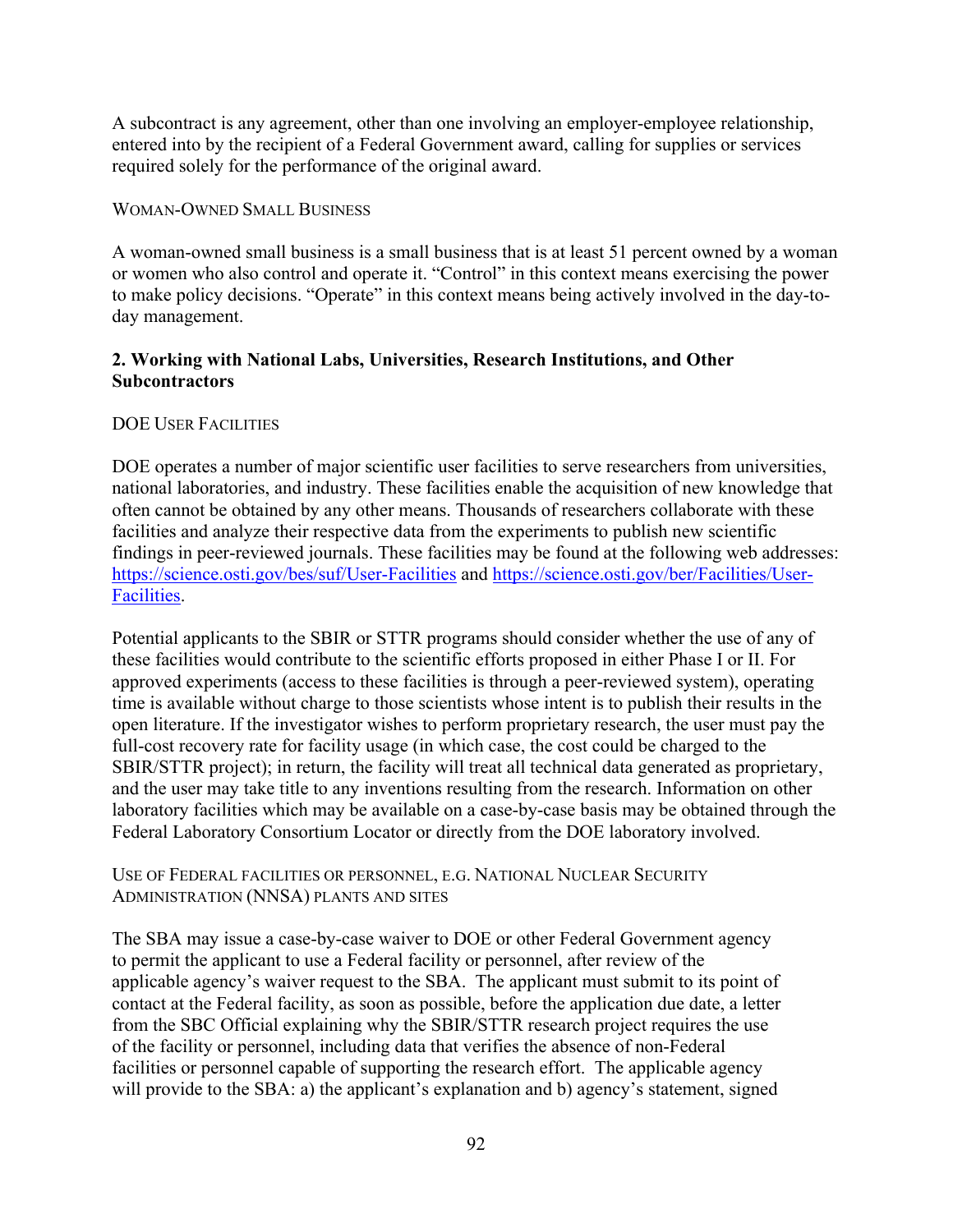by the appropriate Government official at the facility, verifying that the facility will be available for the required effort and that the agency will not and cannot fund the use of the facility or personnel for the SBIR/STTR project with non-SBIR/STTR money. DOE cannot guarantee that a waiver will be obtained from SBA. A waiver must be obtained before award. Federal facilities designated as Federal (National) laboratories are exempt from this waiver requirement.

#### IDENTIFYING INSTITUTIONS

Experts at institutions such as DOE contractor-operated national laboratories, universities, colleges, or other research institutions, may be consulted during the preparation of the application. Any of these institutions may also serve as a subcontractor to SBIR/STTR Phase I or Phase II projects, providing technical expertise, facilities, or equipment. In such cases, the SBC must have the necessary expertise to direct the project.

For STTR, the SBC must conduct cooperative R&D with a research institution (see definition list). An alliance between the SBC and a research institution must be formed before submitting the application. Awards will be awarded to the applicant, which will receive all funding for the project and disperse the appropriate funds to the research institution.

A list of DOE National Laboratories and relevant small business contacts is available at https://science.osti.gov/sbir/Applicant-Resources/National-Labs-Profiles-and-Contacts. For help in contacting personnel at other Federal agency laboratories, go to https://www.federallabs.org, or contact the FLC Management Support Office by, Phone: (856) 667-7727 or email: flcmso@utrs.com.

SCIENTIFIC AND TECHNICAL INFORMATION RESOURCES

Applicants may want to obtain scientific and technical information related to their proposed effort as background or for other purposes. Sources of this information are listed in the references for each technical topic and below (https://science.osti.gov/sbir/Funding-Opportunities/FY-2021).

National Technical Information Service – Reports resulting from Federal research and those received from exchange agreements with foreign countries and international agencies are available to the public in both paper copy and microfiche through the National Technical Information Service. They may be ordered electronically from https://www.ntis.gov/ or by phone at 1-800-553-6847.

DOE Office of Scientific and Technical Information (OSTI) - OSTI is responsible for fulfilling the requirements of the Energy Policy Act of 2005 to maintain "… publicly available collections of scientific and technical information resulting from research, development, demonstration, and commercial application activities supported by the Department." OSTI collects, preserves, and disseminates research results via web-based information systems developed on behalf of DOE.

SBIR and STTR applicants may obtain information from the following OSTI sources, available